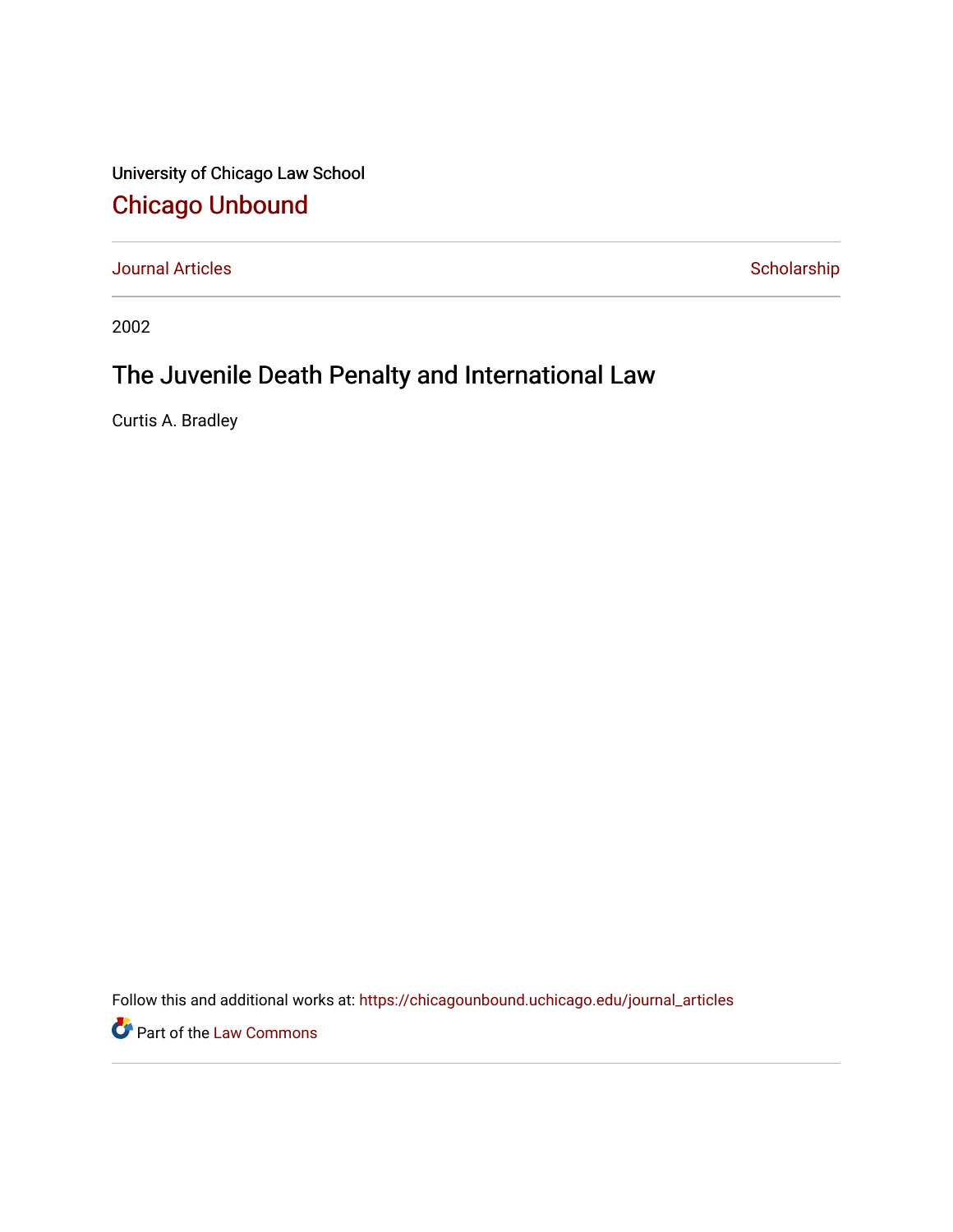# Duke Law Journal

VOLUME 52 DECEMBER 2002 NUMBER 3

# **THE JUVENILE DEATH PENALTY AND INTERNATIONAL LAW**

CURTIS A. BRADLEY†

#### ABSTRACT

*The United States is almost alone among nations in permitting the execution of juvenile offenders. Citing this fact, along with a variety of legal and historical materials, litigants and scholars are increasingly claiming that the United States' use of the juvenile death penalty violates international law. This Article examines the validity of this claim, from the perspective of both the international legal system and the U.S. legal system.*

*Based on a detailed examination of the United States' interaction with treaty regimes and international institutions since the late 1940s, the Article concludes that the international law arguments against the juvenile death penalty have significant weaknesses. As the Article documents, for a number of reasons, the United States has consistently declined to consent to treaty provisions restricting the juvenile death penalty, and it has consistently declared the human rights treaties that contain such restrictions to be non-self-executing. In addition, since at least the mid-1980s, the United States has persistently objected*

Copyright © 2002 by Curtis A. Bradley.

<sup>†</sup> Professor of Law and Hunton & Williams Research Professor, University of Virginia. E-mail address: cbradley@virginia.edu. For their helpful comments and suggestions, I thank Connie de la Vega, Kim Forde-Mazrui, Jack Goldsmith, David Martin, Caleb Nelson, William Schabas, John Setear, David Sloss, Peter Spiro, David Weissbrodt, and participants in workshops at the University of Chicago Law School and the University of Virginia School of Law.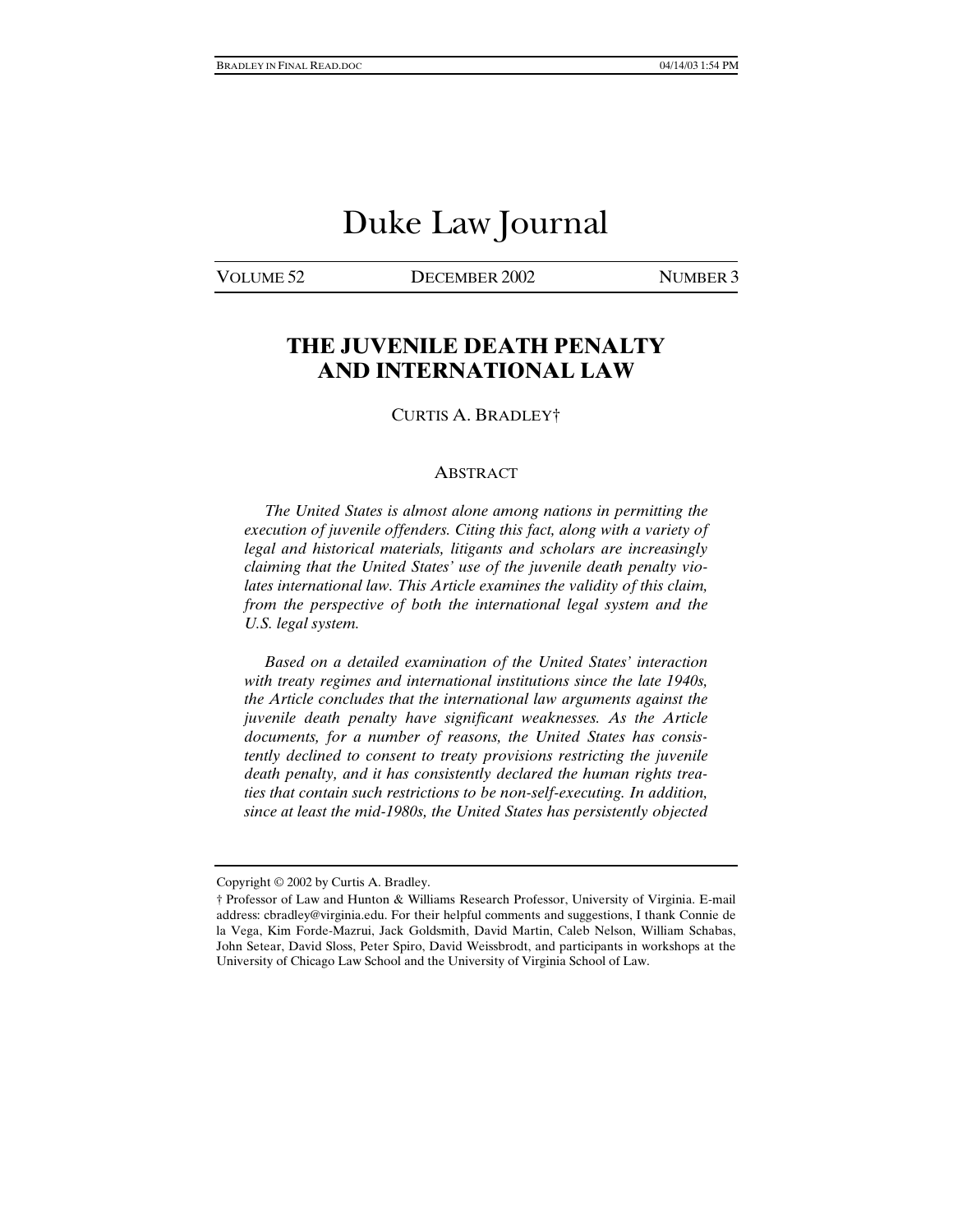*to—and thereby legally opted out of—any customary international law restriction on the juvenile death penalty.*

*The Article also argues that, even if the international law arguments against the juvenile death penalty were more persuasive, they would not provide a basis for relief in U.S. courts. For separation of powers reasons, courts properly will decline to apply international law to override the considered choices of the president and Senate in their ratification of treaties. In addition, because of concerns relating to both separation of powers and federalism, courts properly will decline to apply customary international law to override state criminal punishment, especially when (as is the case here) the political branches have expressly declined to do so by treaty. This potential gap between evolving international law norms and U.S. judicial enforcement is less disturbing than some commentators appear to assume—it simply means that the juvenile death penalty issue, like other difficult issues of social policy in the United States, must be resolved through U.S. democratic and constitutional processes.*

## TABLE OF CONTENTS

| A. International Covenant on Civil and Political Rights  498   |  |
|----------------------------------------------------------------|--|
| B. Validity of the Juvenile Death Penalty Reservation 500      |  |
|                                                                |  |
|                                                                |  |
|                                                                |  |
|                                                                |  |
|                                                                |  |
| A. Attractions of the Customary International Law Argument 514 |  |
|                                                                |  |
| 1.                                                             |  |
| 2.                                                             |  |
| 3.                                                             |  |
| 4.                                                             |  |
|                                                                |  |
|                                                                |  |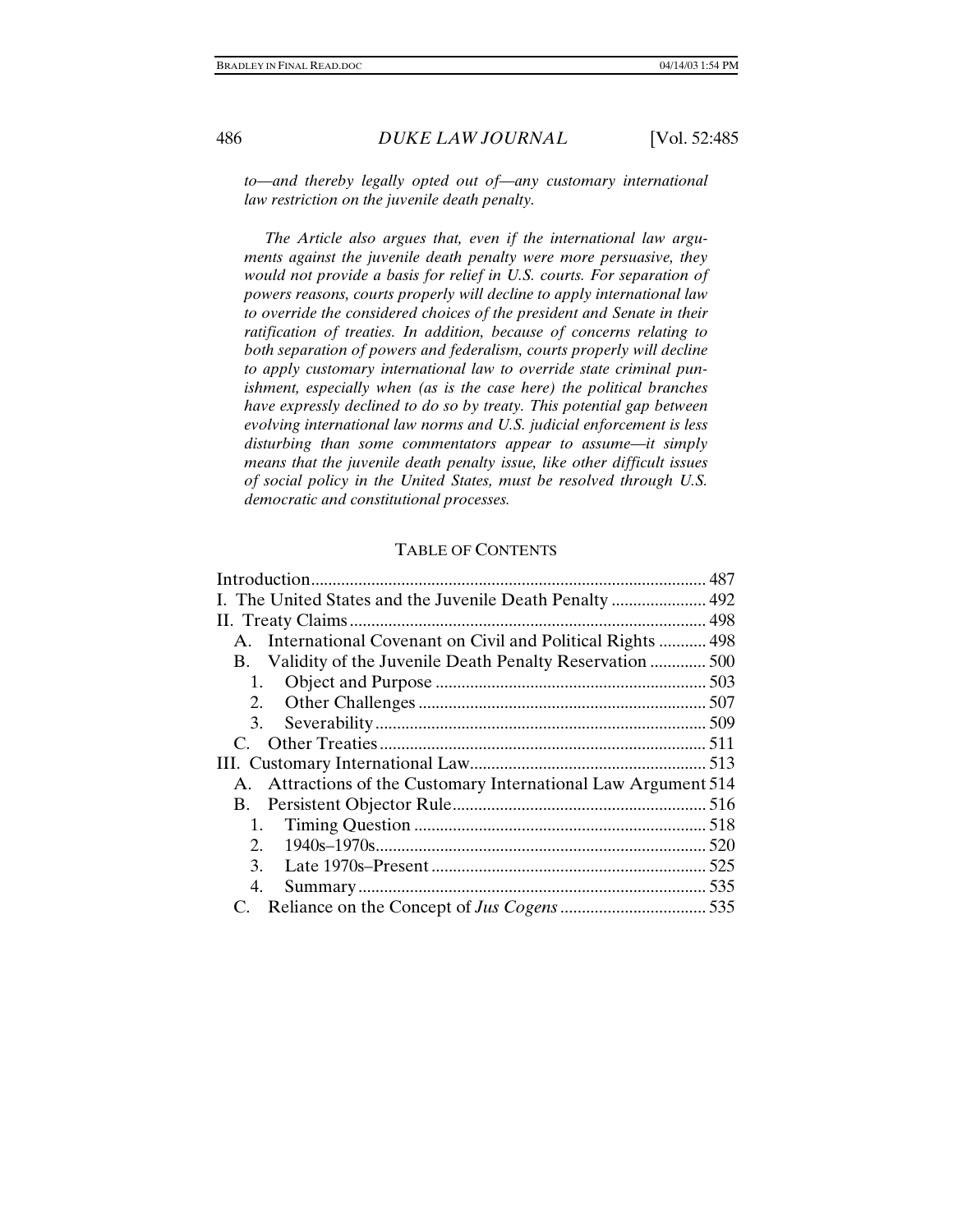#### **INTRODUCTION**

There is substantial and growing international pressure on the United States to end or curtail its use of the death penalty. Most European nations have abolished the death penalty, and the European Union has become increasingly vocal in its criticism of the U.S. practice. For the last several years, the United Nations (UN) Commission on Human Rights has adopted resolutions calling upon nations to impose a moratorium on the death penalty. Many nations decline to extradite criminal suspects to the United States if the suspects will face the death penalty. And *amicus curiae* filings by international organizations in U.S. death penalty cases are now becoming routine.

Those who favor restriction of the U.S. death penalty are hopeful that this international pressure will have an effect on U.S. practice. In this respect, they have been encouraged by a number of recent developments within the United States that may suggest that the time is ripe for change. These developments include the softening of public support in the United States for the death penalty; $^1$  the moratoria on the death penalty imposed in Illinois and Maryland (and the subsequent commutation of death sentences by Governor Ryan in Illinois);<sup>2</sup> the exoneration of a number of death row inmates based on

<sup>1.</sup> Gallup polls indicated that public support for the death penalty had dropped to around 65 percent in the year 2001, down from a high in 1994 of 80 percent. Jim Yardley, *Number of Executions Falls for Second Straight Year*, N.Y. TIMES, Dec. 14, 2001, at A24. However, public support for the death penalty appeared to increase somewhat in late 2001 and early 2002. *See* Jeffrey M. Jones, *In-Depth Analysis: The Death Penalty* 4, *at* http://www.gallup.com/ poll/analysis/ia020830iv.asp (Aug. 2002) (on file with the *Duke Law Journal*).

<sup>2</sup>*. See, e.g.*, Peter Finn, *Foreign Leaders Laud Move on Death Penalty in Illinois*, WASH. POST, Jan. 18, 2003, at A19; Francis X. Clines, *Death Penalty Is Suspended in Maryland*, N.Y. TIMES, May 10, 2002, at A20; Dirk Johnson, *Illinois, Citing Faulty Verdicts, Bars Executions*, N.Y. TIMES, Feb. 1, 2000, at A1.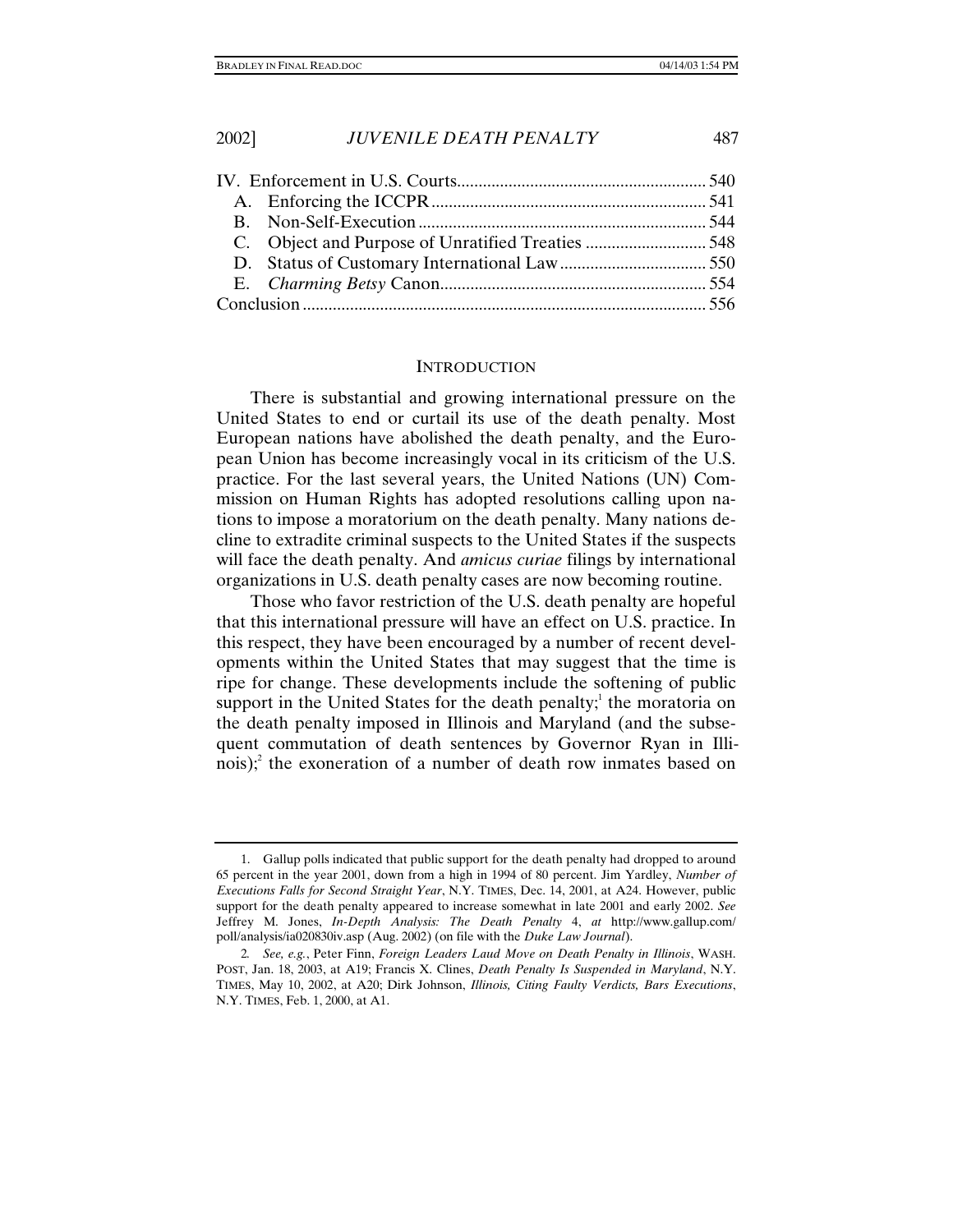DNA and other evidence;<sup>3</sup> concerns about the death penalty expressed publicly by the Supreme Court's sometimes swing vote, Justice O'Connor;<sup>4</sup> and the Supreme Court's recent decision holding that execution of the mentally retarded violates the Eighth Amendment.<sup>5</sup> Even with these developments, however, it is far from clear that international pressure will be sufficient to change U.S. practice in any significant way. The administration of the death penalty in the United States is largely decentralized, making nationwide change difficult to achieve. Furthermore, there is still significant public support in this country for capital punishment, and the recent softening of this support may not have much to do with international pressure. Indeed, the U.S. government and populace often seem to resist (or ignore) international pressure. The executions in 2001 of Timothy McVeigh and Juan Raul Garza—the first federal executions since 1963, <sup>6</sup> carried out in the face of substantial international criticism—illustrate the continuing U.S. commitment to this form of criminal punishment.<sup>7</sup>

Perhaps as a result of the limited effects of international political pressure, efforts are being made to convert this pressure into legal claims that are cognizable by U.S. courts. The most significant efforts in this regard have concerned the imposition of the death penalty on

<sup>3</sup>*. See, e.g.*, Francis X. Clines, *Virginia Man Is Pardoned in a Murder; DNA Is Cited*, N.Y. TIMES, Oct. 3, 2000, at A20 (describing pardon of former death row inmate based on DNA evidence).

<sup>4</sup>*. See Justice O'Connor on Executions*, N.Y. TIMES, July 5, 2001, at A16 (commenting on Justice O'Connor's statements questioning the administration of the death penalty); *O'Connor Questions Death Penalty*, N.Y. TIMES, July 4, 2001, at A9 (same).

<sup>5.</sup> Atkins v. Virginia, 536 U.S. 304, 350 (2002).

<sup>6.</sup> Death Penalty Information Ctr., *Execution of Federal Prisoners 1927–2001*, *at* http:// www.deathpenaltyinfo.org/fedexec.html (last visited Nov. 8, 2002) (on file with the *Duke Law Journal*).

<sup>7</sup>*. See* Suzanne Daley, *The McVeigh Execution: The Reaction Abroad; Almost as One, Europe Condemns Execution*, N.Y. TIMES, June 12, 2001, at A20; Peter Slevin & Charles Lane, *Garza Turned Down by High Court, Bush; Late Efforts to Block Execution Fail*, WASH. POST, June 19, 2001, at A3. More recently, the death penalty has been a topic of international controversy with respect to U.S. efforts to obtain custody of and try individuals suspected of involvement in the September 11, 2001, terrorist attacks. Lee Dembart, *Death Penalty? Issue May Split Allies*, INT'L HERALD TRIB., Dec. 13, 2001, at 1; T.R. Reid, *Europeans Reluctant to Send Terror Suspects to U.S.; Allies Oppose Death Penalty and Bush's Plan for Secret Military Tribunals*, WASH. POST, Nov. 29, 2001, at A23; Philip Shenon & Neil A. Lewis, *A Nation Challenged: The 20th Hijacker; France Warns It Opposes Death Penalty in Terror Trial*, N.Y. TIMES, March 28, 2002, at A14. Death penalty cases involving state breaches of the consular notice provisions of the Vienna Convention on Consular Relations have also generated international friction. *See, e.g.*, Ginger Thompson, *An Execution in Texas Strains Ties with Mexico and Others*, N.Y. TIMES, Aug. 16, 2002, at A6 (reporting President Vincente Fox's decision to cancel a meeting with President Bush after the U.S. execution of a Mexican citizen).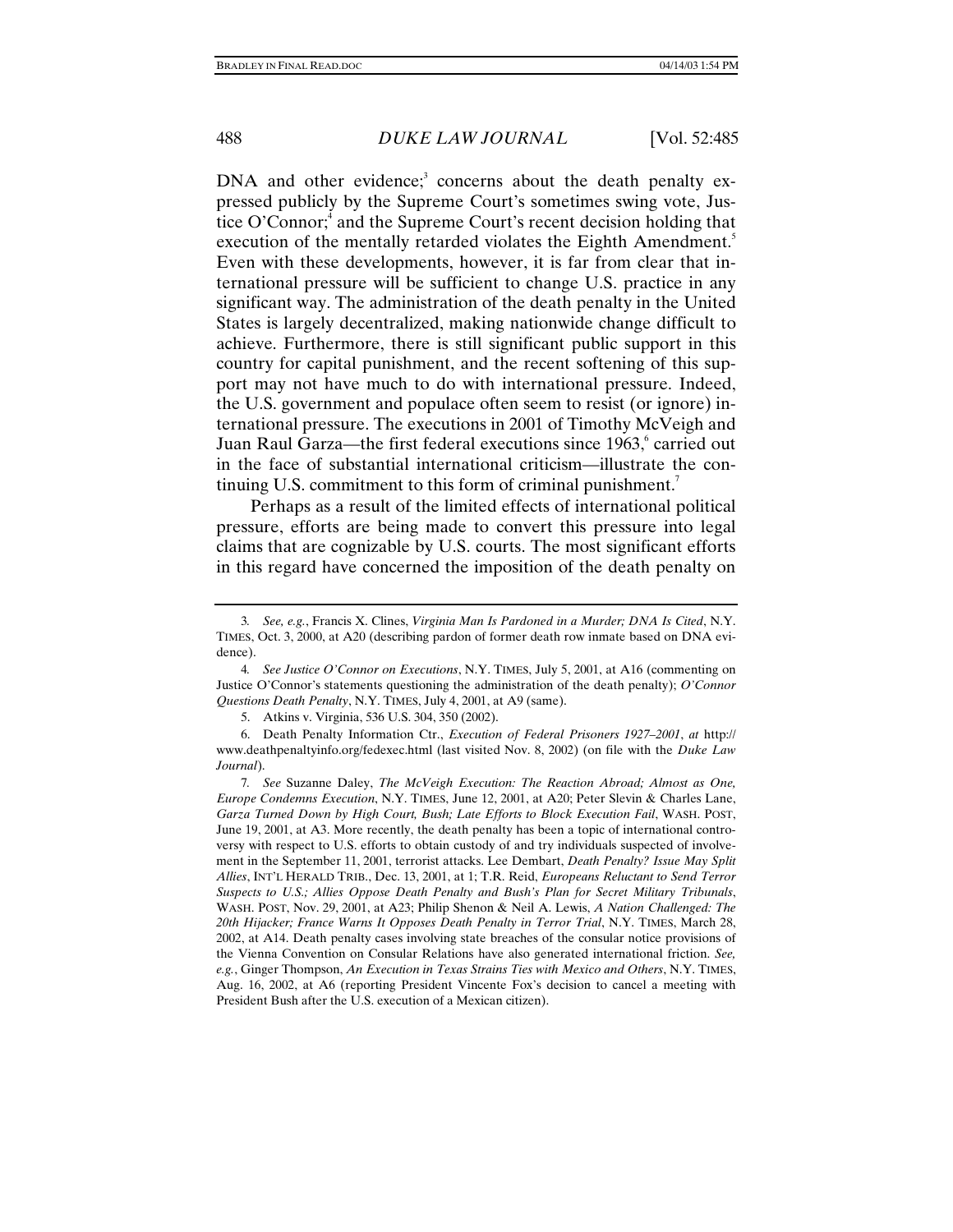individuals who commit their capital crimes while under the age of eighteen.<sup>8</sup> Despite arguments that juveniles are less culpable than adults, more susceptible to rehabilitation, and less likely to be deterred by the death penalty, the U.S. Supreme Court has held that it does not violate the Eighth Amendment to impose the death penalty on juvenile offenders, as long as those offenders are at least sixteen years of age at the time of the offense.<sup>9</sup> Currently, twenty-two of the thirty-eight U.S. states that provide for the death penalty permit the execution of juvenile offenders.<sup>10</sup> Internationally, however, the numbers look quite different. Of the approximately 193 nations in the world, only seven (including the United States) have executed juvenile offenders since 1990, and even some of these nations have recently moved to eliminate the practice.<sup>11</sup> Moreover, the other six countries—the Democratic Republic of Congo, Iran, Nigeria, Pakistan, Saudi Arabia, and Yemen<sup>12</sup>—are not necessarily the best of company with respect to human rights issues.

Citing these international statistics, as well as a variety of legal materials, juvenile offenders on death row are now challenging their capital sentences on the ground that the juvenile death penalty violates international law. These challenges are based on both treaties as well as "customary international law"—that is, the law of the international community that "results from a general and consistent practice of states followed by them from a sense of legal obligation."<sup>13</sup> To date,

<sup>8.</sup> As a shorthand, I sometimes refer in this Article to the execution of individuals who committed their offenses while under the age of eighteen as "juvenile executions" or as involving the "juvenile death penalty." Because of the amount of time involved in adjudicating U.S. death penalty cases, however, juvenile offenders are no longer juveniles at the time of their execution.

<sup>9</sup>*. See infra* text accompanying notes 46–61.

<sup>10.</sup> VICTOR L. STREIB, THE JUVENILE DEATH PENALTY TODAY: DEATH SENTENCES AND EXECUTIONS FOR JUVENILE CRIMES, JANUARY 1, 1973–DECEMBER 31, 2002, at 8, *at* http://www.law.onu.edu/faculty/streib/juvdeath.pdf (last visited Jan. 9, 2003) (on file with the *Duke Law Journal*).

<sup>11.</sup> DAVID WEISSBRODT ET AL., INTERNATIONAL HUMAN RIGHTS: LAW, POLICY, AND PROCESS 709–10 (3d ed. 2001); AMNESTY INT'L, CHILDREN AND THE DEATH PENALTY: EXECUTIONS WORLDWIDE SINCE 1990, at 5–11, http://www.amnestyusa.org/abolish/children. pdf (Nov. 2000) (ACT 50/10/00) (on file with the *Duke Law Journal*).

<sup>12.</sup> AMNESTY INT'L, *supra* note 11 at 1.

<sup>13.</sup> RESTATEMENT (THIRD) OF THE FOREIGN RELATIONS LAW OF THE UNITED STATES § 102(2) (1987) [hereinafter RESTATEMENT (THIRD)].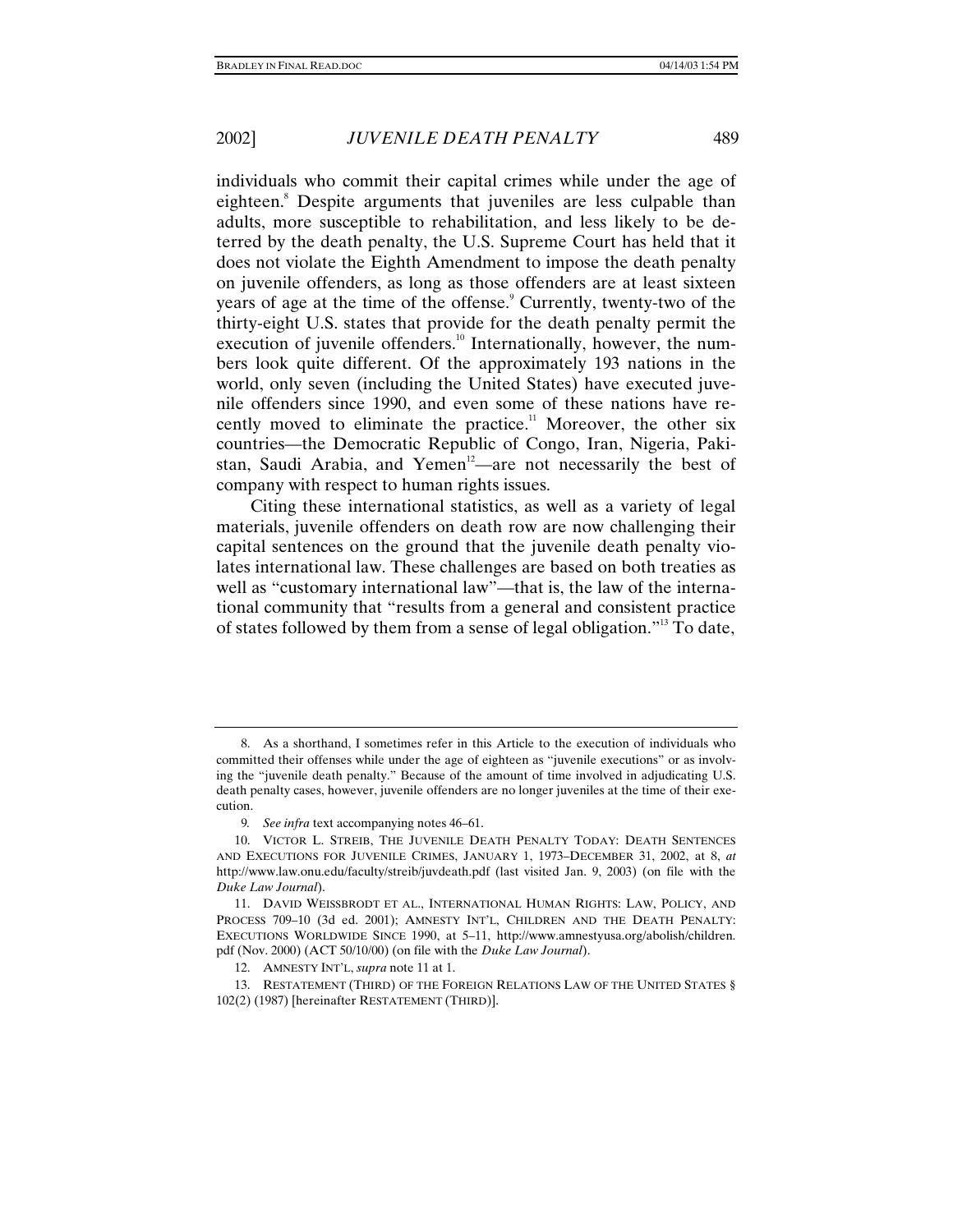courts have rejected these challenges.<sup>14</sup> Nevertheless, the issue does not appear to be settled: Several dissenting and concurring judges in these cases have taken the international law arguments seriously.<sup>15</sup> Furthermore, in a case from Nevada, the U.S. Supreme Court requested the views of the Solicitor General before ultimately denying review.<sup>16</sup> And at least two state appellate courts have issued stays of execution in cases raising these arguments.<sup>17</sup> There also has been substantial attention to this issue in the press, most of it sympathetic to the international law arguments.<sup>18</sup> In addition, numerous law review articles have addressed the validity of the U.S. juvenile death penalty, and almost all of them have concluded that this practice violates international law.<sup>19</sup> This is also the position of a number of human rights

<sup>14</sup>*. E.g.*, Hain v. Gibson, 287 F.3d 1224, 1242–44 (10th Cir. 2002); Beazley v. Johnson, 242 F.3d 248, 263–68 (5th Cir. 2001); *Ex parte* Pressley, 770 So.2d 143, 147–49 (Ala. 2000); *Ex parte* Burgess, 811 So.2d 617, 628–29 (Ala. 2000); Servin v. Nevada, 32 P.3d 1277, 1285–86 (Nev. 2001); Domingues v. Nevada, 961 P.2d 1279, 1280 (Nev. 1998); *see also* Roach v. Aiken, 781 F.2d 379, 380–81 (4th Cir. 1986) (refusing to stay an execution pending a decision by the Inter-American Commission on Human Rights concerning the legality of the juvenile death penalty).

<sup>15</sup>*. E.g.*, *Pressley*, 770 So.2d at 150–51 (Houston, J., concurring); *Burgess*, 811 So.2d at 630– 32 (Houston, J., concurring); *Servin*, 32 P.3d at 1290–92 (Rose, J., concurring); *Domingues*, 961 P.2d at 1280–81 (Springer and Rose, JJ., dissenting). Justice Houston concurred rather than dissented in the Alabama cases because, although he believed that the United States was bound by treaty not to executive juvenile offenders, he also believed that the Supreme Court's denial of certiorari in *Domingues* indicated that the Court had a contrary view. *Pressley*, 770 So.2d at 151.

<sup>16.</sup> The Solicitor General argued that certiorari should be denied. *See* Brief for the United States as Amicus Curiae at 20, Domingues v. State of Nevada, 528 U.S. 963 (1999) (No. 98-8327) [hereinafter Domingues Brief].

<sup>17.</sup> Raymond Bonner, *Georgia Execution Is Stayed in Case of Youthful Offender*, N.Y. TIMES, Aug. 23, 2000, at A12; Ed Timms, *Beazley Stay May Not Be About Age*, DALLAS MORNING NEWS, Aug. 17, 2001, at 35A; Jim Yardley, *Texas Execution Is Halted by State Court of Appeals*, N.Y. TIMES, Aug. 16, 2001, at A10. The courts in these cases did not explain the basis for their stays, and it is not clear that the stays were in response to the international law arguments. Before the Texas court issued its stay, the U.S. Supreme Court denied a stay by a vote of 3-3, with the remaining three Justices recusing themselves because of connections they had to the victim's son (a federal judge). Beazley v. Johnson, 533 U.S. 969 (2001); Raymond Bonner, *Three Abstain as Supreme Court Declines to Halt Texas Execution*, N.Y. TIMES, Aug. 14, 2001, at A1. The Texas court subsequently lifted its stay, the U.S. Supreme Court once again denied a stay, Beazley v. Texas, 122 S. Ct. 2287 (2002), and the execution was carried out. Paul Duggan, *Killer of Judge's Father Executed; Texas Injects Man Charged in Carjack Murder at Age 17*, WASH. POST, May 29, 2002, at A6.

<sup>18</sup>*. See, e.g*., Arianne Aryanpur, *U.S. Is Urged to Quit Executing Youthful Offenders*, L.A. TIMES, Sept. 26, 2002, at 21; Editorial, *End the Juvenile Death Penalty*, WASH. POST, Oct. 23, 2002, at A26; Editorial, *The Disgrace of Juvenile Executions*, N.Y. TIMES, Oct. 24, 2002, at A34. *But see* Jeff Jacoby, *The Myth of Executing Children*, BOSTON GLOBE, June 2, 2002, at E7 (suggesting that critics of the juvenile death penalty are using the issue opportunistically as part of a broader effort to end capital punishment).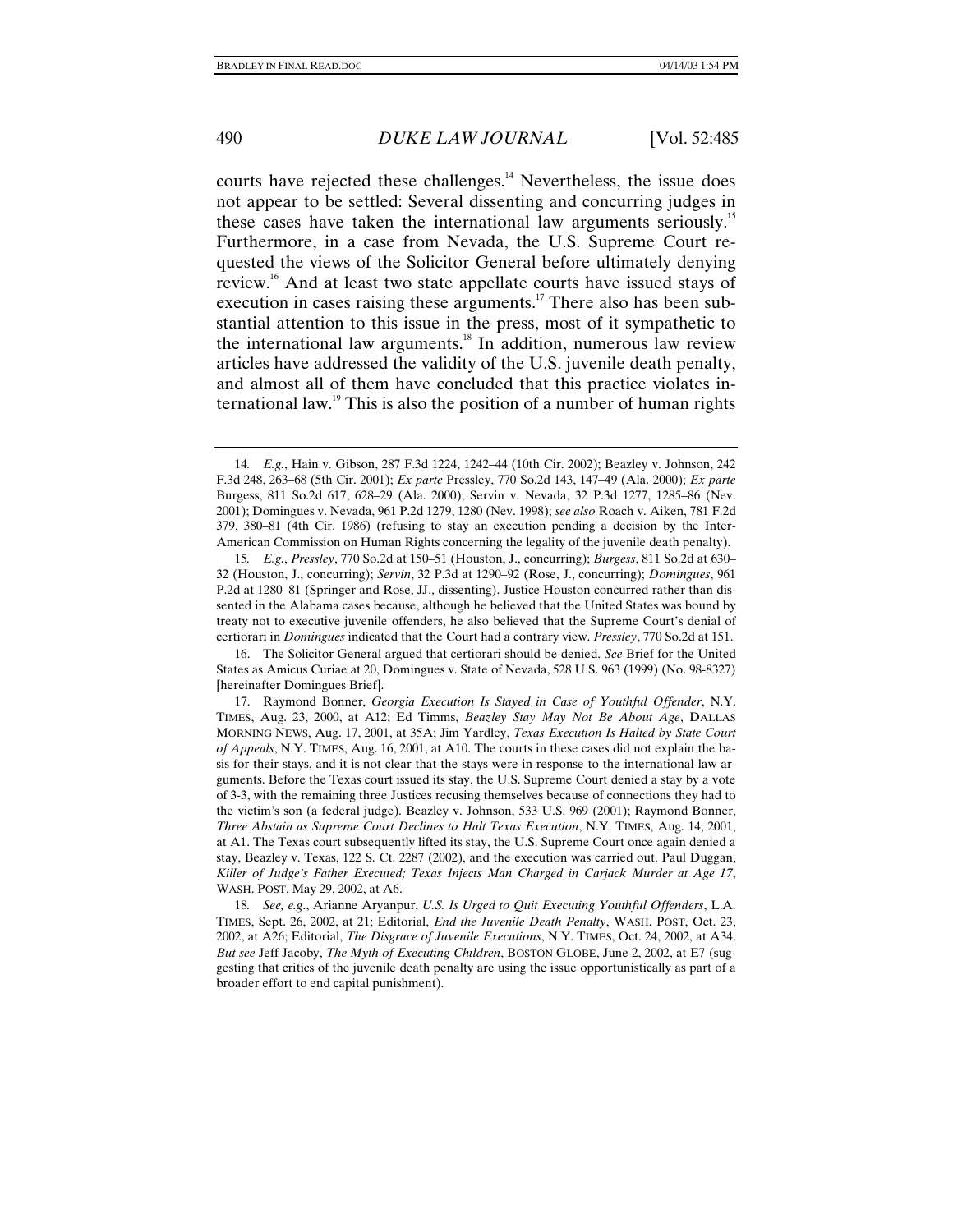advocacy groups, including Amnesty International, the Lawyers Committee for Human Rights, Human Rights Watch, the International Human Rights Law Group, and the Children's Defense Fund. And, in October 2002, the Inter-American Commission on Human Rights (a component of the Organization of American States based in Washington, D.C.) issued a decision concluding that the execution of juvenile offenders in the United States violates international law.<sup>20</sup>

Although important on its own terms, the juvenile death penalty issue may also have broader implications for the relationship between U.S. law and international human rights law. Litigants and scholars have met with at least modest success in attempting to have international human rights law incorporated into the U.S. legal system. This success, however, has primarily come in the context of civil lawsuits seeking damages for human rights abuses committed in foreign countries.<sup>21</sup> Increasingly, litigants and scholars are seeking to build on this success and persuade U.S. courts to apply international human rights law internally as a basis for overriding domestic laws and practices.<sup>22</sup> The juvenile death penalty has become a central focus of this effort, and the way in which the international law challenges are resolved in this context may have a significant impact on the viability of other attempts to "domesticate" international human rights law.

<sup>19</sup>*. E.g.*, Connie de la Vega & Jennifer Brown, *Can a United States Treaty Reservation Provide a Sanctuary for the Juvenile Death Penalty?*, 32 U.S.F. L. REV. 735 (1998); Joan F. Hartman, *"Unusual" Punishment: The Domestic Effects of International Norms Restricting the Application of the Death Penalty*, 52 U. CIN. L. REV. 655 (1983); Ved P. Nanda, *The United States Reservation to the Ban on the Death Penalty for Juvenile Offenders: An Appraisal Under the International Covenant on Civil and Political Rights*, 42 DEPAUL L. REV. 1311 (1993); William A. Schabas, *Is the United States Death Penalty System Inconsistent with International Human Rights Law?*, 67 FORDHAM L. REV. 2793 (1999); David Weissbrodt, *Execution of Juvenile Offenders by the United States Violates International Human Rights Law*, 3 AM. U. J. INT'L L. & POL'Y 339 (1988). There are also numerous student notes and comments reaching the same conclusion. *E.g.*, Erica Templeton, Note, *Killing Kids: The Impact of* Domingues v. Nevada *on the Juvenile Death Penalty as a Violation of International Law*, 41 B.C. L. REV. 1175 (2000). *But see* D. Kirk Morgan II, Comment, *The International Covenant on Civil and Political Rights: A New Challenge to the Legality of the Juvenile Death Penalty in the United States?*, 50 CATH. U. L. REV. 143 (2000) (arguing that the United States is not in violation of international law).

<sup>20</sup>*. See infra* note 254.

<sup>21.</sup> Beginning with the Second Circuit's decision in *Filartiga v. Pena-Irala*, 630 F.2d 876 (2d Cir. 1980), a number of courts have construed the Alien Tort Statute, 28 U.S.C. § 1350, as authorizing federal court jurisdiction over international human rights law cases. *See generally* Curtis A. Bradley, *The Alien Tort Statute and Article III*, 42 VA. J. INT'L L. 587 (2002) (discussing the history and current uses of the Alien Tort Statute).

<sup>22</sup>*. See generally* Curtis A. Bradley, *Customary International Law and Private Rights of Action*, 1 CHI. J. INT'L L. 421 (2000) (describing this phenomenon).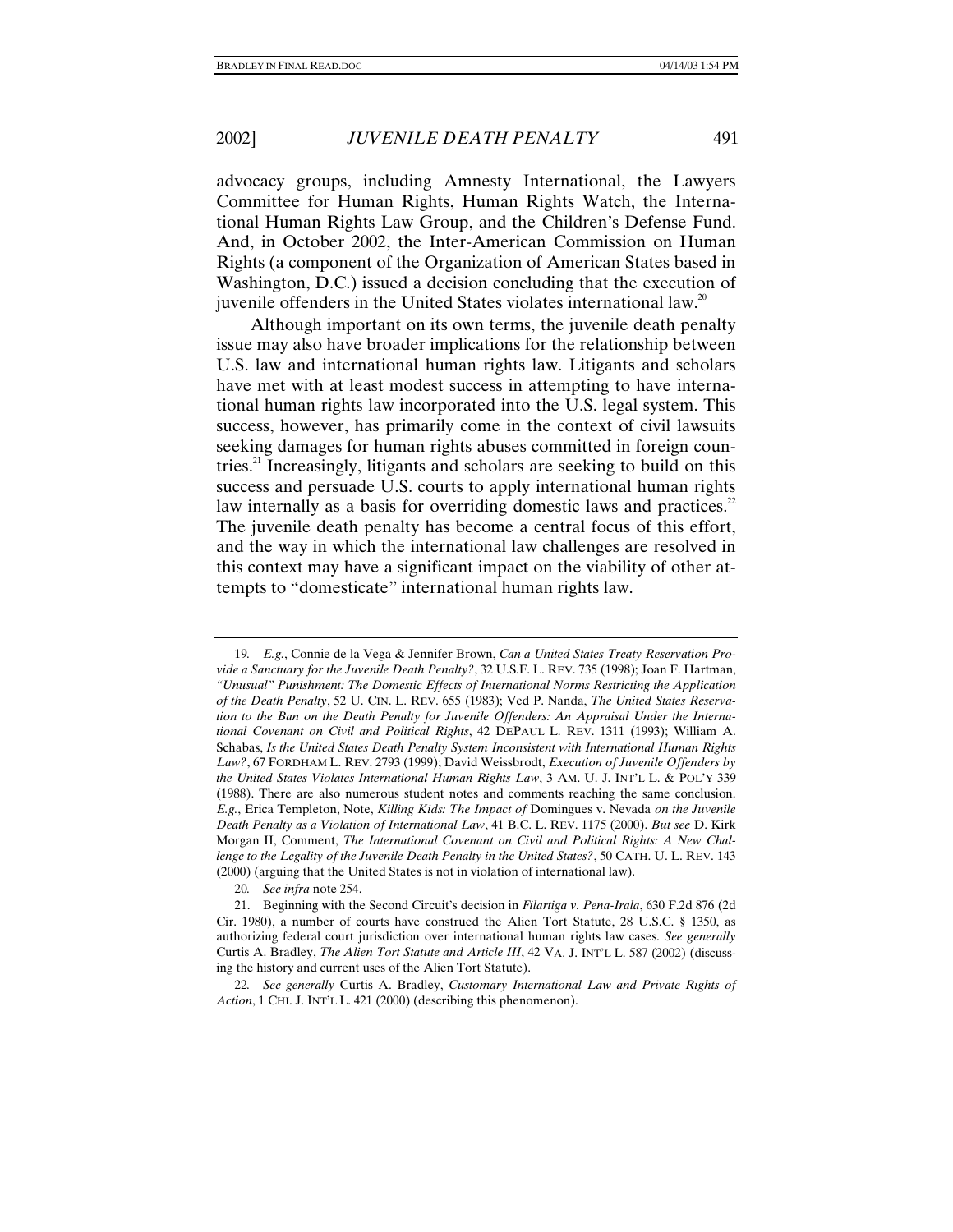This Article considers the international law arguments that have been made against the juvenile death penalty, from the perspective of both the international legal system and the U.S. legal system. Based on a detailed examination of the United States' interaction with treaty regimes and international institutions since the late 1940s, the Article concludes that the international law arguments have significant weaknesses. As the Article documents, for a number of reasons, the United States has consistently declined to consent to treaty provisions restricting the juvenile death penalty, and it has consistently declared the human rights treaties that contain such restrictions to be non-self-executing. In addition, since at least the mid-1980s, the United States has persistently objected to—and thereby legally opted out of—any customary international law restriction on the juvenile death penalty. Such a restriction could bind the United States, therefore, only if it developed before the mid-1980s, which is highly unlikely.

The Article also argues that, even if the international law arguments against the juvenile death penalty were more persuasive, they would not provide a basis for relief in U.S. courts. For separation of powers reasons, courts properly will decline to apply international law to override the considered choices of the president and Senate in their ratification of treaties. In addition, because of concerns relating to both separation of powers and federalism, courts properly will decline to apply customary international law to override state criminal punishment, especially when (as is the case here) the political branches have expressly declined to do so by treaty. This potential gap between evolving international law norms and U.S. judicial enforcement is less disturbing than some commentators appear to assume—it simply means that the juvenile death penalty issue, like other difficult issues of social policy in the United States, must be resolved through U.S. democratic and constitutional processes.

# I. THE UNITED STATES AND THE JUVENILE DEATH PENALTY

The juvenile death penalty has long been a feature of U.S. criminal punishment. Execution of juvenile offenders was permitted under the English, and subsequently the American, common law.<sup>23</sup> Children

<sup>23</sup>*. See* Victor L. Streib, *Death Penalty for Children: The American Experience with Capital Punishment for Crimes Committed While Under Age Eighteen*, 36 OKLA. L. REV. 613, 614–16 (1983) (discussing the history of capital punishment for juveniles). For a discussion of the Eng-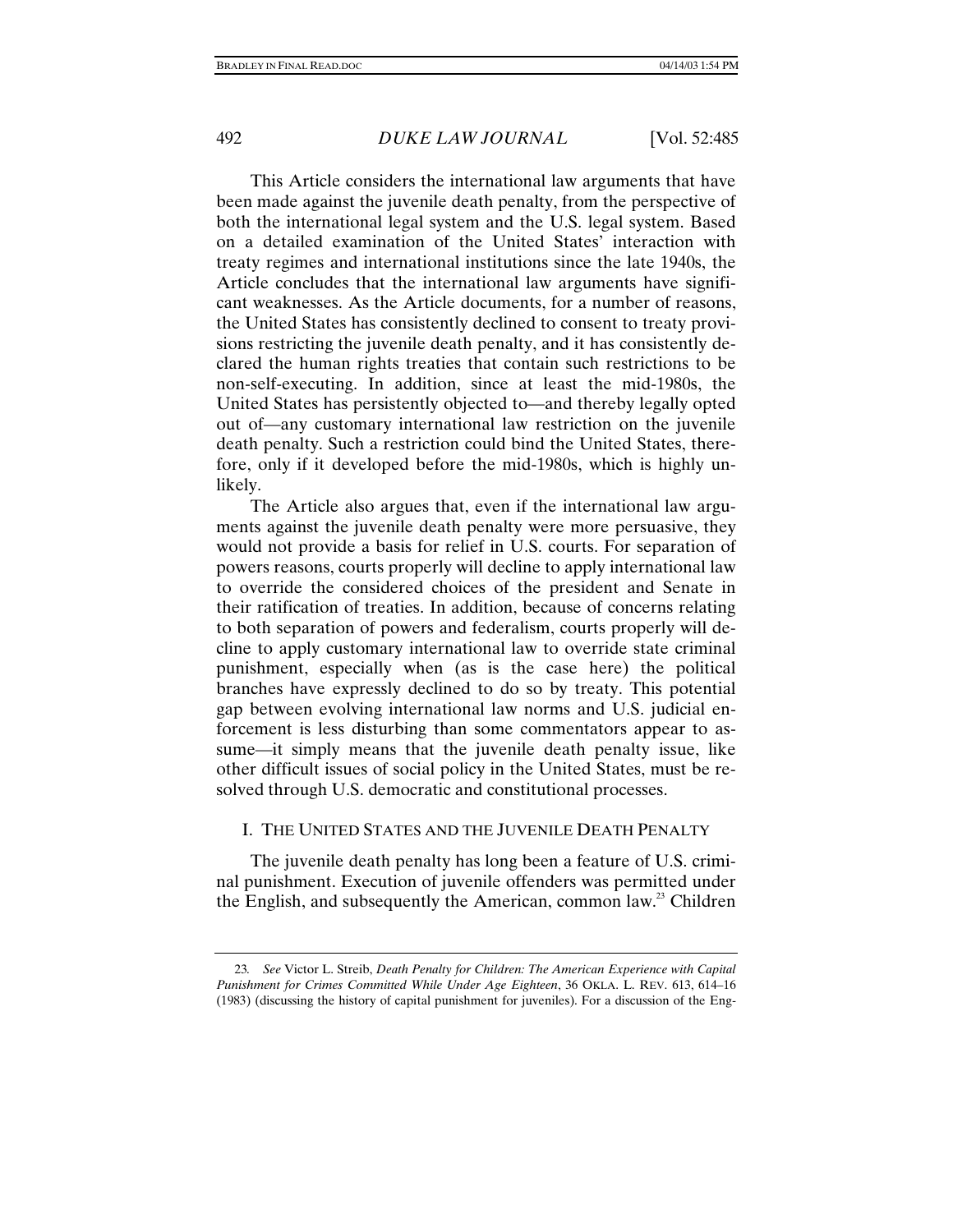under the age of seven were conclusively presumed to have no criminal capacity.<sup>24</sup> That presumption was rebuttable for children aged seven to fourteen, and, if rebutted, the child could be convicted and subjected to adult punishment, including execution.<sup>25</sup> Individuals over the age of fourteen were treated as adults for purposes of criminal punishment.<sup>26</sup> The first reported execution of a juvenile offender in America was a 1642 execution in Plymouth Colony.<sup>27</sup> By 1800, 7 juvenile offenders had been executed; by 1900, 95 had been executed.<sup>28</sup>

Execution of juvenile offenders continued even after the rise of the juvenile justice system in the late  $1800s$  and early  $1900s$ <sup>29</sup> From 1900 to 1930, 77 persons were executed for crimes committed while under the age of eighteen.<sup>30</sup> Throughout American history, approximately 365 persons have been executed for crimes committed while juveniles, which is slightly less than 2 percent of the total number of executions.<sup>31</sup> Most of these individuals were aged sixteen or over at the time of their offense, but some were younger, especially in the early years of the country's history.<sup>32</sup>

No juvenile executions were carried out in this country between 1965 and 1984,<sup>33</sup> in part because of the Supreme Court's 1972 decision in *Furman v. Georgia*<sup>34</sup> (and the decisions that led up to it), which effectively stopped any use of the death penalty in the United States for a number of years.<sup>35</sup> Between 1976, the year the Supreme Court al-

27. The case involved a sixteen-year-old named Thomas Graunger, who was convicted of bestiality. ROBERT L. HALE, A REVIEW OF JUVENILE EXECUTIONS IN AMERICA 27, 35–36 (1997); VICTOR STREIB, DEATH PENALTY FOR JUVENILES 73 (1987).

28. Streib, *supra* note 23, at 616.

29*. Id.* at 616–19; HALE, *supra* note 27, at 70–71; STREIB, *supra* note 27, at 56.

30. Streib, *supra* note 23, at 617, 630.

31. STREIB, *supra* note 10, at 4.

32*. See* Streib, *supra* note 23, at 619 (providing a table of juvenile executions by age).

33*. See id.* (noting that, in 1983 when the article was published, no juvenile executions had been carried out since 1964); STREIB, *supra* note 10, at 4 (listing juvenile executions carried out since 1985).

34. 408 U.S. 238 (1972).

35. There were no legal executions of any kind in the United States between 1968 and 1976. THE DEATH PENALTY IN AMERICA 13 (Hugo Adam Bedau ed., 1997). For a discussion of the declining use of the death penalty in the United States in the years leading up to this period, see STUART BANNER, THE DEATH PENALTY: AN AMERICAN HISTORY 208–230 (2002), and

lish common law concerning juvenile responsibility for crime, see 4 WILLIAM BLACKSTONE, COMMENTARIES \*22–24.

<sup>24.</sup> Streib, *supra* note 23, at 614.

<sup>25</sup>*. Id*.

<sup>26</sup>*. Id*.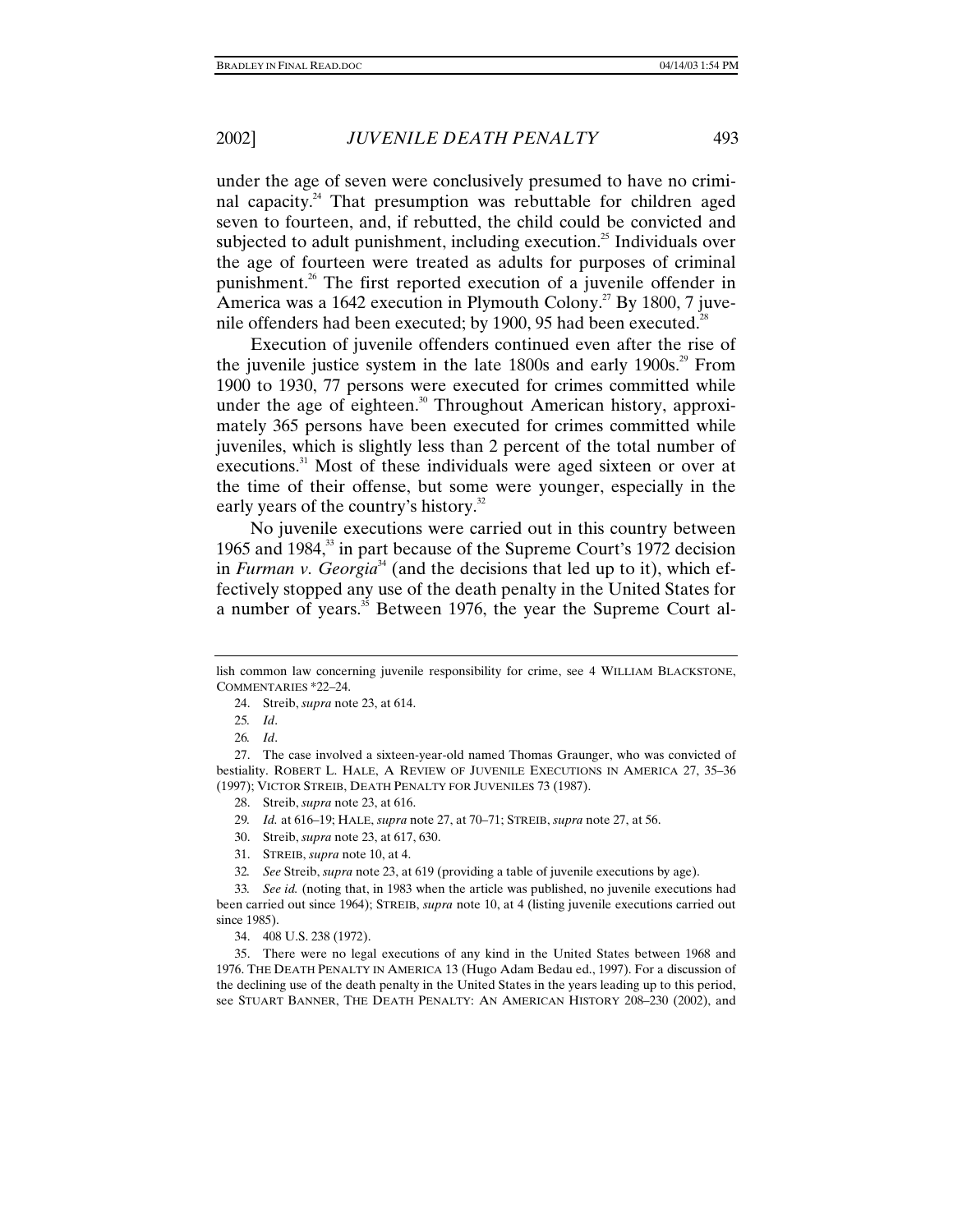lowed reinstatement of the death penalty,<sup>36</sup> and December 2002, twenty-one juvenile offenders were executed, which is approximately 2.6 percent of the total number of executions in this period.<sup>37</sup> One of these individuals was sixteen at the time of his offense; the rest were all seventeen. $38$  The age of the offenders at the time of their execution ranged from twenty-three to thirty-eight.<sup>39</sup>

As noted, twenty-two of the thirty-eight states that have the death penalty currently allow for the execution of juvenile offenders.<sup>40</sup> As of December 2002, there were approximately eighty inmates, in fifteen states, on death row under sentences received for crimes committed while under the age of eighteen.<sup>41</sup> This was approximately 2 percent of the total death row population of about 3,700.<sup>42</sup> Four juvenile offenders were executed in the year 2000—two in Texas and two in Virginia.43 Only one juvenile offender was executed in 2001, in Texas.<sup>44</sup> Three juvenile offenders were executed in 2002, all in Texas.<sup>45</sup>

In two decisions, the Supreme Court has considered whether the imposition of capital punishment on juvenile offenders violates the prohibition in the Eighth Amendment against "cruel and unusual punishments" (as applied to the states through the Due Process Clause of the Fourteenth Amendment).<sup>46</sup> In the first decision,

40*. See supra* note 10 and accompanying text.

41. STREIB, *supra* note 10, at 13; Death Penalty Information Center, *Juveniles and the Death Penalty*, *at* http://www.deathpenaltyinfo.org/juvchar.html (last visited February 1, 2003) (on file with the *Duke Law Journal*).

45*. Id*.

46. U.S. CONST. amend. VIII ("Excessive bail shall not be required, nor excessive fines imposed, nor cruel and unusual punishments inflicted."). The issue also was raised in *Eddings v. Oklahoma*, 455 U.S. 104 (1982). The Court did not reach the issue in that case, however, because it reversed the death sentence on other grounds. *See id.* at 113–17 (remanding for full consideration of mitigating and aggravating factors). It did hold, however, that the sentencer may

FRANKLIN E. ZIMRING & GORDON HAWKINS, CAPITAL PUNISHMENT AND THE AMERICAN AGENDA 26–49 (1986).

<sup>36</sup>*. See, e.g.*, Gregg v. Georgia, 428 U.S. 153, 206–07 (1976) (holding that the death penalty can be imposed if the jury's discretion is properly channeled).

<sup>37.</sup> STREIB, *supra* note 10, at 4.

<sup>38</sup>*. Id*.

<sup>39</sup>*. Id.* For additional discussion of the statistics associated with the juvenile death penalty, see LYNN COTHERN, COORDINATING COUNCIL ON JUVENILE JUSTICE AND DELINQUENCY PREVENTION, JUVENILES AND THE DEATH PENALTY, *at* http://www.ncjrs.org/html/ojjdp/coord council (Nov. 2000) (on file with the *Duke Law Journal*).

<sup>42.</sup> STREIB, *supra* note 10, at 13.

<sup>43</sup>*. Id.* at 4.

<sup>44</sup>*. Id*.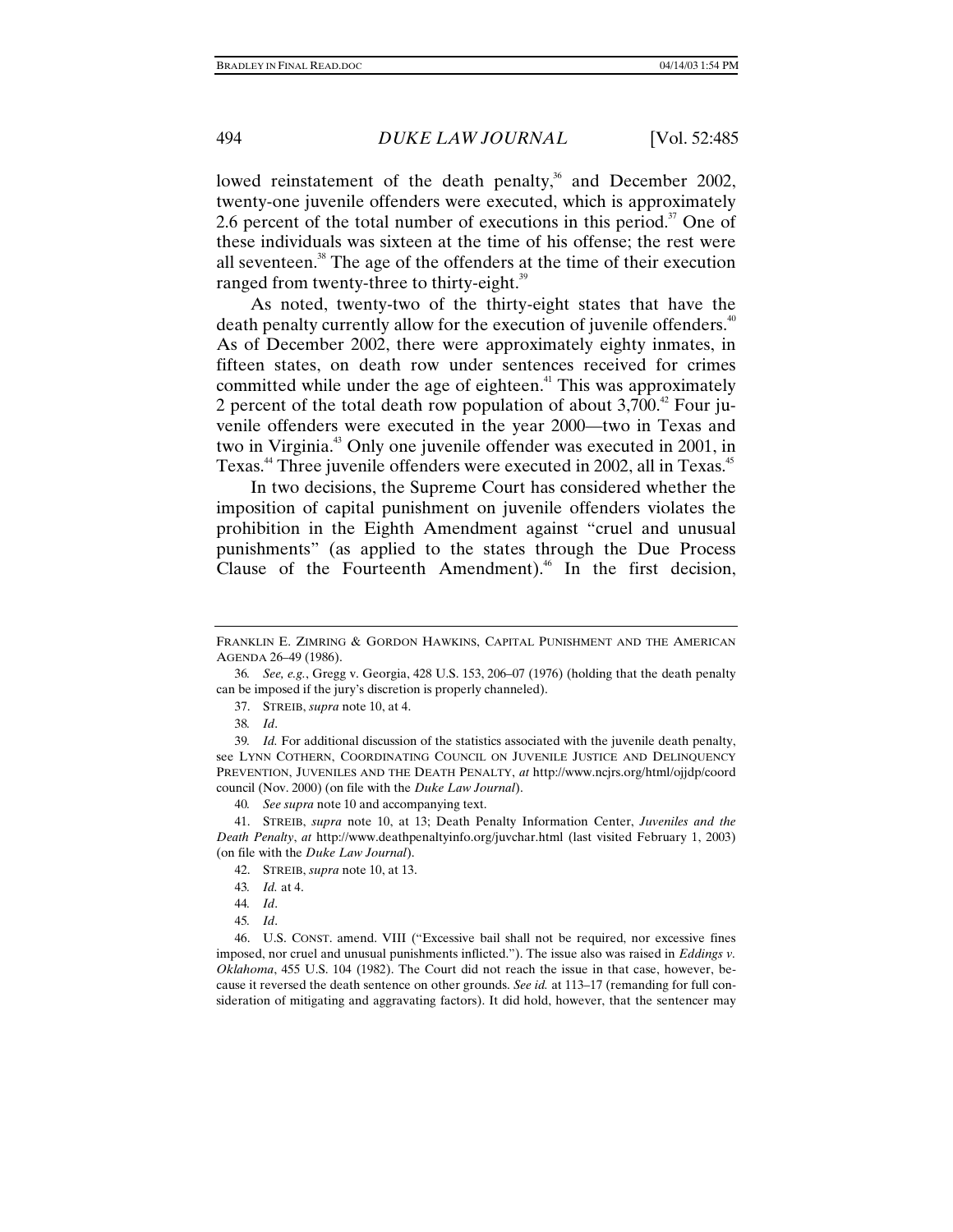*Thompson v. Oklahoma*, 47 a plurality of four Justices concluded that it would violate the Eighth Amendment to execute an individual who was only fifteen years of age at the time of his or her offense.<sup>48</sup> These Justices cited age requirements in a variety of state laws, as well as the actions of prosecutors and juries, as supporting the conclusion that "such a young person is not capable of acting with the degree of culpability that can justify the ultimate penalty." 49 This conclusion was further supported, reasoned these Justices, by the views of organizations such as the American Bar Association and American Law Institute, and by the practices of other nations.<sup>50</sup> In a footnote, these Justices noted that several treaties—the International Covenant on Civil and Political Rights, the American Convention on Human Rights, and the Fourth Geneva Convention—prohibit the execution of juvenile offenders. $51$ 

The fifth vote to vacate the death sentence in *Thompson* was provided by Justice O'Connor. In her concurrence, she expressed the view that "a national consensus forbidding the execution of any person for a crime committed before the age of 16 very likely does exist," but she said that she was "reluctant to adopt this conclusion as a matter of constitutional law without better evidence than we now possess."<sup>52</sup> Instead, she concluded that the death sentence in the case should be set aside because Oklahoma had not specified a minimum age in its death penalty statute, but instead had simply stated in a different statute that fifteen-year-old murder defendants may be treated as adults in some circumstances.<sup>53</sup> This omission, reasoned Justice O'Connor, meant that there was "considerable risk that the Okla-

not be precluded from considering "any relevant mitigating evidence," including the youth of the offender, in deciding whether to impose the death penalty. *Id.* at 114.

<sup>47. 487</sup> U.S. 815 (1988).

<sup>48</sup>*. Id.* at 838.

<sup>49</sup>*. Id.* at 823.

<sup>50</sup>*. See id.* at 830–31 (noting the opposition of these organizations and nations to the juvenile death penalty). In his dissent, which was joined by Chief Justice Rehnquist and Justice White, Justice Scalia argued that looking to the practice of other nations

is totally inappropriate as a means of establishing the fundamental beliefs of this Nation. That 40% of our States do not rule out capital punishment for 15-year-old felons is determinative of the question before us here, even if that position contradicts the uniform view of the rest of the world. We must never forget that it is a Constitution for the United States of America that we are expounding.

*Id.* at 868 n.4 (Scalia, J., dissenting).

<sup>51</sup>*. Id.* at 831 n.34. I discuss these treaties in Part II.

<sup>52</sup>*. Id.* at 848–49 (O'Connor, J., concurring).

<sup>53</sup>*. Id.* at 857–59.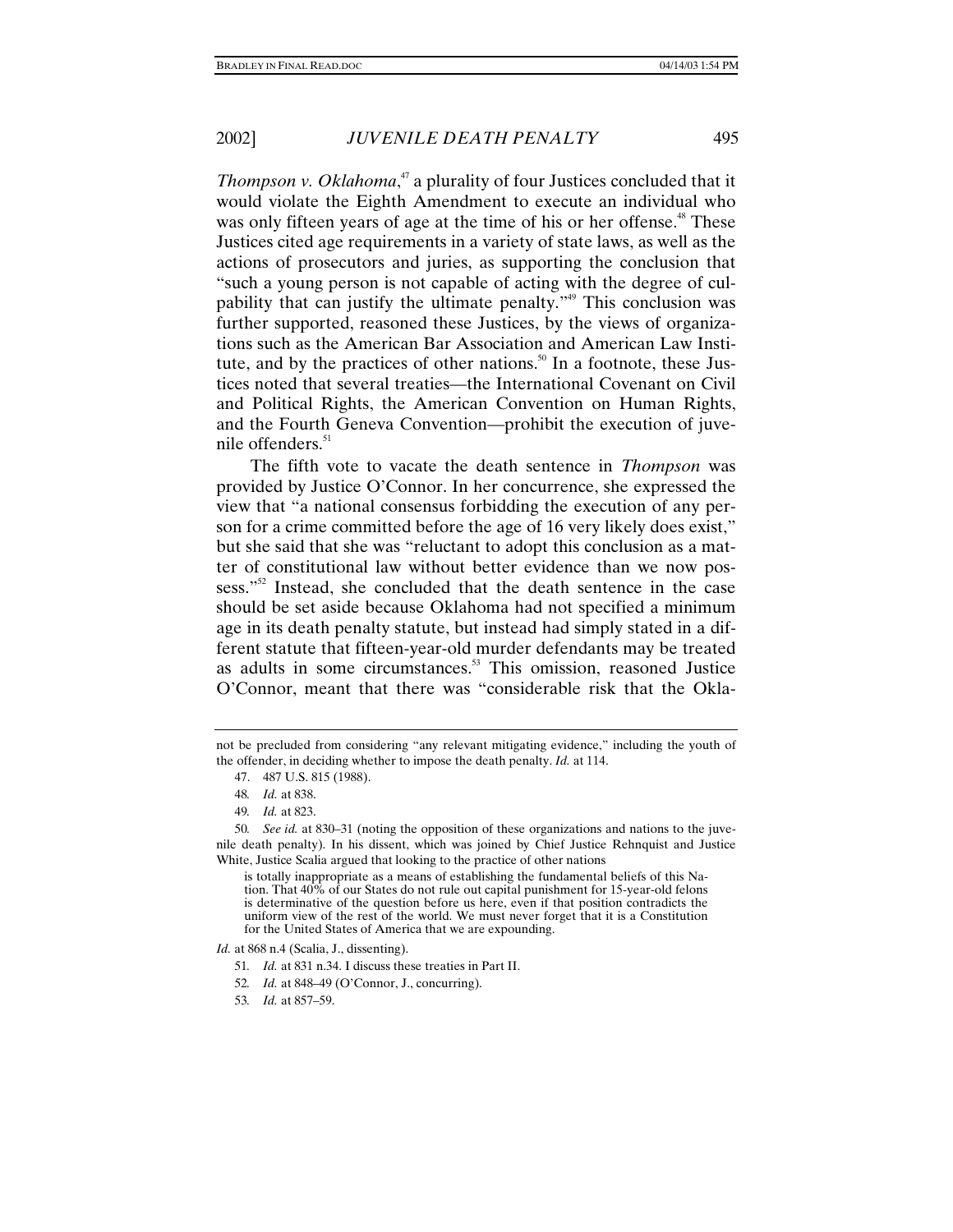homa Legislature either did not realize that its actions would have the effect of rendering fifteen-year-old defendants death eligible or did not give the question the serious consideration that would have been reflected in the explicit choice of some minimum age for the death penalty." 54

The Supreme Court returned to the issue of the juvenile death penalty the following Term in *Stanford v. Kentucky*. 55 In that decision, the Court held, in an opinion authored by Justice Scalia, that the Eighth Amendment does not prohibit the execution of an individual who committed his or her crime at the age of sixteen or seventeen.<sup>56</sup> In the first footnote of the opinion, the Court stated that "it is *American* conceptions of decency that are dispositive," and thereby rejected the contention that the practices of other nations were relevant to its analysis.<sup>57</sup> The Court proceeded to review state and federal death penalty laws and practice, and it concluded that no national consensus could be found against the execution of juvenile offenders.<sup>58</sup>

These two decisions make clear that, under current doctrine, there is no Eighth Amendment prohibition against executing individuals who are at least sixteen years of age at the time of their offense. Given the lack of a majority opinion in *Thompson*, it is less clear whether the Eighth Amendment categorically forbids execution of individuals who commit their offense while under the age of sixteen. In theory, this issue could be tested at some point, since a number of states still do not have statutory minimum age requirements for the death penalty.<sup>59</sup> In practice, however, this issue is unlikely to arise,

58*. Id.* at 370–73. Most of the opinion, including the language about looking only to American conceptions of decency, was written on behalf of a majority of the Court. A number of commentators have nevertheless referred to the opinion as a "plurality," or as simply reflecting the views of Justice Scalia*. E.g.*, de la Vega & Brown, *supra* note 19, at 737–39; Nanda, *supra* note 19, at 1320, 1325–27, 1332.

59. STREIB, *supra* note 10, at 8.

<sup>54</sup>*. Id*.

<sup>55. 492</sup> U.S. 361 (1989).

<sup>56</sup>*. Id.* at 380.

<sup>57</sup>*. Id.* at 369 n.1. The Court suggested that, if there were a widespread practice in the United States *against* the execution of juvenile offenders, then the practice of other nations, especially other democracies, could be relevant in determining whether the U.S. practice was "not merely a historical accident," but, rather, "'implicit in the concept of ordered liberty.'" *Id.* (quoting Palko v. Connecticut, 302 U.S. 319, 325 (1937)). Justice Brennan's dissent, which was joined by three other Justices, cited the laws and practices of other nations, as well as several treaties that prohibit the execution of juvenile offenders. *See id.* at 389–90 (Brennan, J., dissenting). His dissent also cited nonbinding United Nations resolutions on the subject. *Id.* at 390 n.10.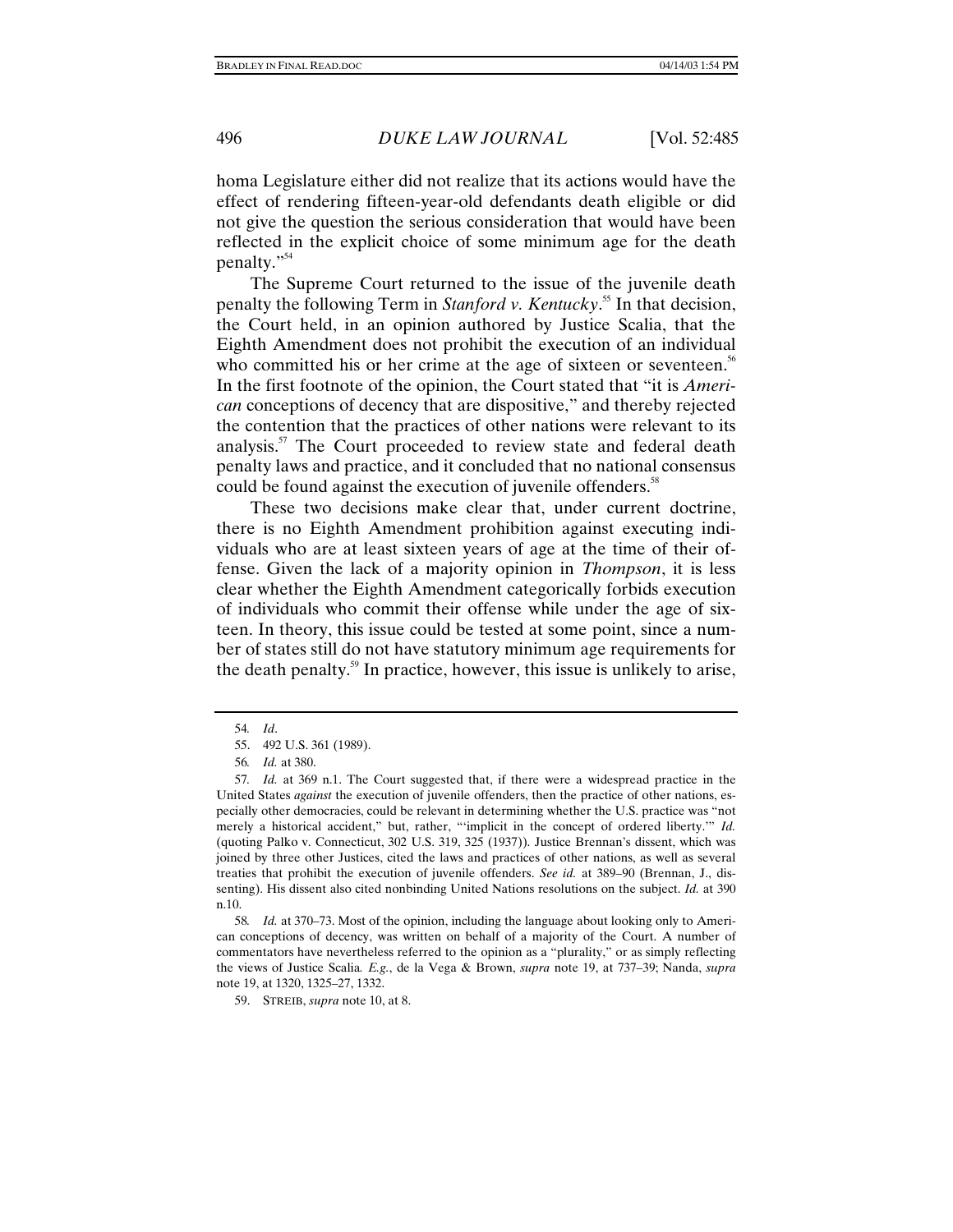at least in the near future: none of the juvenile offenders executed since 1976, and none of the juvenile offenders currently on death row, was under sixteen years of age at the time of his offense.<sup>60</sup> State prosecutors appear to be treating *Thompson* as if it sets a minimum age requirement of sixteen.

Although *amicus curiae* briefs were filed in *Thompson* and *Stanford* raising international law arguments,<sup>61</sup> none of the various opinions in those cases discussed these arguments. The closest they came was in their discussion of the relevance of international practice to the Eighth Amendment analysis, $\alpha$  a somewhat different issue. Thus, these decisions do not themselves foreclose an international law challenge to the juvenile death penalty, although they might provide some indication of the receptivity of particular Supreme Court Justices to such a challenge. It is therefore not surprising, given the state of the case law, that prisoners and human rights groups are increasingly relying on international law, rather than U.S. constitutional law, to challenge the juvenile death penalty.<sup>63</sup>

62*. See supra* notes 50–51, 57, and accompanying text.

63. It is possible, of course, that the Supreme Court will reconsider its decision in *Stanford v. Kentucky*. Recently, a majority of the Court concluded that the execution of the mentally retarded violates the Eighth Amendment. Atkins v. Virginia, 536 U.S. 304, 350 (2002). In reaching this conclusion, the Court briefly referred to international practice. *Id.* at 347 n.21. And, in a recent dissent from the denial of certiorari in a death penalty case, four Supreme Court Justices called for reconsideration of *Stanford v. Kentucky* in light of the *Atkins* decision. *In re* Stanford, 123 S. Ct. 472 (2002) (Stevens, J., dissenting) (contending that the reasons supporting the *Atkins* decision "apply with equal or greater force to the execution of juvenile offenders"). On the other hand, the majority in *Atkins* expressly distinguished the juvenile death penalty from the execution of the mentally retarded, noting that there had been little reduction in state laws allowing for the juvenile penalty since the *Stanford* decision. 536 U.S. at 347 n.18. As a result, the Supreme Court may be unlikely to reconsider *Stanford* in the absence of a significant reduction in the number of state laws allowing for the juvenile death penalty.

Notwithstanding *Stanford*, state constitutions and statutes can still be interpreted to prohibit juvenile executions. *See, e.g.*, Brennan v. State, 754 So.2d 1, 7–9 (Fla. 1999) (concluding that a Florida statute allowing for the juvenile death penalty violated the Florida constitution); State v. Furman, 858 P.2d 1092, 1102–03 (Wash. 1993) (construing the Washington state death penalty statute as not applying to juveniles). In November 2002, voters in Florida approved a state constitutional amendment that may have the effect of reinstating the juvenile death penalty in that state. The amendment changes the state's constitutional standard for "excessive punishment" from "cruel *or* unusual" to "cruel *and* unusual," thus mirroring the Eighth Amendment standard in the federal Constitution. FLA. CONST. art. I, § 17; *Florida Capital News, Voters Approve Death Penalty Amendment* (Nov. 6, 2002), *at* http://www.floridacapital

<sup>60</sup>*. Id.* at 4 tbl.1.

<sup>61</sup>*. See generally* Brief of the Office of the Capital Collateral Representative for the State of Florida as *Amicus Curiae* at 18–20, Stanford v. Kentucky, 492 U.S. 361 (1989) (No. 87-5765); Brief for Amicus Curiae International Human Rights Law Group, Thompson v. Oklahoma, 487 U.S. 815 (1988) (No. 86-6169).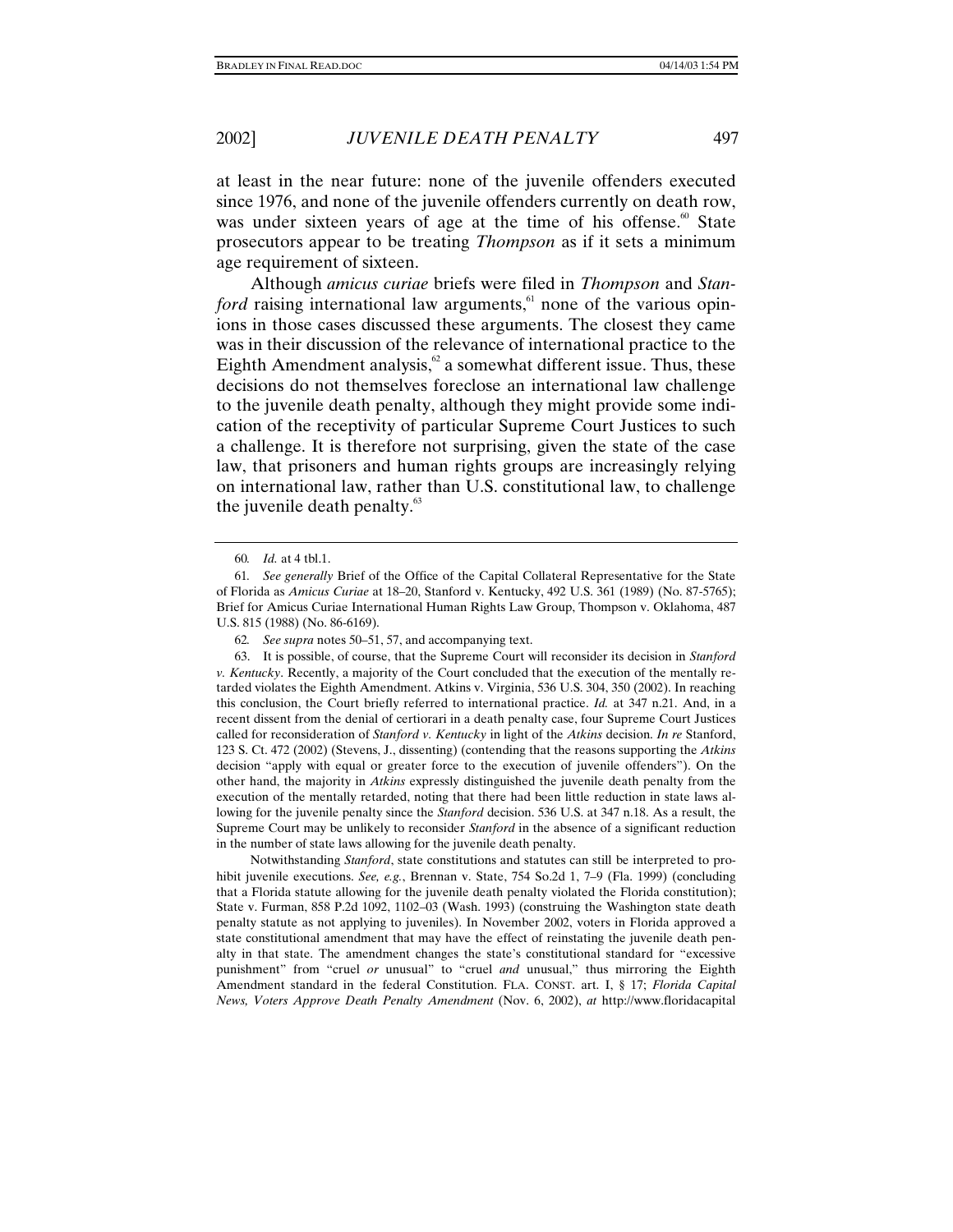The international law claims can be divided into two categories: claims based on treaties, and claims based on customary international law. I consider these claims in Parts II and III and conclude that they are unpersuasive in light of well-settled international law requirements relating to state consent. As I explain, the record of U.S. interactions with treaty regimes and international institutions since World War II shows the United States has not consented, even implicitly, to a ban on the juvenile death penalty. Furthermore, there is no basis under international law for imposing such a ban on the United States in the absence of its consent. In Part IV, I argue that, even if the international law claims were valid under international standards, they would not provide a right to relief in U.S. courts.

# II. TREATY CLAIMS

The international law challenge to the U.S. juvenile death penalty encompasses a variety of arguments. As might be expected, the challenge begins with a reference to U.S. treaty commitments. Although there are a number of treaties that contain references to the juvenile death penalty, the principal treaty relied upon by those who challenge the U.S. practice is the International Covenant on Civil and Political Rights (ICCPR). This Part examines the arguments relating to the ICCPR in detail, and then briefly considers other potential treaty claims.

# *A. International Covenant on Civil and Political Rights*

The ICCPR, which contains a wide-ranging list of individual rights, is considered by many to be "the cornerstone of modern international human rights law." 64 The United States ratified the ICCPR in 1992, so there is little dispute that the treaty is binding on this country. Furthermore, the ICCPR contains a provision specifically prohibiting the execution of juvenile offenders: Article 6 of the ICCPR, which addresses the right to life and contains a partial exception to that right for the death penalty, states in Subsection 5 that "[s]entence of death shall not be imposed for crimes committed by persons below

news.com/campaign/stories/110602amend1.htm> (last visited February 1, 2003) (on file with the *Duke Law Journal*).

<sup>64.</sup> William A. Schabas, *Invalid Reservations to the International Covenant on Civil and Political Rights: Is the United States Still a Party?*, 21 BROOK. J. INT'L L. 277, 277 (1995).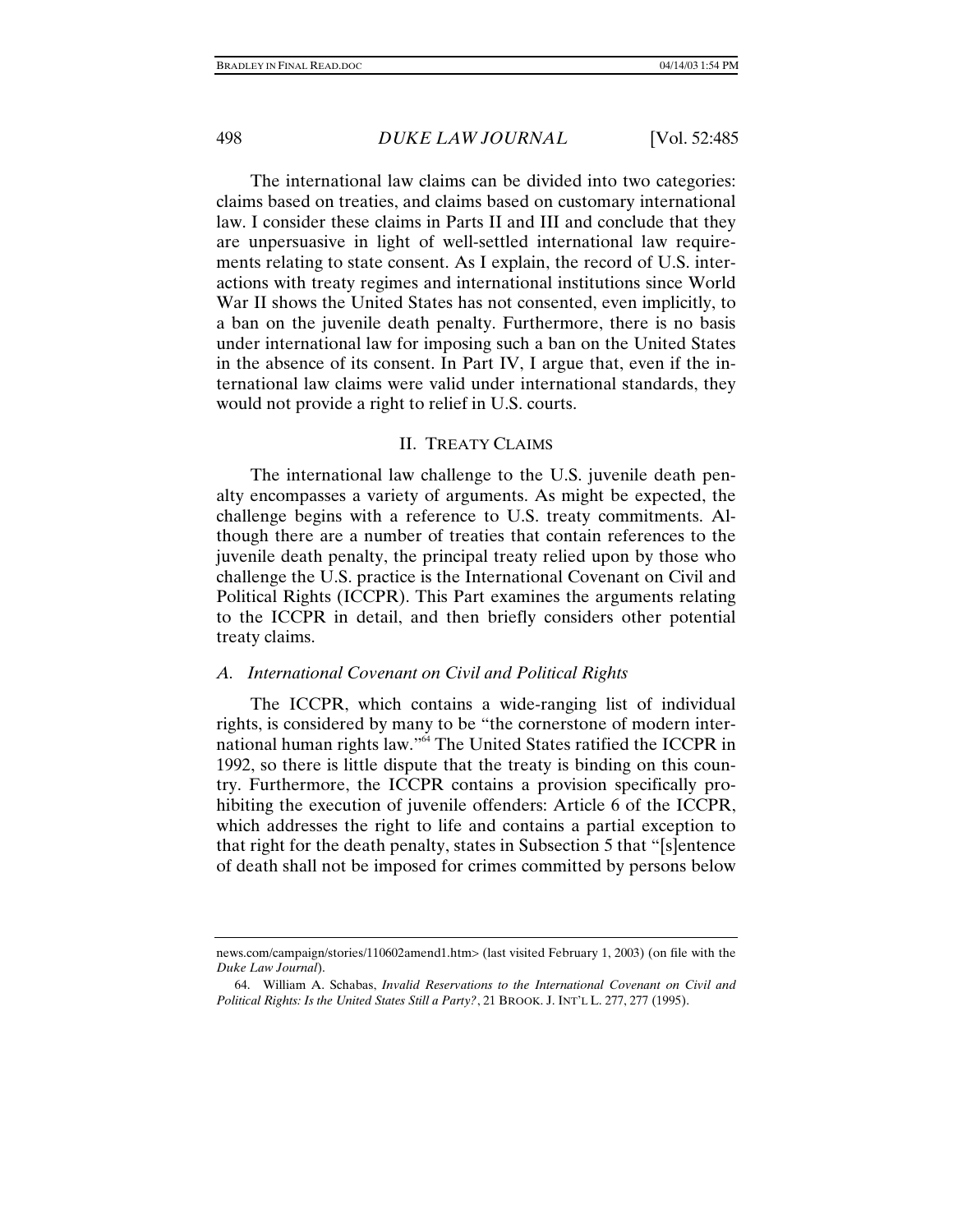eighteen years of age and shall not be carried out on pregnant women."<sup>65</sup>

Given this provision, as well as the U.S. Constitution's inclusion of treaties in its list of supreme federal law, $66$  the ICCPR argument looks promising at first glance. It turns out, however, to have significant difficulties. Most importantly, the U.S. ratification of the treaty was subject to a series of "reservations, understandings, and declarations," or RUDs. $\degree$  These RUDs include the following provision specifically reserving the right to continue imposing the death penalty on juvenile offenders:

[T]he United States reserves the right, subject to its Constitutional constraints, to impose capital punishment on any person (other than a pregnant woman) duly convicted under existing or future laws permitting the imposition of capital punishment, including such punishment for crimes committed by persons below eighteen years of age.<sup>68</sup>

These RUDs were proposed by the president, adopted by the Senate as a condition of its advice and consent to the ICCPR, and included with the U.S. instrument of ratification deposited with the United Nations.<sup>69</sup> Thus, despite its ratification of the ICCPR, the United States has expressly declined to agree to the prohibition in the ICCPR on juvenile executions. As a result, conventional international law analysis would suggest that the United States' use of the juvenile death penalty does not violate the ICCPR. In the words of the International Court of Justice, "[i]t is well established that in its treaty relations a state cannot be bound without its consent."<sup>70</sup>

<sup>65.</sup> International Covenant on Civil and Political Rights, Dec. 19, 1966, art. 6, para. 5, S. EXEC. DOC. E, 95-2, at 25 (1978), 999 U.N.T.S. 171, 173 (ratified by the United States on June 8, 1992) [hereinafter ICCPR]. The drafters of the ICCPR rejected a proposal by the Soviet Union to prohibit capital punishment. MARY ANN GLENDON, A WORLD MADE NEW: ELEANOR ROOSEVELT AND THE UNIVERSAL DECLARATION OF HUMAN RIGHTS 150–52 (2001).

<sup>66</sup>*. See* U.S. CONST. art. VI, cl. 2 ("[A]ll treaties made, or which shall be made, under the Authority of the United States, shall be the supreme Law of the Land . . . .").

<sup>67.</sup> U.S. Senate Resolution of Advice and Consent to Ratification of the International Covenant on Civil and Political Rights, 138 CONG. REC. 8070 (Apr. 2, 1992) [hereinafter U.S. RUDs].

<sup>68</sup>*. Id.*

<sup>69</sup>*. See* Curtis A. Bradley & Jack L. Goldsmith, *Treaties, Human Rights, and Conditional Consent*, 149 U. PA. L. REV. 399, 404 (2000) (detailing the U.S. treatymaking process and the role of proposed conditions in the ratification of treaties).

<sup>70.</sup> Reservations to the Convention on the Prevention and Punishment of the Crime of Genocide, 1951 I.C.J. 15, 21 (May 28); *see also* Vienna Convention on the Law of Treaties, art.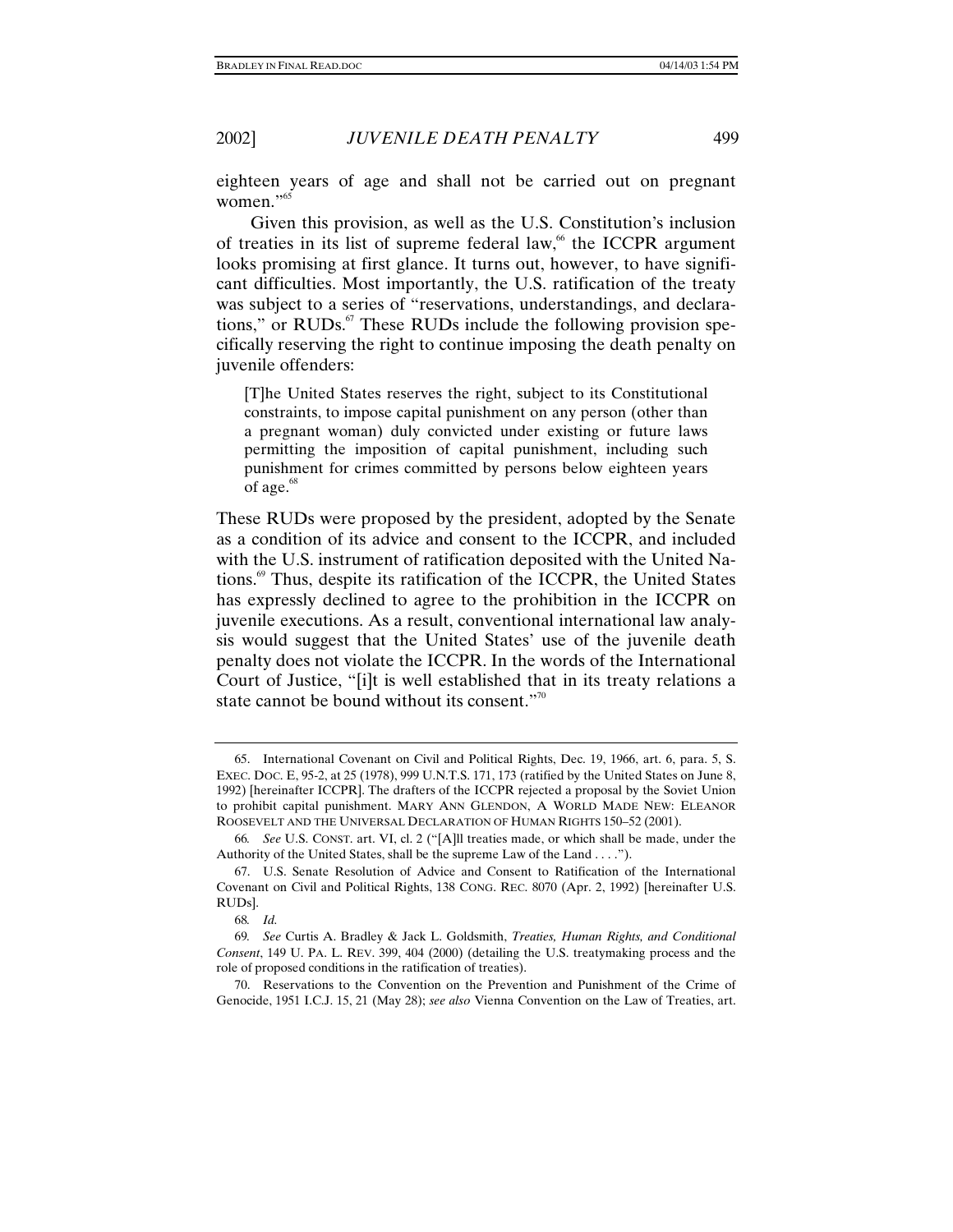## *B. Validity of the Juvenile Death Penalty Reservation*

Unlike in some treaties, there is no provision in the ICCPR specifically prohibiting reservations.<sup>71</sup> And, indeed, many nations attached reservations to their ratification of the ICCPR. For example, the United Kingdom broadly reserved the right to deviate from the ICCPR in regulating its armed forces and in immigration matters; Belgium reserved the right to engage in sex discrimination with respect to the exercise of royal powers; and France refused to accept Article 27 of the ICCPR, which prohibits denying ethnic, religious, or linguistic minorities the right "to enjoy their own culture, to profess and practice their own religion, or to use their own language."<sup>72</sup>

Commentators and litigants have argued, however, that the U.S. reservation concerning the juvenile death penalty should be disregarded on the ground that it is contrary to the "object and purpose" of the ICCPR.<sup>73</sup> This argument is based on the Vienna Convention on

72. For these and other reservations to the ICCPR, see the United Nations Treaty Collection, *at* http://untreaty.un.org/ENGLISH/bible/englishinternetbible/partI/chapterIV/treaty6.asp (last visited Jan. 14, 2003) (on file with the *Duke Law Journal*).

73. A number of the points made in this Section concerning the juvenile death penalty are drawn from the more general discussion of treaty reservations in Bradley & Goldsmith, *supra* note 69.

<sup>34,</sup> May 23, 1969, 1155 U.N.T.S. 331, 341 ("A treaty does not create either obligations or rights for a third State without its consent."); LOUIS HENKIN, INTERNATIONAL LAW: POLITICS AND VALUES 28 (1995) ("For treaties, consent is essential. No treaty, old or new, whatever its character or subject, is binding on a state unless it has consented to it."); William W. Bishop, Jr., *Reservations to Treaties*, 2 RECUEIL DES COURS 245, 255 (1961) ("The fundamental basis remains, that no state is bound in international law without its consent to the treaty. This is the starting point for the law of treaties, and likewise for our international rules dealing with reservations."); *cf.* S.S. Lotus (Fr. v. Turk.), 1927 P.C.I.J. (ser. A) No. 10, at 18 (1927) ("International law governs relations between independent States. The rules of law binding upon States therefore emanate from their own free will . . . .").

<sup>71.</sup> By contrast, the Second Optional Protocol to the ICCPR, which calls for the abolition of the death penalty, states that "[n]o reservation is admissible to the present Protocol, except for a reservation made at the time of ratification or accession that provides for the application of the death penalty in time of war pursuant to a conviction for a most serious crime of a military nature committed during wartime." Second Optional Protocol to the International Covenant on Civil and Political Rights, Aiming at the Abolition of the Death Penalty, art. 2(1), G.A. Res. 44/128, U.N. GAOR, 44th Sess., Supp. No. 49, at 207, U.N. Doc. A/Res.44.128 (1989) (entered into force July 11, 1991), *reprinted in* 29 I.L.M. 1464 (1990). Only 46 nations have ratified this Protocol, and the United States is not one of them. United Nations Treaty Collection, *at* http://untreaty.un.org/English/sample/EnglishInternetBible/partI/chapterIV/treaty17.asp (last visited Jan. 14, 2003) (on file with the *Duke Law Journal*). Another treaty disallowing reservations is the treaty establishing the permanent International Criminal Court. *See* Rome Statute of the International Criminal Court, July 17, 1988, art. 120, U.N. Doc. A/Conf. 183/9, 37 I.L.M. 999, 1066 (1998), corrected through July 1999 by U.N. Doc. PCNICC/1999/INF/3 ("No reservations may be made to this Statute.").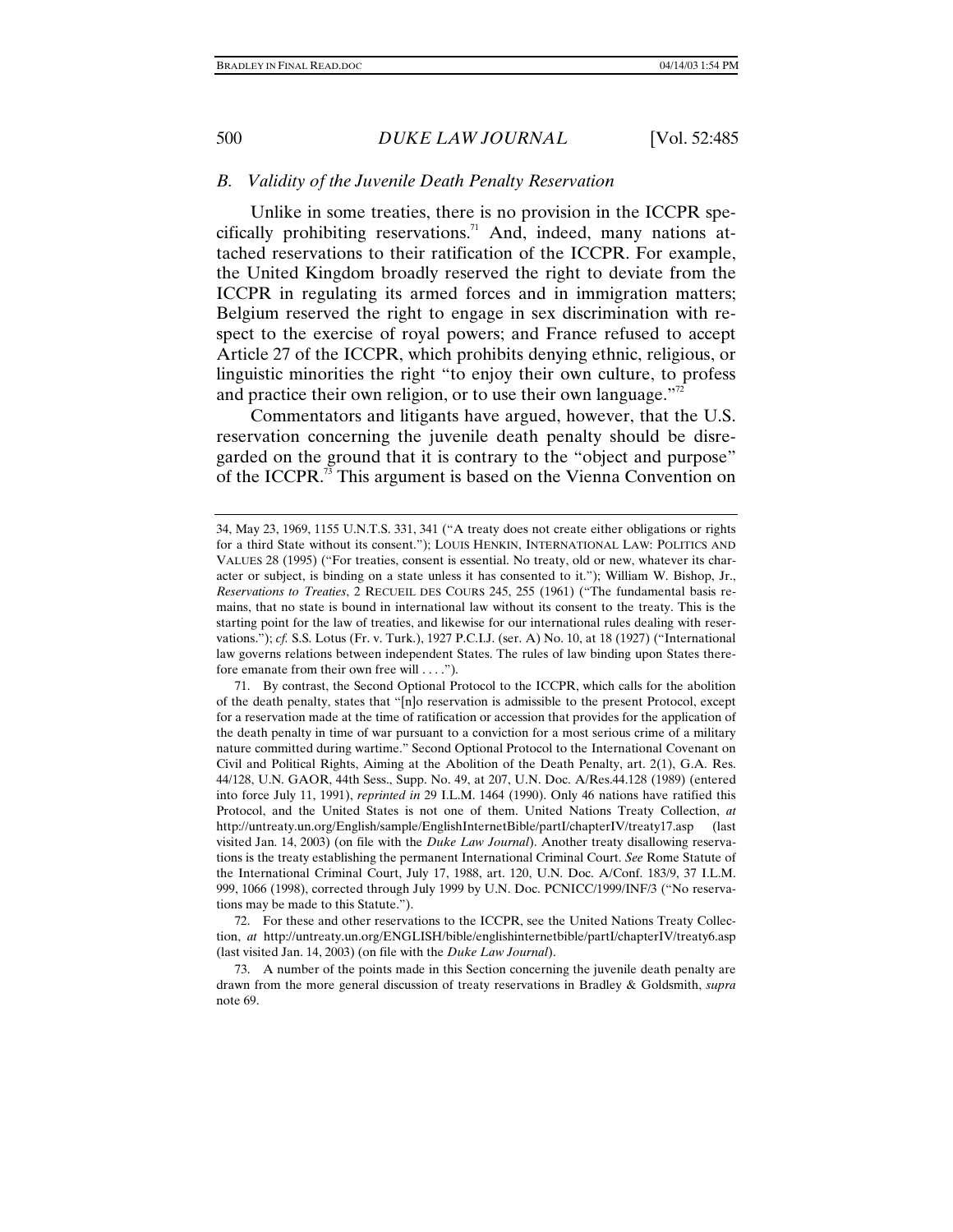the Law of Treaties—a treaty that regulates the standards for treaty ratification, interpretation, and termination.<sup>74</sup> This Convention came into force in 1980 and has now been ratified by ninety-four nations.<sup>75</sup> Although the United States has not ratified the Convention, Executive Branch officials have stated that they accept at least much of the Convention as reflecting binding customary international law, $\frac{7}{6}$  and U.S. courts often have looked to the Convention for guidance on the law of treaties.<sup>77</sup> Article 19 of the Convention states that reservations are not allowed, even if they are not expressly prohibited by a treaty, if they are "incompatible with the object and purpose" of the treaty.<sup>78</sup>

The ICCPR's Human Rights Committee—a monitoring body established pursuant to the treaty<sup>79</sup>—has issued two comments that provide support for the object and purpose argument. In a comment on U.S. human rights practices, issued in 1995, the Committee stated, without explanation, that it believed that the U.S. reservation concerning the juvenile death penalty was inconsistent with the object

<sup>74</sup>*. See* Vienna Convention on the Law of Treaties, *supra* note 70, art. 19, 1155 U.N.T.S. at 336–37 (stating that a nation may formulate a reservation unless "the reservation is incompatible with the object and purpose of the treaty").

<sup>75.</sup> United Nations Treaty Collection, *at* http://untreaty.un.org/ENGLISH/bible/english internetbible/partI/chapterXXIII/treaty1.asp (last visited Jan. 14, 2003) (on file with the *Duke Law Journal*).

<sup>76.</sup> RESTATEMENT (THIRD), *supra* note 13, at 145 & n.2; Maria Frankowska, *The Vienna Convention on the Law of Treaties Before United States Courts*, 28 VA. J. INT'L L. 281, 298–99 (1988); *see also* Domingues Brief, *supra* note 16, at 8 n.3 (stating that the Vienna Convention "is generally considered to be consistent with current treaty law and practice as recognized in the United States"). In submitting the proposed Convention to the President, Secretary of State William Rogers noted that the Convention "sets forth a generally agreed body of rules to govern all aspects of treaty making and treaty observance." S. EXEC. DOC. L, 92-1, at 1 (1971) (Message of the President of the United States transmitting the Vienna Convention on the Law of Treaties).

<sup>77</sup>*. E.g.*, Chubb & Son, Inc. v. Asiana Airlines, 214 F.3d 301, 308 (2d Cir. 2000); Kreimerman v. Casa Veerkamp, S.A., 22 F.3d 634, 638 (5th Cir. 1994); Siderman de Blake v. Republic of Argentina, 965 F.2d 699, 714–15 (9th Cir. 1992). *See generally* Frankowska, *supra* note 76, at 307–80 (explaining that the Vienna Convention has been relied on or referred to by United States courts rendering treaty decisions).

<sup>78.</sup> Vienna Convention on the Law of Treaties, *supra* note 70, art. 19, 1155 U.N.T.S. at 336–37. In submitting the proposed Convention to the President, the Secretary of State observed that the object and purpose rule "is widely recognized in customary international law." S. EXEC. DOC. L, 92-1, *supra* note 76, at 2.

<sup>79.</sup> ICCPR, *supra* note 65, art. 28, S. EXEC. DOC. E, 95-2, at 31, 999 U.N.T.S. at 179.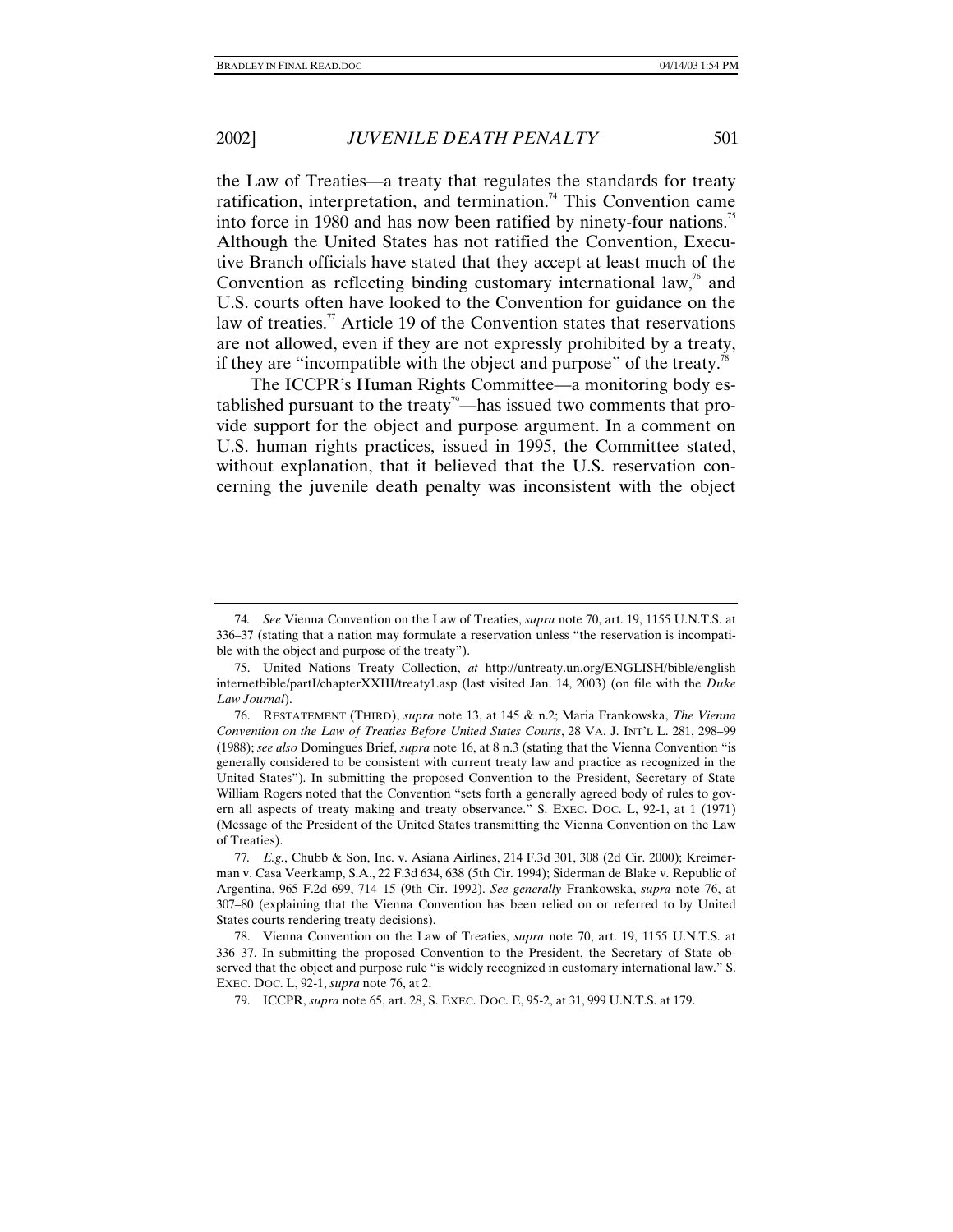and purpose of the ICCPR.<sup>80</sup> In a general comment issued a year earlier, in 1994, the Committee had concluded that reservations that violate the object and purpose of the ICCPR should generally be considered severable, "in the sense that the Covenant will be operative for the reserving party without benefit of the reservation."<sup>81</sup> The Committee also expressed the view that "[i]t necessarily falls to the Committee to determine whether a specific reservation is compatible with the object and purpose of the Covenant."<sup>82</sup> When combined, these two comments suggest that the U.S. juvenile death penalty reservation is invalid, and that the proper remedy for this invalidity is to enforce the ICCPR against the United States as if it had never included the reservation.

Both of these conclusions, it turns out, are highly questionable. Before considering the merits of these conclusions, however, it is important to understand the Committee's limited authority. The Committee is not a judicial body, and it has no official power to resolve disputes or issue binding legal interpretations. It is instead charged with receiving reports submitted by nations under the ICCPR's selfreporting provisions, and with issuing "such general comments as it may consider appropriate."<sup>33</sup> The United States did state in a declaration that it attached to its ratification of the ICCPR that it accepted the competence of the Committee "to receive and consider communi-

<sup>80</sup>*. Comments on United States of America*, U.N. GAOR, Hum. Rts. Comm., 53d Sess., 1413th mtg. ¶ 14, U.N. Doc. CCPR/C/79/Add.50 (1995). The U.S. representative on the committee abstained from voting on this comment concerning his country, as is customary. The Committee also stated that the U.S. reservation to Article 7 of the ICCPR was incompatible with the object and purpose of the treaty. *Id*. Article 7 provides in relevant part that "No one shall be subjected to torture or to cruel, inhuman or degrading treatment or punishment." ICCPR, *supra* note 65, art. 7, S. EXEC. DOC. E, 95-2, at 25, 999 U.N.T.S. at 175. The U.S. reservation provided that "the United States considers itself bound by Article 7 to the extent that 'cruel, inhuman or degrading treatment or punishment' means the cruel and unusual treatment or punishment prohibited by the Fifth, Eighth and/or Fourteenth Amendments to the Constitution of the United States." U.S. RUDs, *supra* note 67, at 8070.

<sup>81</sup>*. General Comment 24(52)*, U.N. GAOR, Hum. Rts. Comm., 52d Sess., 1382d mtg. ¶ 18, U.N. Doc. CCPR/C/21/Rev.1/Add.6 (1994). The United States did not have a representative on the committee when this comment was issued.

<sup>82</sup>*. Id*.

<sup>83.</sup> ICCPR, *supra* note 65, art. 40(4), S. EXEC. DOC. E, 95-2, at 34, 999 U.N.T.S. at 182. The one hundred nations that have ratified the First Optional Protocol to the ICCPR have agreed to have the Committee "receive and consider communications from individuals subject to its jurisdiction who claim to be victims of a violation by that State Party of any of the rights set forth in the Covenant." Optional Protocol to the International Covenant on Civil and Political Rights, Dec. 16, 1966, art.1, 999 U.N.T.S. 302, 302 (1966) (entered into force Mar. 23, 1976). The United States has not signed or ratified the First Optional Protocol.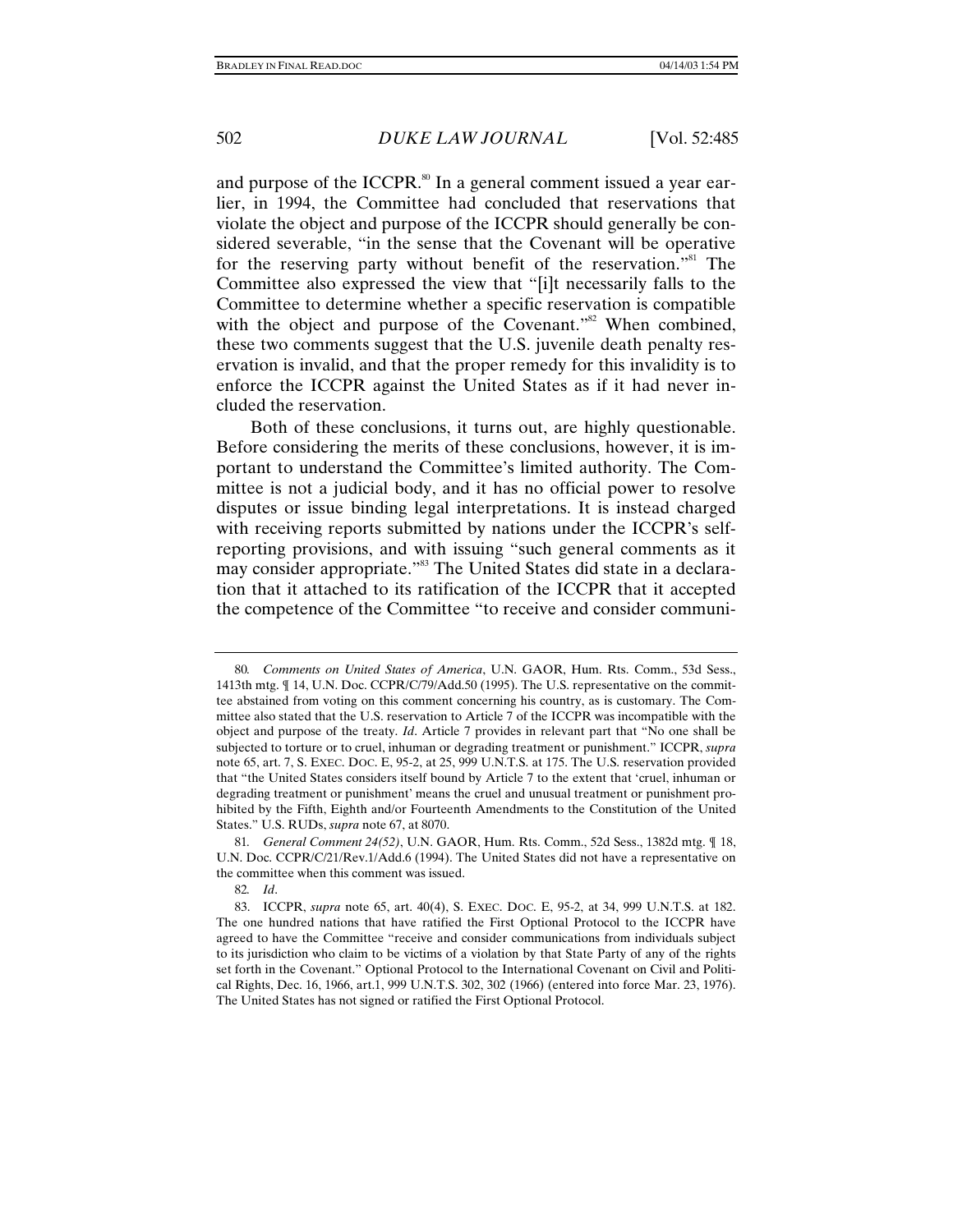cations" under Article 41 of the ICCPR, which governs situations in which one nation claims that another nation is not fulfilling its obligations under the ICCPR. $^{84}$  But there is no suggestion in this declaration that the United States was delegating any binding interpretive authority to the Committee. And Article 41 itself states only that, if the parties cannot work out the complaint, the Committee can issue a "report" on the matter, which it will "communicate" to the parties.<sup>85</sup> The Committee's views, therefore, are not legally binding on the United States as a matter of international law.<sup>86</sup>

1. *Object and Purpose*. To analyze the object and purpose argument, some background is necessary. Nations have made reservations to treaties since the end of the eighteenth century.<sup>87</sup> International law traditionally imposed strict limitations on the ability of nations to make a reservation and still become a party to a treaty. In a bilateral treaty, a reservation was treated like a counteroffer under domestic contract law; both parties to the treaty had to agree to every reservation before the treaty became valid.<sup>88</sup> For multilateral treaties, the traditional rule was that a reserving state was not a party to a treaty unless every other party to the treaty accepted the reservation.<sup>89</sup>

With the expansion of multilateral treatymaking after World War II, there was concern that the unanimity rule was insufficiently

87. In the United States, the first reservation to a bilateral treaty was the U.S. Senate's reservation to the Jay Treaty in 1794. An early example of a reservation to a multilateral treaty was Sweden-Norway's reservation to certain parts of the Act of the Congress of Vienna in 1815. Bishop, *supra* note 70, at 260–62.

<sup>84.</sup> U.S. RUDs, *supra* note 67, at 8071; ICCPR, *supra* note 65, art. 41(1), S. EXEC. DOC. E, 95-2, at 34, 999 U.N.T.S. at 182.

<sup>85.</sup> ICCPR, *supra* note 65, art. 41(1)(h)(ii), S. EXEC. DOC. E, 95-2, at 35, 999 U.N.T.S. at 183.

<sup>86</sup>*. See* Elena A. Baylis, *General Comment 24: Confronting the Problem of Reservations to Human Rights Treaties*, 17 BERKELEY J. INT'L L. 277, 299 (1999) ("In order for the Committee to have legal authority over the reservations submitted by states parties, the express consent of the states parties would be required through ratification of an amendment to the Covenant or some similar means."). A chairperson of the Committee has stated that, "[w]hile the general comment did not suggest that the Committee's interpretations were binding, the Committee hoped they would be given careful consideration by State parties." *Summary Record*, U.N. GAOR, Hum. Rts. Comm., 53d Sess., 1406th mtg. ¶ 3, U.N. Doc. CCPR/C/SR.1406 (1995). Although U.S. courts have sometimes looked to the Committee's views when interpreting the ICCPR, they have done so "only for guidance, *not* to void an action by the Senate." Beazley v. Johnson, 242 F.3d 248, 267 (5th Cir. 2001).

<sup>88.</sup> IAN SINCLAIR, THE VIENNA CONVENTION ON THE LAW OF TREATIES 54 (1973).

<sup>89</sup>*. Id.* at 54–56.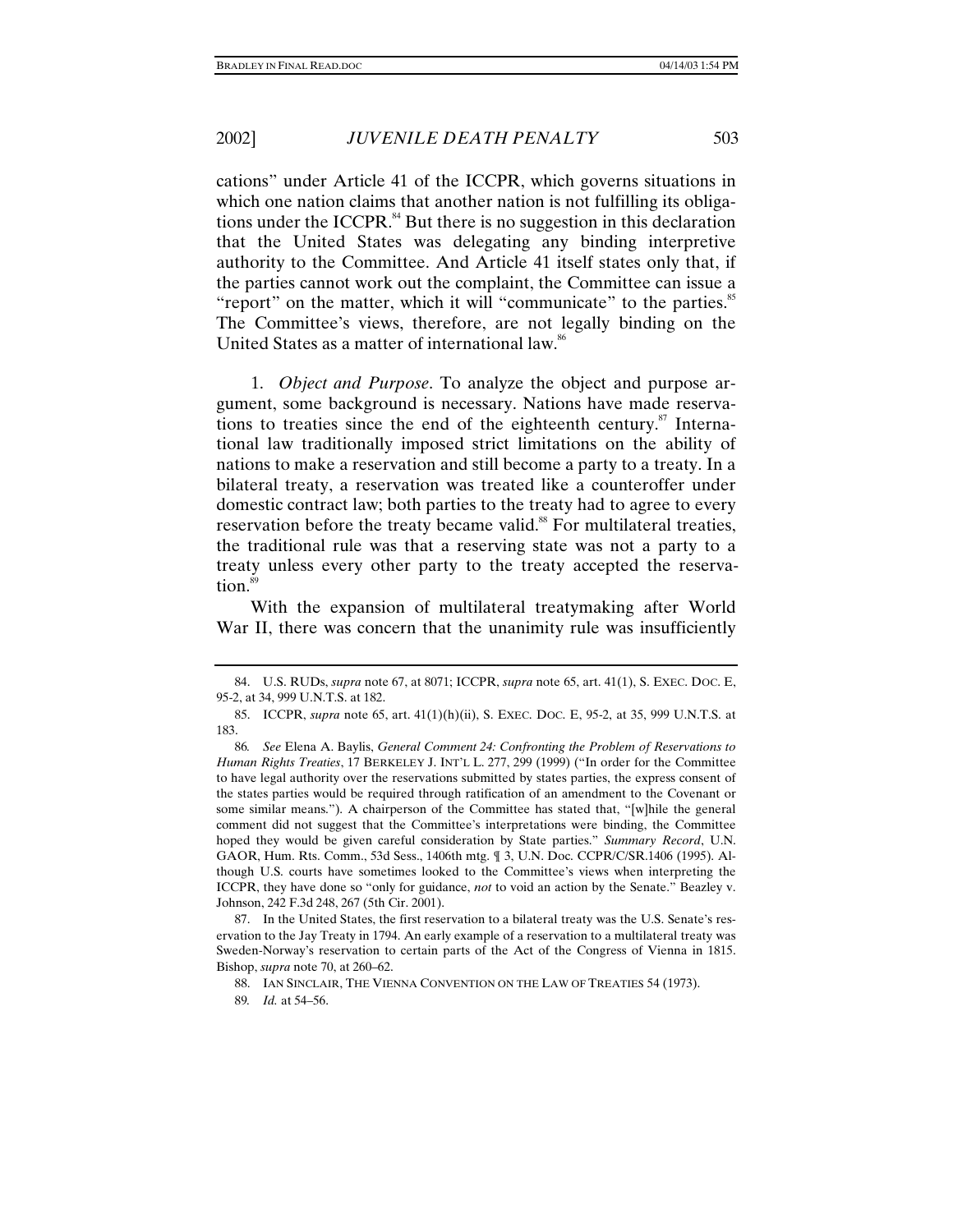flexible and that it thwarted maximum participation in multilateral treaties.<sup>90</sup> Such flexibility was thought to be essential for the making of treaties, especially human rights treaties, among an increasingly large number of countries that were politically and culturally diverse.<sup>91</sup> In 1951, the International Court of Justice (ICJ) embraced a more flexible approach to reservations in its advisory opinion in *Reservations to the Convention on the Prevention and Punishment of the Crime of Genocide*.<sup>92</sup> The ICJ reasoned that the aim of securing widespread ratification of the Genocide Convention necessitated a more relaxed approach to reservations. It explained that, with respect to such a treaty, "one cannot speak of individual advantages or disadvantages to States, or of the maintenance of a perfect contractual balance between rights and duties."<sup>33</sup> The ICJ therefore held that a reserving state could be a party to the Genocide Convention even if some parties to the Convention objected to the reservation. The ICJ stated, however, that if a state makes a reservation incompatible with the object and purpose of the Genocide Convention, the state "cannot be regarded as being a party to the Convention."<sup>94</sup>

The Vienna Convention on the Law of Treaties, which was opened for signature in 1969 and entered into force in 1980, codified a flexible approach to reservations similar to the one outlined in the *Genocide Convention* decision. As noted, Article 19 of the Vienna Convention allows a party to formulate a reservation to a treaty unless the treaty prohibits reservations or "the reservation is incompatible with the object and purpose of the treaty."<sup>55</sup> Articles 20 and 21 then establish rules for acceptance or rejection of reservations, and the consequences that follow from acceptance or rejection. When a treaty party accepts another nation's reservation, the reserving nation becomes a party to the treaty in relation to the accepting nation.<sup>96</sup> A reservation is deemed accepted by any nation that does not raise an objection to the reservation within twelve months of notification of the reservation, or by the date on which it expressed its consent to be

<sup>90.</sup> Bradley & Goldsmith, *supra* note 69, at 431.

<sup>91</sup>*. Id*.

<sup>92. 1951</sup> I.C.J. 15 (May 28).

<sup>93</sup>*. Id.* at 23.

<sup>94</sup>*. Id.* at 29.

<sup>95</sup>*. See supra* note 78 and accompanying text.

<sup>96.</sup> Vienna Convention on the Law of Treaties, *supra* note 70, art. 20(4)(a), 1155 U.N.T.S.

at 337.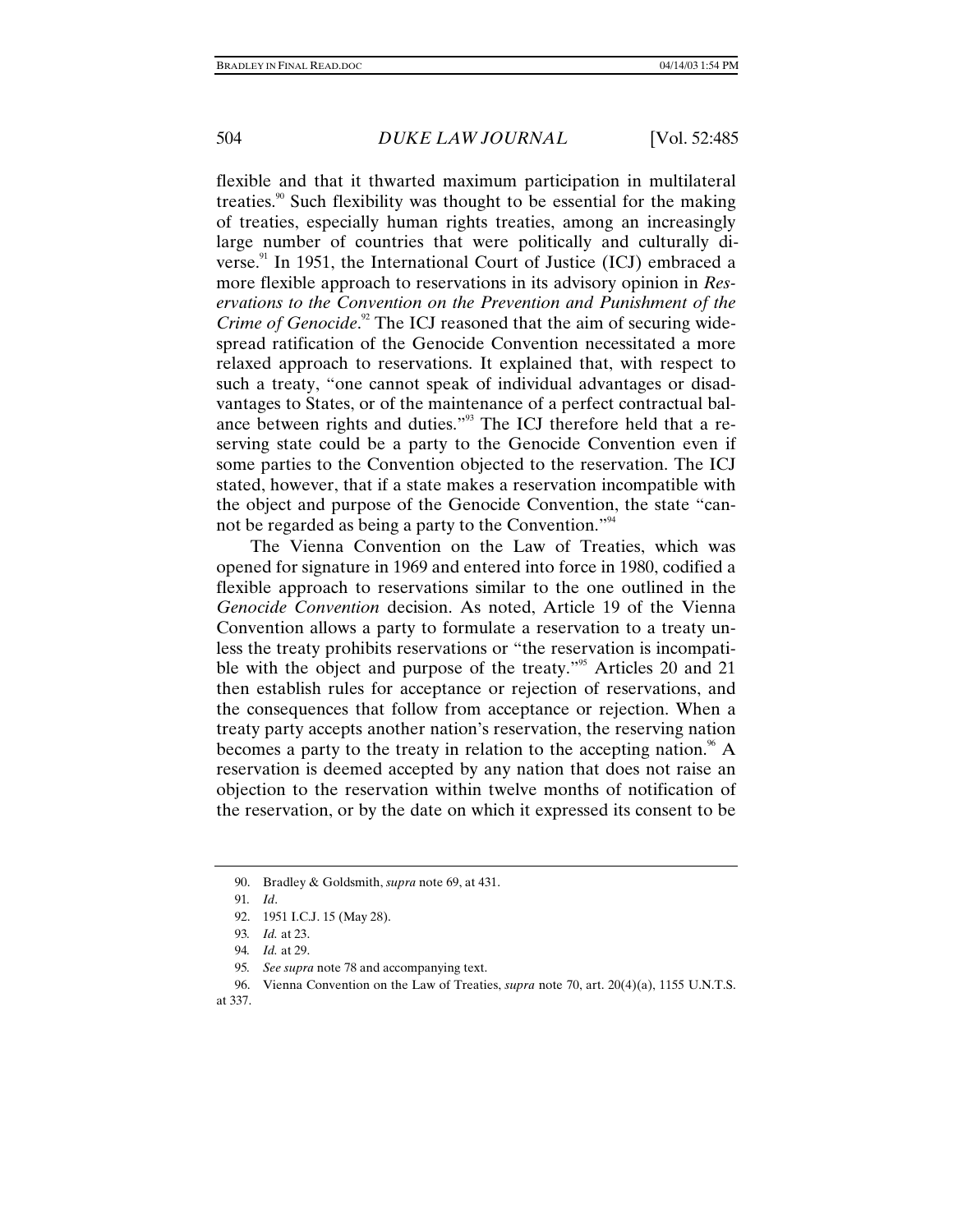bound by the treaty, whichever is later.<sup>97</sup> An objection to a reservation does not preclude entry into force of the treaty between the reserving and the objecting nation unless the objecting nation says so definitively; rather, the provision to which the reservation relates is simply inapplicable between the two nations to the extent of the reservation.<sup>98</sup> This flexible approach, as the United Nations' International Law Commission has explained, is designed to encourage widespread participation in treaty regimes.<sup>99</sup>

Arguably, the Vienna Convention leaves the determination of whether a reservation violates the object and purpose of a treaty to the treaty parties.<sup>100</sup> Under this approach, the U.S. reservation is almost certainly valid. Only 11 of the 147 nations that are parties to the ICCPR formally objected to the United States' juvenile death penalty

100. In its commentary on the draft provision of the Vienna Convention containing the object and purpose limitation, the International Law Commission explained that the admissibility of a reservation "is in every case very much a matter of the appreciation of the acceptability of the reservation by the other contracting States." *Report of the Commission to the General Assembly*, *supra* note 99, at 207. Moreover, in the debates over the reservations provisions of the Vienna Convention, the delegates, like the International Law Commission, rejected a "collegiate" approach, pursuant to which a certain proportion of the parties to the treaty would have to approve a reservation, in favor of a "flexible" approach, pursuant to which each party would decide for itself whether to approve the reservation. *See United Nations Conference on the Law of Treaties, Official Records*, 1st Sess., 24th mtg. at 125–36, U.N. Doc. A/Conf.39/11 (1969); *United Nations Conference on the Law of Treaties, Official Records*, 2nd Sess., 10th Mtg. at 29– 30, U.N. Doc. A/Conf.39/11/Add.1, at 29–30 (1970). Under the flexible approach, it is "for each state individually to decide whether to accept a reservation and to regard the reserving State as a party to the treaty." SINCLAIR, *supra* note 88, at 61. Some international law commentators have argued, however, that a reservation that violates the object and purpose of a treaty does not become valid merely because the other parties to the treaty accept it. *See* Catherine Redgwell, *Universality or Integrity? Some Reflections on Reservations to General Multilateral Treaties*, 64 BRIT. Y.B. INT'L L. 245, 263–69 (1993) (summarizing the debate over this issue). Even if one accepts this argument, it still might make sense to consider the responses of the treaty parties in evaluating whether a reservation is in fact incompatible with the object and purpose of a treaty. In any event, as a practical matter, in the absence of an authoritative independent adjudication, "it is up to the individual appreciation of States whether a reservation is compatible with the object and purpose of the treaty." *Id.* at 264.

<sup>97</sup>*. Id.* art. 20(5).

<sup>98</sup>*. Id.* art. 21(3).

<sup>99.</sup> The International Law Commission, in its comments on the draft terms of the Vienna Convention, explained that "a power to formulate reservations must in the nature of things tend to make it easier for some States to execute the act necessary to bind themselves finally to participating in the treaty and therefore tend to promote a greater measure of universality in the application of the treaty." *Report of the Commission to the General Assembly*, [1966] 2 Y.B. Int'l L. Comm'n 169, 205, U.N. Doc. A/CN.4/SER.A/1966/Add.1. *See generally* Richard D. Kearney & Robert E. Dalton, *The Treaty on Treaties*, 64 AM. J. INT'L L. 495, 508–14 (1970) (discussing the history of the provisions in the Vienna Convention relating to reservations).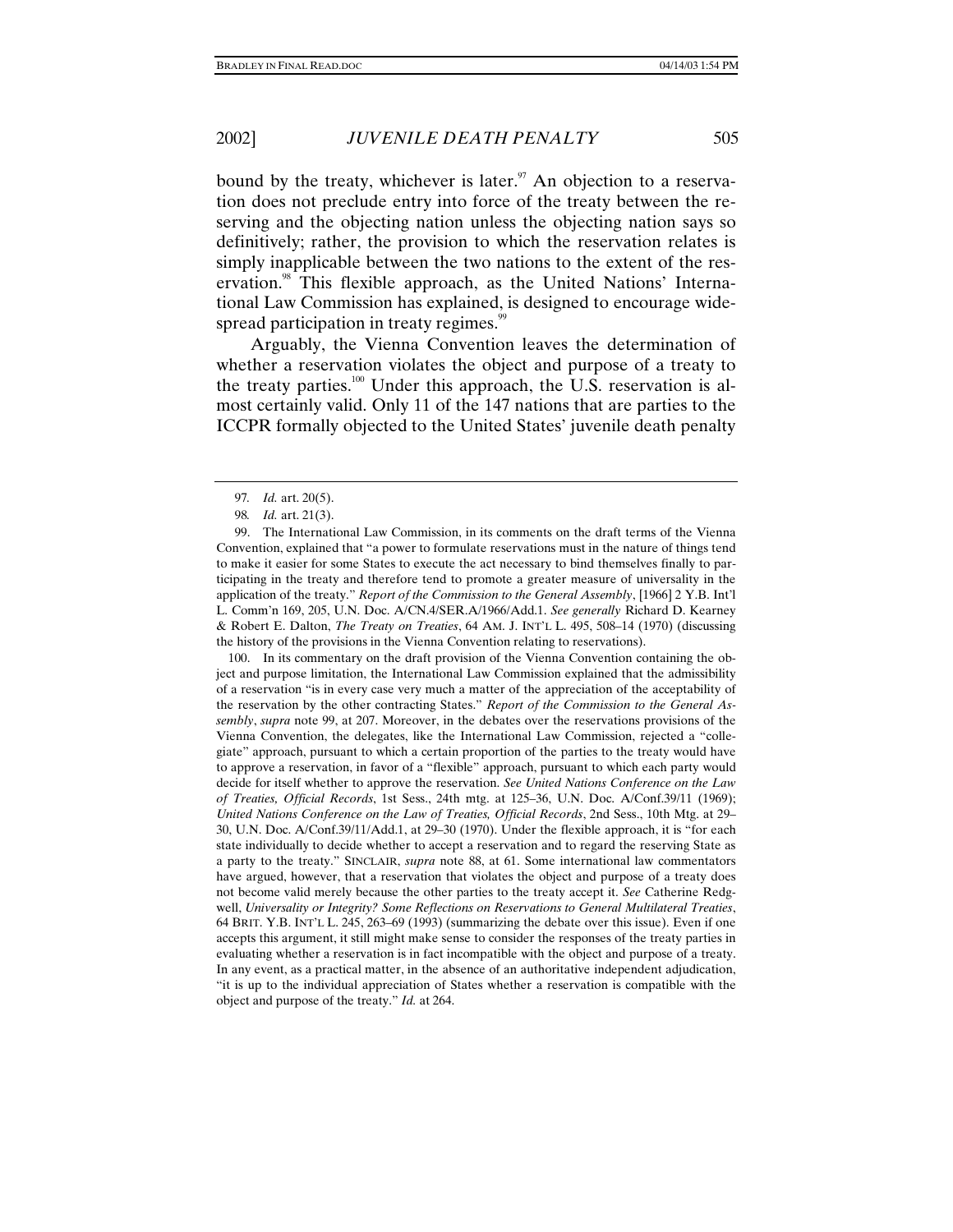reservation.<sup>101</sup> These numbers stand in sharp contrast, for example, to the standard specified in the International Convention on the Elimination of All Forms of Racial Discrimination, pursuant to which a reservation is considered incompatible with the object and purpose of that treaty if *two-thirds* of the parties to the treaty object to it.<sup>102</sup> Moreover, none of the objections to the U.S. reservation was made within the twelve-month period for objections specified in the Vienna Convention.<sup>103</sup> Under the terms of the Vienna Convention, therefore, the U.S. reservations are deemed accepted. In addition, none of the nations that objected to the reservation refused to be a party to the treaty with the United States as a result of the reservation. The Vienna Convention therefore suggests that, at worst, the United States is a party to the treaty and the juvenile death penalty provision simply does not apply between the United States and the objecting nations.

Even if a more objective test should be imposed, independent of the reactions of the treaty parties, the U.S. reservation would probably satisfy such a test. The ICCPR contains a long list of civil and political rights relating to a wide range of issues, including selfdetermination, criminal procedure, equal treatment, privacy, and religious freedom. Only one subpart of one article in the treaty addresses the juvenile death penalty. This structure suggests that it was not a central purpose of the ICCPR to prohibit the execution of juvenile offenders. By contrast, the Genocide and Torture Conventions, for example, are both designed to protect a single, overwhelmingly important right.<sup>104</sup> If the United States had ratified those treaties while

<sup>101.</sup> For documentation of this point, see the United Nations Treaty Collection, *at* http://untreaty.un.org/ENGLISH/bible/englishinternetbible/partI/chapterIV/treaty6.asp (last visited Jan. 14, 2003) (on file with the *Duke Law Journal*).

<sup>102.</sup> International Convention on the Elimination of All Forms of Racial Discrimination, Mar. 7, 1966, art. 20(2), S. EXEC. DOC. C, 95-2, at 10–11 (1978), 660 U.N.T.S. 195, 236 (entered into force Jan. 4, 1969). There are currently 159 parties to this Convention; thus, more than 100 nations would have to object to a reservation for it to be deemed to violate the Convention's object and purpose under this two-thirds test. United Nations Treaty Collection, *at* http://untreaty.un.org/English/sample/EnglishInternetBible/partI/chapterIV/treaty2.asp (last visited Jan. 14, 2003) (on file with the *Duke Law Journal*).

<sup>103.</sup> Vienna Convention on the Law of Treaties, *supra* note 70, art. 20(5), 1155 U.N.T.S. at 337; United Nations Treaty Collection, *at* http://untreaty.un.org/English/sample/EnglishInternet Bible/partI/chapterIV/treaty2.asp (last visited Jan 14, 2003) (on file with the *Duke Law Journal*).

<sup>104.</sup> Convention Against Torture and Other Cruel, Inhuman or Degrading Treatment or Punishment, Dec. 10, 1984, S. TREATY DOC. NO. 100-20, 1465 U.N.T.S. 85 (entered into force June 26, 1987); Convention on the Prevention and Punishment of the Crime of Genocide, Dec. 9, 1948, 102 Stat. 3045, 78 U.N.T.S. 277 (entered into force Jan. 12, 1951).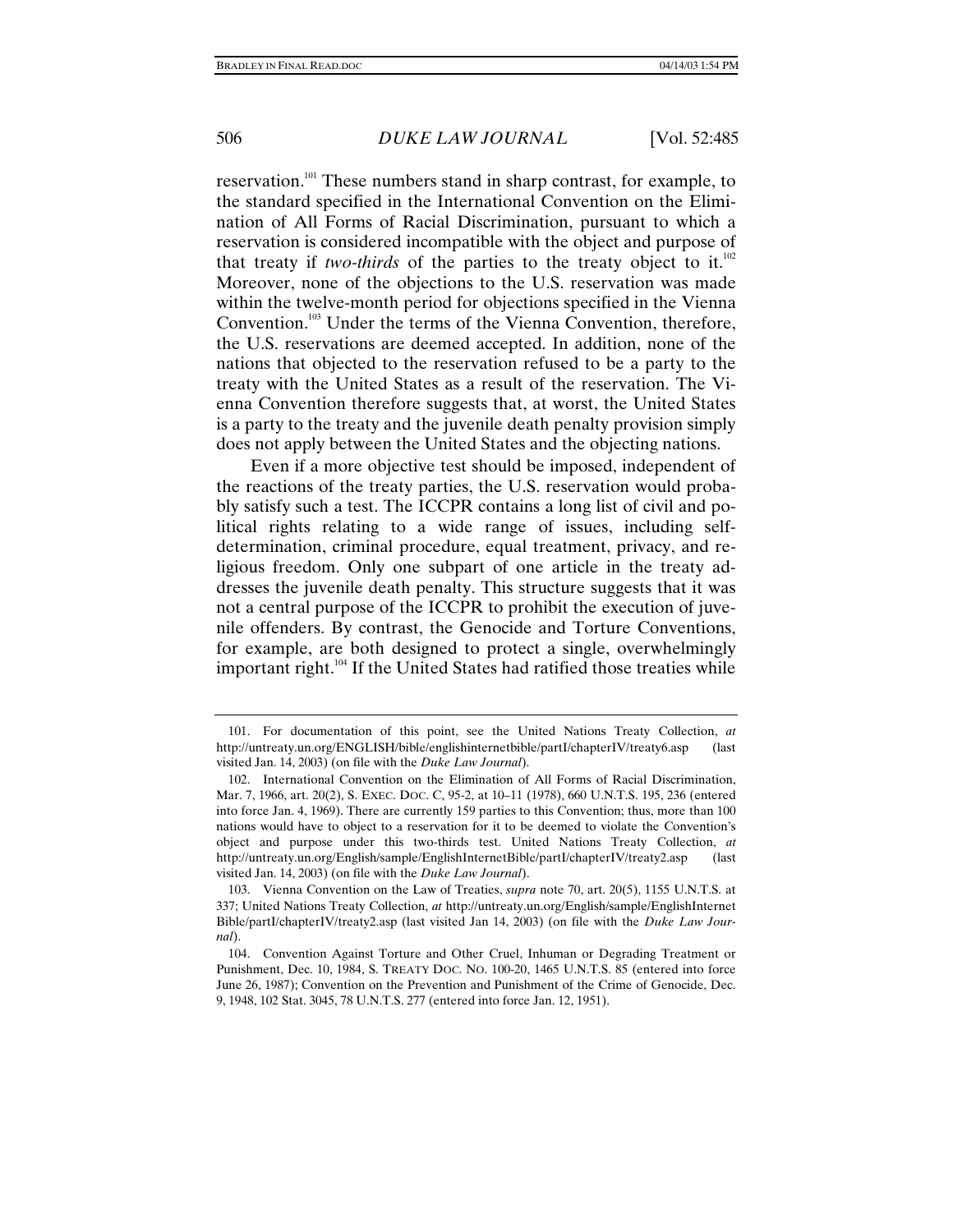reserving the right to commit genocide or torture, the reservations presumably would have violated the treaties' object and purpose, for little would remain of the obligations under the treaty. But much remains of the United States' obligations under the ICCPR even if the United States is not bound by the juvenile death penalty provision.

2. *Other Challenges*. Another argument that is sometimes made in this context is that the U.S. reservation is invalid because the juvenile death penalty provision is one of a number of treaty provisions declared by the ICCPR to be "nonderogable."<sup>105</sup> As the ICCPR makes clear, however, "derogability" concerns the ability of nations to deviate, in time of emergency, from treaty obligations that *they have already adopted*; it does not concern the ability of nations to reserve out of treaty provisions in the first instance.<sup>106</sup> Moreover, some provisions are deemed nonderogable "merely because their suspension is irrelevant to the legitimate control of national emergency by the state" or because such suspension "is impossible to control."<sup>107</sup> A reservation to a nonderogable treaty provision, therefore, does not necessarily violate the object and purpose of the treaty. Even the ICCPR's Human Rights Committee has agreed with this point.<sup>108</sup> In addition, although the United States was the only nation that adopted a reservation with respect to the juvenile death penalty, a number of

<sup>105</sup>*. See* ICCPR, *supra* note 65, art. 4(2), S. EXEC. DOC. E, 95-2, at 24, 999 U.N.T.S. at 174 (stating that no derogation is allowed "from Articles 6, 7, 8 (paragraphs 1 and 2), 11, 15, 16, and 18").

<sup>106</sup>*. Id.* art. 4(1) (allowing nations to derogate "from their obligations under the present Covenant").

<sup>107.</sup> Schabas, *supra* note 64, at 294.

<sup>108</sup>*. See General Comment 24(52)*, *supra* note 81, ¶ 10 (noting that "there is no automatic correlation between reservations to non-derogable provisions, and reservations which offend against the object and purpose of the Covenant"). The Inter-American Court of Human Rights, based in Costa Rica, has issued an advisory opinion stating that reservations to the "nonderogable fundamental rights" of the American Convention on Human Rights are inconsistent with the object and purpose of that treaty. Restrictions to the Death Penalty (Articles 4(2) and 4(4) American Convention on Human Rights), Advisory Opinion No. OC-3/83 of Sept. 8, 1983, Inter-Am. Ct. H.R., ser. A: Judgments and Opinions, No. 3 (1983), *reprinted in* 23 I.L.M. 320, 341 (1984). The Court appears to have had in mind a class of rights narrower than all of the nonderogable rights. Moreover, the Court distinguished between reservations that allow for a total deprivation of a fundamental right, and reservations that are designed "merely to restrict certain aspects of a non-derogable right without depriving the right as a whole of its basic purpose." *Id*. Under this analysis, it can be argued that the U.S. reservation to the juvenile death penalty provision—one subpart of the right to life provisions of Article 6 of the ICCPR—merely restricts certain aspects of the fundamental right to life, and does not deprive the right of its basic purpose. In any event, the United States is not a party to the Inter-American Court or the American Convention.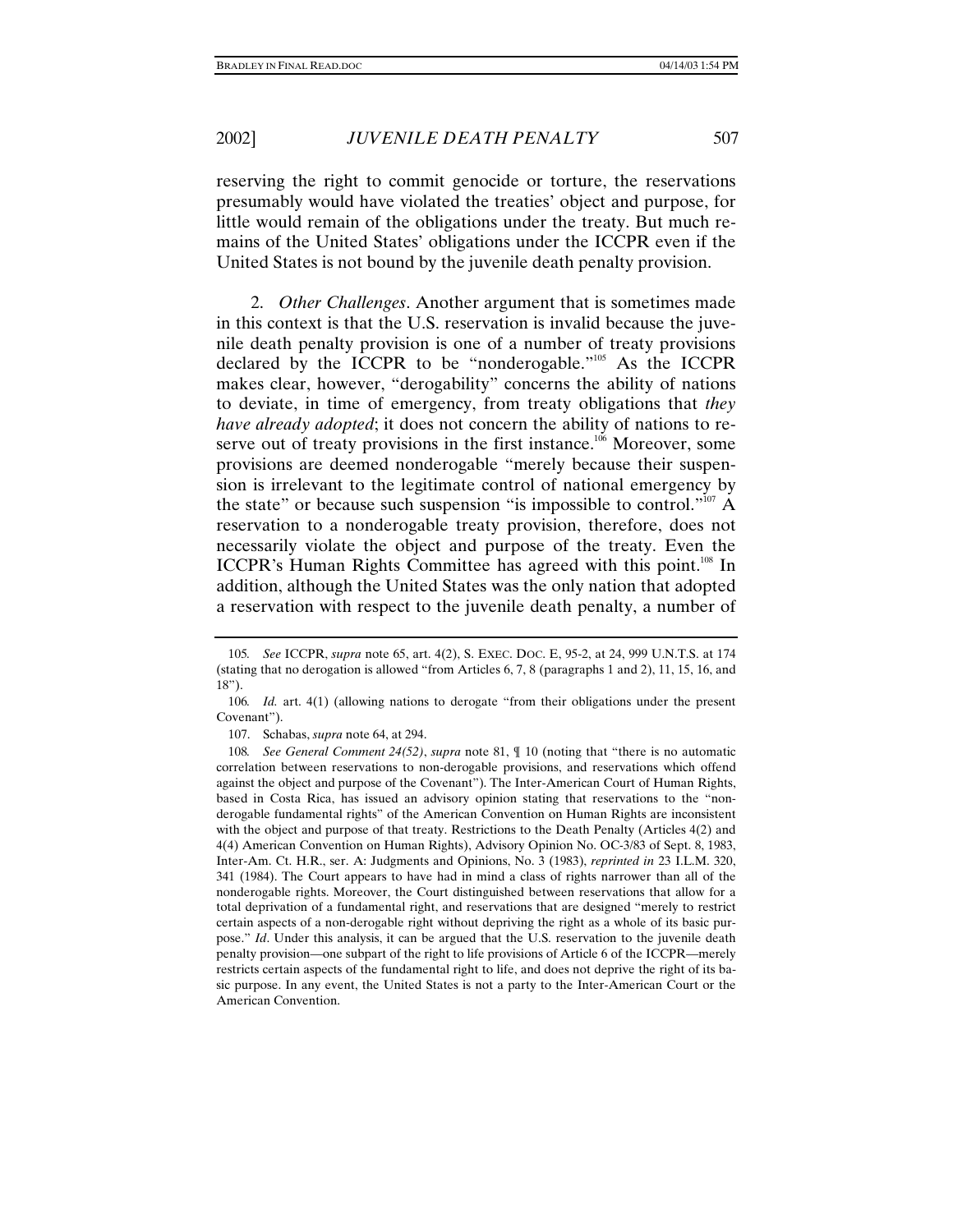other nations adopted reservations with respect to other nonderogable treaty provisions, further suggesting that there is no inherent conflict between reservations and nonderogability. $109$ 

It is also sometimes argued that the U.S. reservation is invalid because the prohibition on executing juvenile offenders is not only a treaty norm, but is also a matter of customary international law. As I discuss in Part III, the United States is probably not bound by any customary international law prohibition on the juvenile death penalty. But even if it is, this argument incorrectly assumes that nations are obligated, when they ratify a treaty, to accept all terms in the treaty that reflect customary international law. Although the ICCPR's Human Rights Committee has endorsed that assumption in passing,<sup>110</sup> there does not appear to be any basis for it in international law. A nation's attachment of a reservation to a treaty provision is not itself a violation of the provision. It is simply a decision by the nation making the reservation not to bind itself to the treaty regime, and its associated enforcement procedures, with respect to the provision in question.<sup>111</sup> No one claims that nations have an international law obligation to bind themselves to such treaty regimes and procedures in the first instance. It is not argued, for example, that the United States would have violated customary international law if it had declined to ratify the ICCPR altogether. Nor is it argued that the United States is in violation of international law for having declined to ratify the Vienna Convention on the Law of Treaties, even though there is widespread agreement that at least some of its terms reflect customary international law. Because it is clear that nations can refuse to ratify a treaty with terms that are reflective of customary international law, it is difficult to understand how or why international law would obligate them, when they do ratify the treaty, to accept the treaty in its entirety. Moreover, such a requirement would have undesirable consequences for treatymaking. Given the amorphous nature of customary

<sup>109.</sup> ANTHONY AUST, MODERN TREATY LAW AND PRACTICE 111 (2000). For example, there were reservations to the prohibition in Article 11 on imprisonment for contractual obligations and to the criminal retroactivity provisions of Article 15. Schabas, *supra* note 64, at 293–94.

<sup>110</sup>*. See General Comment 24(52)*, *supra* note 81, ¶ 8 ("Accordingly, provisions in the Covenant that represent customary international law (and *a fortiori* when they have the character of peremptory norms) may not be the subject of reservations."). The Committee has given effect to reservations, however, that relate to provisions in the ICCPR that arguably reflect customary international law. Schabas, *supra* note 64, at 295 n.95.

<sup>111</sup>*. See Observations by the United States on General Comment 24*, 3 INT'L HUM. RTS. REP. 265, 265–69 (1996) [hereinafter U.S. Response] ("A State which expressly withholds its consent from a provision cannot be presumed, on the basis of some legal fiction, to be bound by it.").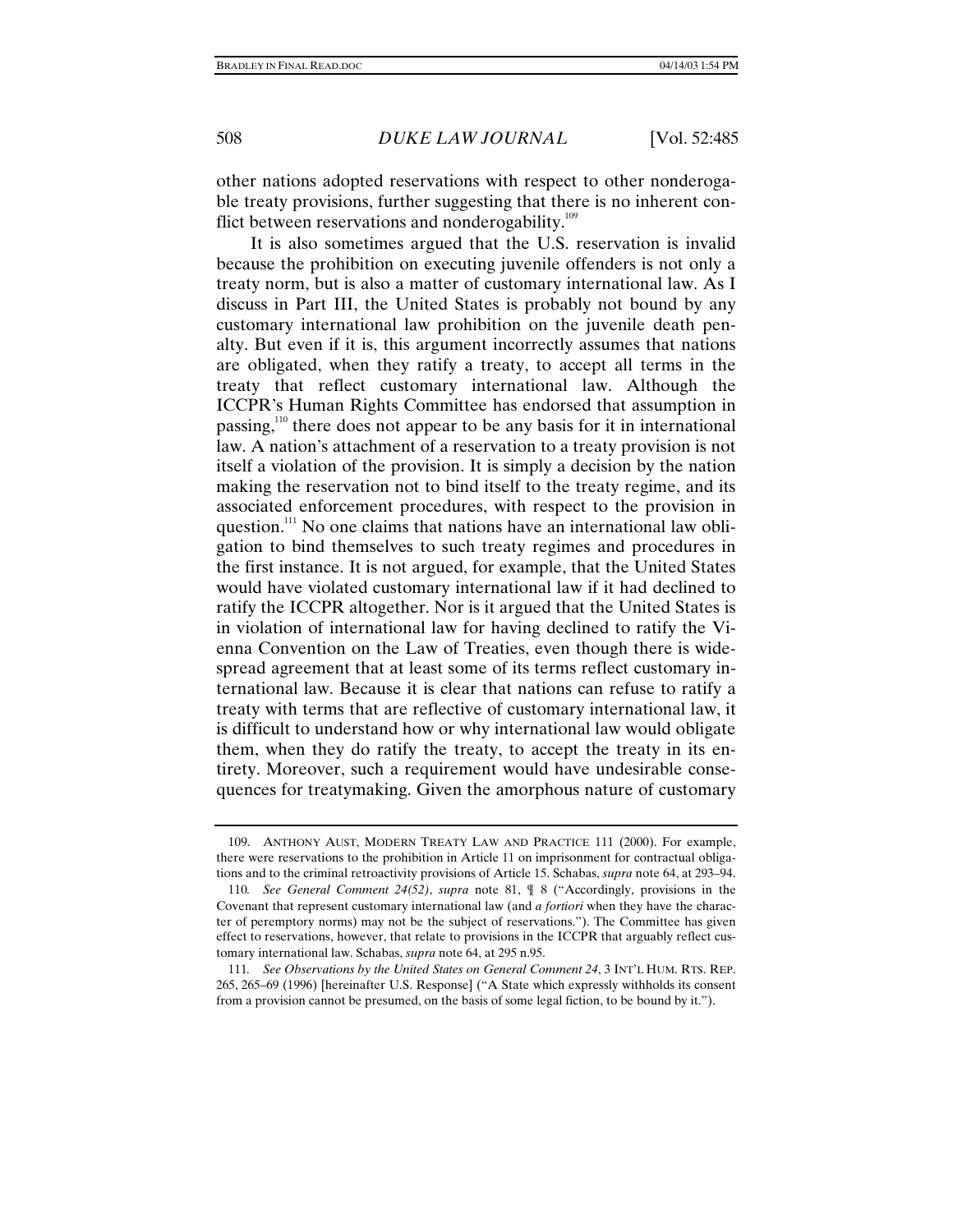international law—a point I discuss in Part III—it will often be difficult for nations to know, when they ratify a treaty, whether a particular provision is reflective of customary international law. A rule that outlawed reservations to all treaty terms reflective of customary international law would thus create substantial uncertainty about the validity of treaty reservations and, more broadly, about the status of treaty relationships.

3. *Severability*. The severability analysis of the ICCPR's Human Rights Committee is also flawed. Even if the U.S. reservation were invalid, it would not be proper under international law simply to disregard the reservation and bind the United States to the prohibition on executing juvenile offenders. Consider first the situation of a bilateral treaty. It is well settled that, if a nation attaches a condition to its ratification of a bilateral treaty, the condition operates as a counteroffer, such that there is no binding treaty unless the other party accepts the condition. Multilateral treaties work somewhat differently, in part because of the impracticality of separate negotiations between all the possible pairings of parties. The different rule for multilateral treaties, as set forth in the Vienna Convention on the Law of Treaties, is that a nation can be a party to the treaty even if all the other parties do not accept its conditions. In this situation, the nation that attaches the condition may have a limited treaty relationship, or even no treaty relationship, with the objecting nations, while having a full treaty relationship with the other parties. But this Vienna Convention regime still recognizes the contractual nature of these relationships, such that nations are bound only by the treaty commitments they actually make. As one commentator notes, "[i]t was never the intention of the [International Court of Justice], the [International Law Commission], or the [Vienna Convention on the Law of Treaties] that a State should be bound by a provision to which it had not indicated its consent."<sup>112</sup>

The severability analysis of the Human Rights Committee is inconsistent with this regime. If the U.S. reservation on the juvenile death penalty were severed in the way suggested by the Committee,

<sup>112.</sup> Redgwell, *supra* note 100, at 267. The Committee's severability analysis is rendered even more problematic by the Committee's conclusion in another general comment that nations may not withdraw from the ICCPR. *General Comment 26(61)*, U.N. GAOR, Hum. Rts. Comm., 53rd Sess., Supp. No. 40, ¶ 5, U.N. Doc. A/53/40 (1998). When combined, the Committee's comments suggest that the United States (or another country) could find itself in a treaty regime to which it had never consented, and it would have no legal right to exit from that regime.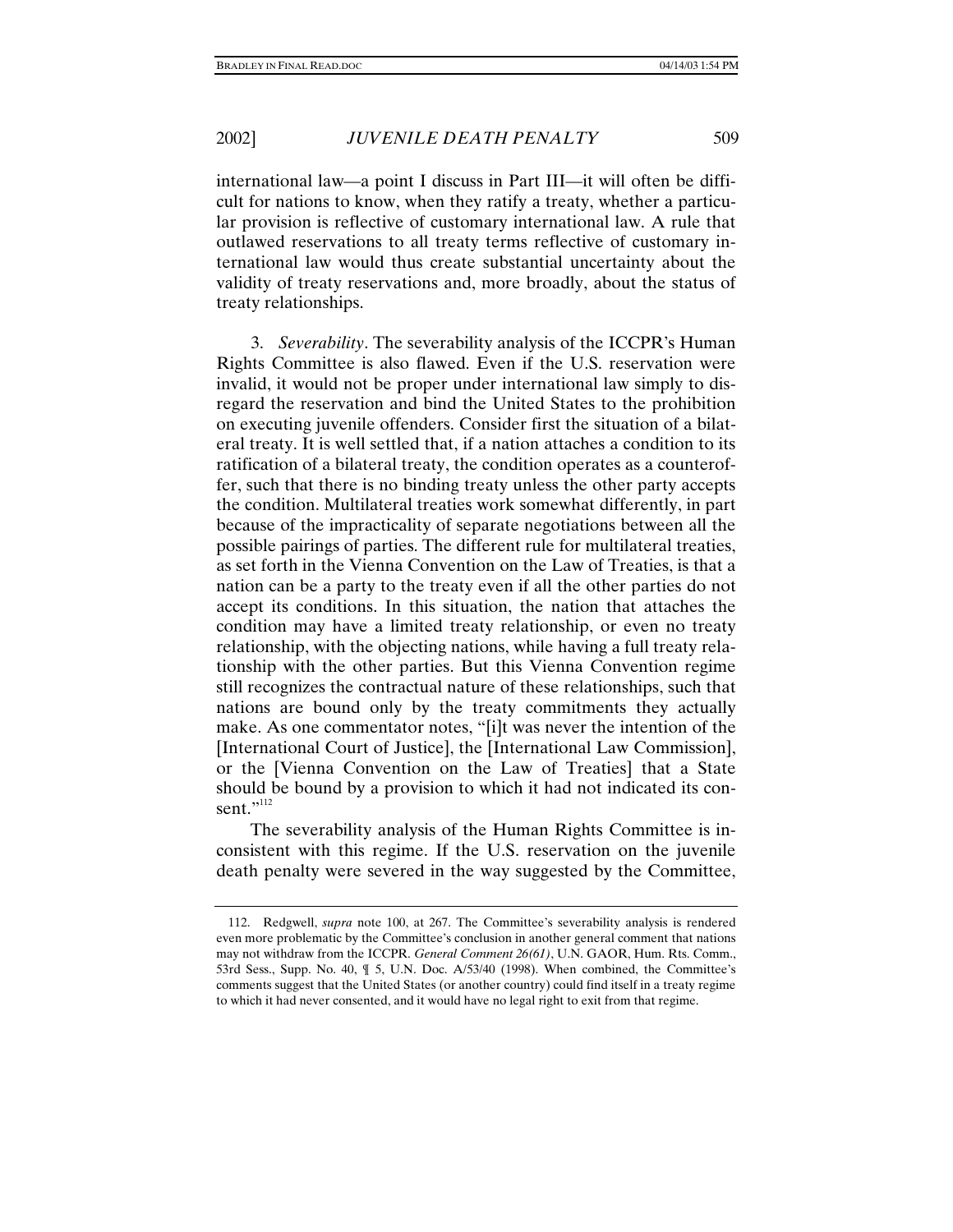the United States would be bound by a treaty provision that it expressly declined to ratify, in conflict with the well-settled rule that treaties bind only nations that consent to them.113 The United Nations' International Law Commission has expressed support for this conclusion and, along with several individual nations, has criticized the contrary views of the ICCPR's Human Rights Committee.114 This conclusion seems especially clear where, as here, the United States has stated that its reservations to the ICCPR are "integral parts of its consent to be bound by the Covenant and are not severable."<sup>115</sup> The long and difficult history of U.S. ratification of human rights treaties whereby the United States refused to ratify any of the major human rights treaties for many years, and then began to ratify the treaties only after the president and Senate agreed upon a carefully formulated package of reservations—further demonstrates the importance of such reservations to the United States' consent.<sup>116</sup>

At first glance, it might appear that two decisions from the European Court of Human Rights provide support for the Committee's views. In these decisions, the European Court held that reservations to the European Convention on Human Rights were invalid, and it

<sup>113</sup>*. See supra* note 70 and accompanying text.

<sup>114.</sup> The United States, Great Britain, and France objected to the views of the ICCPR's Human Rights Committee expressed in General Comment 24(52), including its views concerning the proper remedy for invalid reservations. *See Observations by France on General Comment 24 on Reservations to the ICCPR*, 4 INT'L HUM. RTS. REP. 6, 6–8 (1997); *Observations by the United Kingdom on General Comment 24*, 3 INT'L HUM. RTS. REP. 261, 261–69 (1996); U.S. Response, *supra* note 111, at 265–69. In a 1997 preliminary report, the United Nations' International Law Commission similarly rejected a number of the conclusions in General Comment 24(52). *Report of the International Law Commission on the Work of Its Forty-Ninth Session*, U.N. GAOR, 52d Sess., Supp. No. 10, at 107, U.N. Doc. A/52/10 (1997).

<sup>115.</sup> U.S. Response, *supra* note 111, at 269.

<sup>116.</sup> For a discussion of this history, see NATALIE HEVENER KAUFMAN, HUMAN RIGHTS TREATIES AND THE SENATE: A HISTORY OF OPPOSITION (1990); Bradley & Goldsmith, *supra* note 69, at 410–16. In an important recent article, Professor Ryan Goodman argues that international law should allow for the severability of invalid reservations that are *not* integral to a state's consent to be bound by a treaty. Ryan Goodman, *Human Rights Treaties, Invalid Reservations, and State Consent*, 96 AM. J. INT'L L. 531, 532 (2002). It is not clear how Professor Goodman's proposed approach would work in practice, since he does not specify who should decide the severability question or what evidence should be considered in resolving this question (although he apparently would place the burden of proof on the party seeking to avoid severance). *Id.* at 555–59. In any event, as noted, the United States has made clear that its juvenile death penalty reservation is integral to its consent to be bound, and its contention is supported by the history of U.S. ratification of human rights treaties, so presumably this reservation would not be severed under Professor Goodman's approach. *See supra* notes 67–70, 115, and accompanying text.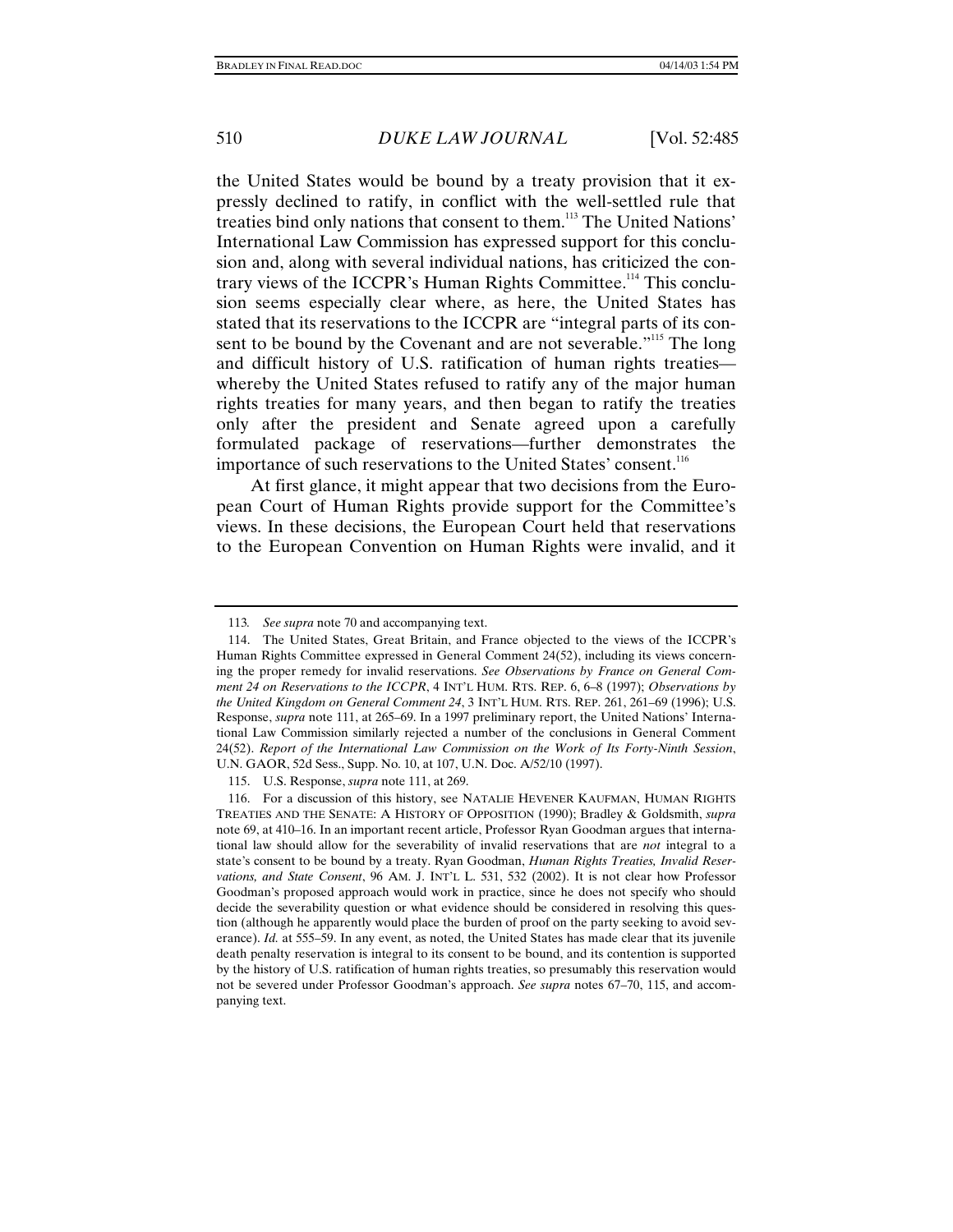enforced the treaty as if the reservations had not been taken.<sup>117</sup> These decisions, however, have little relevance to the U.S. reservations to the ICCPR and other global human rights treaties. In part, this is because the decisions were premised on a finding that the countries intended to be bound by the European Convention regardless of the fate of their reservations.<sup>118</sup> By contrast, the U.S. reservations were clearly a condition of U.S. ratification of the ICCPR. More significantly, the European Court was "not simply applying general principles of treaty law."<sup>119</sup> Instead, it was interpreting the particular provisions of the European Convention in light of the Convention's role as an "instrument of European public order (ordre public)."<sup>120</sup> These principles do not apply beyond Europe and thus cannot supersede the controlling principles of the Vienna Convention and related customary international law.

# *C. Other Treaties*

There does not appear to be any other plausible treaty claim. The only other treaty that the United States has ratified that prohibits the execution of juvenile offenders is the Geneva Convention Relative to the Protection of Civilian Persons in Time of War (referred to

<sup>117.</sup> Loizidou v. Turkey, 310 Eur. Ct. H.R. (ser. A) (1995); Belilos v. Switzerland, 132 Eur. Ct. H.R. (ser. A) (1988).

<sup>118.</sup> In the *Belilos* case, Switzerland explicitly conceded this point. *See* Goodman, *supra* note 116, at 550 (quoting a statement made during oral argument by the Swiss representative); *see also* Henry J. Bourguignon, *The Belilos Case: New Light on Reservations to Multilateral Treaties*, 29 VA. J. INT'L L. 347, 382 (1989) ("The Court of Human Rights correctly found that the declaration was severable from the Swiss acceptance of the Convention; that Switzerland's overriding intention was to accept the obligations of the European Convention."); Schabas, *supra* note 64, at 319 (stating that Switzerland admitted its desire to be bound by the European Convention). In the *Loizidou* case, by contrast, the court inferred this intent. 310 Eur. Ct. H.R. at 28; Schabas, *supra* note 64, at 321–22; *see also* Baylis, *supra* note 86, at 302–06 (discussing the *Belilos* and *Loizidou* decisions, and concluding that they do not provide substantial support for the Committee's severability analysis); Morgan, *supra* note 19, at 171 ("Unlike the facts in *Loizidou*, there is no indication that the United States foresaw any treaty body ruling on whether its reservations to the ICCPR were severable or non-severable.").

<sup>119.</sup> Redgwell, *supra* note 100, at 266; *see also* Susan Marks, *Reservations Unhinged: The* Belilos *Case Before the European Court of Human Rights*, 39 INT'L & COMP. L.Q. 300, 327 (1990) (analyzing the *Belilos* decision and tying it to "structural features of the [European] Convention").

<sup>120</sup>*. Loizidou*, 310 Eur. Ct. H.R. at 27.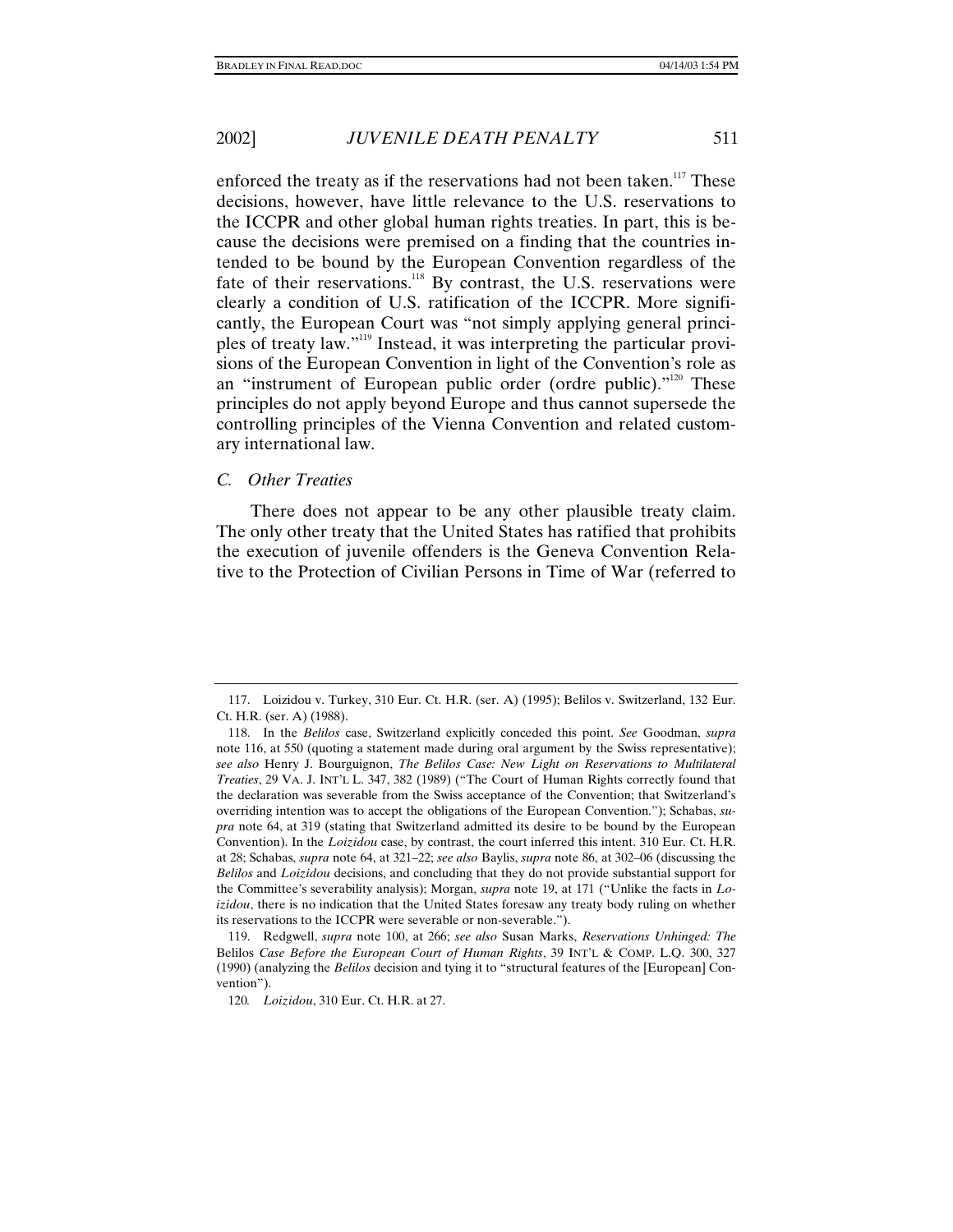as the "Fourth Geneva Convention"), $^{121}$  a treaty that has now been ratified by approximately 180 nations.<sup>122</sup> The last clause of Article 68 of this treaty prohibits imposition of the death penalty on "protected person[s]" (civilians and other noncombatants) who are under eighteen years of age at the time of the offense.<sup>123</sup> The relevant provisions of this treaty, however, apply only in situations involving an armed conflict or military occupation, and Article 68 applies only to individuals who are not nationals of the occupying power.<sup>124</sup> As a result, it has no bearing on the use of the death penalty in domestic criminal cases.<sup>125</sup>

The United States has signed, but has not ratified, the Convention on the Rights of the Child and the American Convention on Human Rights, both of which contain provisions prohibiting the execution of juvenile offenders.<sup>126</sup> A treaty binds only those nations that have "establishe[d] on the international plane [their] consent to be bound" by the treaty.<sup>127</sup> Although this consent can take a variety of

<sup>121.</sup> Geneva Convention Relative to the Protection of Civilian Persons in Time of War, Aug. 12, 1949, 6 U.S.T. 3516, 75 U.N.T.S. 287 [hereinafter Fourth Geneva Convention]. This treaty also requires, as a condition of imposing the death penalty, that the offense be subject to capital punishment under the preexisting laws of the occupied territory. *Id.* art. 68, cl. 2, 6 U.S.T. at 3560, 75 U.N.T.S. at 330. The United States (like a number of other countries) attached a reservation to its ratification of the treaty declining to agree to this restriction. *Id.* 6 U.S.T. at 3660, 75 U.N.T.S. at 432. It did not, however, attach a reservation concerning the juvenile death penalty.

<sup>122.</sup> International Committee of the Red Cross, *Geneva Conventions of 12 August 1949 and Additional Protocols of 8 June 1977: Ratifications, Accessions, and Successions*, *at* http://www. icrc.org/Web/Eng/siteeng0.nsf/iwpList74/77EA1BDEE20B4CCDC1256B6600595596 (last visited Nov. 14, 2002) (on file with the *Duke Law Journal*).

<sup>123.</sup> Fourth Geneva Convention, *supra* note 121, art. 68, cl. 4, 6 U.S.T. at 3560, 75 U.N.T.S. at 330.

<sup>124</sup>*. Id.* arts. 2, 4, 68, 6 U.S.T. at 3518, 3520, 3560, 75 U.N.T.S. at 288, 290, 330.

<sup>125.</sup> I discuss the Fourth Geneva Convention in greater detail in Part III, in connection with claims being made under customary international law. *See infra* notes 179–81. Two protocols to the 1949 Geneva Conventions also prohibit the execution of juvenile offenders. Protocol Additional to the Geneva Conventions of 12 August 1949, and Relating to the Protection of Victims of International Armed Conflicts (Protocol I), June 8, 1977, art. 77(5), 1125 U.N.T.S. 3, 39 (entered into force Dec. 7, 1978); Protocol Additional to the Geneva Conventions of 12 August 1949, and Relating to the Protection of Victims of Non-International Armed Conflicts (Protocol II), June 8, 1977, art. 6(4), 1125 U.N.T.S. 609, 614 (entered into force Dec. 7, 1978). These protocols, like the Fourth Geneva Convention, do not apply to domestic criminal cases. In any event, the United States has not ratified the protocols.

<sup>126.</sup> Convention on the Rights of the Child, Nov. 20, 1989, art. 37(a), 1577 U.N.T.S. 3, 55 (entered into force Sept. 2, 1990); American Convention on Human Rights, Nov. 22, 1969, art. 4(5), 1144 U.N.T.S. 123, 146 (entered into force July 18, 1978).

<sup>127.</sup> Vienna Convention on the Law of Treaties, *supra* note 70, art. 2(b), 1155 U.N.T.S. at 333.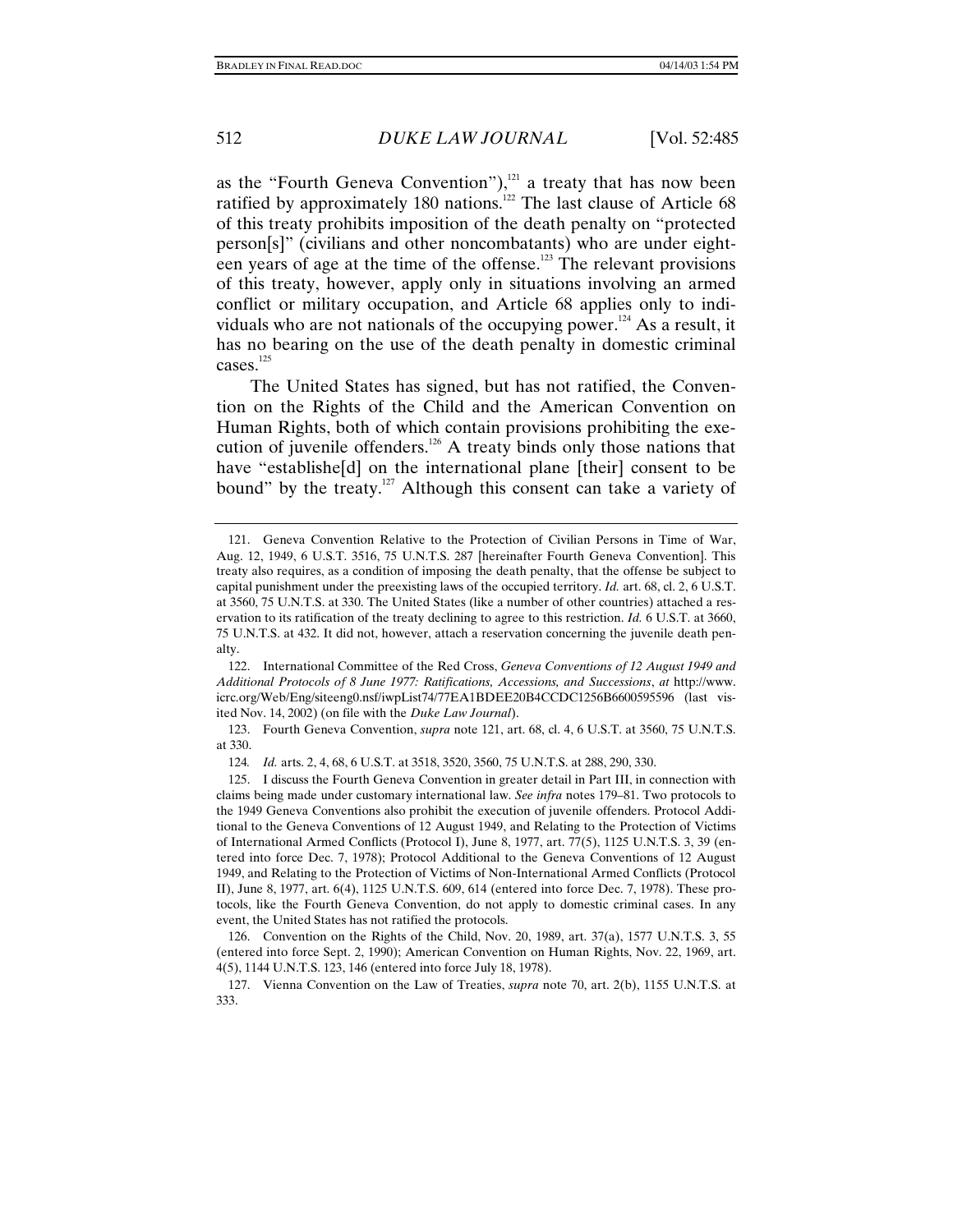forms, the Convention on the Rights of the Child and the American Convention on Human Rights, like other multilateral human rights treaties, require the deposit of an instrument of ratification or accession as the manifestation of consent.<sup>128</sup> Because the United States has not deposited such an instrument, it is not bound by these treaties.<sup>129</sup>

A signatory to a treaty, according to Article 18 of the Vienna Convention on the Law of Treaties, does have an obligation not to do anything that "would defeat the object and purpose" of the treaty "until it shall have made its intention clear not to become a party to the treaty." 130 Like the ICCPR, however, the Child Convention and the American Convention contain a long list of rights on a variety of subjects and mention the juvenile death penalty as only one subpart of a single article.131 As a result, they do not appear to have as their object and purpose the abolition of the juvenile death penalty. In addition, the United States has indicated that, if and when it does ratify these treaties, it will attach a reservation declining to agree to the ban on juvenile executions.132 The U.S. signature of these treaties, therefore, does not show any acceptance of the juvenile death penalty provisions.

## III. CUSTOMARY INTERNATIONAL LAW

Because of the difficulties with the treaty arguments, international law challenges to the juvenile death penalty are increasingly focused on customary law rather than treaties. As noted, customary international law is commonly defined as the law of the international community that "results from a general and consistent practice of

<sup>128.</sup> Convention on the Rights of the Child, *supra* note 126, arts. 47–48, 1577 U.N.T.S. at 60; American Convention on Human Rights, *supra* note 126, art. 74, 1144 U.N.T.S. at 161.

<sup>129</sup>*. See* AUST, *supra* note 109, at 75–92 (explaining the difference between signature and ratification).

<sup>130.</sup> Vienna Convention on the Law of Treaties, *supra* note 70, art. 18, 1155 U.N.T.S. at 336.

<sup>131.</sup> The Convention on the Rights of the Child contains a variety of provisions relating to, among other things, discrimination, freedom of expression, freedom of religion, privacy, adoption, health care, and standard of living. Its prohibition on the juvenile death penalty is set forth in a subpart of Article 37. Convention on the Rights of the Child, *supra* note 126, art. 37(a), 1577 U.N.T.S. at 55. The American Convention on Human Rights contains a variety of provisions relating to, among other things, criminal procedure, privacy, freedom of religion, and participation in government. Its prohibition on the juvenile death penalty is set forth in a subpart of Article 4. American Convention on Human Rights, *supra* note 126, art. 4(5), 1144 U.N.T.S. at 146.

<sup>132</sup>*. See infra* notes 184–85, 225, and accompanying text.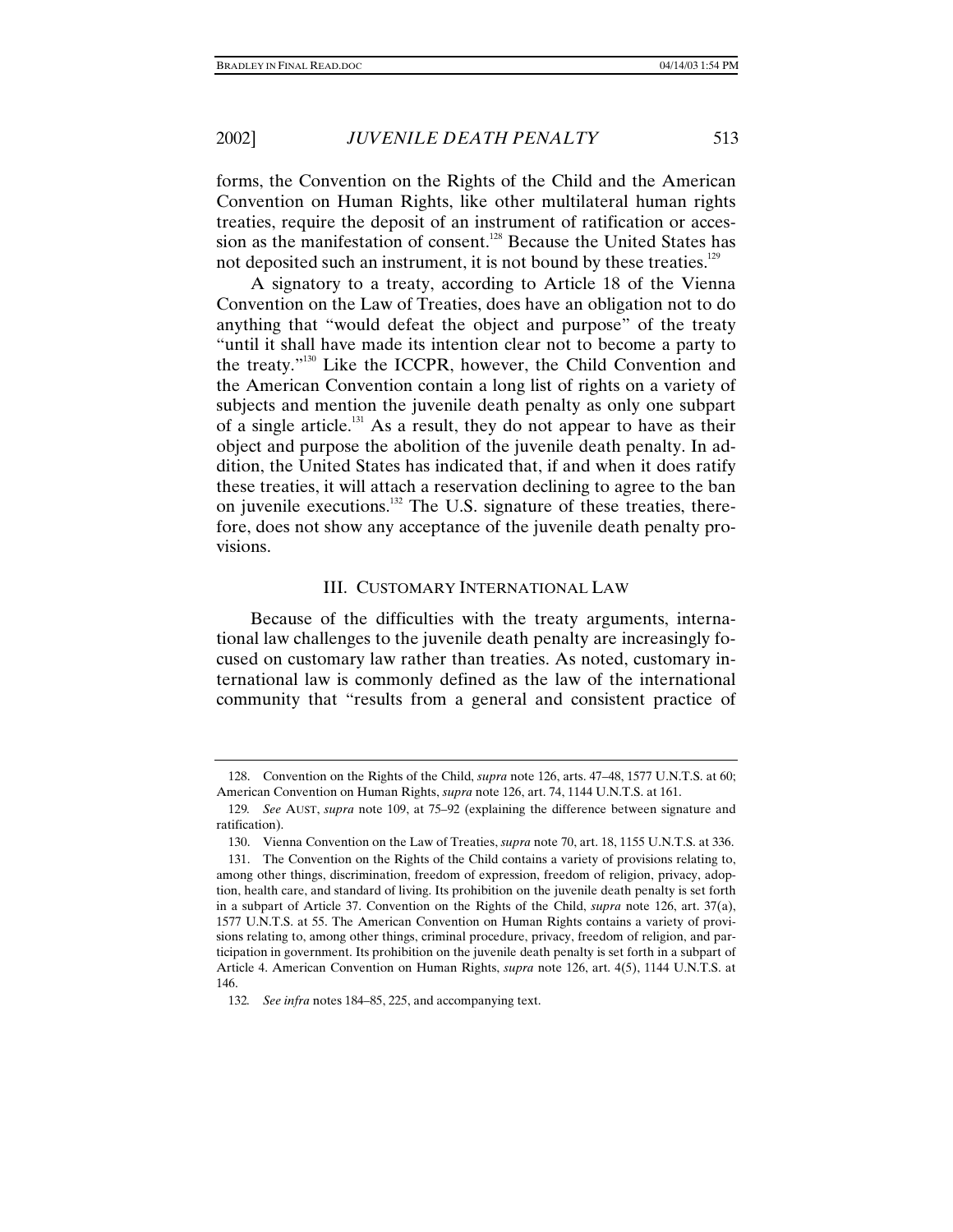states followed by them from a sense of legal obligation."<sup>133</sup> If customary international law now prohibits the execution of juvenile offenders, it might impose a legal obligation on the United States to eliminate this practice even if the United States is not obligated to do so by treaty.

# *A. Attractions of the Customary International Law Argument*

There are a number of reasons why this customary international law argument might seem more promising than the treaty arguments. Most notably, the "practice of states" component of this argument looks compelling, as almost all nations have now abolished the juvenile death penalty. Indeed, only seven nations (including the United States) are reported to have executed juvenile offenders since 1990, and, as noted, the other six are not necessarily good human rights company.134 Furthermore, even those nations have now ratified the Convention on the Rights of the Child, which prohibits juvenile executions.<sup>135</sup>

To be sure, these numbers are not by themselves dispositive. At least according to most international law theorists, customary international law requires not only widespread state practice, but also that the nations in question are acting out of a sense of legal obligation. It is unclear, however, whether the nations that have abolished the ju-

<sup>133.</sup> RESTATEMENT (THIRD), *supra* note 13, § 102(2). The basic elements of this definition are widely accepted, both inside and outside the United States. The governing statute for the International Court of Justice lists "international custom, as evidence of a general practice accepted as law" as one of the types of law that the Court is to apply. Statute of the International Court of Justice, Oct. 24, 1945, art. 38(1)(b), 59 Stat. 1055, 1060. The Court has stated that, for a rule of customary international law to arise, "[n]ot only must the acts concerned amount to a settled practice, but they must also be such, or be carried out in such a way, as to be evidence of a belief that this practice is rendered obligatory by the existence of a rule of law requiring it." North Sea Continental Shelf (F.R.G. v. Den., F.R.G. v. Neth.), 1969 I.C.J. 3, 44 (Feb. 20).

<sup>134</sup>*. See supra* notes 11–12 and accompanying text.

<sup>135.</sup> Convention on the Rights of the Child, *supra* note 126, art. 37(a), 1577 U.N.T.S. at 55. All but two nations in the world—the United States and Somalia—have ratified the Convention on the Rights of the Child. *See* United Nations Treaty Collection, *at* http://untreaty.un.org/English/sample/EnglishInternetBible/partI/chapterIV/treaty15.asp (last visited Nov. 14, 2002) (on file with the *Duke Law Journal*). This state practice point assumes that it is proper to count only the practice of nation-states, which is the traditional rule. INTERNATIONAL LAW ASSOCIATION, FINAL REPORT OF THE COMMITTEE ON FORMATION OF CUSTOMARY (GENERAL) INTERNATIONAL LAW, STATEMENT OF PRINCIPLES APPLICABLE TO THE FORMATION OF GENERAL CUSTOMARY INTERNATIONAL LAW § 8 (2000). As customary international law comes to regulate matters traditionally regulated at the local level, it is arguable that the practice of individual states in federal nations should also be counted. If so, one would need to take account of the practices of the U.S. states that still retain the juvenile death penalty.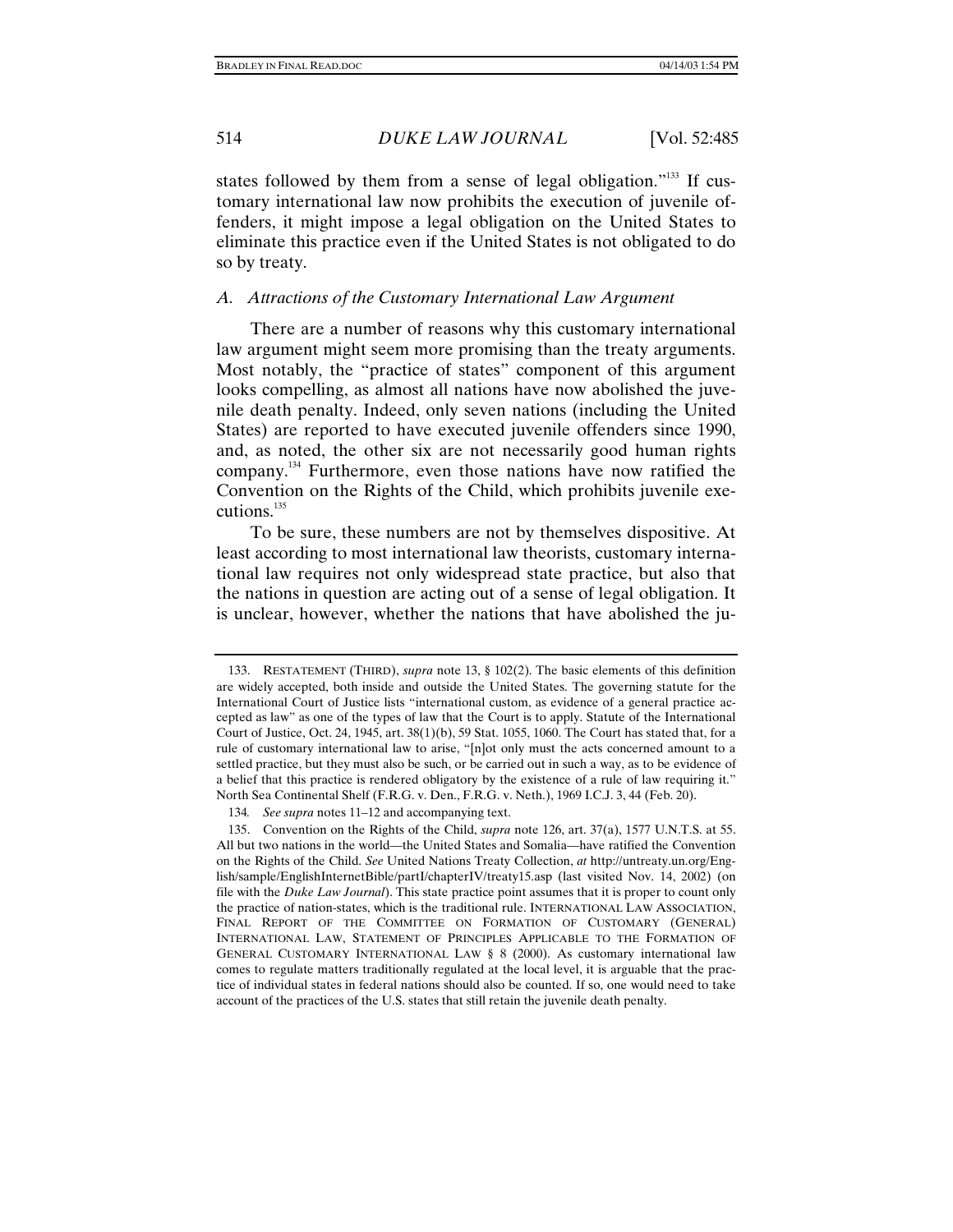venile death penalty have done so out of a sense of legal obligation, or at least a sense of legal obligation that is separate from their various treaty commitments.136 It is possible that they have done so primarily for moral or policy reasons, not because they believe that international law (apart from particular treaties) prohibits the execution of juvenile offenders.<sup>137</sup>

Nevertheless, a plausible case can be made that the widespread international abolition of the juvenile death penalty, the numerous treaties that disapprove of the practice, and various statements by nations and international organizations show the requisite "sense of legal obligation." This is especially so given the uncertain and openended nature of modern customary international law formation.<sup>138</sup> Perhaps for these reasons, the Solicitor General's *amicus curiae* brief in the *Domingues* case<sup>139</sup> could be read as suggesting that the customary international law argument should be taken more seriously than the treaty arguments. In that brief, the Solicitor General disputed essentially all aspects of the treaty argument on the merits, maintaining that the petitioner's contentions were "incorrect" and "fall wide of the mark." 140 On the customary international law argument, however, the Solicitor General noted that the claim "raises numerous issues of considerable difficulty and complexity, with potentially far-reaching significance."<sup>141</sup> Although the Solicitor General did contest one aspect of the customary international law claim, his principal argument was that the claim had not been adequately raised and developed below, such that the case was not an "appropriate vehicle" for Supreme Court review.<sup>142</sup>

<sup>136.</sup> For a discussion of the uncertain relationship between treaties and customary international law, see generally Arthur M. Weisburd, *Customary International Law: The Problem of Treaties*, 21 VAND. J. TRANSNAT'L L. 1 (1988).

<sup>137</sup>*. Cf.* Buell v. Mitchell, 274 F.3d 337, 373 (6th Cir. 2001) ("There is no indication that the countries that have abolished the death penalty have done so out of a sense of legal obligation, rather than for moral, political, or other reasons.").

<sup>138.</sup> For discussion of the many uncertainties surrounding the formation of modern customary international law, see generally David P. Fidler, *Challenging the Classical Concept of Custom: Perspectives on the Future of Customary International Law*, 39 GERMAN Y.B. INT'L L. 198 (1996); Jack L. Goldsmith & Eric A. Posner, *A Theory of Customary International Law*, 66 U. CHI. L. REV. 1113 (1999); J. Patrick Kelly, *The Twilight of Customary International Law*, 40 VA. J. INT'L L. 449 (2000).

<sup>139</sup>*. See supra* note 16 and accompanying text.

<sup>140.</sup> Domingues Brief, *supra* note 16, at 5, 9.

<sup>141</sup>*. Id.* at 13.

<sup>142</sup>*. Id*.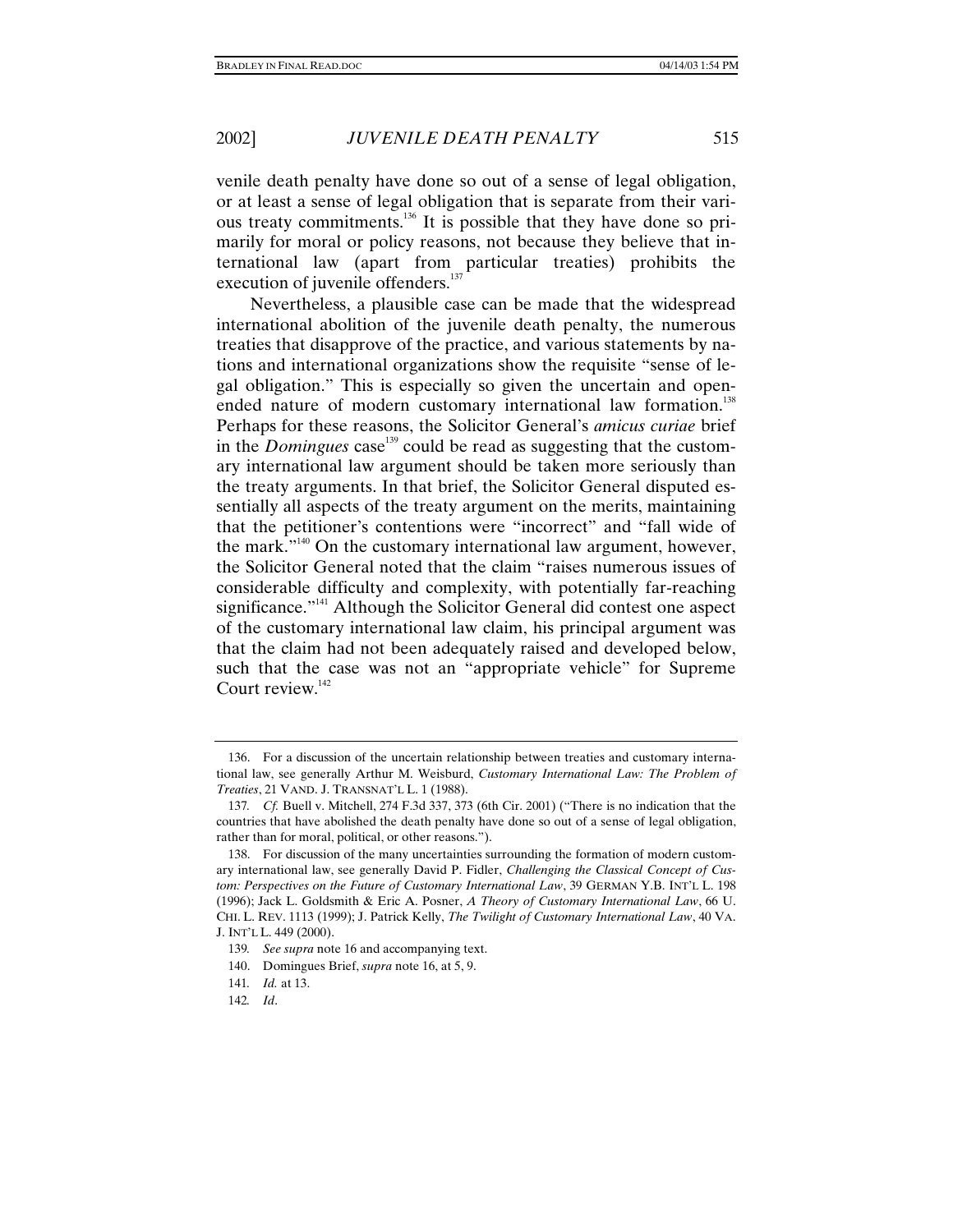In the next two Sections, I explore the one substantive objection to the customary international law argument that the Solicitor General did raise: that even if customary international law now prohibits the execution of juvenile offenders, the United States has effectively opted out of such a prohibition. As I show, there is substantial evidence that the United States has in fact opted out.

## *B. Persistent Objector Rule*

It is widely accepted that nations that persistently object to a customary international norm while it is being developed are not bound by the norm. The "persistent objector" rule stems from the proposition that, in a world of diverse sovereign nations lacking a central decisionmaker, customary international law draws its legitimacy from national consent. If a nation has persistently objected to a norm prior to its formation, the reasoning goes, the nation has not given even tacit consent to the norm.<sup>143</sup> The persistent objector rule also facilitates the development of new norms of customary international law by preventing them from being blocked, either by a lack of unanimity, or, if unanimity is not required, a lack of agreement on how to count votes. $144$ 

While not without its challengers, $145$  the persistent objector rule is as close to a settled proposition as one can find in international law. It has been endorsed by the International Court of Justice, $146$  the Inter-American Commission on Human Rights,<sup>147</sup> most of the major treatises on international law,148 and the *Restatement (Third) of Foreign Relations Law*.<sup>149</sup> It also was endorsed recently in a comprehensive re-

<sup>143.</sup> RESTATEMENT (THIRD), *supra* note 13, § 102 reporters' note 2; KAROL WOLFKE, CUSTOM IN PRESENT INTERNATIONAL LAW 66 (2d rev. ed. 1993); David A. Colson, *How Persistent Must the Persistent Objector Be?*, 61 WASH. L. REV. 957, 957 (1986); Ted L. Stein, *The Approach of the Different Drummer: The Principle of the Persistent Objector in International Law*, 26 HARV. INT'L L.J. 457, 459 (1985); Prosper Weil, *Towards Relative Normativity in International Law?*, 77 AM. J. INT'L L. 413, 434 (1983).

<sup>144.</sup> Michael Akehurst, *Custom as a Source of International Law*, 47 BRIT. Y.B. INT'L L. 1, 26 (1974–75).

<sup>145</sup>*. E.g.*, ANTHONY D'AMATO, THE CONCEPT OF CUSTOM IN INTERNATIONAL LAW 70 (1971); Jonathan I. Charney, *The Persistent Objector Rule and the Development of Customary International Law*, 56 BRIT. Y.B. INT'L L. 1, 21 (1985); Kelly, *supra* note 138, at 508.

<sup>146.</sup> Asylum Case (Colom. v. Peru), 1950 I.C.J. 266, 277–78 (Nov. 20); Fisheries Case (U.K. v. Nor.), 1951 I.C.J. 116, 131 (Dec. 18).

<sup>147</sup>*. See infra* note 219 and accompanying text.

<sup>148</sup>*. E.g.*, 1 OPPENHEIM'S INTERNATIONAL LAW 29 (Robert Jennings & Arthur Watts eds., 9th ed. 1992); IAN BROWNLIE, PRINCIPLES OF PUBLIC INTERNATIONAL LAW 10 (5th ed. 1998).

<sup>149.</sup> RESTATEMENT (THIRD), *supra* note 13, § 102 cmt. d & reporters' note 2.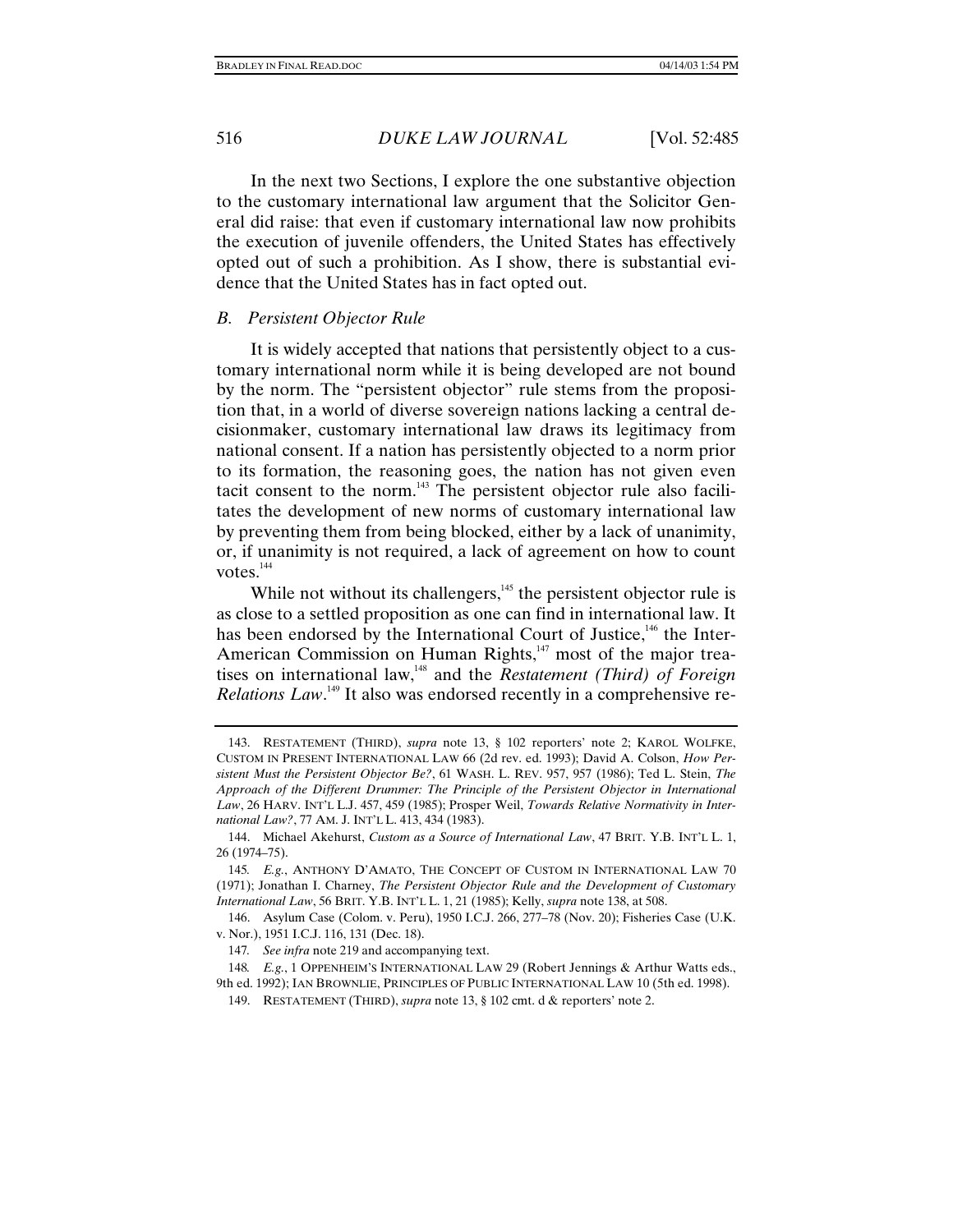port by the customary international law committee of the International Law Association.<sup>150</sup> The committee explained that "[a]lthough some authors question the existence of this rule, most accept it as part of current international law."<sup>151</sup> The committee also cited national practice in support of this rule, including national practice of the United States.<sup>15</sup>

Although nations have not historically invoked the persistent objector rule with much frequency, the rule has become more significant in recent years as a result of changes in the process of customary international law formation.<sup>153</sup> If nonbinding materials such as unratified treaties and United Nations resolutions can lead to the creation of binding customary international law (as modern customary international law theory contends), then it becomes especially important to allow nations a means of opting out of these emerging rules. Otherwise, the consensual nature of treaty regimes will be undermined, and international organizations will assume legislative power never delegated to them. Perhaps more importantly, powerful nations like the United States are unlikely to accept this new form of customary international law without the ability to opt out. This is particularly true of customary international law rules that purport to govern matters formerly of only domestic concern, such as human rights standards governing the relationship between governments and their citizens.

Most commentators critical of the U.S. juvenile death penalty purport to accept the persistent objector rule in theory. They nevertheless argue that the United States is unable to rely on this rule for two reasons. First, they contend that the United States has not sufficiently registered its objection to a customary international law prohibition on juvenile executions. Instead of persistently objecting, they say, the United States has essentially remained silent during the development of the prohibition, thereby "acquiescing" in it. Professor Joan Fitzpatrick (formerly Joan Hartman), for example, has described the U.S. position on the juvenile death penalty as a "[m]ere failure to conform to the norm." 154 Similarly, Professor David Weiss-

<sup>150.</sup> INTERNATIONAL LAW ASSOCIATION, *supra* note 135, § 15.

<sup>151</sup>*. Id.* cmt. c.

<sup>152</sup>*. Id*.

<sup>153.</sup> Stein, *supra* note 143, at 457; J. Brock McClane, *How Late in the Emergence of a Norm of Customary International Law May a Persistent Objector Object?*, 13 ILSA J. INT'L L. 1, 6 (1989).

<sup>154.</sup> Hartman, *supra* note 19, at 686.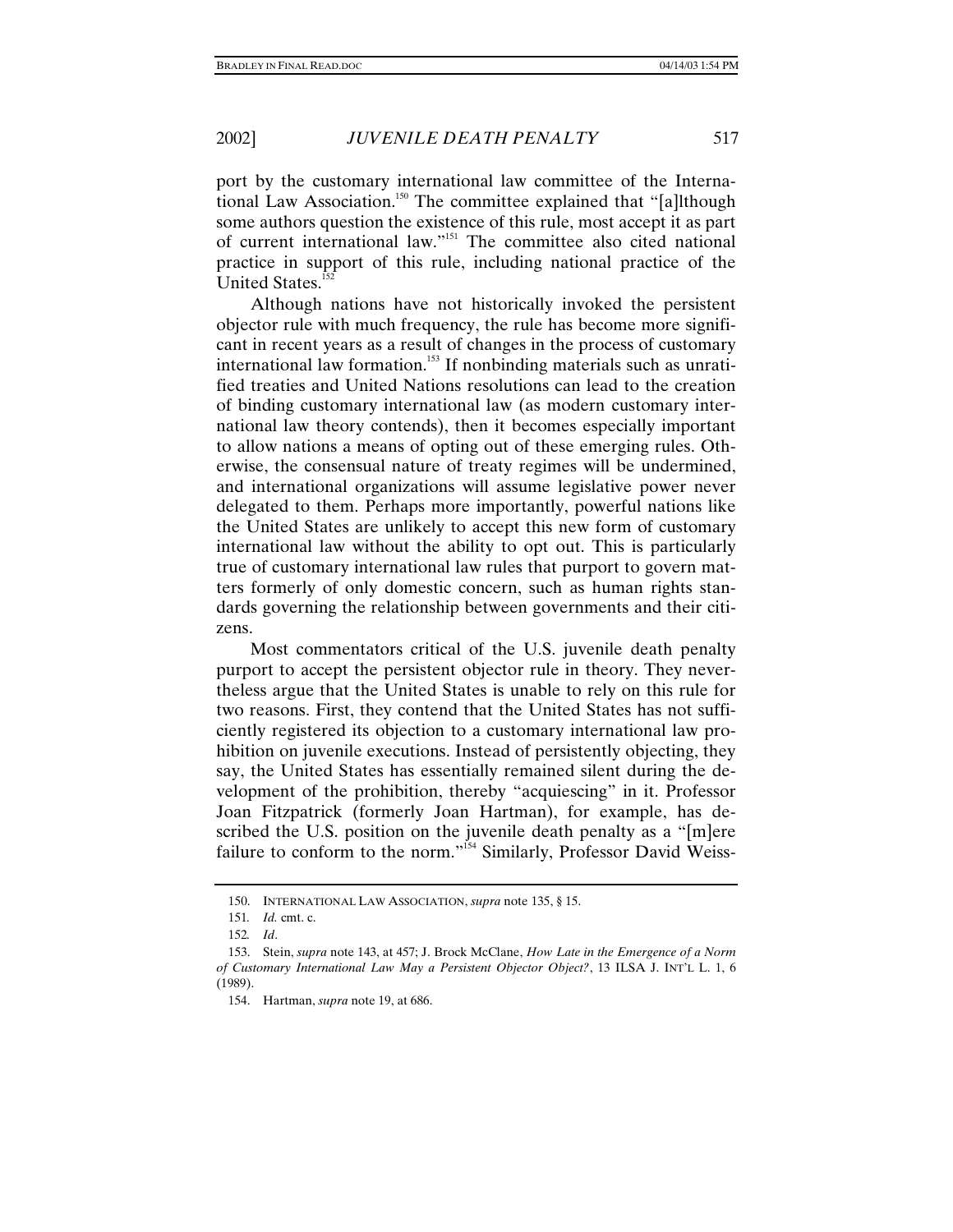brodt describes it as a "single, internal protest." 155 Second, and more dramatically, some commentators argue that the international law ban on the juvenile death penalty now qualifies as a *jus cogens*, or "peremptory," norm, for which there is no right to opt out. $^{156}$ 

With respect to the first argument, these commentators typically do not go through the history of U.S. interactions with treaty regimes and international institutions in any detail. As I show, this history demonstrates that the United States has a long record of dissenting from any evolving norm against the juvenile death penalty.

1. *Timing Question*. The persistent objector rule does not allow nations to opt out of a customary international law norm after the norm has "crystallized," i.e*.*, after there is widespread national practice in support of the norm, followed by these nations out of a sense of legal obligation.<sup>157</sup> Thus, as an initial matter, one must have some sense of when the alleged norm of customary international law developed. The critics of the juvenile death penalty do not usually specify a particular date, or even a particular time period.

A strong argument can be made that the proper time period is somewhere between 1990 and 2000, and, in any event, no earlier than the mid-1980s. Most of the customary international law arguments against the juvenile death penalty revolve around two treaties—the ICCPR and the Convention on the Rights of the Child. Both of these treaties contain prohibitions on juvenile executions, and it is argued that the widespread ratification of these treaties has led to the creation of a customary international law rule binding on nations that have not ratified the treaties.<sup>158</sup> In terms of the number of ratifying nations, the Child Convention looks more compelling, since all but two nations (the United States and Somalia) are now parties to that

<sup>155.</sup> Weissbrodt, *supra* note 19, at 369. *See also* Lynn Loschin, *The Persistent Objector and Customary Human Rights Law: A Proposed Analytical Framework*, 2 U.C. DAVIS J. INT'L L. & POL'Y 147, 171 (1996) ("[T]he objection has been inconsistent, mostly taking the form of silence and acquiescence as the norm developed on the international scene."); Dinah Shelton, Note, 8 HUM. RTS. L.J. 355, 359 (1987) ("United States practice has been neither persistent nor unequivocal.").

<sup>156</sup>*. E.g.*, de la Vega & Brown, *supra* note 19, at 759–62; Kha Q. Nguyen, Note, *In Defense of the Child: A Jus Cogens Approach to the Capital Punishment of Juveniles in the United States*, 28 GEO. WASH. J. INT'L L. & ECON. 401, 402 (1995).

<sup>157</sup>*. See, e.g.*, RESTATEMENT (THIRD), *supra* note 13, § 102 cmt. d (stating that dissent must be made "while the law is still in the process of development").

<sup>158</sup>*.* For examples of such arguments, see de la Vega & Brown, *supra* note 19, at 756–59; Nanda, *supra* note 19, at 1328–34.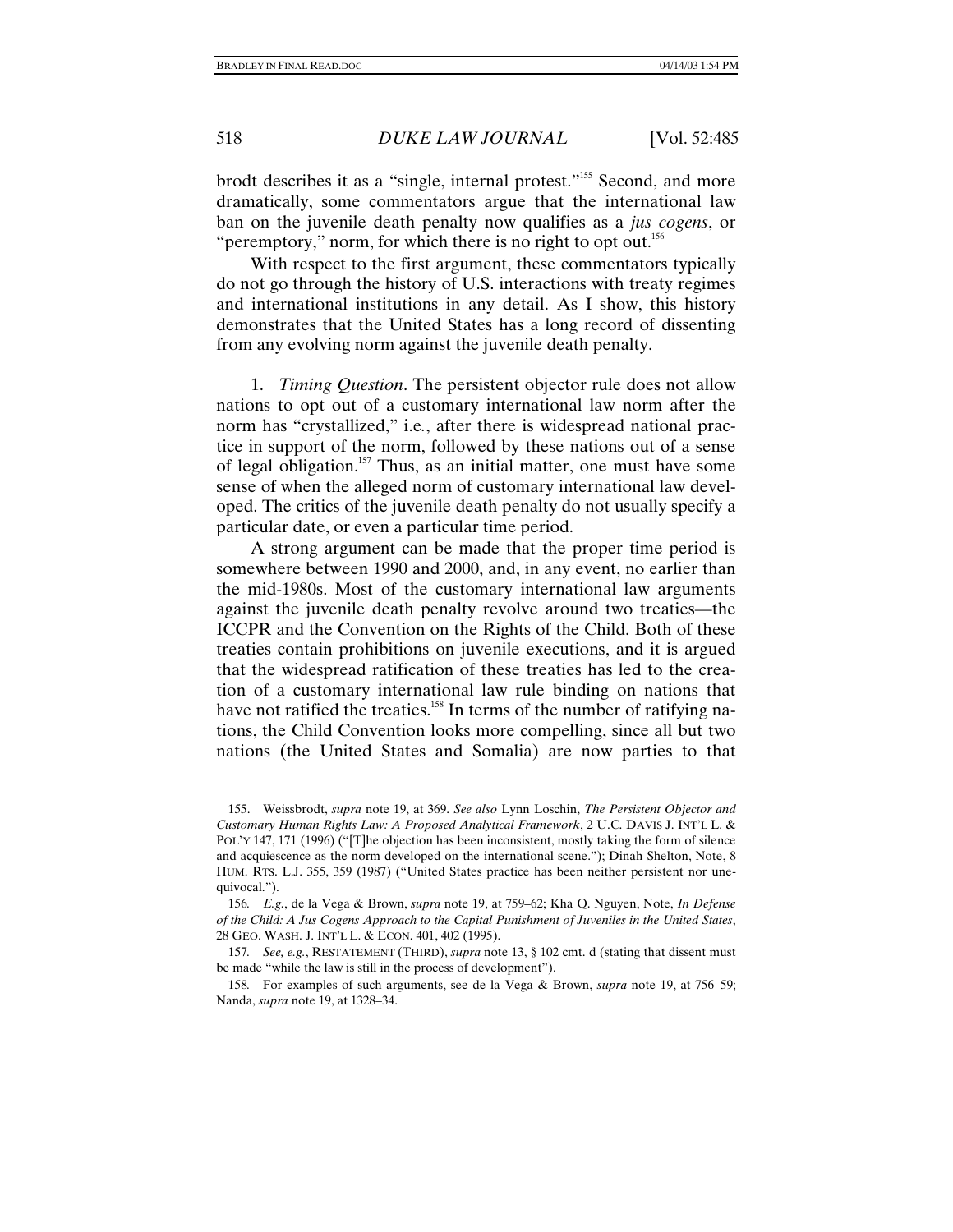treaty.159 But that treaty did not become effective until 1990, after it had been ratified by 20 nations, and it obtained widespread ratification only by the mid to late  $1990s$ .<sup>160</sup> The ICCPR took effect much earlier—in 1976, after it had been ratified by 35 nations—but its numbers are less impressive: even today, only 147 of the approximately 193 nations in the world have ratified it.<sup>161</sup> Moreover, almost one-half of these ratifications came in the 1990s.<sup>162</sup>

Additional support for this time period comes from the fact that, for the most part, academic commentators, U.S. litigants, and international bodies did not begin asserting that customary international law prohibited the juvenile death penalty until the 1990s. The *Restatement (Third) of Foreign Relations Law*, published in 1987, sets forth a list of national actions prohibited by customary international human rights law. While the *Restatement (Third)* is generally progressive in its approach to international human rights law, neither the death penalty in general nor the juvenile death penalty is on its list.<sup>163</sup> A survey of U.S. law reviews shows that almost all academic claims that customary international law prohibits the juvenile death penalty have been made after 1990.<sup>164</sup> In U.S. courts, although the juvenile death penalty has been challenged since the early 1980s on Eighth Amendment grounds, it was not directly challenged on international law grounds until the 1990s (although *amicus curiae* briefs were filed asserting international law arguments in the late 1980s). Finally, as I document in subsection 3, while United Nations organizations began criticizing the juvenile death penalty in the early 1980s, they did not begin asserting that it was barred by international law until the 1990s.

<sup>159</sup>*. See supra* note 135.

<sup>160.</sup> United Nations Treaty Collection, *at* http://untreaty.un.org/ENGLISH/bible/english internetbible/partI/chapterIV/treaty15.asp (last visited Nov. 14, 2002) (on file with the *Duke Law Journal*).

<sup>161.</sup> United Nations Treaty Collection, *at* http://www.un.org/Depts/Treaty/final/ts2/newfiles/ part\_boo/iv\_boo/iv\_4.html (last visited Nov. 14, 2002) (on file with the *Duke Law Journal*).

<sup>162</sup>*. Id*.

<sup>163.</sup> RESTATEMENT (THIRD), *supra* note 13, § 702.

<sup>164.</sup> Two notable exceptions are a 1983 article by Professor Joan Fitzpatrick, formerly Joan F. Hartman, *supra* note 19, and a 1988 article by Professor David Weissbrodt, *supra* note 19. Professor Fitzpatrick's article primarily highlighted the difficulties and uncertainties associated with a customary international law argument, although it ultimately expressed support for such an argument. In an article written many years later, Professor Fitzpatrick discussed at length the question, "Is There Any Customary International Law Relating to the Judicial Death Penalty?" Joan Fitzpatrick, *The Relevance of Customary International Law Norms to the Death Penalty in the United States*, 25 GA. J. INT'L & COMP. L. 165, 168–77 (1995-96).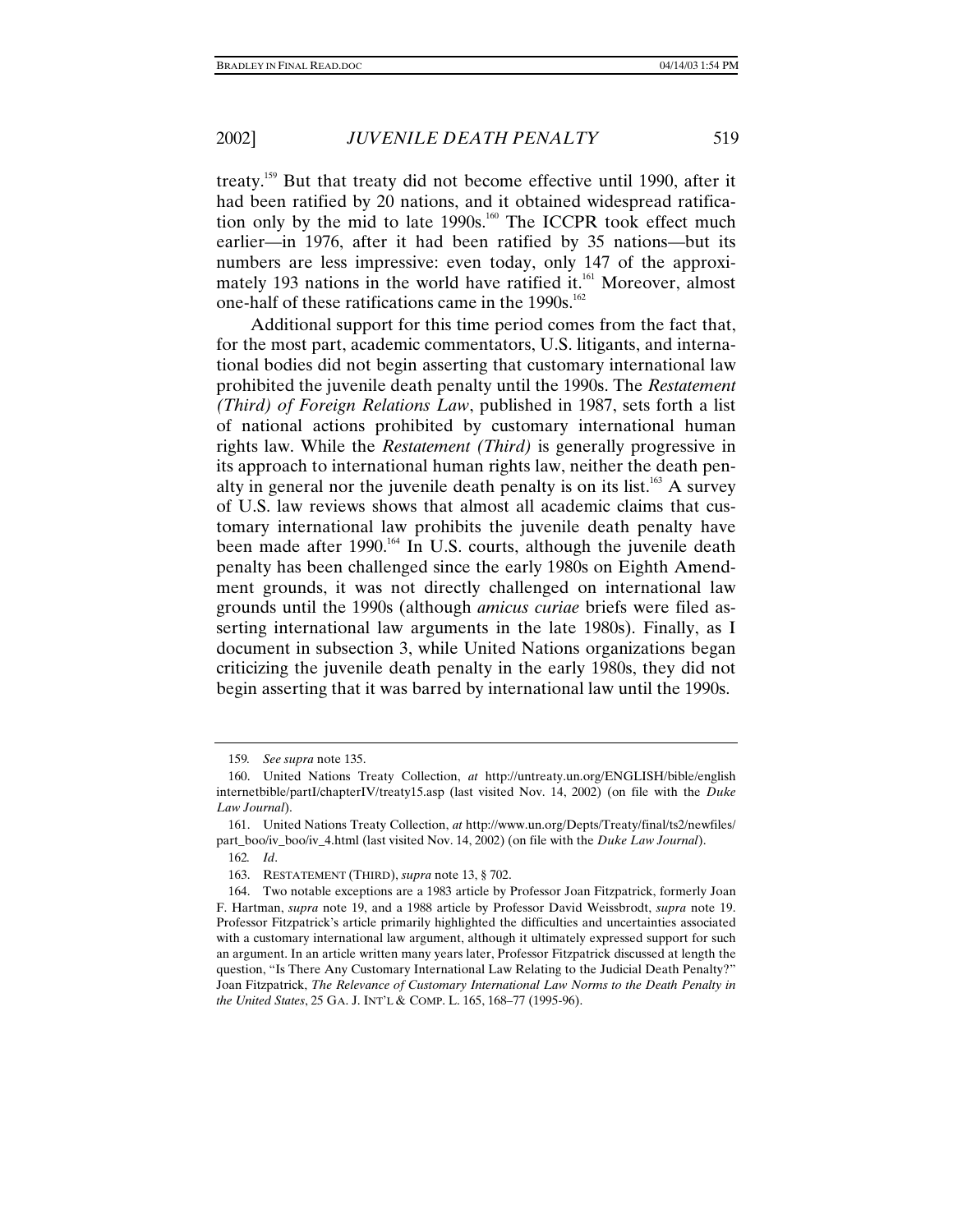Assuming I am right about the proper time period, or even if it should be set somewhat earlier, the United States can make a strong argument that it was a persistent objector prior to the formation of the purported customary international law rule. Indeed, as I explain, the United States' argument becomes seriously problematic only if the purported rule of customary international law formed prior to the late 1970s.

2. *1940s–1970s*. The story begins in the late 1940s, with the drafting of the Fourth Geneva Convention. As noted in Part II, this Convention was designed to provide additional protection to "protected persons" (civilians and other noncombatants) during time of armed conflict or military occupation.<sup>165</sup> Article 68 of the Convention was in part a response to the many death sentences carried out during World War II against inhabitants of occupied territories.<sup>166</sup> Article 68 therefore allows imposition of the death penalty on protected persons only for cases of espionage, serious acts of sabotage, and intentional offenses causing death, and only "provided that such offenses were punishable by death under the law of the occupied territory in force before the occupation began." 167 The final clause of Article 68 further states that "the death penalty may not be pronounced against a protected person who was under eighteen years of age at the time of the offence."<sup>168</sup>

A draft of this Convention was considered and amended at an International Red Cross Conference in Stockholm during the summer of 1948.169 The juvenile death penalty provision was inserted during that conference at the request of the International Union for Child Welfare.<sup>170</sup> The subsequent drafting history of the Fourth Geneva Convention shows little discussion of the juvenile death penalty provision. This Convention was assigned to "Committee III" of the 1949 Geneva Conference. During the committee negotiations in May 1949, a representative of the United States stated that "[t]he abolition of the death penalty in the case of protected persons under 18 years of

<sup>165</sup>*. See supra* notes 121–25 and accompanying text.

<sup>166.</sup> CLAUDE PILLOUD, RESERVATIONS TO THE GENEVA CONVENTIONS OF 1949, at 41–42 (1976).

<sup>167.</sup> Fourth Geneva Convention, *supra* note 121, art. 68, cl. 2, 6 U.S.T. at 3560, 75 U.N.T.S. at 330.

<sup>168</sup>*. Id.* cl. 4, 6 U.S.T. at 3560, 75 U.N.T.S. at 330.

<sup>169.</sup> COMMENTARY ON IV GENEVA CONVENTION 346–47 (Jean S. Pictet ed., 1958).

<sup>170</sup>*. Id*.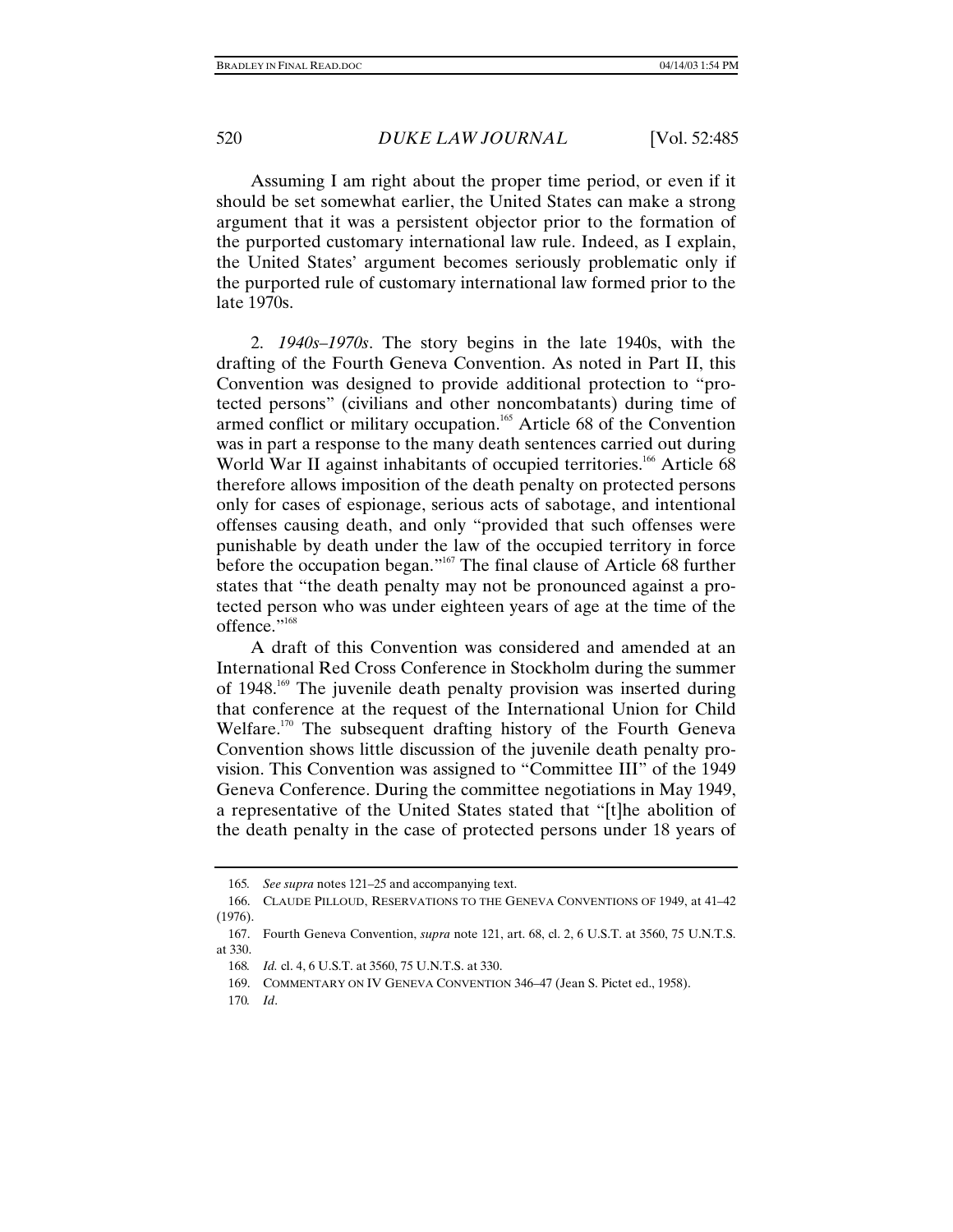age . . . was a matter which called for very careful consideration before such a sweeping provision was adopted."<sup> $171$ </sup> In the same meeting, a representative of Italy stated that the "age-limit mentioned in the third paragraph should be reduced from 18 to 16 years."<sup>172</sup> At that point, the article containing the juvenile death penalty provision was sent back to a drafting committee. The International Union for Child Welfare later sent a letter to Committee III stating that "[w]e would strongly urge that the prohibition of the death penalty in the case of a protected person under 18 years of age be maintained."<sup>173</sup> In a subsequent meeting in July 1949, the juvenile death penalty portion of the article was agreed to unanimously by the Committee III delegates without discussion.<sup>174</sup> After discussion of other aspects of Article 68 at a plenary meeting in August 1949, the entire article was approved.<sup>175</sup>

The Fourth Geneva Convention was first submitted to the Senate for its advice and consent in the early 1950s, and the United States ratified the treaty in 1955.<sup>176</sup> Like a number of other nations, the United States conditioned its consent to the treaty on a reservation to Article 68. Specifically, it reserved the right "to impose the death penalty in accordance with the provisions of Article 68, paragraph 2, without regard to whether the offences referred to therein are punishable by death under the law of the occupied territory at the time the occupation begins." 177 The Senate Foreign Relations Committee explained that this reservation was necessary to protect U.S. forces against the activities of illegal combatants, and that, without the reservation, an enemy that was about to have its territory occupied might quickly repeal its death penalty laws, "thus opening the way to all kinds of subversive activities against the occupant which would not be punishable by death."<sup>178</sup> The United States did not attach a reser-

<sup>171. 2(</sup>A) FEDERAL POLITICAL DEPARTMENT (BERNE), FINAL RECORD OF THE DIPLOMATIC CONFERENCE OF GENEVA OF 1949, at 673 [hereinafter FINAL RECORD]. The juvenile death penalty provision was contained in "Article 59" of the draft considered by the Committee. When the Convention was finalized, that article became Article 68.

<sup>172</sup>*. Id.* at 674.

<sup>173. 3</sup> *id.* at 131.

<sup>174</sup>*. See* 2(A) *id.* at 768. The discussion instead focused on the crimes for which the death penalty could be imposed and on whether the death penalty for these crimes had to be authorized under the law of the occupied territory. *Id.* at 766–68, 788–90.

<sup>175. 2(</sup>B) *id.* at 440–41.

<sup>176.</sup> International Committee of the Red Cross, *supra* note 122.

<sup>177.</sup> Fourth Geneva Convention, *supra* note 121, 6 U.S.T. 3660, 75 U.N.T.S. 432.

<sup>178.</sup> REPORT OF THE COMMITTEE ON FOREIGN RELATIONS ON EXECUTIVES D, E, F, AND

G, S. EXEC. REP. NO. 9, at 23 (1955). The United States had attached a similar reservation when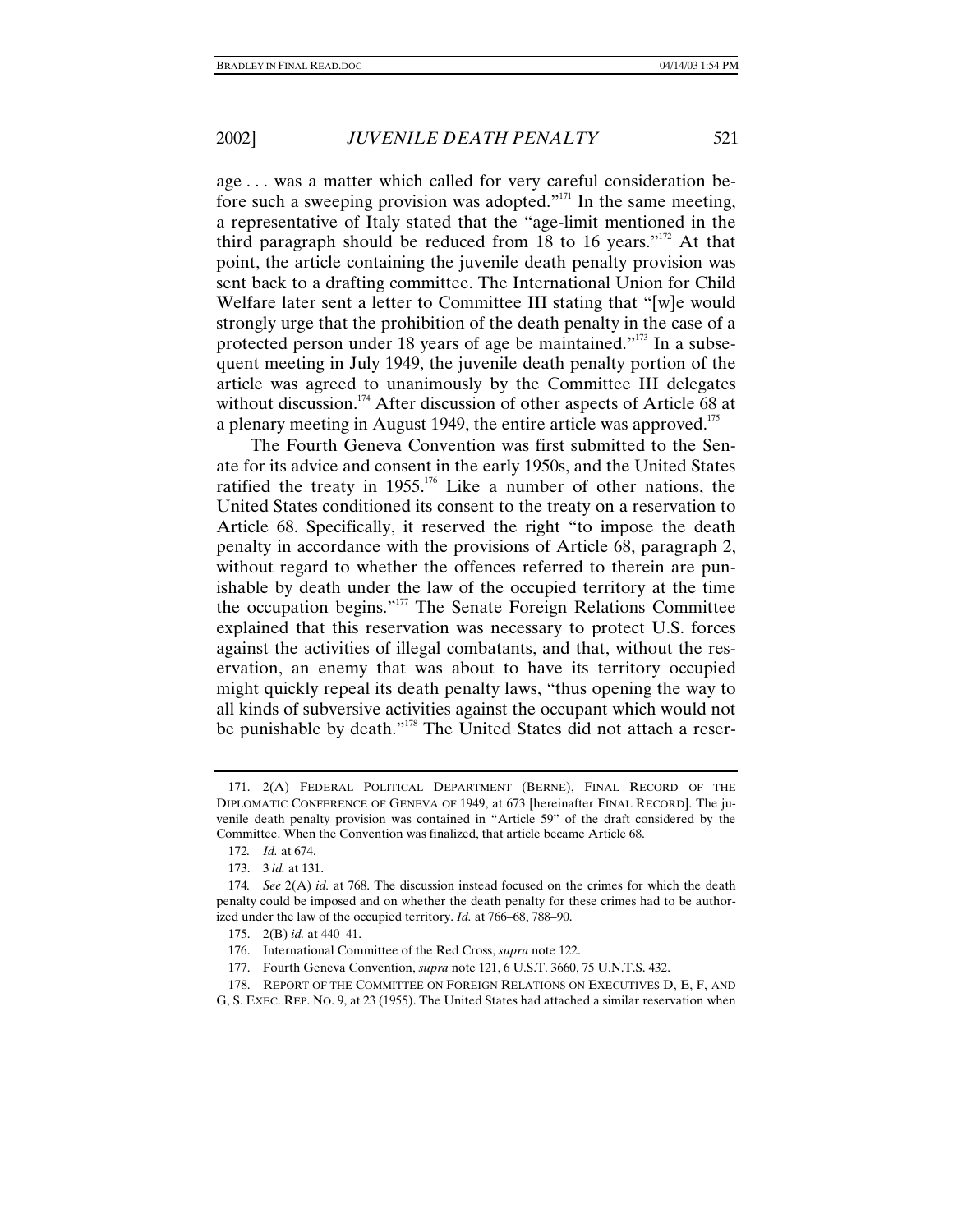vation, however, with respect to the juvenile death penalty provision. Indeed, there is no mention of that provision in the message of the president conveying the treaty to the Senate, the report on the treaty by the Senate Foreign Relations Committee, or the Senate hearings.

While the Fourth Geneva Convention does not by its terms apply to the domestic use of the death penalty, some commentators have suggested that the United States' willingness to go along with a ban on the juvenile death penalty in the extreme situation of wartime suggests an acceptance of a more general ban on this penalty.<sup>179</sup> There is no direct evidence to support this suggestion, and there is substantial evidence to the contrary. In particular, the United States continued to sentence juvenile offenders to death after ratifying the Convention.<sup>180</sup> Moreover, in the years following U.S. ratification of the Convention, the Convention was not invoked, domestically or internationally, to challenge the U.S. practice. Finally, in this time period, it was not thought that multilateral treaties like this one could generate customary international law obligations, either as to nonparties or as to practices not addressed by the treaty—a proposition that has received widespread support only recently.<sup>181</sup> In a similar situation today, the United States might attach a precautionary reservation to guard against this sort of customary international law claim, but it had no reason to do so in 1955.

By the early 1950s, efforts were underway to draft what became the ICCPR. A general ban on juvenile executions was proposed in the third round of the treaty negotiations, which took place in 1957. The

180*. See* Streib, *supra* note 23, at 630 (documenting seventeen executions of juvenile offenders from 1950 to 1959 as well as four executions of juvenile offenders in the early 1960s).

it signed the Convention in 1949. *See* I FINAL RECORD, *supra* note 171, at 346 ("The United States reserve the right to impose the death penalty . . . without regard to whether the offences referred to therein are punishable by death under the law of the occupied territory at the time the occupation begins.").

<sup>179</sup>*. See, e.g.*, Shelton, *supra* note 155, at 358 ("As a matter of logic, it would seem anomalous at best for any state party—thus any state in the world—to continue to execute during peacetime those under eighteen years of age when such state has joined all states in recognizing and accepting the illegality of doing so during the demands and exigencies of war.").

<sup>181.</sup> There was a mild suggestion along these lines in the International Court of Justice's 1969 *North Sea Continental Shelf* decision, *see* RESTATEMENT (THIRD), *supra* note 13, § 102 reporters' note 5 (stating that an international agreement may only serve as evidence of codification of certain rules, but may not be conclusive on the parties to the agreement), but that was still many years after U.S. ratification of the Fourth Geneva Convention. For additional discussion of how the conception of customary international has changed in recent years, see *infra* notes 258–59 and accompanying text; Curtis A. Bradley & Jack L. Goldsmith, *Customary International Law as Federal Common Law: A Critique of the Modern Position*, 110 HARV. L. REV. 815, 838–42 (1997).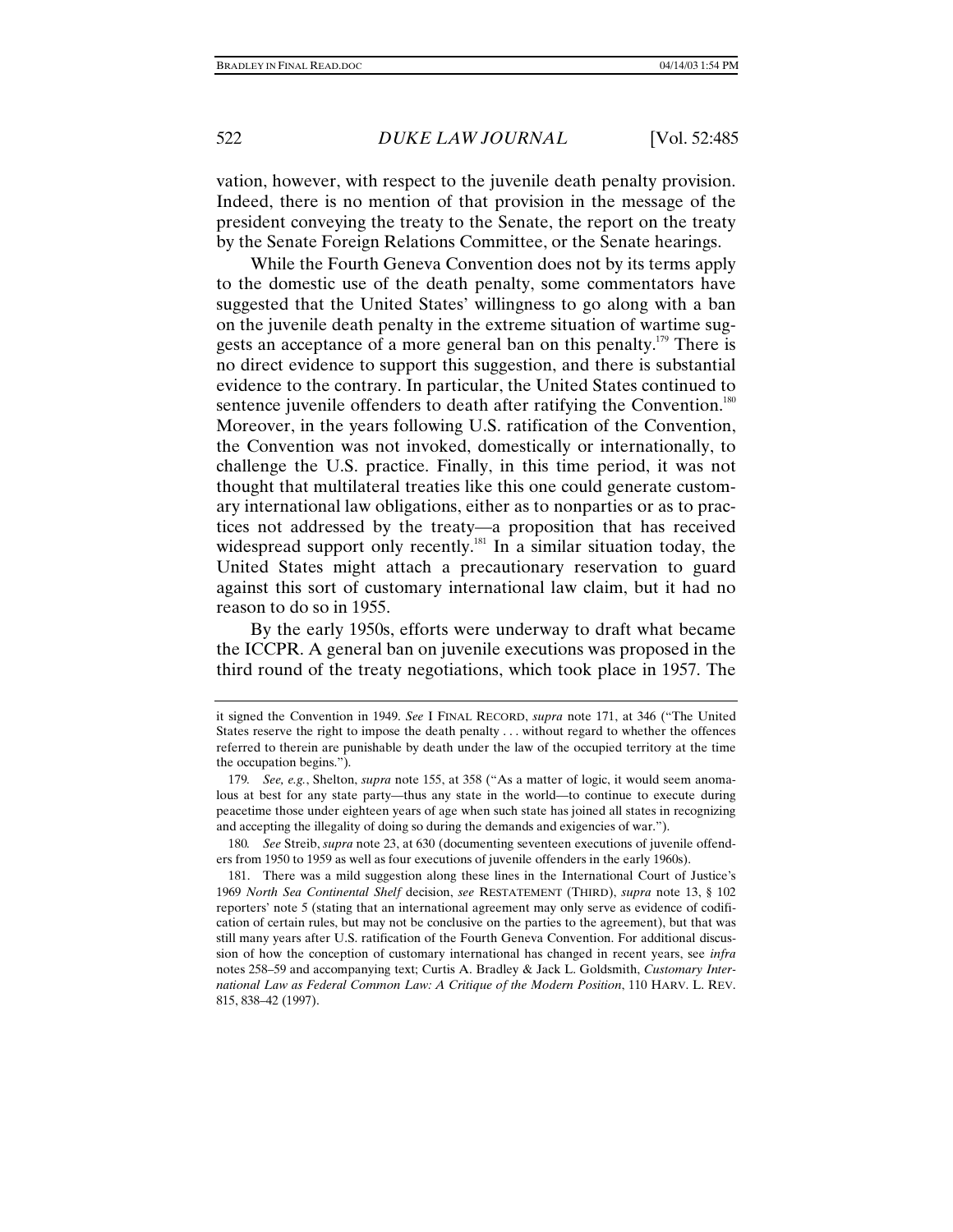United States abstained from this round of negotiation because, at that time, it had no intention of ratifying the ICCPR.<sup>182</sup> As a result, the United States "expressed no views on the substance of the [ICCPR's] death penalty limitations."<sup>183</sup> This issue arose during the tail end of the Bricker Amendment debates over whether to amend the Constitution to limit the treaty power, and the Eisenhower administration had promised the Senate that it would not seek ratification of any of the major human rights treaties, including the ICCPR.<sup>184</sup> A final draft of the ICCPR was completed in 1966, and the treaty took effect in 1976, all without formal U.S. involvement. The United States did sign the ICCPR in 1977, but President Jimmy Carter quickly followed this signature with proposed conditions on the U.S. ratification, including a condition declining to agree to the juvenile death penalty provision.<sup>185</sup>

In the meantime, the United States was involved in the drafting of the American Convention on Human Rights, a regional treaty involving countries in the Western Hemisphere. The treaty was completed in 1970 and entered into force in 1978. This treaty, like the ICCPR, contains a provision prohibiting the execution of juvenile offenders. In a report on the treaty negotiations, the U.S. delegation stated that the juvenile death penalty provision had been the subject of "considerable debate," and that the U.S. delegation had tried, unsuccessfully, to have the provision deleted from the draft.<sup>186</sup> In earlier written observations on a draft of the Convention, the U.S. delegation stated that the juvenile death penalty provision should be deleted because it "presents various difficulties in law, and fails to take account of the general trend, already apparent, for the gradual abolition of the

<sup>182</sup>*. See* U.N. GAOR Cd. Comm., 12th Sess., 812th mtg. ¶ 17, U.N. Doc. A/C.3/SR.812 (1957) (statement of George Meany) (explaining that "[a]s the United States Government did not intend to ratify the Covenants, the United States delegation would abstain from voting and did not intend to participate in the debate").

<sup>183</sup>*. Id*.

<sup>184.</sup> Curtis A. Bradley, *The Treaty Power and American Federalism*, *Part II*, 99 MICH. L. REV. 98, 122 (2000).

<sup>185.</sup> Message from the President of the United States Transmitting Four Treaties Pertaining to Human Rights, S. Exec. Docs. C, D, E, and F, 95-2, at iii-iv (1978) [hereinafter Message from the President].

<sup>186.</sup> REPORT OF THE UNITED STATES DELEGATION TO THE INTER-AMERICAN CONFERENCE ON PROTECTION OF HUMAN RIGHTS 18 (1969) [hereinafter REPORT OF THE U.S. DELEGATION], *reprinted in* 3 HUMAN RIGHTS: THE INTER-AMERICAN SYSTEM, supp. 15 (Thomas Buergenthal & Robert E. Norris eds., 1982).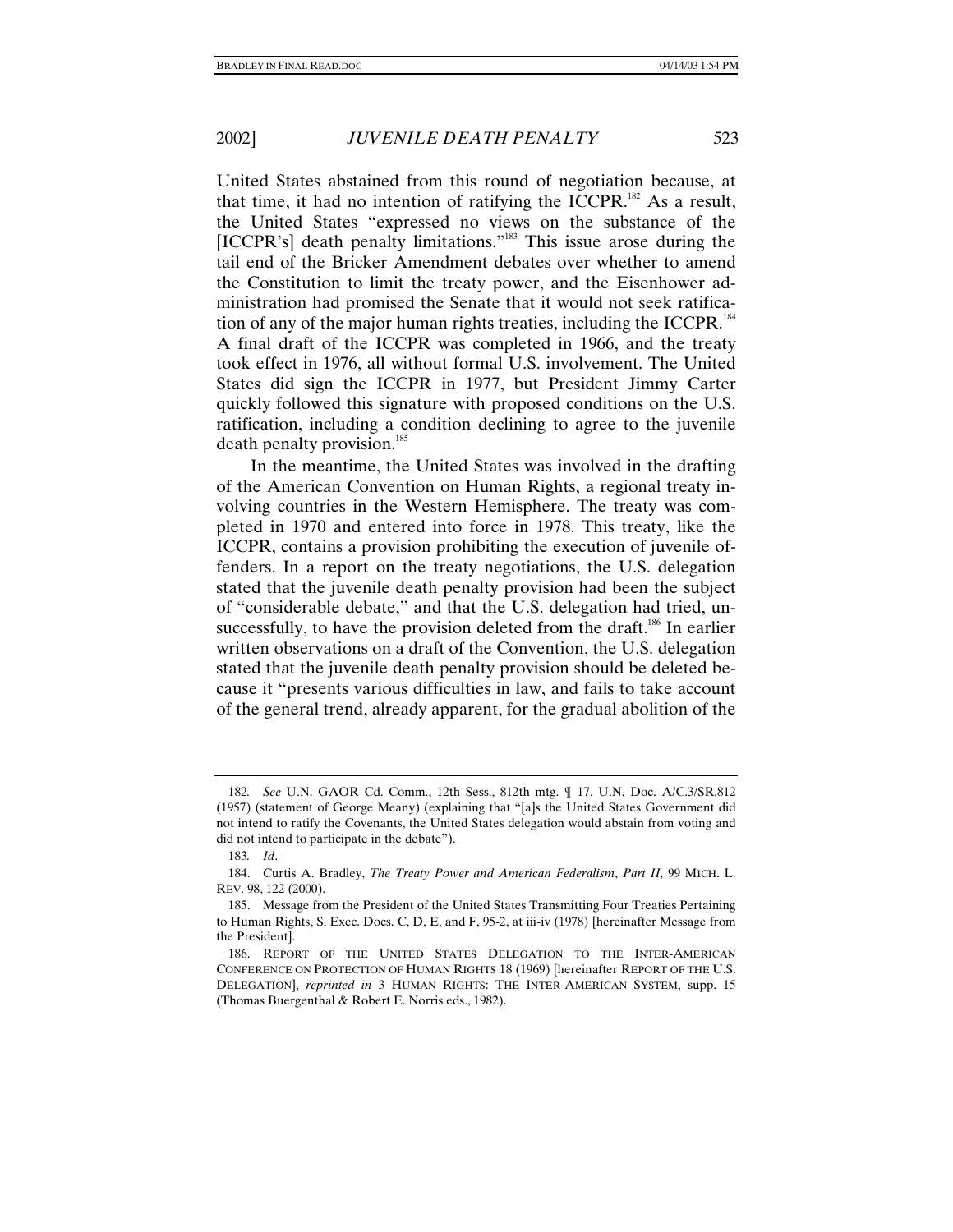death penalty. For this reason, we believe the text will be stronger and more effective if this paragraph is deleted."<sup>187</sup>

Several commentators have seized on this reference to a "general trend . . . for the gradual abolition of the death penalty" to argue that the U.S. delegation simply believed that the juvenile death penalty provision was unnecessary, not that it was objectionable.<sup>188</sup> This construction, however, is undermined by the other statements made by the U.S. delegation, such as its reference to the "substantial debate" over the provision and the "difficulties in law" posed by the provision. In context, the comment about gradual abolition seems merely to have been a tactful effort to make the U.S. objection more palatable to the other delegates. $189$ 

This conclusion is supported by the fact that the U.S. delegation ultimately abstained from voting on the article containing the juvenile death penalty provision. While noting that the article did not violate the U.S. Constitution, the delegation observed that the article did conflict with some federal legislation, which would mean that, to ratify the treaty, the United States "would apparently have to modify the federal legislation or make reservations to the article."<sup>190</sup> Importantly, in explaining why it did not go further in opposing the juvenile death penalty provision, the delegation stated that, in its view, the provision would not apply to state death penalty laws in the United States. The Convention contains a broad federalism clause pursuant to which federal nations are obligated to implement the Convention only to the extent that their national governments exercise legislative and judicial jurisdiction over the subject matter, $191$  and the delegation rea-

<sup>187.</sup> OBSERVATIONS AND PROPOSED AMENDMENTS TO THE DRAFT INTER-AMERICAN CONVENTION ON PROTECTION OF HUMAN RIGHTS 141, 152 (1969), *reprinted in* 2 HUMAN RIGHTS: THE INTER-AMERICAN SYSTEM, *supra* note 186, supp. 13.

<sup>188</sup>*. E.g*., de la Vega & Brown, *supra* note 19, at 758; Nanda, *supra* note 19, at 1329; Schabas, *supra* note 64, at 305; *see also* Weissbrodt, *supra* note 19, at 369 (describing the U.S. statement as "supporting the development of a norm abolishing the death penalty").

<sup>189.</sup> The United States later made this clear in a Memorandum it submitted to the Inter-American Commission on Human Rights. *See* Memorandum of the United States to the Inter-American Commission on Human Rights in Case 9647, at 10, Inter-Am. C.H.R. 147, OEA/ser.L./V./II.71, doc. 9 rev. 1 (1987) (explaining that it had "offered a policy argument for deleting the article which appealed to known sentiments of other delegates").

<sup>190.</sup> REPORT OF THE U.S. DELEGATION, *supra* note 186, at 19.

<sup>191.</sup> American Convention on Human Rights, *supra* note 126, art. 28(1), 1144 U.N.T.S. at 152.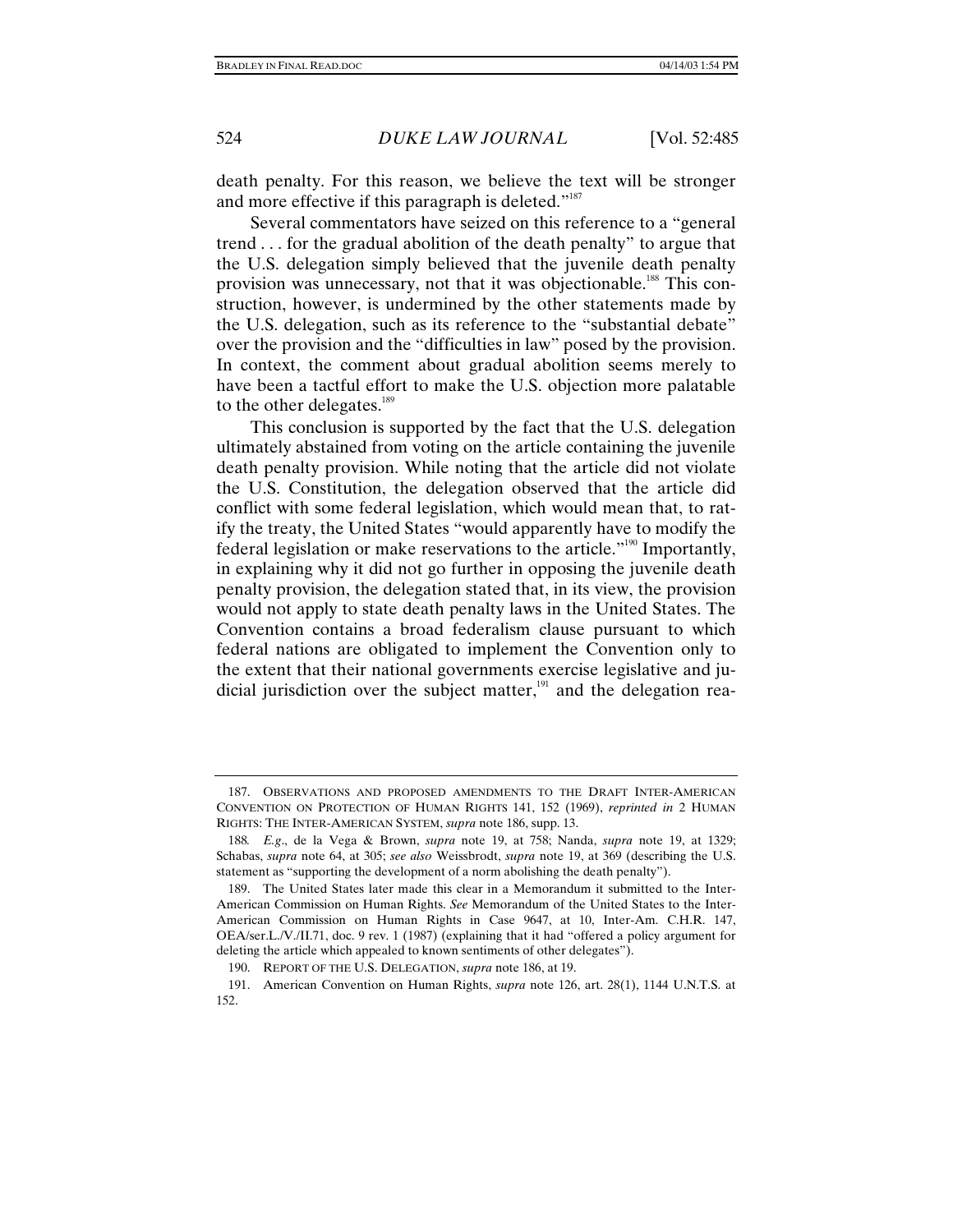soned that the U.S. national government "does not exercise legislative and judicial jurisdiction" over state criminal punishment.<sup>192</sup>

In sum, the record from the late 1940s through the mid-1970s is mainly one of silence and abstention by the United States with respect to the international legality of the juvenile death penalty. The United States did not give express consent to an international law ban on the juvenile death penalty during this period, but it also did not strenuously object to such a ban. Importantly, however, there were essentially no claims being made in this period that customary international law prohibited the execution of juvenile offenders. The focus of the international community, rather, was on developing treaties on this subject, and the United States carefully avoided ratifying any such treaty provisions.

3. *Late 1970s–Present*. In late 1977, the Carter administration submitted four human rights treaties, including the ICCPR and the American Convention on Human Rights, to the Senate for its advice and consent. Anticipating likely senatorial concerns and objections, the administration proposed that the Senate attach various reservations to its advice and consent. Some of these reservations were specifically focused on the juvenile death penalty. For example, the administration noted that U.S. law was not entirely in accord with Article 6 of the ICCPR, which contains a prohibition on juvenile executions. It therefore recommended that the Senate adopt the following reservation: "The United States reserves the right to impose capital punishment on any person duly convicted under existing or future laws permitting the imposition of capital punishment."<sup>193</sup> Similarly, the administration noted that "[m]any of the provisions of Article 4 [of the American Convention on Human Rights] are not in accord with United States law and policy, or deal with matters in which the law is unsettled."<sup>194</sup> The administration suggested, therefore, that the Senate adopt reservations stating that "United States adherence to Article 4 is subject to the Constitution and other law of the United States," and that the United States "reserves the right in appropriate

<sup>192.</sup> REPORT OF THE U.S. DELEGATION, *supra* note 186, at 20. *See also* Memorandum of the United States to the Inter-American Commission on Human Rights, *supra* note 189, at 11 ("The presence of the federal clause thus vitiates any argument for reliance on Article 4(5) as a standard that the United States might be obligated to adopt and enforce with respect to individual states  $\dots$ .").

<sup>193.</sup> Message from the President, *supra* note 185, at xii.

<sup>194</sup>*. Id.* at xviii.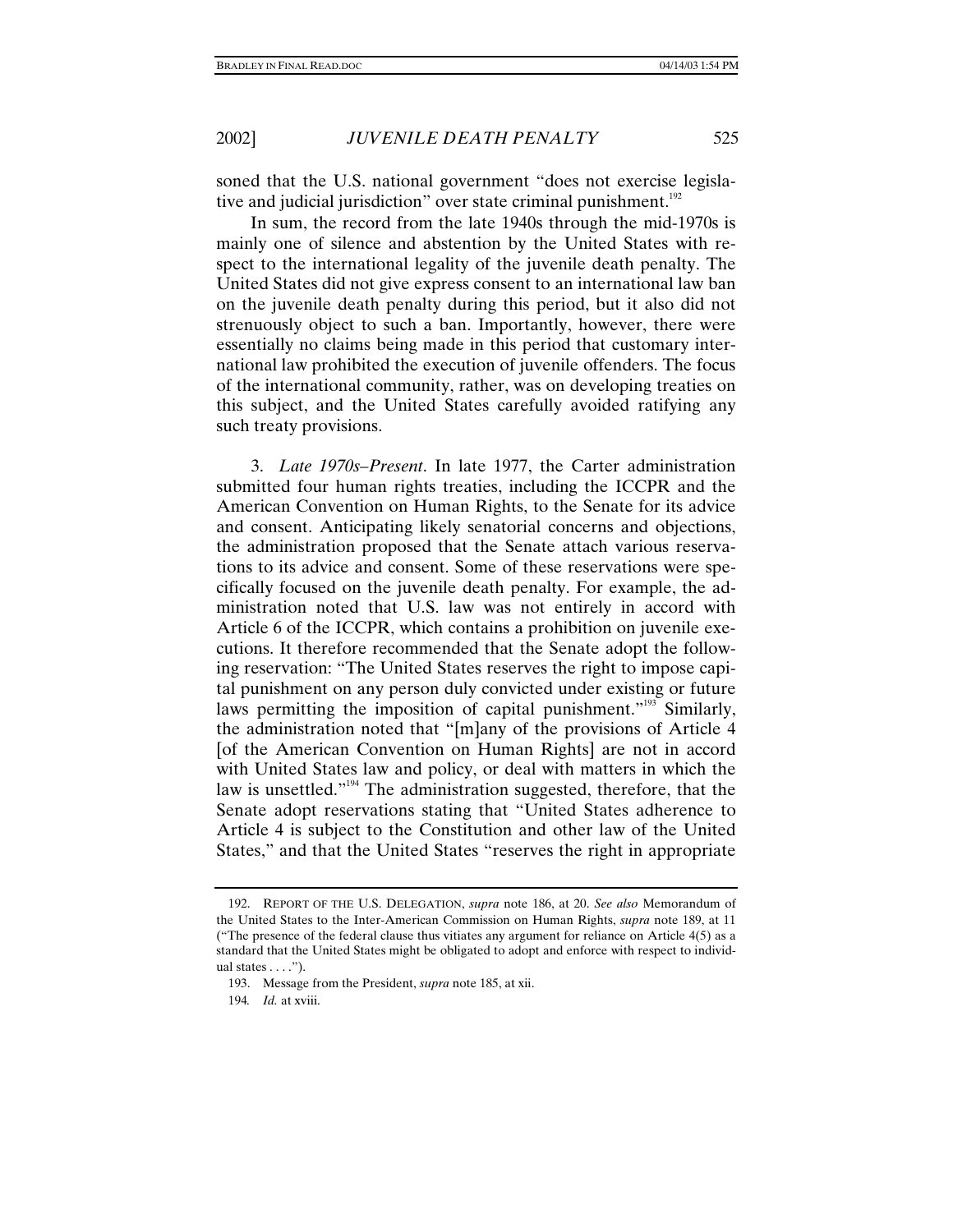cases to subject minors to procedures and penalties applicable to adults."<sup>195</sup>

During the 1979 hearings on these treaties, there was little discussion of the reservations relating to the juvenile death penalty. The Lawyers Committee for International Human Rights did submit objections to those and many other reservations, but its objections to the juvenile death penalty reservations were very brief, simply asserting that the reservations would allow the execution of "pregnant women, or children under 18," and thereby would "make the United States' position seem ridiculous." 196 Importantly, neither the Committee nor anyone else in the hearings suggested that the execution of juvenile offenders would violate customary international law.

In response to the Lawyers Committee's criticism of the juvenile death penalty reservation, the State Department explained that "[t]he purpose of that reservation, like the other reservations, is to avoid the assumption of an international obligation to meet certain standards which U.S. domestic law does not currently meet. Its purpose was certainly not the preservation of any right to execute children or pregnant women, something never done in the United States."<sup>197</sup> Some commentators have cited this statement as an inaccurate assertion by the State Department that the United States does not execute juvenile offenders.198 This seems unlikely. Presumably the State Department, and everyone else in the hearings, was fully aware that many states allowed for the imposition of the death penalty on offenders under the age of eighteen. Instead, the State Department probably was responding to the concern expressed by the Lawyers Committee that the U.S. reservation did not contain a minimum age requirement, and thus would, in theory, allow the United States to execute even young children. As the State Department noted, the execution of such children, like the execution of pregnant women, is "never done" by the United States in modern times. Indeed, the execution of young

<sup>195</sup>*. Id*. Although not directly relevant to the persistent objector issue, the administration also proposed that the Senate declare all of the substantive terms of these treaties to be nonself-executing.

<sup>196</sup>*. International Human Rights Treaties: Hearings Before the Senate Comm. on Foreign Relations*, 96th Cong. 50 (1979). It also noted that an effort to preserve future laws that might be enacted would go beyond even the stated intent of the reservations of not changing existing practice, and that acceptance of the death penalty provision without reservation "would have very little effect on current United States practice." *Id*.

<sup>197</sup>*. Id.* at 55.

<sup>198</sup>*. See, e.g.*, Fitzpatrick, *supra* note 164, at 174; Hartman, *supra* note 19, at 685.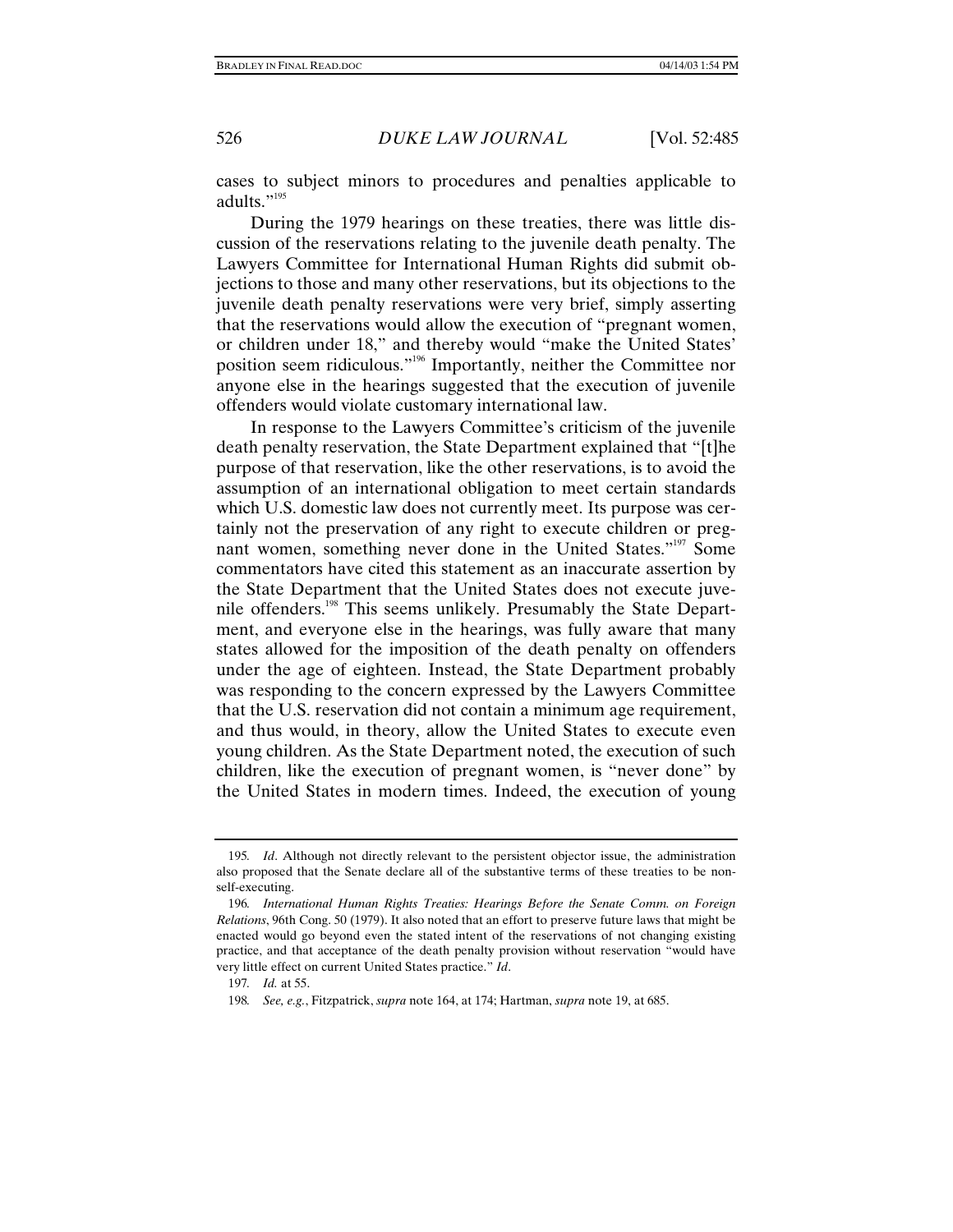children presumably would raise serious Eighth Amendment concerns. Consistent with this reading of the State Department's statement, the reservation that was ultimately adopted by the United States stated that the United States was reserving the right, "*subject to its Constitutional constraints*, to impose capital punishment on any person (*other than a pregnant woman*) duly convicted under existing or future laws permitting the imposition of capital punishment, including such punishment for crimes committed by persons *below eighteen years of age*." 199 These qualifications thus made clear that the United States was reserving the right to impose the death penalty on individuals who commit their offenses while under the age of eighteen, not a right to impose the death penalty on young children (or pregnant women).200 Notwithstanding the proposed reservations, the United States did not ratify the ICCPR until 1992 (and it still has not ratified the American Convention).

In the meantime, a case arose before an international organization that directly challenged the legality of the U.S. juvenile death penalty. In 1985 and 1986, two juvenile offenders on death row—one in South Carolina and the other in Texas—brought complaints before the Inter-American Commission on Human Rights.<sup>201</sup> The petitioners argued that the imposition of the death penalty on them would violate several provisions of the American Declaration of the Rights and Duties of Man, a resolution adopted by a group of American states, including the United States, in  $1949$ <sup>202</sup> The Declaration does not men-

<sup>199.</sup> U.S. RUDs, *supra* note 67, at 8070 (emphasis added).

<sup>200.</sup> Some commentators have subsequently criticized this reservation on the ground that it relies on unstated "constitutional constraints" rather than a specified minimum age, and thus leaves open the possibility of executing very young children. *See, e.g.*, WILLIAM A. SCHABAS, THE ABOLITION OF THE DEATH PENALTY IN INTERNATIONAL LAW 85 (2d ed. 1997); Louis Henkin, *U.S. Ratification of Human Rights Treaties: The Ghost of Senator Bricker*, 89 AM. J. INT'L L. 341, 344 & n.13 (1995).

<sup>201.</sup> Case 9647, Inter-Am. C.H.R. 147, OEA/ser.L./V./II.71, doc. 9 rev. 1 (1987). The Inter-American Commission on Human Rights was created in 1959 and held its first session in 1960. Among other things, the Commission visits member countries, observes their human rights practices, and issues country-specific reports. Since 1965, it also has been authorized to receive petitions and complaints regarding specific cases of human rights violations in the member countries. Inter-American Commission on Human Rights, *What is the IACHR?*, *at* http://www.cidh.oas.org/what.html (last visited Jan. 14, 2003) (on file with the *Duke Law Journal*). The Inter-American Commission on Human Rights is different from the Inter-American *Court* of Human Rights. *See supra* note 108.

<sup>202.</sup> American Declaration of the Rights and Duties of Man, O.A.S. Res. XXX, at 7, O.A.S. Doc. OEA/ser.L./V./I.4, rev. XX (1948)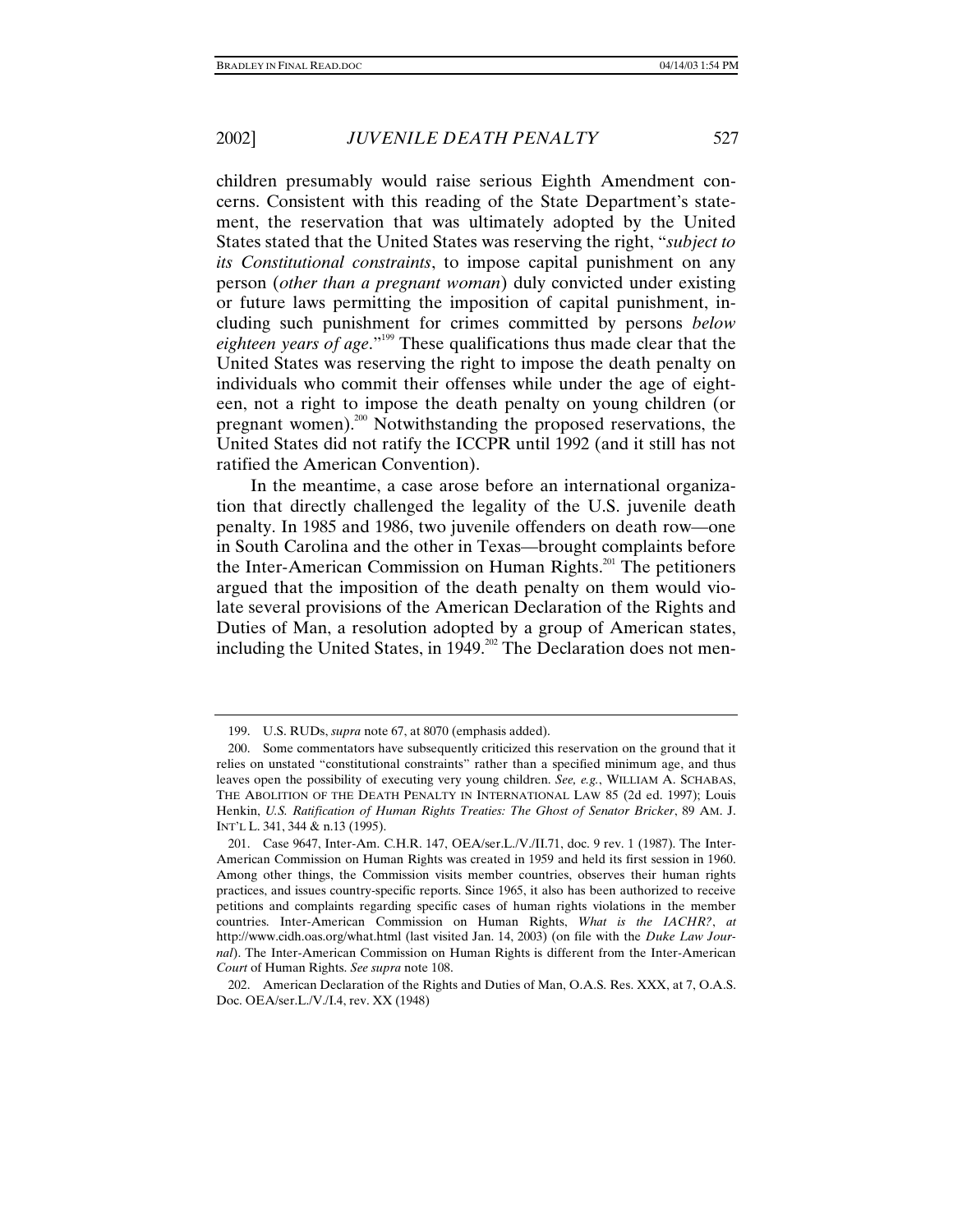tion the death penalty, but it does refer to a "right to life"<sup>203</sup> and a right against "cruel, infamous or unusual punishment." 204 The petitioners argued that these rights, "as informed by customary international law," are violated by the execution of juvenile offenders.<sup>205</sup> Although the Declaration was not originally established as a binding treaty, the Commission has asserted that it became binding on the United States when it ratified a Protocol to the OAS Charter in 1968.<sup>206</sup> The U.S. government has stated, however, that it "categorically rejects" this proposition. $207$ 

In its briefs to the Commission, the U.S. State Department denied that the American Declaration, even as informed by customary

206*. See* Case 2141, Inter-Am. C.H.R. 25, 38 OEA/ser.L./V./II.54, doc. 9 rev. 1, (1981). The Commission's reasoning on this point was not spelled out in any detail. In an article written before the decision, Professor (now ICJ Judge) Buergenthal set forth a complicated argument regarding why the Declaration should be binding. The article noted, among other things, that Article 112 of the Protocol gave the Commission the "principal function" of promoting "the observance and protection of human rights," and of serving as "a consultative organ of the Organization in human rights matters"; Article 150 of the Protocol stated that, "[u]ntil the Inter-American Convention on Human Rights . . . enters into force, this Inter-American Commission on Human Rights shall keep vigilance over the observance of human rights"; and Article 2 of the Statute of the Inter-American Commission provided that, "[f]or purposes of the present Statute, human rights are understood to be .... [t]he rights set forth in the American Declaration of the Rights and Duties of Man, in relation to the other member states." Thomas Buergenthal, *The Revised OAS Charter and the Protection of Human Rights*, 69 AM. J. INT'L L. 828, 834 (1975). The United States disagreed with the Commission's conclusion in *Case 2141* that the Declaration was binding. Memorandum of the United States to the Inter-American Commission on Human Rights in Case 9647, *supra* note 189, at 6–7 & n.6.

207. Case 11.139, Inter-Am. C.H.R. 570, 583 OEA/ser.L./V./II.98, doc. 6 rev. (1998). For a useful overview of all the death penalty litigation against the United States in the Inter-American human rights system, see generally Richard J. Wilson, *The United States' Position on the Death Penalty in the Inter-American Human Rights System*, 42 SANTA CLARA L. REV. 1159 (2002).

<sup>203</sup>*. Id.* art. 1, at 2.

<sup>204</sup>*. Id.* art. 26, at 7.

<sup>205.</sup> Case 9647, 147, 148, Inter-Am. C.H.R. 147, OEA/ser.L./V./II.71, doc. 9 rev. 1 (1987). Although the Commission asked both the U.S. State Department and the respective state governors to stay the executions while the Commission considered the case, both of the petitioners were executed while their complaints were pending. The State Department informed the Commission that, under the U.S. federal system, there were no domestic legal grounds for Executive Branch intervention in these death sentences. *Id.* at 149–50. In this respect, this case is similar to two recent cases in which U.S. states have carried out executions of foreign citizens notwithstanding preliminary orders by the International Court of Justice stating that the United States was to "take all measures at its disposal" to stay the executions. Federal Republic of Germany v. United States, 526 U.S. 111, 113 (1999); Breard v. Greene, 523 U.S. 371, 378 (1998). For a discussion of the *Breard* case, see generally Curtis A. Bradley, Breard, *Our Dualist Constitution, and the Internationalist Conception*, 51 STAN. L. REV. 529 (1999).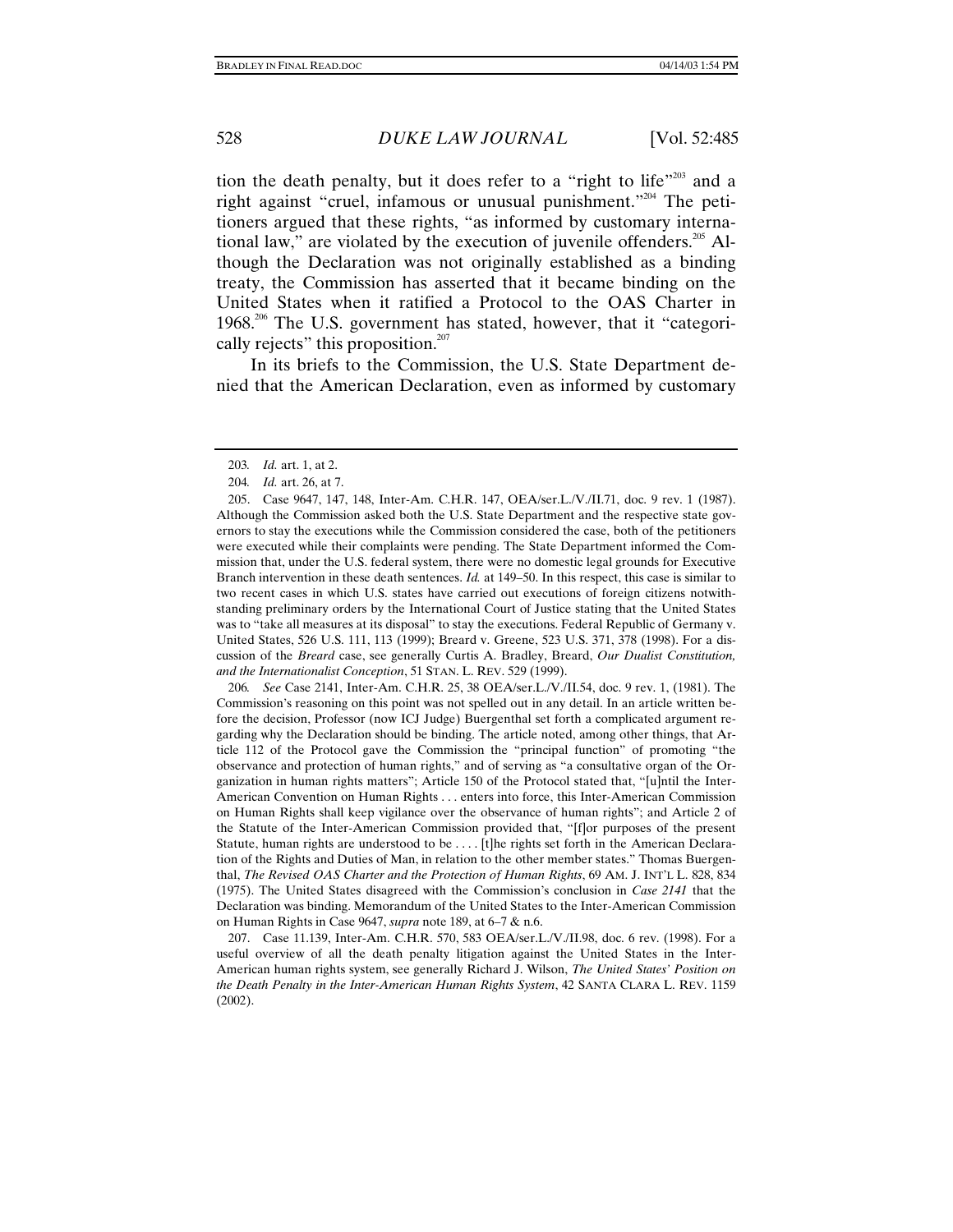international law, prohibited the execution of juvenile offenders.<sup>208</sup> The State Department pointed out that the age of majority for imposing the death penalty was not, at that time, a matter of uniform national practice.<sup>209</sup> The Department also denied that there was the requisite "sense of international legal obligation" to create a customary international law rule on this issue.<sup>210</sup> In the alternative, the Department argued that, even if customary international law did contain a prohibition on juvenile executions, the United States had opted out of such a prohibition through its persistent objection.<sup>211</sup> It noted, for example, that the United States had declined to participate in the discussions concerning the provision on juvenile executions in the ICCPR, and that it ultimately submitted the ICCPR to the Senate with a proposed reservation to that provision.<sup>212</sup> It also noted that the United States had opposed the ban on juvenile executions in the American Convention, and that this treaty, too, had been submitted to the Senate with a proposed reservation to the juvenile death penalty provision.<sup>213</sup> The Department concluded its brief by stating that "[t]here is no basis in international law for applying to the United States a standard taken from treaties to which it is not a party and that it has indicated it will not accept when it becomes a party."<sup>214</sup>

In early 1987, while this case was pending before the Commission, the State Department transmitted a memorandum to all its diplomatic posts, in which the Department further made clear that the United States did not agree to any international law restriction on the juvenile death penalty. $^{215}$  In addition to noting that the United States had not agreed to any treaty restrictions on juvenile executions, the State Department stated as follows:

[I]t is the view of the United States that customary international law does not establish the age of eighteen as a rigid cutoff for the imposition of the death penalty. Although many countries do prohibit the

<sup>208.</sup> Memorandum of the United States to the Inter-American Commission on Human Rights in Case 9647, at 3–7, 14–19, Inter-Am. C.H.R. 147, OEA/ser.L./V./II.71, doc. 9 rev. 1 (1987).

<sup>209</sup>*. Id.* at 15, 16–17.

<sup>210</sup>*. Id.* at 15.

<sup>211</sup>*. Id.* at 17–19.

<sup>212</sup>*. Id.* at 17–18.

<sup>213</sup>*. Id.* at 18.

<sup>214</sup>*. Id.* at 18–19.

<sup>215.</sup> I CUMULATIVE DIGEST OF U.S. PRACTICE IN INTERNATIONAL LAW 1981–1988, at 875–77 (1993).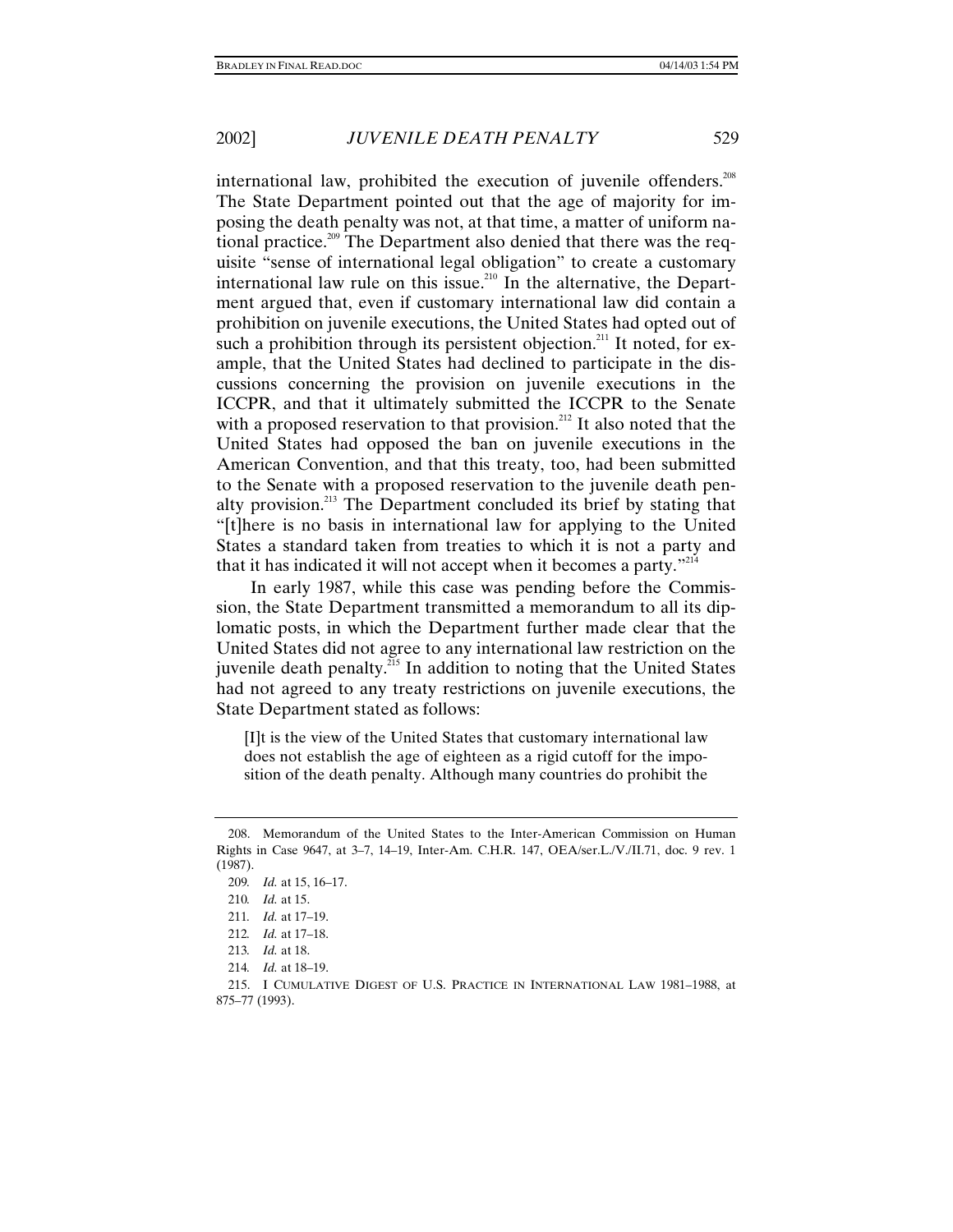execution of under-eighteen offenders, the practice of these states falls short of the requirements necessary to create a norm of customary international law. First, the practice is not uniform; a number of states, including the United States, allow the execution of under-eighteen offenders. Second, there is no evidence that states prohibit the execution of under-eighteen offenders out of a sense of legal obligation. Without this element of "opinio juris," state practice is inconclusive as to the existence of a norm of customary international law.<sup>216</sup>

Importantly, the Inter-American Commission agreed with the United States on these points.<sup>217</sup> The Commission stated that, while a customary international law ban on juvenile executions "is emerging," the Commission was "convinced by the U.S. Government's argument that there does not now exist a norm of customary international law establishing 18 to be the minimum age for imposition of the death penalty." 218 In addition, citing the proposed U.S. reservations to the American Convention on Human Rights, the Commission stated that, "[s]ince the United States has protested the norm, it would not be applicable to the United States should it be held to exist."<sup>219</sup> Thus, the United States was found, as of 1987, not to be bound by any customary international law ban on the juvenile death penalty. $220$ 

220. Despite agreeing with the United States on these points, the Commission held against the United States on the ground that the diversity of capital punishment standards throughout the United States "results in the arbitrary deprivation of life and inequality before the law," in violation of Articles I and II of the American Declaration. *Id*. at 173. One member of the Commission dissented from this part of the Commission's decision, arguing, among other things, that the United States had not consented to any treaty or customary international law limitation on its execution of juvenile offenders. *Id.* at 176–80 (Cabra, Del., dissenting). The U.S. government also strongly objected to the Commission's conclusion in a request for reconsideration, arguing that the conclusion represented a "fundamental misconception of the right to equality before the law as set forth in the Declaration," Request for Reconsideration of Resolution No. 3/87, at 155, 163, Case 9647, Inter-Am. C.H.R. 147, OEA/ser.L./V./II.71, doc. 9 rev. 1 (1987), and that

<sup>216</sup>*. Id.* at 876.

<sup>217.</sup> Case 9647, 147, 165 Inter-Am. C.H.R. 147, OEA/ser.L./V./II.71, doc. 9 rev. 1 (1987).

<sup>218</sup>*. Id.* at 172. The Commission did express the view that, among the member states to the OAS, there was a "regional *jus cogens*" norm against the "execution of children." *Id.* at 168–70. It did not hold, however, that this norm categorically prohibited the execution of any offender under the age of eighteen. For criticism of the Commission's notion of "regional *jus cogens*," see, for example, Donald T. Fox, *Current Development: Inter-American Commission on Human Rights Finds United States in Violation*, 82 AM. J. INT'L L. 601, 601–02 (1988) ("Unfortunately, the Commission did not elaborate on the notion of a regional jus cogens, or compare it to the notion of peremptory norm stated in Article 53 of the Vienna Convention . . . ."); WEISSBRODT ET AL., *supra* note 11, at 720–21 (describing criticism of the Commission's reasoning). For additional discussion of *jus cogens* arguments against the juvenile death penalty, see *infra* Part III.C.

<sup>219.</sup> Case 9647, 147, 168, Inter-Am. C.H.R. 147, OEA/ser.L./V./II.71, doc. 9 rev. 1 (1987).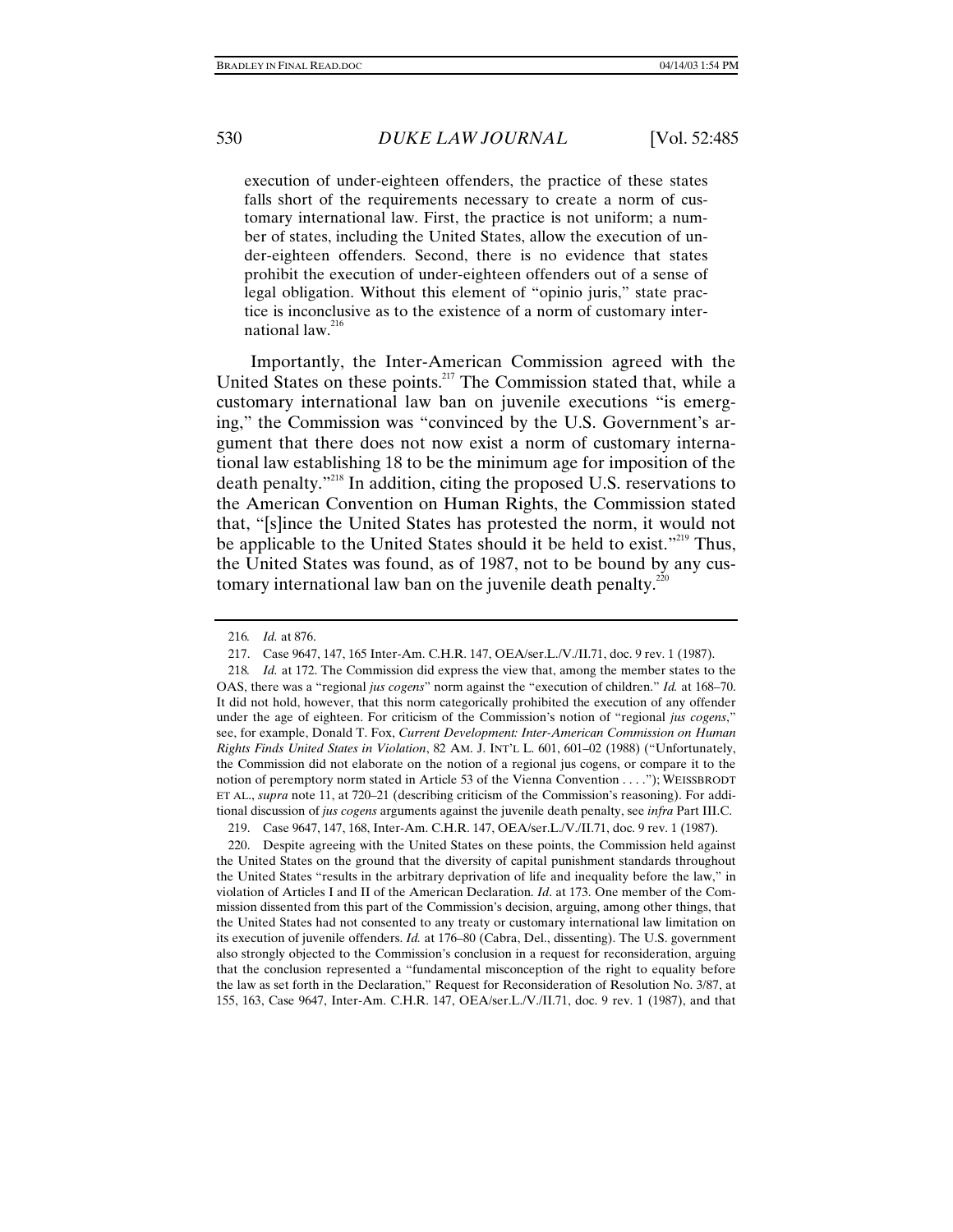Shortly after the Inter-American Commission's decision, in 1988 and 1989, the U.S. Supreme Court addressed the legality of the juvenile death penalty under U.S. constitutional law, in the *Thompson* and *Stanford* decisions. As explained in Part I, the Court ultimately concluded that there was no Eighth Amendment ban on the execution of juvenile offenders at least sixteen years of age. $221$  The Court also made clear that it was reaching this conclusion notwithstanding contrary international practice. $222$ 

At about this time, the United States was involved in negotiations over the text of the proposed Convention on the Rights of the Child. During these negotiations, the U.S. delegation objected to the proposed ban in the Convention on juvenile executions but stated that it would not insist on deletion of that provision "provided it was understood that the United States maintained its right to make a reservation on this point."<sup>223</sup> The first President Bush refused even to sign this Convention, in part because of its death penalty provision.<sup>224</sup> The Clinton administration did sign the Convention in 1995, but President Clinton also stated at that time that he would ask the Senate to attach "a number of reservations and understandings" to "protect the rights of the various states under the nation's federal system of government and maintain the country's ability to use existing tools

<sup>&</sup>quot;[t]he United States has assumed no international obligation to alter in any way its constitutional structure of government," *id.* Even critics of the juvenile death penalty have questioned the Commission's decision on this point as insensitive to the United States' federal structure. *See, e.g.*, Weissbrodt, *supra* note 19, at 360–61 (stating that "this broad holding is impractical, if not absurd, with respect to United States law").

<sup>221</sup>*. See supra* notes 55–58 and accompanying text.

<sup>222</sup>*. See supra* note 57 and accompanying text.

<sup>223.</sup> THE UNITED NATIONS CONVENTION ON THE RIGHTS OF THE CHILD: A GUIDE TO THE "TRAVAUX PREPARATOIRES" 465 (Sharon Detrick ed., 1992); *see also id.* at 475 ("In joining the consensus the representative of the United States of America reserved the right of his country to enter reservations on this article if ever the United States of America decided to ratify the Convention."); *Report of the Working Group on a Draft Convention on the Rights of the Child*, U.N. ESCOR, Comm'n on Hum. Rts., 42d Sess., Agenda Item 13, at 24, Doc. E/CN.4/1986/39 (1986); *Report of the Working Group on a Draft Convention on the Rights of the Child*, U.N. ESCOR, Comm'n on Hum. Rts., 45th Sess., Agenda Item 13, at 101, U.N. Doc. E/CN.4/1989/48.

<sup>224.</sup> Timothy J. McNulty, *U.S. Out in Cold, Won't Sign Pact on Children*, CHI. TRIB., Sept. 30, 1990, at 4C.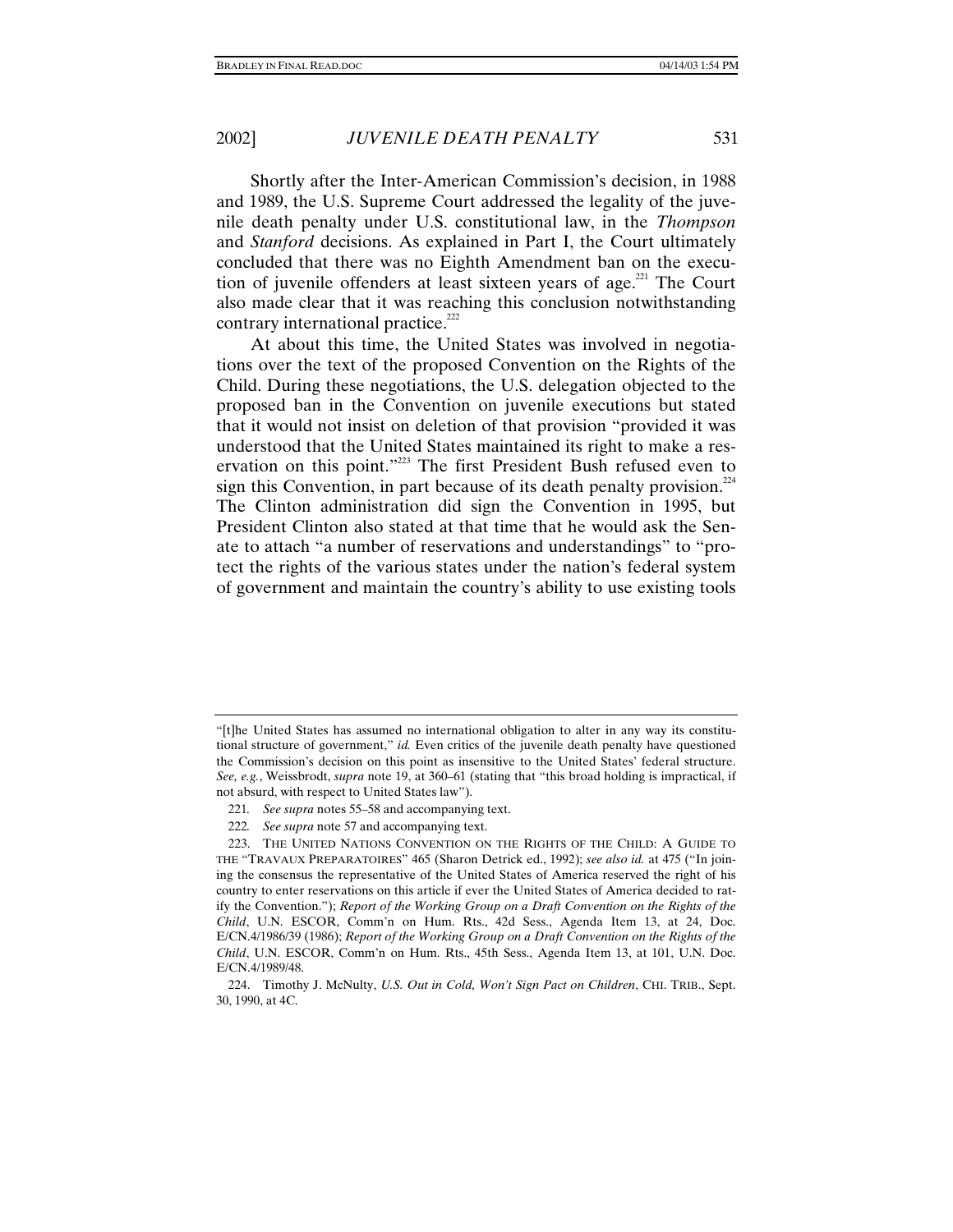of the criminal justice system in appropriate cases."<sup>225</sup> The United States still has not ratified the Convention.

The United States finally ratified the ICCPR in 1992. It did so subject to a variety of reservations, including a reservation declining to agree to a ban on juvenile executions. The Bush administration explained that:

in light of the recent reaffirmation of U.S. policy towards capital punishment generally, and in particular the Supreme Court's decisions upholding state laws permitting the death penalty for crimes committed by juveniles aged 16 and 17, the prohibition against imposition of capital punishment for crimes committed by minors is not acceptable. $\overline{2}$ 

The reservation was adopted despite suggestions by several human rights groups during the 1991 hearings that the juvenile death penalty violated international law.<sup>227</sup>

After ratifying the ICCPR, the United States found itself defending the legality of its reservations to that treaty. As discussed in Part II, the monitoring committee established under the ICCPR issued reports in 1994 and 1995 critical of the U.S. reservations.<sup>228</sup> Among other things, the committee suggested that the U.S. reservation on the juvenile death penalty violated international law standards governing permissible reservations. The U.S. State Department strongly objected to this conclusion, stating, among other things, that "while many are opposed to the death penalty in general and the juvenile death penalty in particular, the practice of States demonstrates that there is currently no blanket prohibition in customary international law."<sup>229</sup> The State Department also explained that the United States had decided to leave the legality of the death penalty, including

<sup>225.</sup> Press Release, White House Press Office, Statement on U.N. Decision to Sign U.N. Convention on the Rights of the Child (Feb. 10, 1995). *See also* David P. Stewart, *Ratification of the Convention on the Rights of the Child*, 5 GEO. J. FIGHTING POVERTY 161, 172–82 (1998) (discussing domestic issues implicated by the Convention and potential reservations).

<sup>226</sup>*. International Covenant on Civil and Political Rights: Hearing Before the Senate Comm. on Foreign Relations*, 102d Cong. 10 (1991).

<sup>227</sup>*. See id.* at 38, 95 (statement of Carole Nagengast, Chair, Amnesty International USA); *id.* at 145 (statement of Charles D. Siegal, Chair, Human Rights Committee of the International Law Association—American Branch); *id.* at 152 (statement of the Minnesota Lawyers International Human Rights Committee); *id.* at 182 (statement of Human Rights Watch).

<sup>228</sup>*. See supra* notes 79–82 and accompanying text.

<sup>229.</sup> U.S. Response, *supra* note 111, at 267.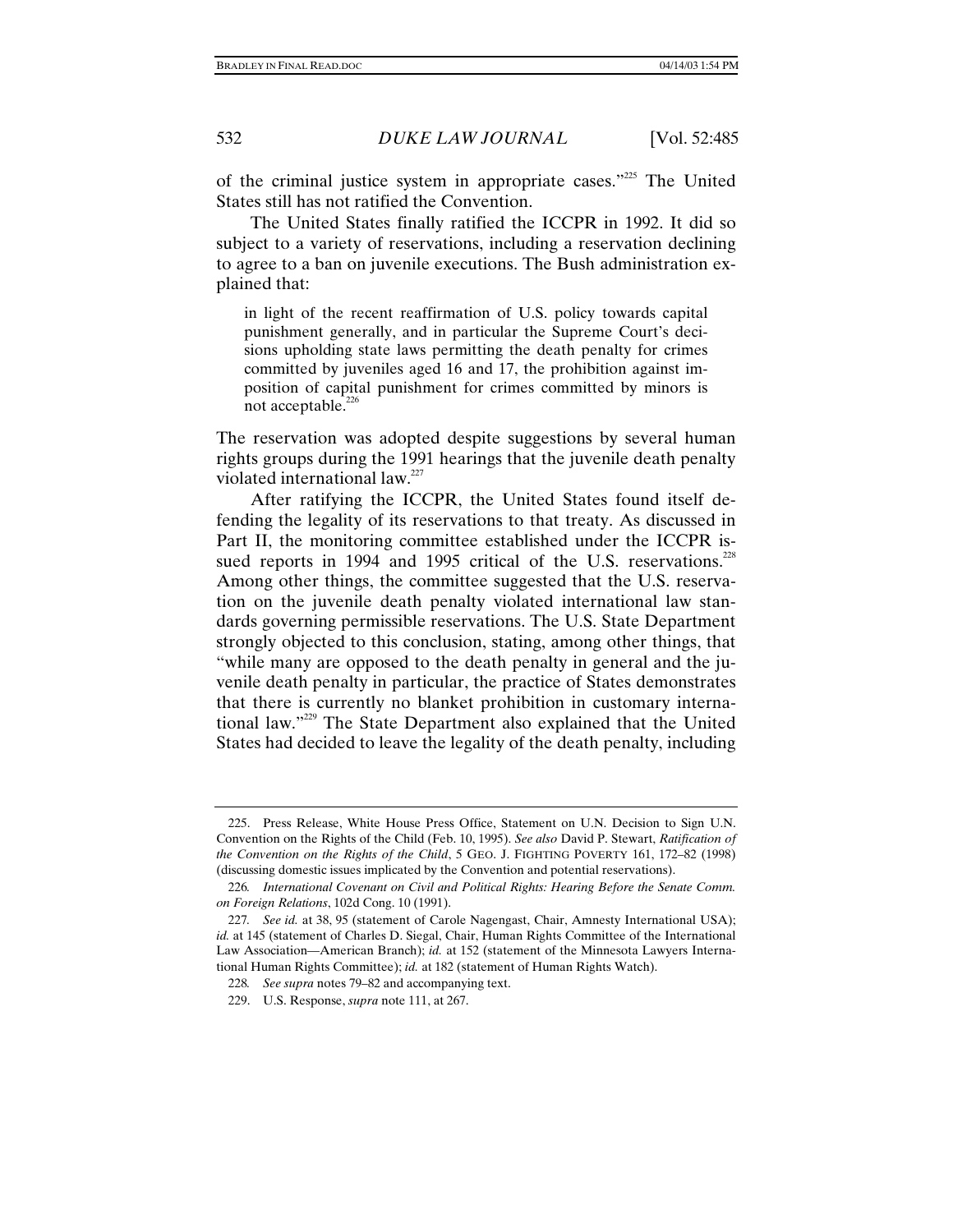the juvenile death penalty, to its domestic democratic processes.<sup>230</sup> It further "disagreed that customary international law established a clear prohibition at the age of  $18.^{231}$  Finally, the State Department argued that the trend among nations to abolish the juvenile death penalty did not make the U.S. approach unlawful:

We understand that capital punishment has been abolished or severely limited in many countries in the world. In the United States, there is a continuing debate over this issue, including dispute over provisions which permit courts to treat juveniles as adults in certain limited situations. Current U.S. law reflects the democraticallyexpressed will of the American people. Our Supreme Court has upheld its constitutionality. Capital punishment is not prohibited by the Covenant or, more generally, by international law.<sup>232</sup>

It is at about this point in the story—the mid-1990s—that official international organizations began suggesting that the U.S. juvenile death penalty violated international law. For example, in addition to the reports described in Part II from the ICCPR's human rights committee, the UN Human Rights Commission has issued resolutions every year since 1997 concerning the death penalty. These resolutions, among other things, urge all States that still maintain the death penalty

to comply fully with their obligations under the International Covenant on Civil and Political Rights and the Convention on the Rights of the Child, notably not to impose the death penalty . . . for crimes committed by persons below eighteen years of age ....

<sup>230</sup>*. Summary Record*, U.N. GAOR, Hum. Rts. Comm., 53d Sess., 1405th mtg. at 5, U.N. Doc. CCPR/C/SR.1405 (1995) (statement of Conrad Harper).

<sup>231</sup>*. Id*.

<sup>232.</sup> USUN Press Release No. 49-(95), United States Mission to the United Nations, Statement by Conrad K. Harper, Legal Adviser, U.S. Dept. of State, to the Human Rights Committee at its Fifty-third Session at the United Nations on U.S. Implementation of the International Covenant on Civil and Political Rights, at 5 (Mar. 29, 1995).

<sup>233</sup>*. The Question of the Death Penalty*, Hum. Rts. Comm. Res. 2002/77, U.N. GAOR, 58th Sess., ¶ 4(a), U.N. Doc. E/CN.4/RES/2002/77 (2002); *The Question of the Death Penalty*, Hum. Rts. Comm. Res. 2001/68, U.N. GAOR, 57th Sess., ¶ 4(a), U.N. Doc. E/CN.4/RES/2001/68 (2001); *The Question of the Death Penalty*, Hum. Rts. Comm. Res. 2000/65, U.N. GAOR, 56th Sess., ¶ 3(a), U.N. Doc. E/CN.4/RES/2000/65 (2000); *The Question of the Death Penalty*, Hum. Rts. Comm. Res. 1999/61, U.N. GAOR, 55th Sess., ¶ 3(a), U.N. Doc. E/CN.4/RES/1999/61 (1999); *The Question of the Death Penalty*, Hum. Rts. Comm. Res. 1998/8, U.N. GAOR, 54th Sess., U.N. Doc. E/CN.4/RES/1998/8 (1998); *The Question of the Death Penalty*, Hum. Rts. Comm. Res. 1997/12, U.N. GAOR, 53d Sess., ¶ 2, U.N. Doc. E/CN.4/RES/1997/12 (1997).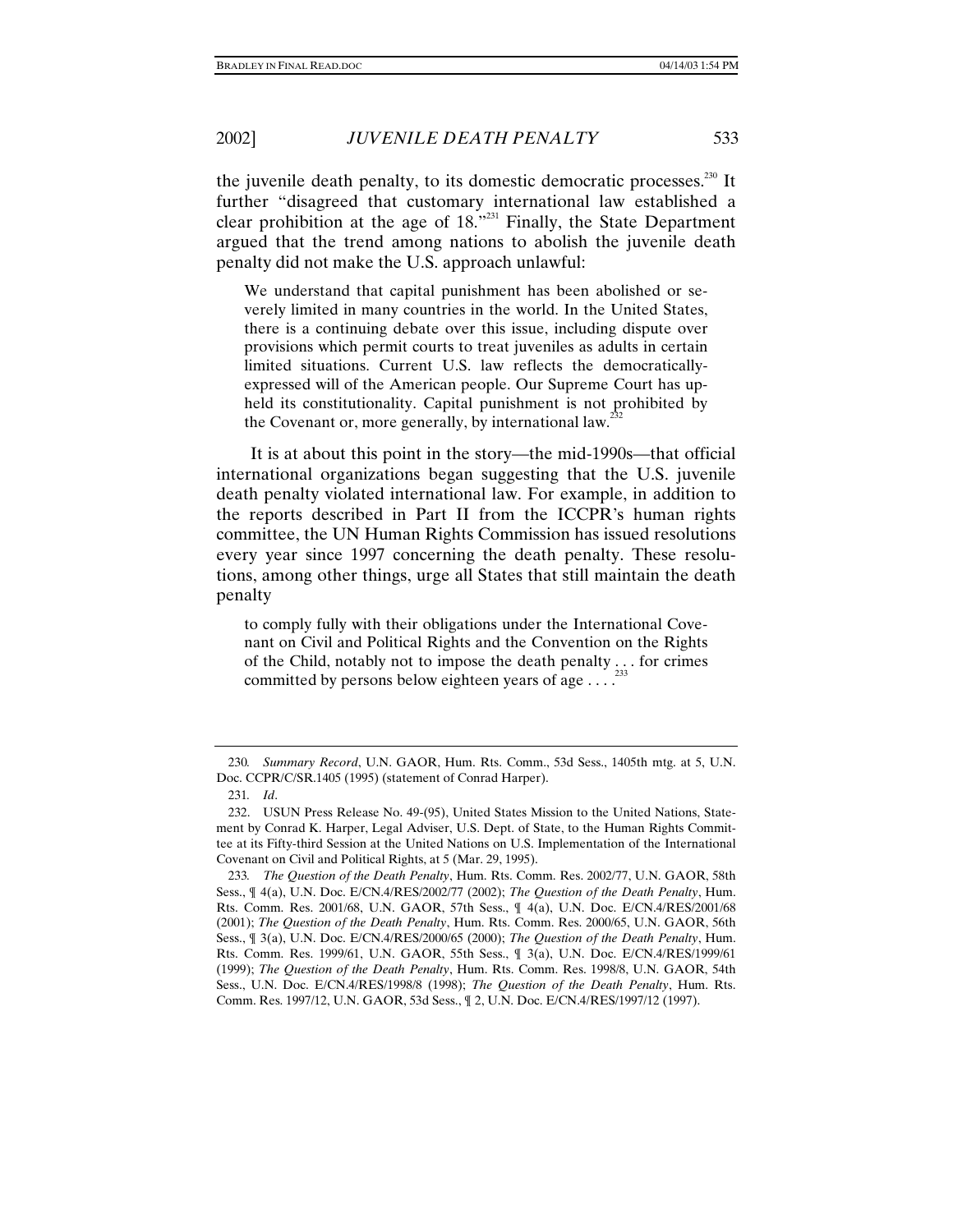The wording of these resolutions can be read as suggesting that all nations are obligated to end this practice by virtue of existing treaties even nations that have declined to ratify these treaties or have ratified them subject to reservations. Similarly, the UN's Special Rapporteur on Extrajudicial, Summary, and Arbitrary Executions began asserting in late 1996, and the UN's Subcommission on the Promotion and Protection of Human Rights began asserting in 1999, that international law prohibits the execution of juvenile offenders.<sup>234</sup> Prior UN statements, dating back to the 1980s, had urged abolition of the juvenile death penalty on policy grounds but had not asserted that abolition was required by international law.<sup>235</sup>

One of the most recent developments in the story is the *Domin*gues case mentioned at the beginning of this Article.<sup>236</sup> In opposing Supreme Court review in that case, the Solicitor General argued that the United States was not obligated by treaty to end the execution of juvenile offenders.<sup>237</sup> He also explained that "[t]he United States has

<sup>234</sup>*. See Question of the Violation of Human Rights and Fundamental Freedoms in any Part of the World, with Particular Reference to Colonial and other Dependent Countries and Territories* ¶ 88, E/CN.4/1997/60 (1996) ("Capital punishment is prohibited for juvenile offenders under international law."); *The Death Penalty in Relation to Juvenile Offenders*, Sub-Comm'n on the Promotion and Protection of Hum. Rts. Res. 2000/17, U.N. ESCOR, U.N. Doc. E/CN.4/SUB.2/RES/2000/17 (2000), http://www.unhchr.ch/huridocda/huridoca.nsf/(Symbol)/E. CN.4.SUB.2.RES.2000.17.En?Opendocument (recommending that the U.N. Commission on Human Rights pass a resolution which "confirms that international law concerning the imposition of the death penalty in relation to juveniles clearly establishes that the . . . [juvenile death penalty] is in contravention of customary international law"); *The Death Penalty, Particularly in Relation to Juvenile Offenders*, Sub-Comm'n on the Promotion and Protection of Hum. Rts. Res. 1999/4, U.N. ESCOR, U.N. Doc. E/CN.4/SUB.2/RES/1999/4 (1999), http://www.unhr.ch /huridocda/huridoca.nsf/(Symbol)/E.CN.4.SUB.2.RES.1999.4.En?Opendocument (calling upon all States to abolish the death penalty for juvenile offenders and noting that "abolition of the death penalty [would] contribute[] to the enhancement of human dignity and to the progressive development of human rights").

<sup>235.</sup> For example, in 1984, the UN High Commissioner on Human Rights issued a set of safeguards for protection of those facing the death penalty, which was adopted by a resolution of the Economic and Social Council. The third safeguard states that "[p]ersons below 18 years of age at the time of the commission of the crime shall not be sentenced to death." *Safeguards Guaranteeing Protection of the Rights of those Facing the Death Penalty*, E.S.C. Res. 1984/50, U.N. ESCOR, 1st Sess., Supp. No. 1, at 33, U.N. Doc. E/1984/84 (1984). Similarly, in a 1985 resolution the U.N. General Assembly adopted a set of Standard Minimum Rules for the Administration of Juvenile Justice (known as the "Beijing Rules"), one provision of which states that capital punishment shall not be imposed for crimes committed by juveniles. G.A. Res. 40/33, U.N. GAOR., 40th Sess., Supp. No. 53, at 210, U.N. Doc. A/40/53 (1985). *See generally* WEISSBRODT ET AL., *supra* note 11, at 714–17 (describing nontreaty instruments that prohibit juvenile executions).

<sup>236</sup>*. See supra* note 16 and accompanying text.

<sup>237.</sup> Domingues Brief, *supra* note 16, at 4–11.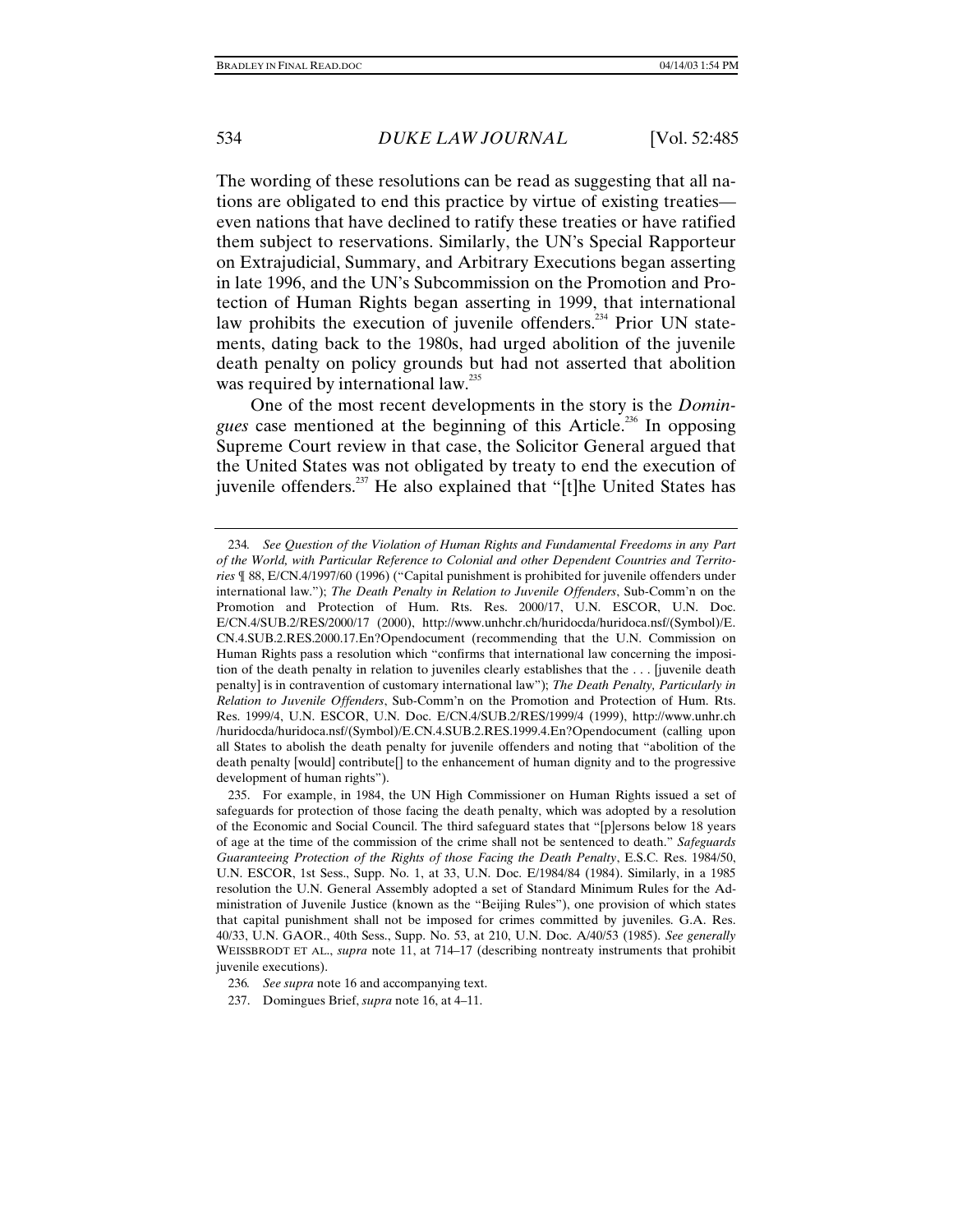in the past taken the position in international fora that customary international law does not prohibit the execution of sixteen-year-old offenders. The United States has also persistently objected to the development and application of such a principle."<sup>238</sup> Among other things, the Solicitor General cited the U.S. statements before the Inter-American Commission on Human Rights in the mid-1980s.<sup>239</sup>

4. *Summary.* The record thus shows that, at least since the late 1970s, the United States has declined to agree to treaty provisions that would outlaw the execution of juvenile offenders, has repeatedly stated before international bodies (such as the Inter-American Commission on Human Rights and the ICCPR's Human Rights Committee) that it objects to an international law ban on the practice, and has continued to allow for the execution of juvenile offenders domestically in the face of international pressure to end the practice. The record also shows that, as international criticism of the juvenile death penalty has increased, and as treaties have been developed to prohibit this practice, the U.S. reservation of a right to continue the practice has become more pronounced. Under conventional international law analysis, this record should be sufficient to demonstrate that the United States is a persistent objector.

# *C. Reliance on the Concept of* Jus Cogens

As discussed, the United States can and does argue that it has opted out of any customary international law ban on the juvenile death penalty. Increasingly, critics of the juvenile death penalty are responding by arguing that the United States is disallowed from opting out because the prohibition on juvenile executions is now a *jus cogens* norm. A *jus cogens* norm (also called a "peremptory norm") is, according to the Vienna Convention on the Law of Treaties, "a norm accepted and recognized by the international community of States as a whole as a norm from which no derogation is permitted and which can be modified only by a subsequent norm of general international law having the same character."<sup>240</sup> These norms purport-

<sup>238</sup>*. Id.* at 15.

<sup>239</sup>*. Id.* at 15 n.8.

<sup>240.</sup> Vienna Convention on the Law of Treaties, *supra* note 70, art. 53, 1155 U.N.T.S. at 344; *see also* BLACK'S LAW DICTIONARY 864 (7th ed. 1999) (defining *jus cogens* as "[a] mandatory norm of general international law from which no two or more nations may exempt themselves or release one another"). A number of U.S. courts have recited the Vienna Convention's definition of *jus cogens*. *See, e.g*., Sampson v. Federal Republic of Germany, 250 F.3d 1145, 1149–50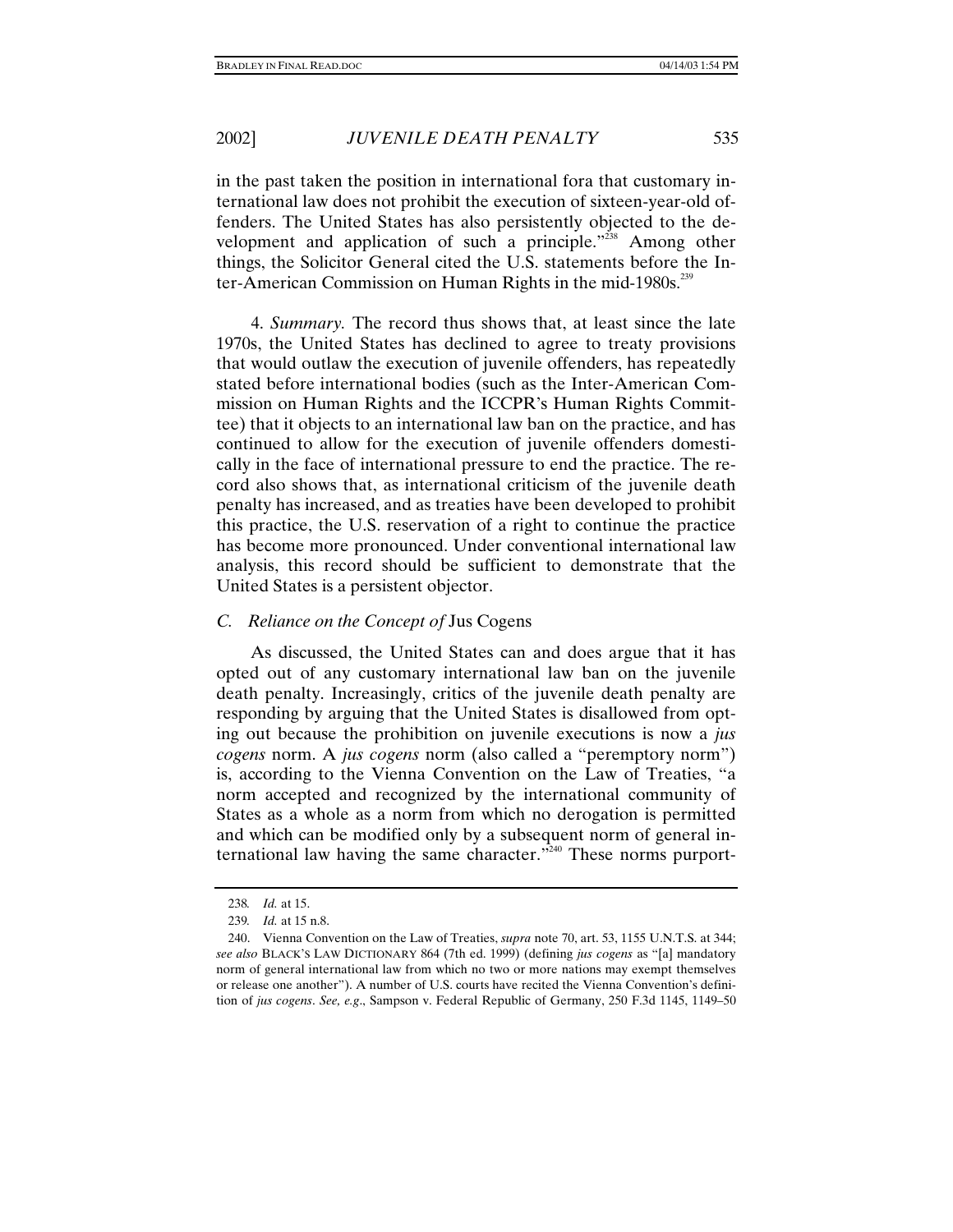edly transcend requirements of national consent, such that nations are not allowed to opt out of them, even by treaty. Norms frequently described as *jus cogens* norms are the prohibitions (now contained in treaties) on the aggressive use of force, genocide, slavery, and torture.<sup>241</sup>

Critics of the juvenile death penalty point to the widespread ratification of treaties prohibiting juvenile executions and the almost worldwide halt in executing juvenile offenders as "proof" that the prohibition on executing juvenile offenders has attained the status of a *jus cogens* norm. The following argument from a recent article is illustrative:

The death penalty is disappearing throughout the world. Only in a few countries, including the United States, does the death penalty still have a safe haven. Even fewer countries still execute defendants who committed crimes when under the age of eighteen. Thus, the prohibition of the juvenile death penalty is not only customary international law, but also *jus cogens*, and a norm to which the renegade United States should be bound.<sup>242</sup>

If accepted, this argument would allow opponents of the juvenile death penalty to avoid the usual consent-based restrictions associated with claims based on treaties and customary international law.

As an initial matter, one can reasonably question whether *jus cogens* is meaningful as a legal (as opposed to moral) concept. Although there is widespread agreement on the *jus cogens* concept in the abstract, there is no agreement on either the process by which *jus cogens* norms are formed or the content of these norms.<sup>243</sup> The Vienna Convention does not address these fundamental questions because the treaty delegates could not agree on how to resolve them, $244$  which at least raises the question whether the *jus cogens* concept is anything

<sup>(7</sup>th Cir. 2001); Siderman de Blake v. Republic of Argentina, 965 F.2d 699, 714 (9th Cir. 1992); Comm. of U.S. Citizens Living in Nicar. v. Reagan, 859 F.2d 929, 940 (D.C. Cir. 1988).

<sup>241.</sup> RESTATEMENT (THIRD), *supra* note 13, § 102 reporters' note 6; *id.* § 702 cmt. n.

<sup>242.</sup> de la Vega & Brown, *supra* note 19, at 770.

<sup>243</sup>*. See, e.g.*, AUST, *supra* note 109, at 257 ("There is no agreement on the criteria for identifying which norms of general international law have a peremptory character."); BROWNLIE, *supra* note 148, at 516–17 ("[M]ore authority exists for the category of *jus cogens* than exists for its particular content."); I.A. SHEARER, STARKE'S INTERNATIONAL LAW 49 (1994) ("[T]here is a lack of consensus as to what, at the present time, are norms of jus cogens.").

<sup>244.</sup> PETER MALANCZUK, AKEHURST'S MODERN INTRODUCTION TO INTERNATIONAL LAW 58 (7th rev. ed. 1997); Christopher A. Ford, *Adjudicating* Jus Cogens, 13 WIS. INT'L L.J. 145, 165–66 (1994).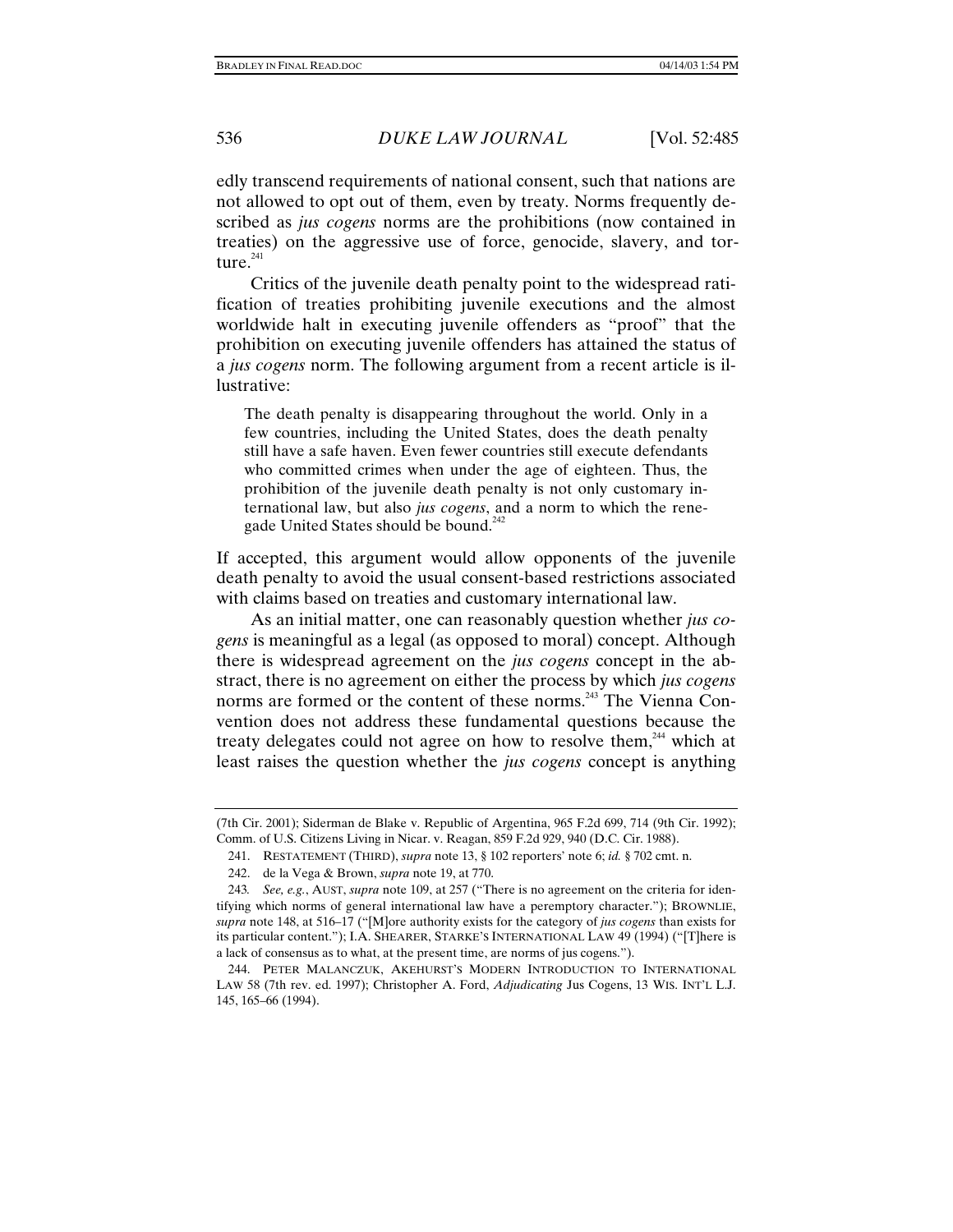other than, in the words of one commentator, a "normative myth masking power arrangements."<sup>245</sup> Nor is it clear that the concept is compatible with the current structure of the international community, which, despite aspirations in some academic circles to the contrary, is still dominated by sovereign nation-states.<sup>246</sup> For example, although the *jus cogens* concept is often analogized to public policy limitations imposed by domestic legal systems on freedom of contract, the analogy is imperfect at best because, unlike in domestic systems, there is no hierarchically superior sovereign in the international legal system. $247$ 

To be sure, the concept of *jus cogens* is endorsed in the Vienna Convention on the Law of Treaties. Conceptually, however, it may be difficult to justify the nonconsensual doctrine of *jus cogens* from the consensual act of ratifying the Vienna Convention. In any event, only about 90 nations—less than one-half of all nations—are parties to the Vienna Convention, and the United States is not one of them. Moreover, the Vienna Convention invokes the concept of *jus cogens* only as a rule concerning the validity of treaties, not as a limitation on nontreaty conduct.<sup>248</sup> In retaining a juvenile death penalty, however, the United States is not attempting to enforce any treaty. By its terms, therefore, the Vienna Convention is not directly relevant to this situation.

Even if one accepts that *jus cogens* is a meaningful and binding legal concept, and that it applies outside the context of treaty enforcement, there are still significant justifications for resisting the argument that the prohibition on executing juvenile offenders is a *jus cogens* norm. As a normative matter, it may be difficult to justify the placement of capital punishment for sixteen- and seventeen-year-old

<sup>245.</sup> Gordon A. Christenson, Jus Cogens*: Guarding Interests Fundamental to International Society*, 28 VA. J. INT'L L. 585, 590 (1988); *see also* Anthony D'Amato, *It's a Bird, It's a Plane, It's* Jus Cogens*!*, 6 CONN. J. INT'L L. 1, 1 (1990) (noting critically that "the sheer ephemerality of *jus cogens* is an asset, enabling any writer to christen any ordinary norm of his or her choice as a new *jus cogens* norm, thereby in one stroke investing it with magical power").

<sup>246</sup>*. See generally* Mark L. Movsesian, *The Persistent Nation State and the Foreign Sovereign Immunities Act*, 18 CARDOZO L. REV. 1083, 1089–94 (1996) (providing evidence to show that "the decline of the nation state has been greatly exaggerated").

<sup>247.</sup> For additional criticism of the public policy analogy, see A. Mark Weisburd, *The Emptiness of the Concept of* Jus Cogens, *as Illustrated by the War in Bosnia-Herzegovina*, 17 MICH. J. INT'L L. 1, 25–27 (1995).

<sup>248</sup>*. See* Vienna Convention on the Law of Treaties, *supra* note 70, arts. 53, 64, 1155 U.N.T.S. at 344, 347 (stating simply that treaty provisions that conflict with peremptory norms are void).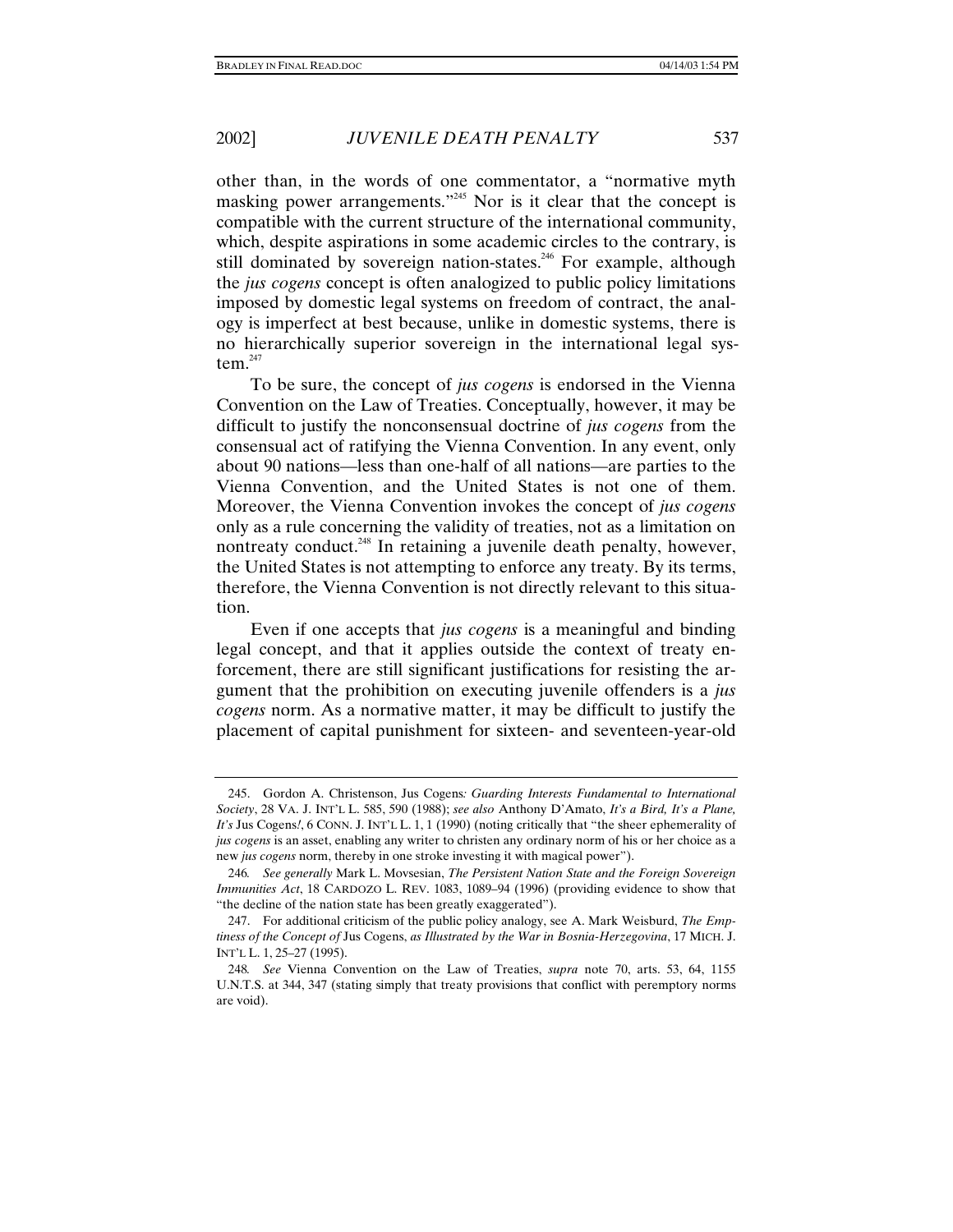murderers in the same category as genocide, slavery, and torture. Indeed, there is a danger that the "shock the conscience" nature of the *jus cogens* concept will be undermined by expanding the category in this way. Although this observation obviously depends to some extent on a subjective assessment, the behavior of nations appears to bear it out. For example, unlike the case of certain *jus cogens* violations such as genocide and war crimes—there has not been any international effort to prosecute officials who carry out the execution of juvenile offenders.<sup>249</sup>

Furthermore, the purported ban on the execution of juvenile offenders may not have the absolute character usually associated with *jus cogens* norms. Unlike the prohibitions on genocide, slavery, and torture, the purported prohibition on the execution of juvenile offenders is limited and qualified. It does not, for example, rule out the use of capital punishment in general. Nor could it do so, given that almost one-half of all nations (including large nations like China and the United States) still have the death penalty, and only a relatively small number of nations have ratified treaties prohibiting this practice.<sup>250</sup> Moreover, the purported ban on the juvenile death penalty does not even apply to the execution of all youthful offenders, or even all teenagers—just the execution of individuals who happen to be under the age of eighteen at the time of their offense. And the age of eighteen is a rather arbitrary dividing line, as suggested by ongoing debates in the medical and scientific communities about the age of maturity, and by the use of varying age requirements for other issues relating to maturity (such as driving, selective service, use of the juvenile justice system, statutory rape, and consumption of alcohol).

<sup>249.</sup> The treaty establishing the proposed International Criminal Court limits the Court's jurisdiction to genocide, crimes against humanity, war crimes, and the crime of aggression. Rome Statute of the International Criminal Court, *supra* note 71, art. 5(1), 37 I.L.M. at 1003–04.

<sup>250.</sup> There are several treaties that call for a complete end to the death penalty, none of which the United States has signed or ratified: the Second Optional Protocol to the International Covenant on Civil and Political Rights (which has forty-nine parties), United Nations Treaty Collection, *at* http://untreaty.un.org/ENGLISH/bible/englishinternetbible/partI/chapter IV/treaty22.asp (last visited Jan. 16, 2003) (on file with the *Duke Law Journal*); the Protocol to the American Convention on Human Rights to Abolish the Death Penalty (which has nine parties), Inter-American Commission on Human Rights, *at* http://www.cidh.oas.org/Basicos/basic8. htm (last visited Jan. 16, 2003) (on file with the *Duke Law Journal*); and Protocol No. Six to the European Convention on Human Rights (which has forty-one parties), Treaty Office, Council of Europe, *at* http://conventions.coe.int/Treaty/EN/cadreprincipal.htm (last visited Jan. 16, 2003) (on file with the *Duke Law Journal*). For a description of international practices concerning the death penalty, see generally ROGER HOOD, THE DEATH PENALTY: A WORLD-WIDE PERSPECTIVE (rev. ed. 1996).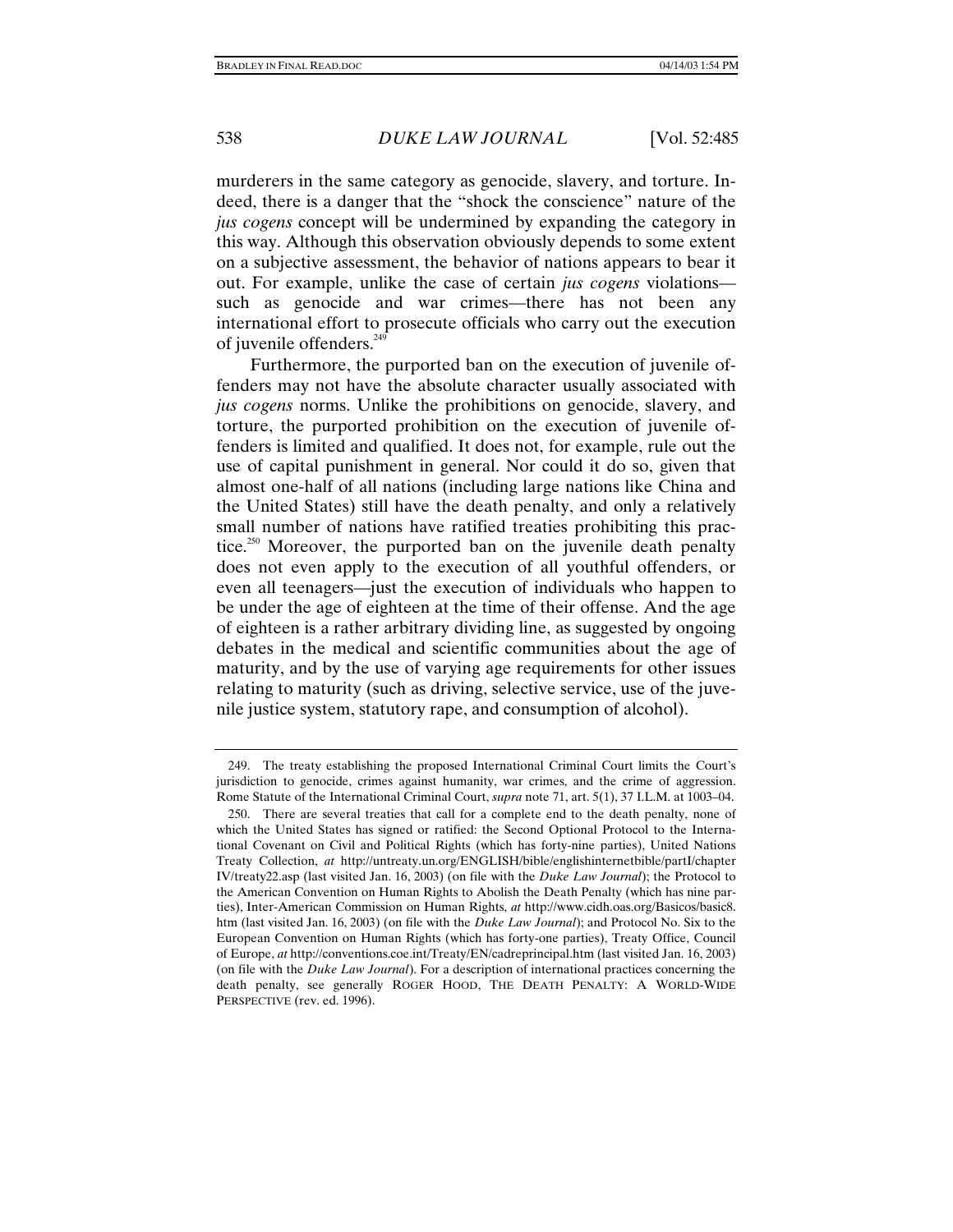Finally, one point frequently emphasized by courts and commentators in concluding that certain norms are within the category of *jus cogens* is that no nation claims the right to engage in the behavior. Some nations may in fact violate the purported *jus cogens* norm, but they typically deny having done so, or promise not to do so in the future. Under such circumstances, one could conclude that a norm has been, to use the language of the Vienna Convention, "accepted and recognized by the international community of States *as a whole*." 251 For example, in concluding in the famous *Filartiga* decision that customary international law prohibits torture, the U.S. Court of Appeals for the Second Circuit emphasized that the court had "been directed to no assertion by any contemporary state of a right to torture its own or another nation's citizens."<sup>252</sup> By contrast, the United States consistently has maintained that it does have the right to carry out juvenile executions, and it has not attempted to hide or stop this practice.<sup>253</sup> For all these reasons, the *jus cogens* challenge to the juvenile death penalty seems unpersuasive.<sup>254</sup>

<sup>251.</sup> Vienna Convention on the Law of Treaties, *supra* note 70, art. 53, 1155 U.N.T.S. at 344 (emphasis added).

<sup>252.</sup> Filartiga v. Pena-Irala, 630 F.2d 876, 884 (2d Cir. 1980).

<sup>253.</sup> Some commentators have claimed that South Africa's apartheid regime violated *jus cogens* norms against racial discrimination, notwithstanding South Africa's insistence on the right to retain this regime. *E.g.*, HENKIN, *supra* note 70, at 39. Assuming for the sake of argument that this claim is correct, it still may be unlikely for a *jus cogens* norm to form when a large and influential nation like the United States is a persistent objector. For example, the UN Security Council—the only organ of the UN with lawmaking power—passed a number of resolutions condemning apartheid and sanctioning South Africa. The United States, by contrast, has veto power on the Council and thus, as a practical matter, will not have its conduct subjected to such resolutions. In any event, the South Africa example may not have involved persistent objection, since South Africa had agreed to equal racial treatment in its ratification of the United Nations Charter. Oscar Schachter, *International Law in Theory and Practice: General Course in Public International Law*, 178 RECUEIL DES COURS 119 (Part V 1982). *But see* Jonathan I. Charney, *Universal International Law*, 87 AM. J. INT'L L. 529, 539–40 n.48 (1993) ("[I]t is difficult to sustain the argument that the Government of South Africa ever knowingly consented to the establishment of legal obligations under the Charter or general international law making its discriminatory laws illegal.").

<sup>254.</sup> In its 1987 decision the Inter-American Commission on Human Rights stated that there was a "regional *jus cogens*" norm against executing "children." *See supra* note 218. The Commission did not take the position that such a norm prohibited the execution of any offender under the age of eighteen. Moreover, the Commission's *jus cogens* statement is highly questionable, both because *jus cogens* norms are supposed to be universal, not regional, and because the *jus cogens* statement appears to contradict the Commission's own finding that there was no customary international law prohibition on juvenile executions. *See also* Case 9647, 147, 181, Inter-Am. C.H.R. 147, OEA/ser.L./V./II.71, doc. 9 rev. 1 (1987) (Cabra, Del., dissenting) (stating that "there can be no 'American *jus cogens*'"); c*f.* Vienna Convention on the Law of Treaties, *supra* note 70, art. 53, 1155 U.N.T.S. at 344 (stating that a *jus cogens* norm is "accepted by the interna-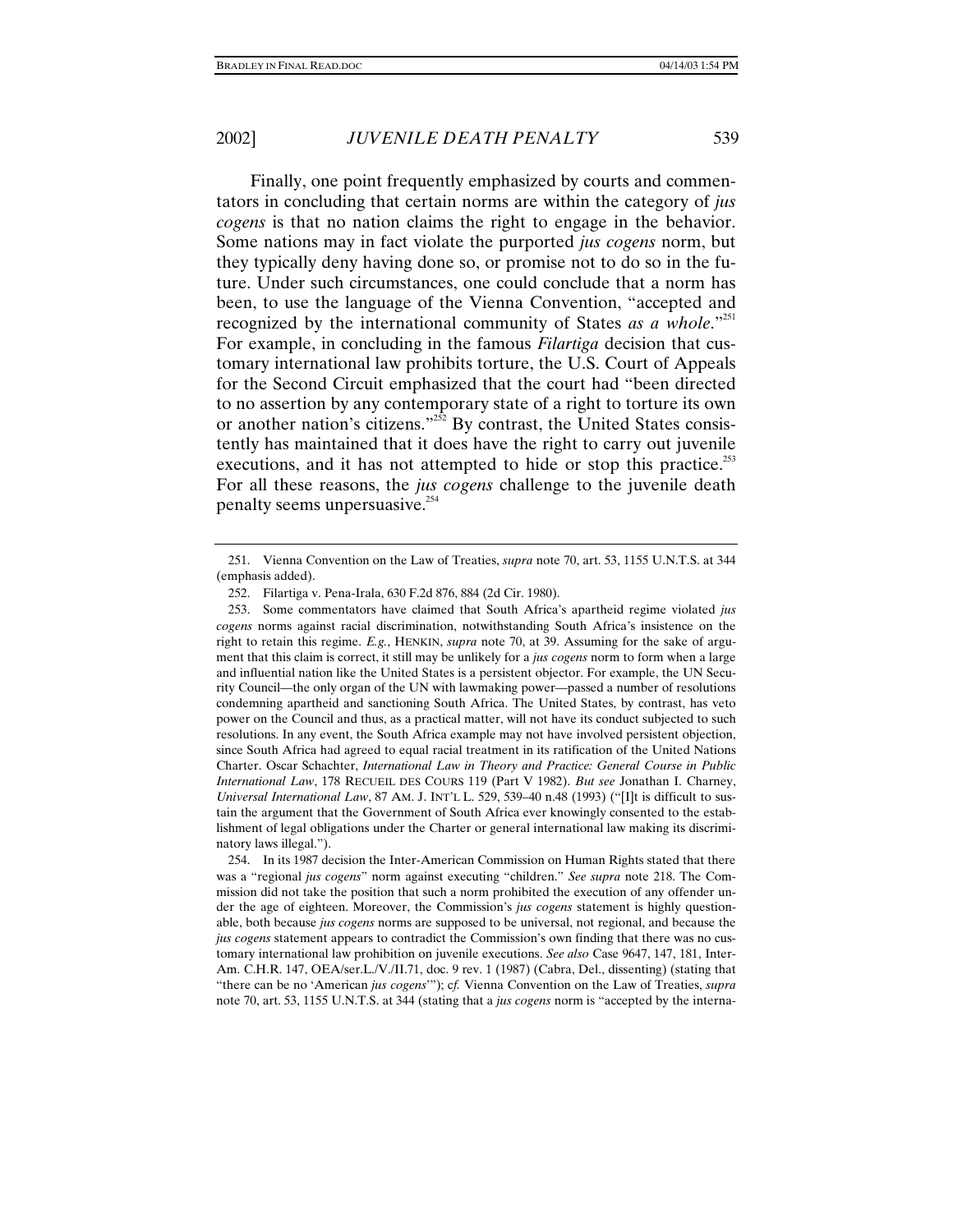#### IV. ENFORCEMENT IN U.S. COURTS

As I have explained, neither treaties nor customary international law provide strong arguments against the U.S. juvenile death penalty, at least as a matter of conventional international law analysis. To the extent there is uncertainty about this conclusion, it is largely due to efforts to reduce or eliminate traditional international law requirements of national consent. There are efforts, for example, to disallow treaty reservations, even if accepted by the other parties to the treaty; to sever invalid reservations and bind the reserving country to the treaty as if it had never entered the reservation; to derive customary international law from treaties and then apply it to countries that have not ratified the treaties; to restrict or eliminate the persistent objector exception to customary international law; and to broaden the *jus cogens* category.

These efforts have not been universally applauded, even from scholars otherwise supportive of international law. For example, Professor Prosper Weil in his well-known article, *Towards Relative Normativity in International Law?*, argued that the "legal" nature of international law was being undermined by the erosion of state consent requirements.<sup>255</sup> As Professor Weil explained:

[T]he intention manifested by a state in regard to a given convention is henceforth of little account: whether it signs it or not, becomes party to it or not, enters reservations to such and such a clause or not, it will in any case be bound by any provisions of the convention that are recognized to possess the character of rules of customary or general international law.<sup>256</sup>

This phenomenon is a threat to the legitimacy of international law, he argued, because "[a]bsent voluntarism, international law would no longer be performing its functions."<sup>257</sup> Other scholars, such as Profes-

tional community *as a whole*" (emphasis added)). Recently, in October 2002, the Commission concluded that "a norm of international customary law has emerged prohibiting the execution of offenders under the age of 18 years at the time of their crime" and that "this rule has been recognized as being of a sufficiently indelible nature to now constitute a norm of *jus cogens*." Report No. 62/02, Inter-Am. C.H.R., Domingues v. United States ¶¶ 84-85 (Oct. 22, 2002). For the reasons in the text, I disagree with the Commission's conclusion.

<sup>255</sup>*. See generally* Weil, *supra* note 143, at 438–40.

<sup>256</sup>*. Id.* at 440.

<sup>257</sup>*. Id.* at 420. The two principal functions of international law, he argued, are: "first, to enable these heterogeneous and equal states to live side by side, and to that end to establish orderly and, as far as possible, peaceful relations among them; second, to cater to the common interests that did not take long to surface over and above the diversity of states." *Id.* at 418.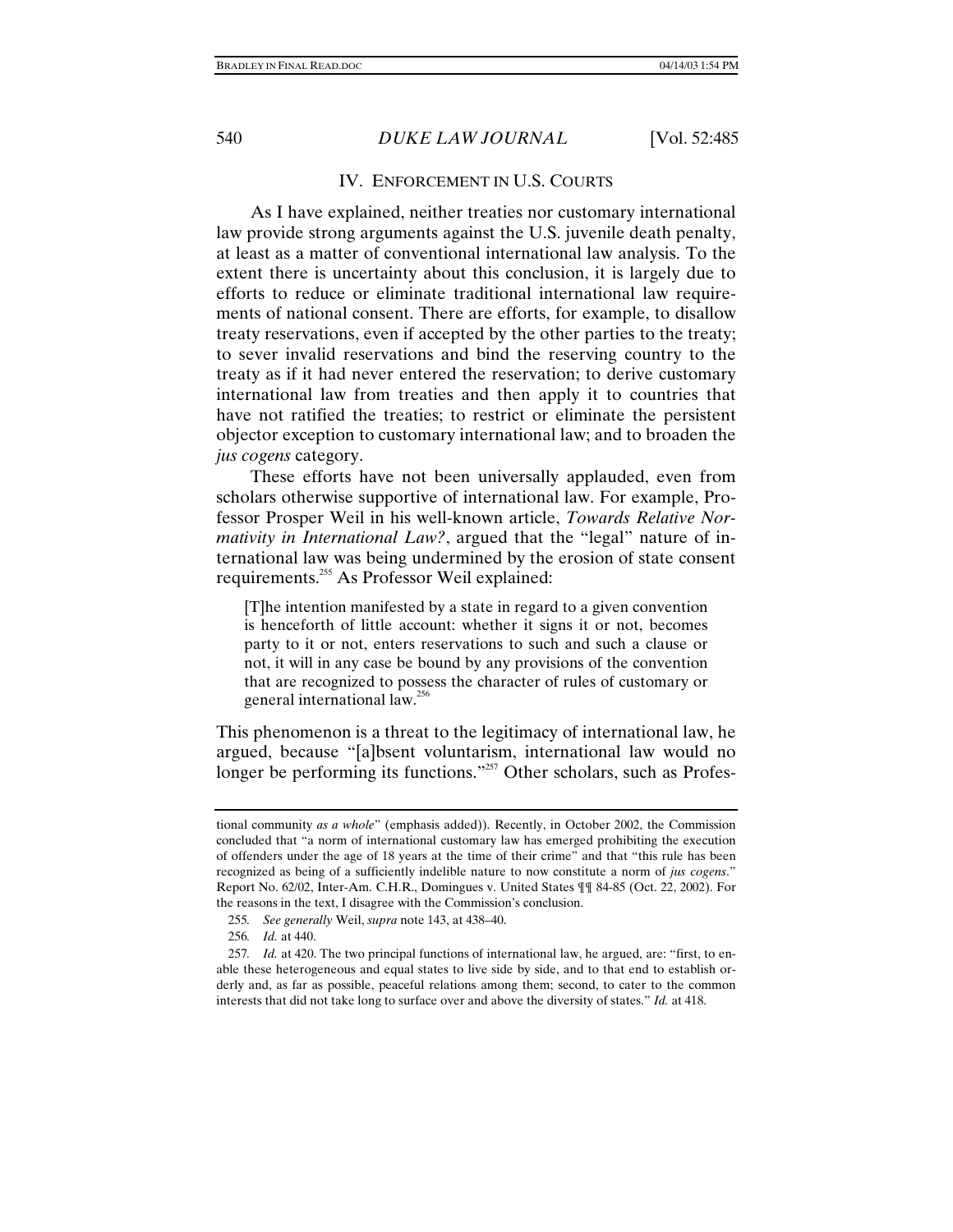sors Bruno Simma and Philip Alston, have expressed particular concern with respect to customary international law. Observing that customary international law traditionally had been determined inductively from state practice, Simma and Alston noted with concern that such an approach was being discarded in favor of an approach that focused more on international statements, such as those contained in nonbinding United Nations resolutions, turning customary international law into "a self-contained exercise in rhetoric." 258 More dramatically, Professor Patrick Kelly argued in a 2000 article that customary international law has become too indeterminate and manipulable and, as a result, "should be eliminated as a source of international legal norms and replaced by consensual processes." 259

Even if these criticisms are overcome, and the efforts to make international law less dependent on national consent are successful, it is unlikely that the international law arguments would provide a basis for judicial invalidation of state death penalty laws in U.S. courts. Indeed, if anything, an erosion of national consent requirements is likely to *reduce* the likelihood that U.S. courts will enforce international law in this way.

# *A. Enforcing the ICCPR*

As I discuss in Part II, in order for an ICCPR-based challenge against the U.S. juvenile death penalty to succeed under international law, a decisionmaker would have to reach two questionable conclusions: that the U.S. reservation violates the object and purpose of the ICCPR, and that the proper remedy under international law is to sever the reservation and enforce the treaty against the United States as if it had never entered the reservation.<sup>260</sup> Even those conclusions, however, would probably be insufficient to provide a *U.S. court* with a basis for disregarding the reservation.

<sup>258.</sup> Bruno Simma & Philip Alston, *The Sources of Human Rights Law: Custom,* Jus Cogens*, and General Principles*, 12 AUSTL. Y.B. INT'L L. 82, 89 (1988–89); *see also* Schabas, *supra* note 64, at 309 ("The problem of such wishful thinking among human rights jurists, who invoke ill-defined 'custom' as a substitute for serious and sometimes frustrating efforts at treaty interpretation, is not a new one.").

<sup>259.</sup> Kelly, *supra* note 138, at 452. For additional criticism of customary international law, see generally Goldsmith & Posner, *supra* note 138; Jack L. Goldsmith & Eric A. Posner, *Understanding the Resemblance Between Modern and Traditional Customary International Law*, 40 VA. J. INT'L L. 639 (2000).

<sup>260</sup>*. See supra* Part II.A.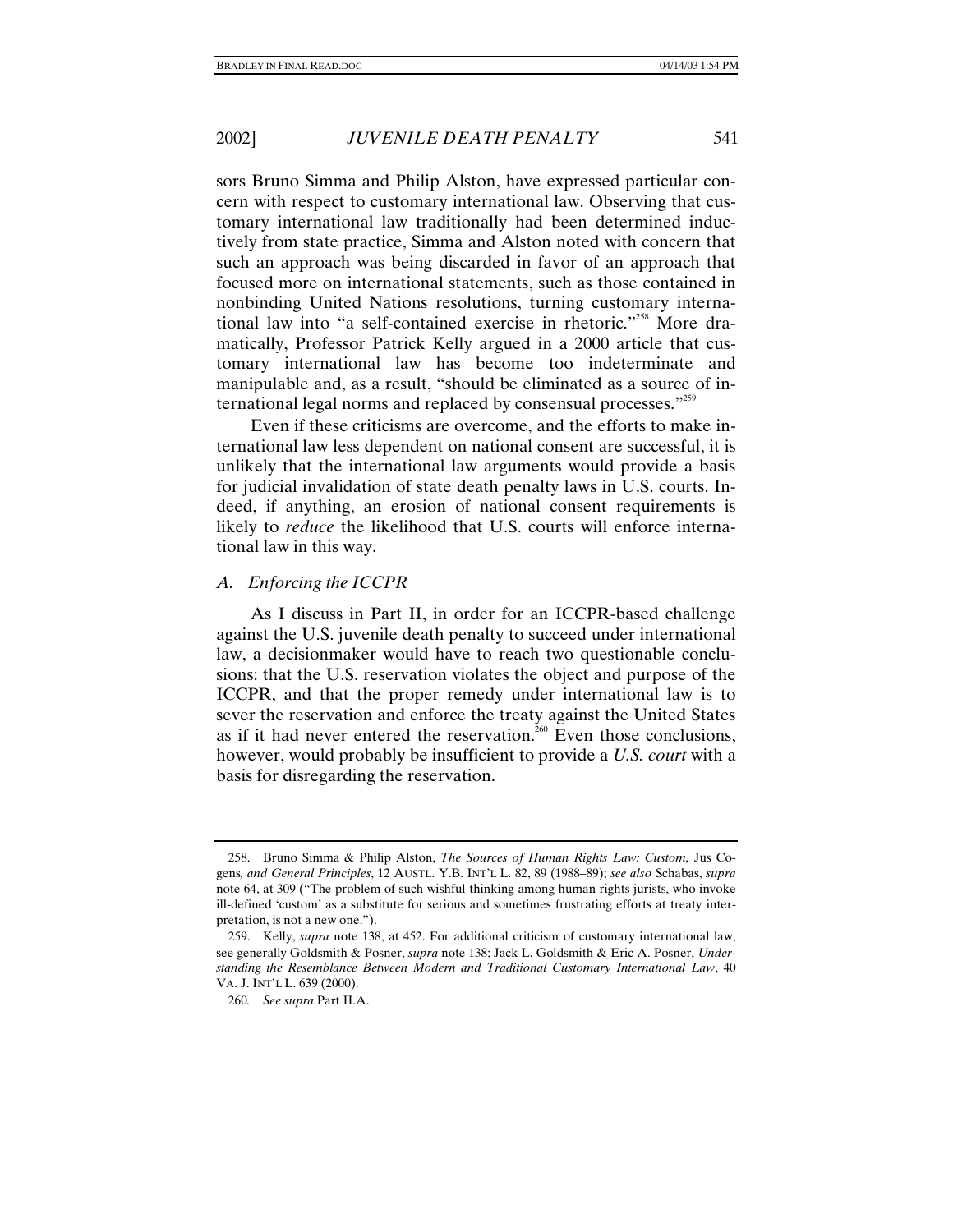Article II of the Constitution specifies the procedural requirements for treatymaking: the president has the power to make treaties, "by and with the Advice and Consent of the Senate, . . . provided two thirds of the Senators present concur." 261 The reservations to the ICCPR, including the reservation to the juvenile death penalty provision, comply with these requirements. The president and at least twothirds of the senators present accepted these reservations, and they were included with the U.S. instrument of treaty ratification that was deposited by the president with the United Nations.<sup>262</sup> Furthermore, there does not appear to be any basis in U.S. law for imposing on this process any additional limitations derived from the customary international law of treaty reservations. Although the Supreme Court has not addressed this issue directly, it has long held that Congress is not required under U.S. law to comply with treaties, $263$  and the lower courts uniformly have held that Congress is not required to comply with customary international law.<sup>264</sup> Furthermore, lower courts generally have held that the executive branch is not required to comply with customary international law.<sup>265</sup> There is no reason to believe that U.S. law imposes a requirement of international law compliance on the Senate and president when making treaties when it does not impose this requirement on Congress or the president outside the treaty process. Consequently, even if a U.S. court accepted the international law arguments, it would not have a basis under U.S. law for disregarding the U.S. reservation.<sup>266</sup>

In fact, enforcement of the juvenile death penalty provision by a U.S. court would not only lack support in U.S. law, it arguably would

<sup>261.</sup> U.S. CONST. art. II, § 2, cl. 2.

<sup>262</sup>*. See* Bradley & Goldsmith, *supra* note 69, at 439–56 (discussing customary international law principles of treaty formation in relation to the separation of powers).

<sup>263.</sup> Under the "last-in-time" rule, when there is a conflict between a federal statute and an earlier-in-time treaty, U.S. courts will apply the statute. Breard v. Greene, 523 U.S. 371, 376 (1998); Chae Chan Ping v. United States (The Chinese Exclusion Case), 130 U.S. 581, 600 (1889); Whitney v. Robertson, 124 U.S. 190, 194 (1888).

<sup>264</sup>*. E.g.*, Galo-Garcia v. INS, 86 F.3d 916, 918 (9th Cir. 1996); United States v. Yunis, 924 F.2d 1086, 1091 (D.C. Cir. 1991); Garcia-Mir v. Meese, 788 F.2d 1446, 1453–54 (11th Cir. 1986).

<sup>265</sup>*. E.g.*, Barrera-Echavarria v. Rison, 44 F.3d 1441, 1451 (9th Cir. 1995); Gisbert v. U.S. Attorney Gen., 988 F.2d 1437, 1447–48 (5th Cir. 1993); *Garcia-Mir*, 788 F.2d at 1454–55; *see also* The Paquete Habana, 175 U.S. 677, 700 (1900) (stating that courts are to apply the law of nations "where there is no treaty, and no controlling executive or legislative act or judicial decision").

<sup>266</sup>*. Cf.* Doe v. Braden, 57 U.S. (16 How.) 635, 657 (1853) ("The treaty is therefore a law made by the proper authority, and the courts of justice have no right to annul or disregard any of its provisions, unless they violate the Constitution of the United States.").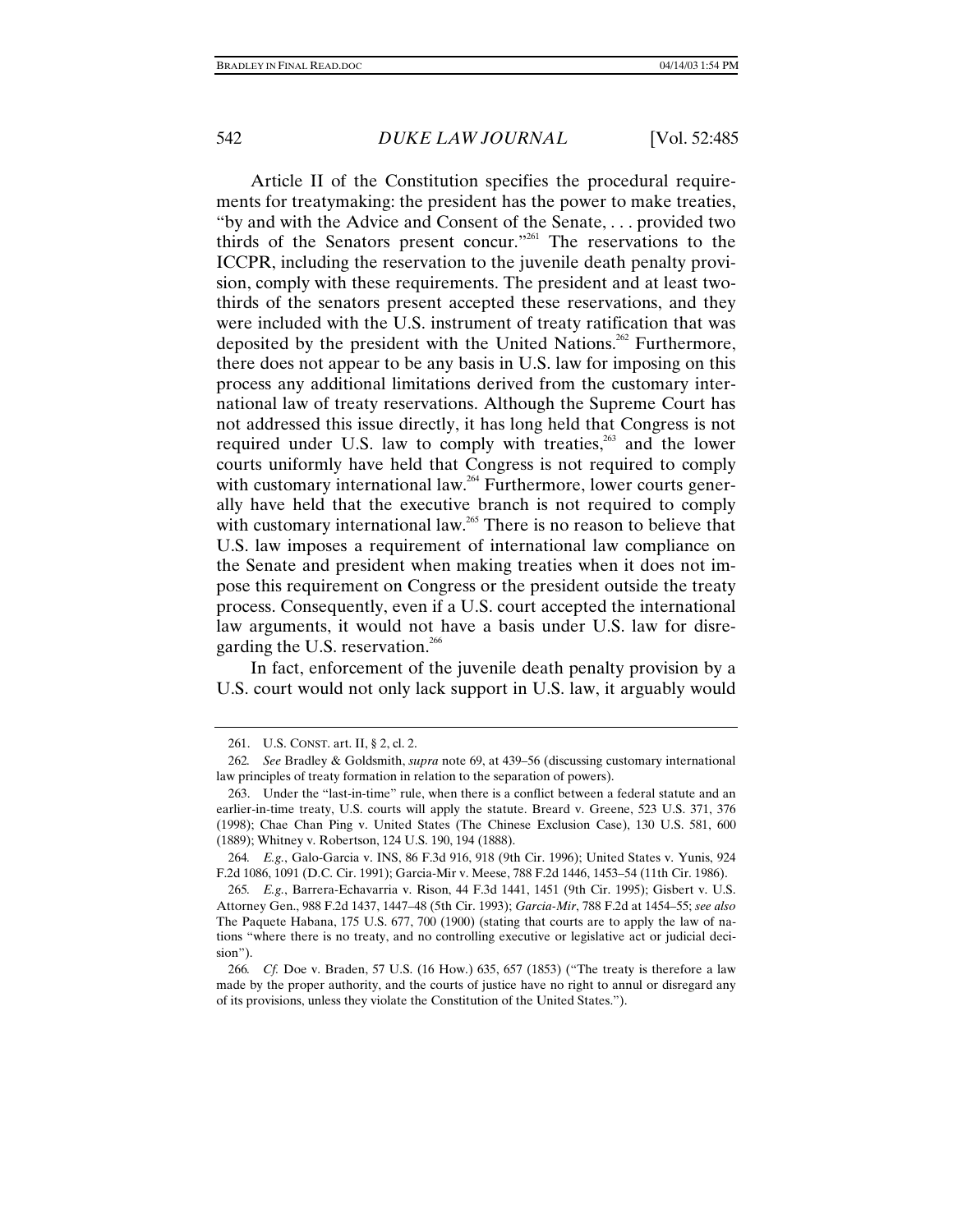violate the U.S. Constitution. Under Articles II and VI of the Constitution, the president and two-thirds of the Senate must agree on the terms of a treaty before it becomes part of the "supreme Law of the Land." If a U.S. court disregarded the U.S. reservation and enforced the juvenile death penalty provision, it would be treating as supreme law of the land a treaty provision that had never been approved by the president and Senate. Even if one were to conclude that the proper *international law remedy* was to sever the reservation and enforce the treaty as if the reservation had never been entered, the procedural requirements of the Constitution would remain unsatisfied. This is true even if a court somehow concluded that the U.S. treatymakers would have ratified the treaty without the reservation if they had known that the reservation was invalid under international law, since Article II refers to what the treatymakers *actually* agreed upon, not to what they *would have* agreed upon.<sup>267</sup>

More generally, courts would likely be reluctant to disregard the U.S. reservation because doing so would involve a substantial judicial intervention into the treaty process. U.S. courts have never exercised judicial review to invalidate either the domestic or international effects of a treaty. In part, this is because the text of the Constitution is relatively silent about the scope and exclusivity of the treaty power. U.S. courts also have recognized that, although treaties are legal instruments, their creation and especially their enforcement are heavily informed by political factors.<sup>268</sup> Recognizing the lack of textual guidance and the importance of political contingency in this context, U.S. courts have taken a largely passive role in the institutional developments concerning the making and enforcement of treaties. They usually defer to the accommodations of the political branches (such as

<sup>267.</sup> This situation can be contrasted with the usual statutory severability situation, where the issue is whether to enforce a statute *without the severed term or not at all*, not whether to enforce a provision that Congress refused to put into the statute. For additional discussion of severability, see WILLIAM N. ESKRIDGE, JR. ET AL., LEGISLATION: STATUTES AND THE CREATION OF PUBLIC POLICY 888–89 (3d ed. 2001); Mark L. Movsesian, *Severability in Statutes and Contracts*, 30 GA. L. REV. 41 (1995); John Copeland Nagle, *Severability*, 72 N.C. L. REV. 203 (1993).

<sup>268</sup>*. See* Edye v. Robertson (Head Money Cases), 112 U.S. 580, 598 (1884) ("A treaty is primarily a compact between independent nations. It depends for the enforcement of its provisions on the interest and the honor of the governments which are parties to it.").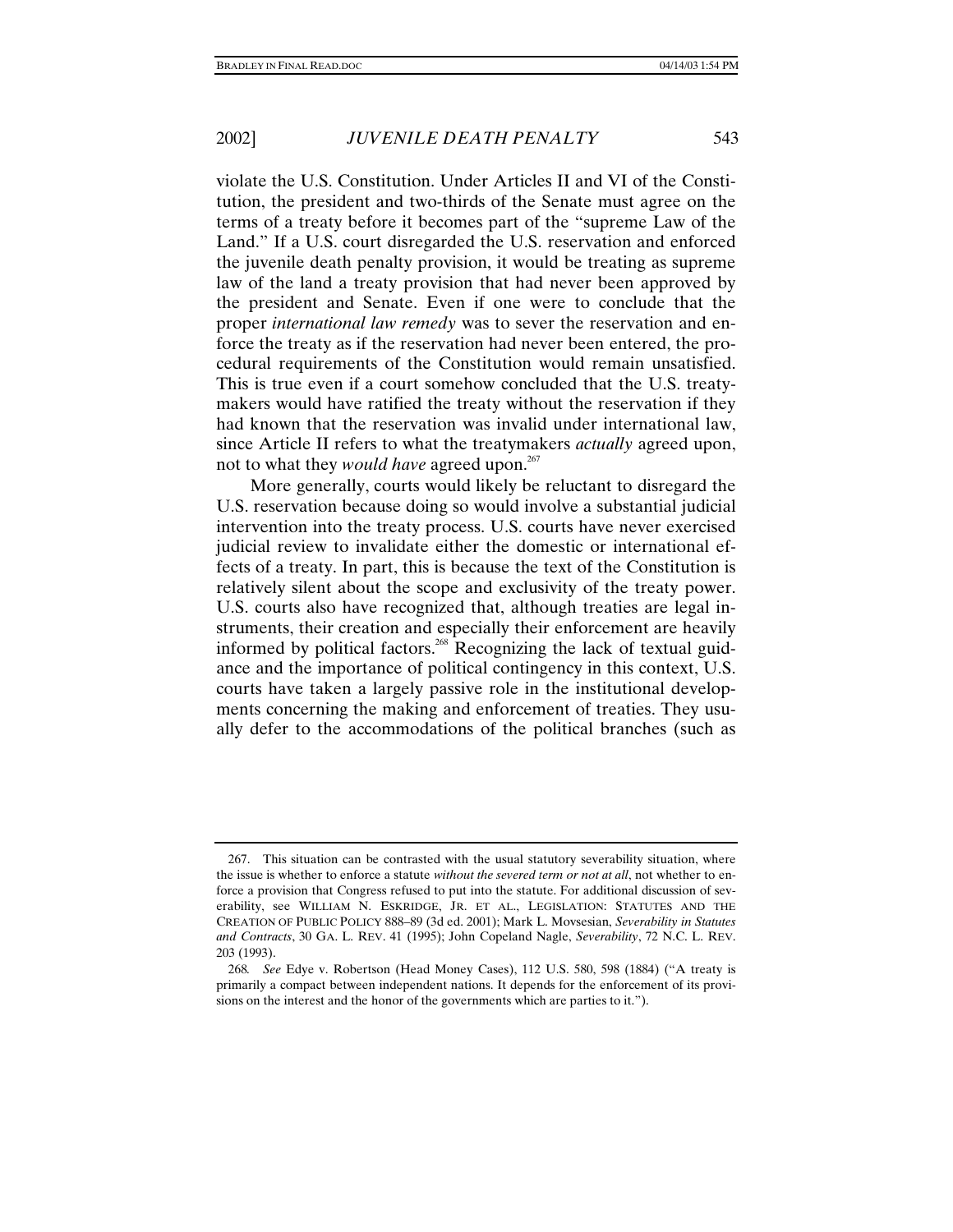the allowance of congressional-executive agreements)<sup>269</sup> or abstain from adjudicating disputes between the political branches (such as over the termination of treaties).<sup>270</sup> Similarly, they consider many matters pertaining to the negotiation, observance, and status of treaties to be "political questions" committed to the discretion of the political branches.271 They also give "great weight" to the Executive Branch's interpretation of a treaty.<sup>272</sup> And, of course, judicial deference to political branch arrangements is especially strong in situations, as with the reservations to the ICCPR, in which the political branches are in agreement.<sup>273</sup> For all of these reasons, it is highly unlikely that a U.S. court would apply the customary international law of treaty reservations to invalidate the United States' juvenile death penalty reservation to the ICCPR.

## *B. Non-Self-Execution*

Another barrier to domestic enforcement of the ICCPR is that the president and Senate attached a declaration to their ratification of this treaty stating that the substantive provisions of the treaty are "not self-executing."<sup>274</sup> Under U.S. law, if a treaty is not selfexecuting, it cannot be enforced in U.S. courts unless and until Congress enacts legislation implementing the treaty.<sup>275</sup> As a result, the

<sup>269</sup>*. See* Made in the USA Found. v. United States, 242 F.3d 1300, 1311–14 (11th Cir. 2001) (holding that the constitutionality of the NAFTA trade agreement was a political question); Ntakirutimana v. Reno, 184 F.3d 419, 425 (5th Cir. 1999) (allowing extradition pursuant to congressional-executive agreement).

<sup>270</sup>*. See* Goldwater v. Carter, 444 U.S. 996, 996 (1979) (declining to decide the validity of President Carter's unilateral termination of defense treaty with Taiwan).

<sup>271.</sup> Edwin D. Dickinson, *International Political Questions in the National Courts*, 19 AM. INT'L L. 157, 158–163 (1925).

<sup>272</sup>*. E.g.,* United States v. Stuart, 489 U.S. 353, 369 (1989); Sumitomo Shoji Am., Inc. v. Avagliano, 457 U.S. 176, 184–85 (1982); Kolovrat v. Oregon, 366 U.S. 187, 194 (1961); RESTATEMENT (THIRD), *supra* note 13, § 326(2); *see also* Curtis A. Bradley, Chevron *Deference and Foreign Affairs*, 86 VA. L. REV. 649, 701–07 (2000) (discussing this phenomenon).

<sup>273</sup>*. See* Dames & Moore v. Regan, 453 U.S. 654, 668 (1981) ("When the President acts pursuant to an express or implied authorization from Congress, he exercises not only his powers but also those delegated by Congress. In such a case the executive action 'would be supported by the strongest of presumptions and the widest latitude of judicial interpretation, and the burden of persuasion would rest heavily upon any who might attack it.'") (quoting Youngstown Sheet & Tube Co. v. Sawyer, 343 U.S. 579, 637 (1952) (Jackson, J., concurring)).

<sup>274</sup>*. See* U.S. RUDs, *supra* note 67, at 8071.

<sup>275</sup>*. See, e.g.*, Foster v. Neilson, 27 U.S. (2 Pet.) 253, 314 (1829) (stating that if a treaty is not self-executing, "the legislature must execute the [treaty], before it can become a rule for the Court"); United States v. Postal, 589 F.2d 862, 875–76 (5th Cir. 1979) (same); Jama v. INS, 22 F.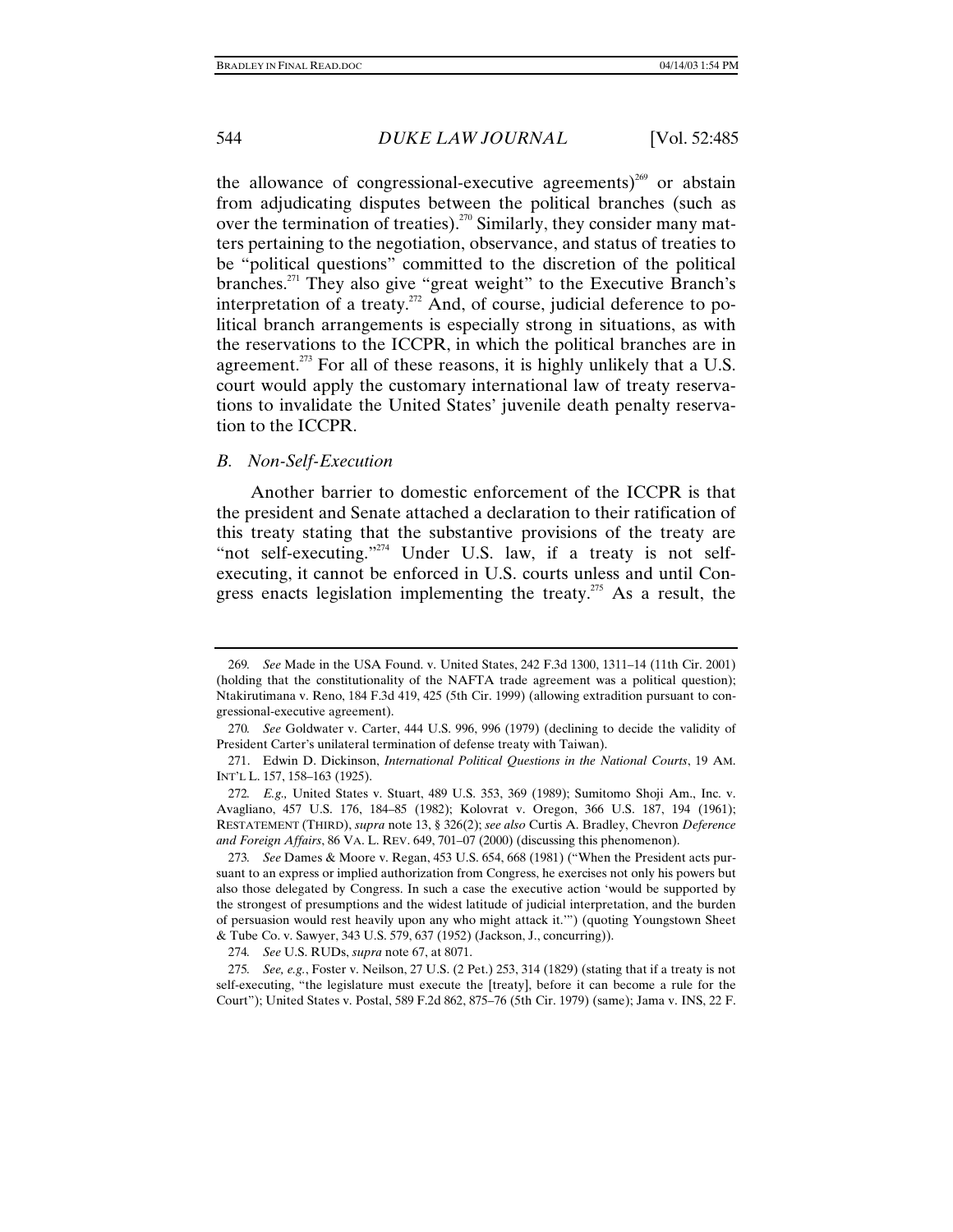ICCPR's provision concerning the juvenile death penalty, even if binding on the United States, cannot be applied by U.S. courts to invalidate state death penalty laws.

Some commentators have suggested that the non-self-execution declaration should be disregarded by U.S. courts because it conflicts with the Supremacy Clause of the Constitution, which states in relevant part that "all Treaties made, or which shall be made, under the Authority of the United States, shall be the supreme Law of the Land."<sup>276</sup> According to these commentators, the Supremacy Clause mandates that treaties have the status of preemptive federal law, and the U.S. treatymakers therefore do not have the unilateral power to prevent treaties from having that status. As Professor Henkin states, "treaties are declared to be the supreme law of the land  $\dots$ . [I]t should not require legislative implementation to convert [a treaty] into United States law." 277 Henkin concludes that the "pattern of nonself-executing declarations [attached to human rights treaties] threatens to subvert the constitutional treaty system."<sup>278</sup>

Although the word "shall" in the Supremacy Clause gives this argument surface plausibility, the argument becomes doubtful once one considers the purposes of the Supremacy Clause and its wellsettled application outside the reservations context. By its terms, the Clause obviously does make federal laws supreme over state laws. The Clause does not, however, purport to affect the power of U.S. lawmakers to define the domestic scope of the laws they enact, either as to the states or as to other federal laws. In other words, the Clause does not, as critics of the U.S. reservations suggest, operate as a limit on federal lawmaking power.

Three examples illustrate this point. First, the Supremacy Clause makes federal statutes, like treaties, the supreme law of the land. Nonetheless, Congress frequently specifies that federal statutes do not preempt state law, do not invalidate prior federal law, or do not

Supp. 2d 353, 365 (D.N.J. 1998) ("'Non-self-executing' means that absent any further actions by the Congress to incorporate them into domestic law, the courts may not enforce them.").

<sup>276.</sup> U.S. CONST. art. VI, cl. 2.

<sup>277.</sup> Henkin, *supra* note 200, at 346.

<sup>278</sup>*. Id.* at 348.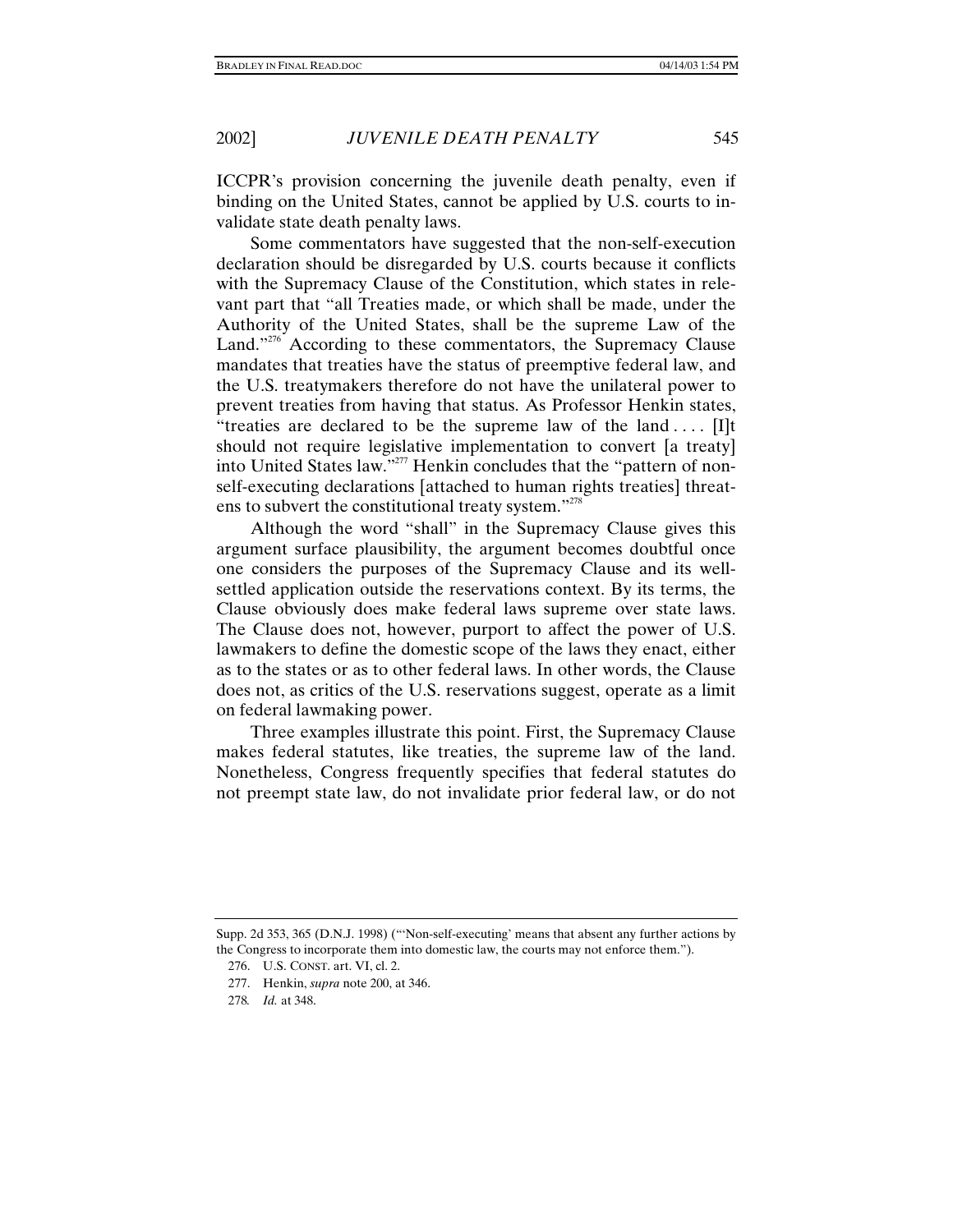create a private cause of action.<sup> $279$ </sup> Second, although congressionalexecutive agreements—which are equivalent to treaties under international law—are considered part of the supreme law of the land, it is widely accepted that Congress and the president can limit the selfexecuting effect of these agreements.<sup>280</sup> Third, and most directly relevant, it has long been settled that, notwithstanding the Supremacy Clause, not all treaties are self-executing.<sup>281</sup>

With respect to the last point, critics of the non-self-execution declaration generally concede that not all treaties are self-executing. They argue, however, that the self-execution issue must be resolved solely by reference to the terms of the treaty negotiated with foreign nations, not by conditions unilaterally imposed on the treaty by the Senate or president.<sup>282</sup> Nothing in the language of the Supremacy Clause or in U.S. historical tradition suggests that this is true. As noted, federal lawmakers generally have the power to limit the domestic effects of their enactments, and there is no reason to believe that the treatymakers should have less power in this regard.

In any event, even if it were true that the issue of self-execution had to be determined solely by reference to the terms of the treaty, the United States' non-self-execution declarations are in fact part of the terms of the treaties. They are included with the U.S. instrument of ratification that defines the nature of the U.S. obligations to other countries, and all other parties to the treaties are on notice of them.

<sup>279</sup>*. See* 8 U.S.C. § 1158(d)(7) (2000) ("Nothing in this subsection [concerning asylum applications] shall be construed to create any substantive or procedural right or benefit that is legally enforceable by any party against the United States or its agencies or officers or any other person."); 15 U.S.C. § 2649(a) (2000) ("Nothing in this subchapter [relating to removal of asbestos] shall be construed, interpreted, or applied to preempt, displace, or supplant any other State or Federal law, whether statutory or common.").

<sup>280</sup>*. E.g.*, LOUIS HENKIN, FOREIGN AFFAIRS AND THE UNITED STATES CONSTITUTION 217 (2d ed. 1996); Lori Fisler Damrosch, *The Role of the United States Senate Concerning "Self-Executing" and "Non-Self-Executing" Treaties*, 67 CHI.-KENT L. REV. 515, 525–26 (1991); Stefan A. Riesenfeld & Frederick M. Abbott, *The Scope of U.S. Senate Control Over the Conclusion and Operation of Treaties*, 67 CHI.-KENT L. REV. 571, 641 (1991). For example, in the Uruguay Round Agreements Act, which authorizes the latest GATT agreement, Congress stated that: "No provision of any of the Uruguay Round Agreements, nor the application of any such provision to any person or circumstance, that is inconsistent with any law of the United States shall have effect." Pub. L. No. 103-465, § 102(a)(1), 108 Stat. 4809, 4815 (1994). Congress also stated that no one other than the United States "shall have any cause of action or defense under any of the Uruguay Round Agreements" or challenge "any action or inaction . . . of the United States, any State, or any political subdivision of a State on the ground that such action or inaction is inconsistent" with one of the agreements. *Id.* § 102(c)(1), 108 Stat. at 4818.

<sup>281</sup>*. See supra* note 275 and accompanying text.

<sup>282</sup>*. See, e.g.*, Riesenfeld & Abbott, *supra* note 280, at 296–97.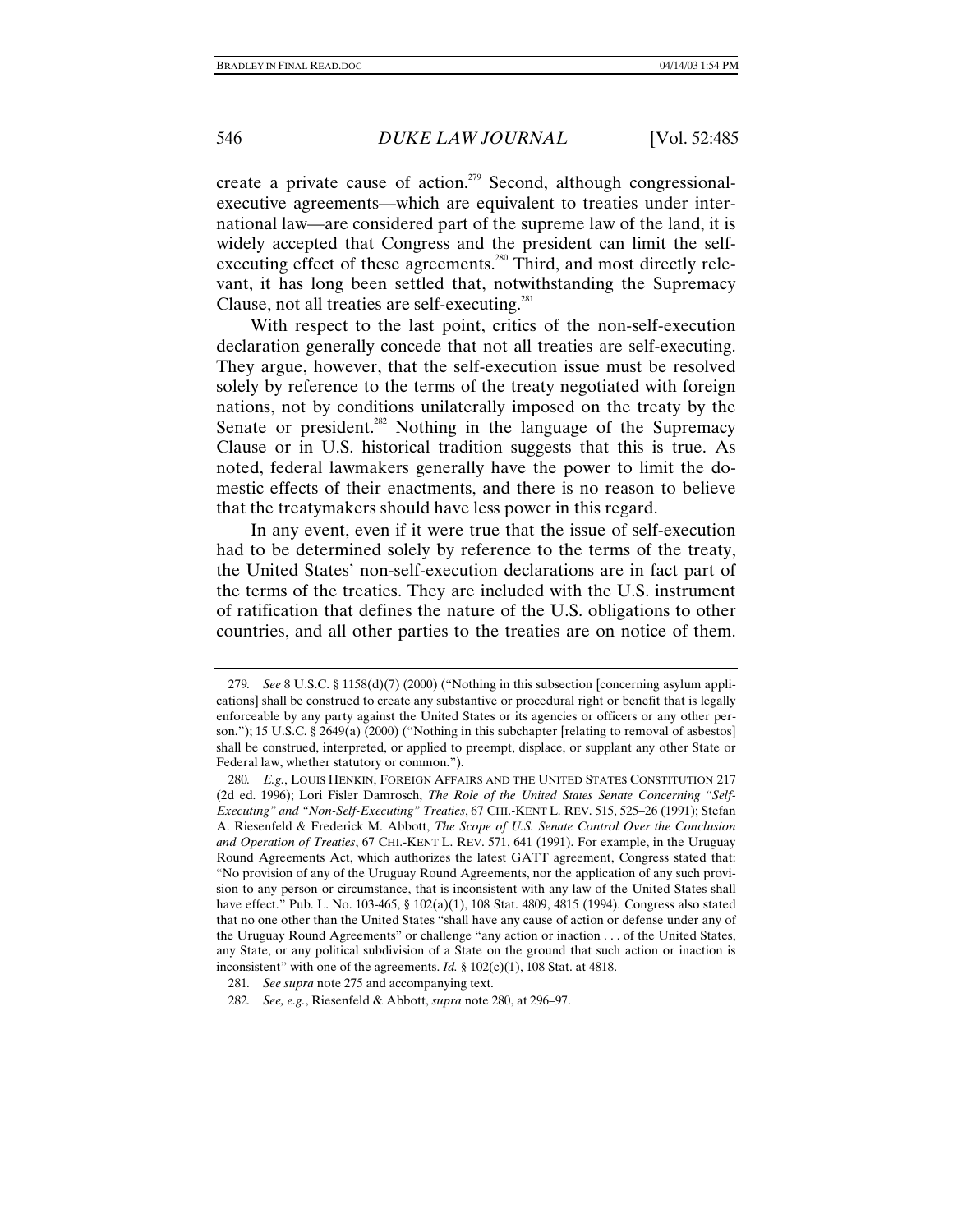Moreover, unlike some of the United States' substantive reservations, no nation has specifically objected to the non-self-execution declarations. It would be difficult for any nation to do so, since many nations' constitutions render all treaties non-self-executing, and require separate implementing legislation for the treaties to have domestic force. Thus, even if the treatymakers could control the domestic scope of a treaty only by including limitations within the treaty itself, that is precisely what the non-self-execution declarations accomplish.

Critics of the non-self-execution declarations sometimes quote from early historical materials to the effect that the inclusion of treaties in the Supremacy Clause was designed to reduce treaty violations attributable to the United States. They argue that non-self-execution declarations may contravene this purpose by heightening the risk that the United States will violate international law.283 None of this historical evidence, however, suggests that the Supremacy Clause was meant to limit the treatymakers' control over the domestic force of treaties. Rather, it shows only that the Founders were concerned about treaty violations *by the states*, and that they wished to give the national government the power to prevent treaty violations *if they so desired*. The inclusion of treaties in the Supremacy Clause, in other words, was designed to enhance the ability of the federal government to compel state compliance with treaties, not to restrict the federal government's flexibility in determining whether and how to comply with international law.<sup>284</sup>

Another argument made by some commentators is that, even if valid, the ICCPR's non-self-execution declaration merely precludes a private cause of action under the treaty, not defensive use of the treaty, such as use of the treaty in a criminal proceeding as a defense

<sup>283</sup>*. E.g.*, Malvina Halberstam, *United States Ratification of the Convention on the Elimination of All Forms of Discrimination Against Women*, 31 GEO. WASH. J. INT'L L. & ECON. 49, 60–62 (1997); Carlos Manuel Vazquez, *The Four Doctrines of Self-Executing Treaties*, 89 AM. J. INT'L L. 695, 716–17 (1995).

<sup>284.</sup> For extensive documentation of this point, see John C. Yoo, *Globalism and the Constitution: Treaties, Non-Self-Execution, and the Original Understanding*, 99 COLUM. L. REV. 1955 (1999); John C. Yoo, *Treaties and Public Lawmaking: A Textual and Structural Defense of Non-Self-Execution*, 99 COLUM. L. REV. 2218 (1999); *see also* 1 THE RECORDS OF THE FEDERAL CONVENTION 24–25 (Max Farrand ed., rev. ed. 1966) (citing Edmund Randolph's observation that, under the Articles of Confederation, "[i]f a State acts against a foreign power contrary to the laws of nations or violates a treaty, [the federal government] cannot punish that State, or compel its obedience to the treaty"). For an explanation of why the non-self-execution declaration does not exceed the scope of the treaty power, see Bradley & Goldsmith, *supra* note 69, at 449–54.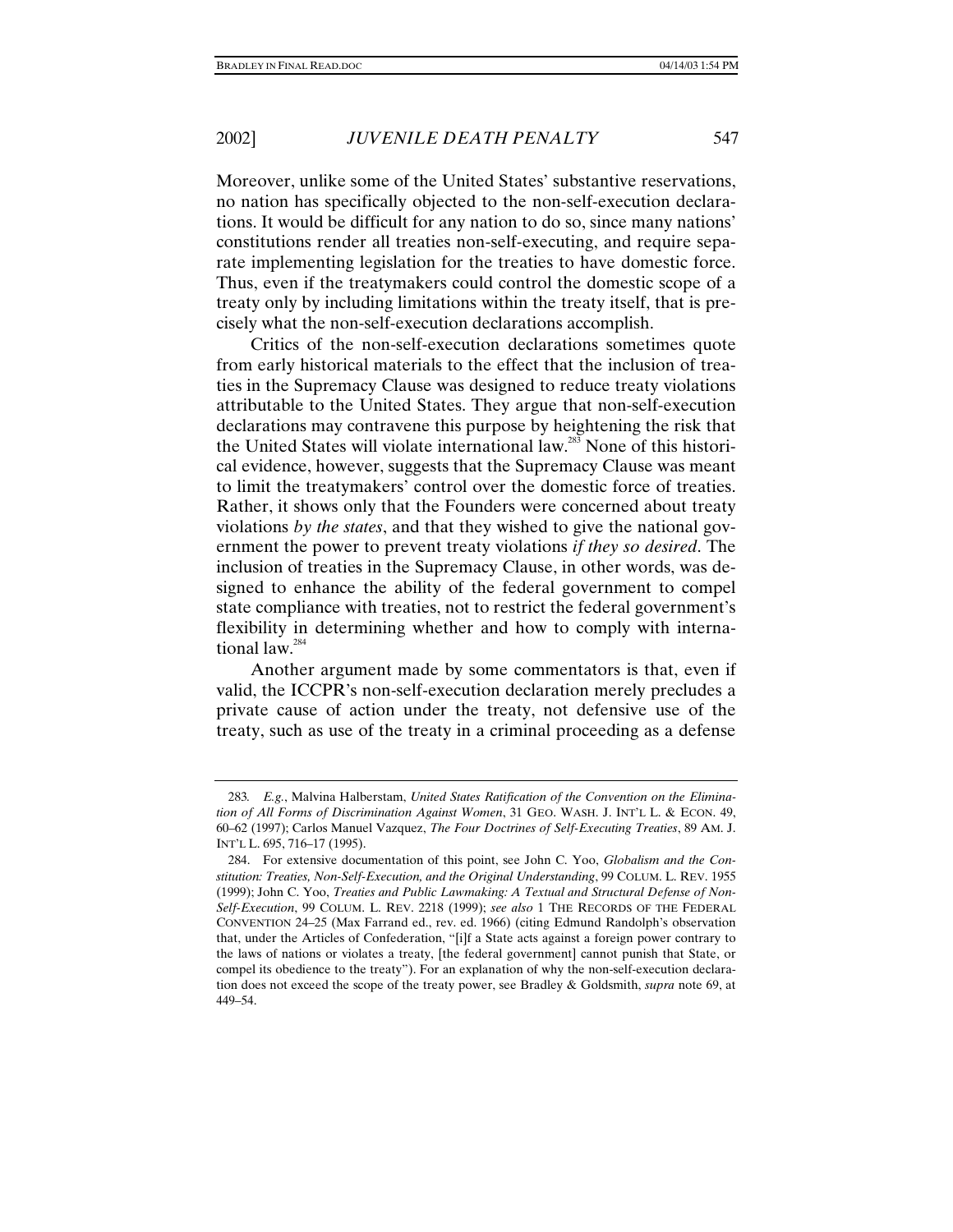to the imposition of capital punishment.<sup>285</sup> As noted, the judicially developed concept of non-self-execution has traditionally been thought to preclude *all* uses of a treaty in court, both offensive and defensive.<sup>286</sup> There is no evidence that the president and Senate intended to deviate from this traditional understanding in attaching the non-selfexecution declaration to the ICCPR. Although there are statements in the ICCPR's legislative history explaining that the non-selfexecution declaration would preclude a private cause of action, $287$ there are no statements supporting the negative inference that defensive uses of the treaty would be allowed. Indeed, there are a number of statements expressly stating that the ICCPR would not be judicially enforceable at all in the absence of implementing legislation.<sup>288</sup> This is also how courts have interpreted the declaration.<sup>289</sup>

## *C. Object and Purpose of Unratified Treaties*

It seems even less likely that a state death penalty law could successfully be challenged on the basis of the "object and purpose" of a treaty that the United States has signed but not ratified, such as the Convention on the Rights of the Child or the American Convention on Human Rights. Under Article VI of the Constitution, only "Treaties made, or which shall be made, under the Authority of the United States" are part of the supreme law of the land that preempts inconsistent state law.<sup>290</sup> Article II of the Constitution makes clear, however, that a treaty is not "made" until the Senate gives its advice and consent, and the president proceeds to ratify it.<sup>291</sup> Thus, a treaty that has been signed but not ratified by the United States does not have preemptive force under the Constitution.

Although it is true that the Supreme Court has recognized the authority of the president to conclude binding international agree-

<sup>285</sup>*. E.g.*, John Quigley, *Human Rights Defenses in U.S. Courts*, 20 HUM. RTS. Q. 555, 579– 88 (1998); David Sloss, *The Domestication of International Human Rights: Non-Self-Executing Declarations and Human Rights Treaties*, 24 YALE J. INT'L L. 129, 197–219 (1999).

<sup>286</sup>*. See supra* note 275 and accompanying text.

<sup>287.</sup> Bradley & Goldsmith, *supra* note 69, at 420–21.

<sup>288</sup>*. Id.* at 421–22.

<sup>289.</sup> Hain v. Gibson, 287 F.3d 1224, 1243 (10th Cir. 2002); Buell v. Mitchell, 274 F.3d 337, 372 (6th Cir. 2001); Beazley v. Johnson, 242 F.3d 248, 267–68 (5th Cir. 2001).

<sup>290.</sup> U.S. CONST. art. VI, cl. 2.

<sup>291</sup>*. See* U.S. CONST. art. II, § 2, cl. 2 (stating that the president "shall have Power, by and with the Advice and Consent of the Senate, to make Treaties, provided two thirds of the Senators present concur").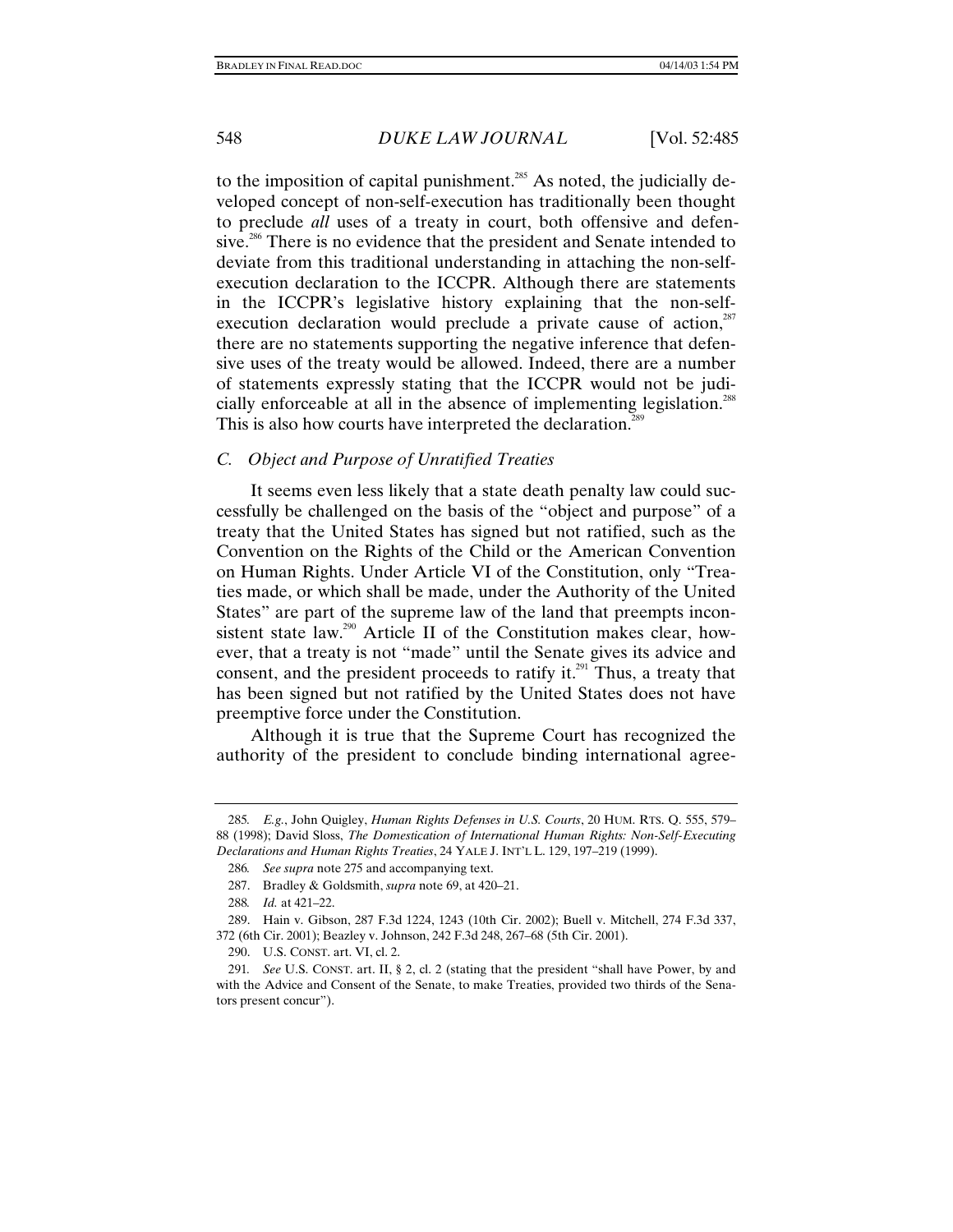ments on his own authority under certain circumstances, $^{292}$  presidents have not attempted to use this "sole executive agreement" power to conclude any human rights treaty, let alone any treaty relating to the juvenile death penalty. Nor has any president claimed that the United States is legally bound to stop the execution of juvenile offenders. Indeed, presidents have consistently proposed reservations to make clear that the United States is *not* under this obligation.<sup>293</sup>

Moreover, if a president did claim that the United States was bound to stop the execution of juvenile offenders by virtue of a presidential signature of a human rights treaty, the claim would likely provoke substantial constitutional debate. The Senate almost certainly would perceive such a claim to be an infringement of its constitutional role in the treaty process.<sup>294</sup> In addition, there probably would be federalism objections to such a claim, since the juvenile death penalty is a feature of state criminal punishment, and the states are not formally represented in the executive branch. In light of these constitutional concerns, a court would likely treat such an object and purpose obligation as, at best, non-self-executing.<sup>295</sup>

294. The Senate has resisted presidential efforts to expand the executive agreement power. For example, in giving its advice and consent to the 1991 Treaty on Armed Conventional Forces in Europe, the Senate attached a declaration stating that international agreements that "reduce or limit the armed forces or armaments of the United States in a militarily significant manner" can be approved only pursuant to the Article II treaty process. 137 CONG. REC. 34,348 (1991). Recently, in response to a suggestion by President Bush that he might conclude an arms reduction pact with Russia by means of an executive agreement, leaders of the Senate Foreign Relations Committee wrote a letter to the president insisting that any such agreement be concluded pursuant to the Article II senatorial consent process. *See* Letter from Jesse Helms, Ranking Member, Senate Committee on Foreign Relations, and Joseph R. Biden, Jr., Ranking Member, Senate Committee on Foreign Relations, to Colin L. Powell, Secretary of State, http://www. armscontrolcenter.org/2002summit/a7.html (Mar. 15, 2002) (on file with the *Duke Law Journal*).

295. Both the political branches and the courts have long assumed that the Constitution's distribution of federal powers is relevant to the self-execution analysis. Thus, for example, treaty provisions calling for the appropriation of money have been treated as non-self-executing in order to preserve Congress's constitutional authority over appropriations. Edwards v. Carter, 580 F.2d 1055, 1058–59 (D.C. Cir. 1978). Similarly, treaties modifying tariff duties have generally been treated as non-self-executing in order to preserve the House of Representatives' role in raising revenue. *See id*. at 1077 n.15 (MacKinnon, J., dissenting) ("'Congress has often insisted that treaties modifying tariffs are not self-executing and require congressional implementation . . . ." (citation omitted)). And, for separation of powers and federalism reasons, U.S. courts typically treat the decisions and orders of international institutions as non-self-executing. *See, e.g.*, Breard v. Greene, 523 U.S. 371, 378 (1998) (declining to enforce a preliminary order of the International Court of Justice); Comm. of U.S. Citizens Living in Nicar. v. Reagan, 859 F.2d 929, 937–38 (D.C. Cir. 1988) (declining to enforce a final decision of the International Court of Jus-

<sup>292.</sup> Dames & Moore v. Regan, 453 U.S. 654, 682 (1981); United States v. Pink, 315 U.S. 203, 229 (1942); United States v. Belmont, 301 U.S. 324, 331 (1937).

<sup>293</sup>*. See supra* notes 194–95, 223–25, and accompanying text.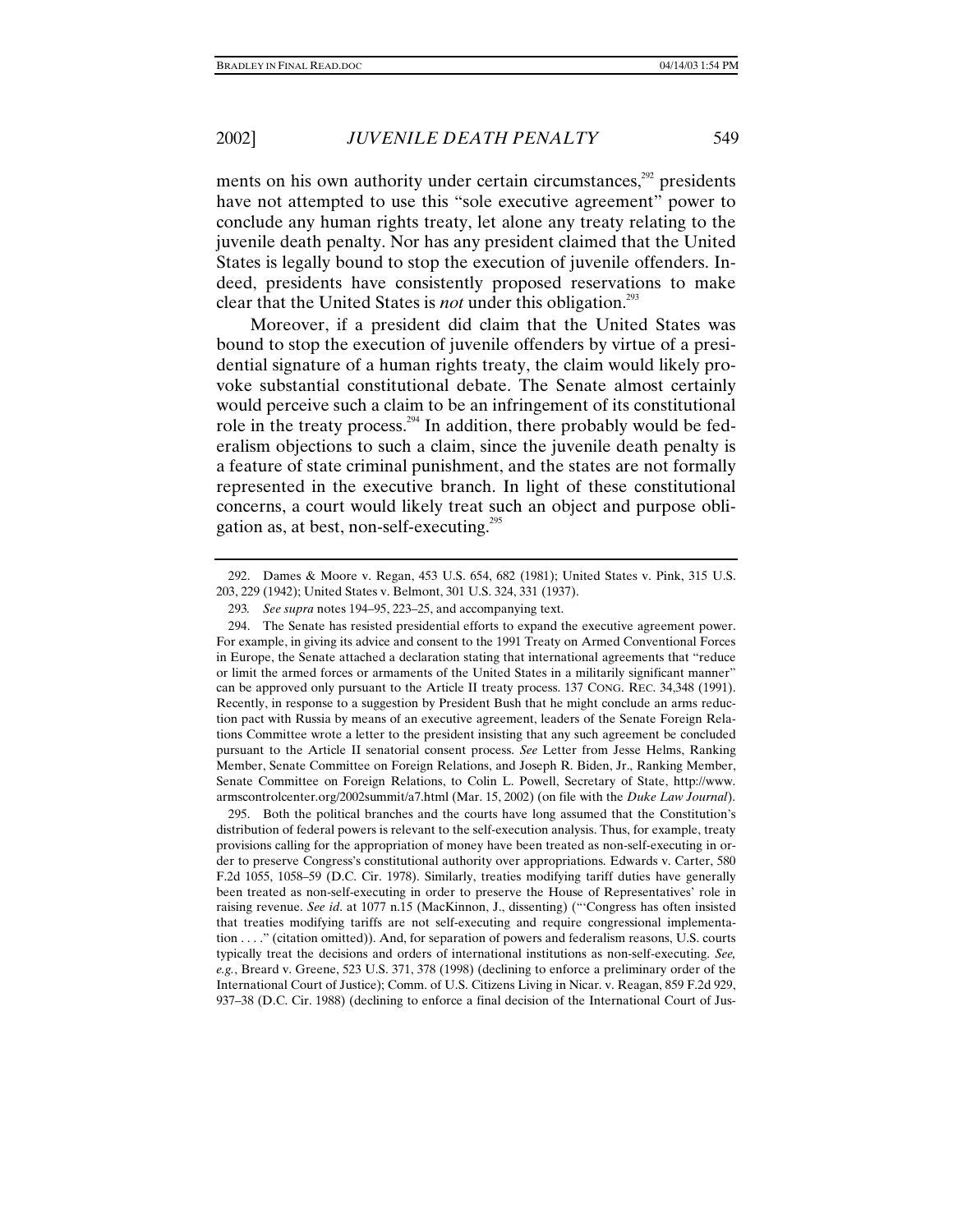## *D. Status of Customary International Law*

For customary international law to provide a basis for judicial invalidation of state death penalty laws, it would need to have the status of preemptive federal law. The Supremacy Clause of the Constitution states that there are three types of supreme federal law: the Constitution, treaties, and "Laws of the United States . . . made in Pursuance [of the Constitution]." 296 Customary international law is obviously not the Constitution; nor is it a treaty. It was referred to at the time of the constitutional Founding as a component of the "law of nations," yet the Constitution's only reference to the law of nations is a grant of power to Congress "[t]o define and punish . . . Offenses against the Law of Nations."<sup>297</sup> While the Supreme Court has at times referred to the law of nations as "part of our law,"<sup>298</sup> or "part of the law of the land,"<sup>299</sup> it has never suggested that customary international law is part of the "Laws of the United States" referred to in the Supremacy Clause. And it seems inconceivable that the Founders of the Constitution would have viewed customary international law as "made in Pursuance" of the Constitution. Instead, they likely would have understood this law as stemming from either natural law or the customs of the international community.<sup>300</sup>

Most scholars now agree that, before *Erie Railroad v. Tompkins*, 301 customary international law had the status in the United States of general common law rather than supreme federal law. That is, customary international law, like the "law merchant" applied in *Swift v. Tyson*, 302 was part of a body of law that could be applied by courts as a rule of decision in the absence of controlling positive law to the contrary. This general common law did not preempt state statutory law,

tice); Diggs v. Richardson, 555 F.2d 848, 851 (D.C. Cir. 1976) (declining to enforce a Security Council resolution). *See generally* Curtis A. Bradley, *International Delegations, the Structural Constitution*, *and Non-Self-Execution*, 55 STAN. L. REV. (forthcoming 2003) (discussing this phenomenon).

<sup>296.</sup> U.S. CONST. art. VI, cl. 2.

<sup>297.</sup> U.S. CONST. art. I, § 8, cl. 10.

<sup>298.</sup> The Paquete Habana, 175 U.S. 677, 700 (1900).

<sup>299.</sup> The Nereide, 13 U.S. (9 Cranch) 388, 423 (1815).

<sup>300.</sup> Curtis A. Bradley, *The Alien Tort Statute and Article III*, 42 VA. J. INT'L L. 587, 630 (2002); Stewart Jay, *The Status of the Law of Nations in Early American Law*, 42 VAND. L. REV. 819, 822–24, 832–33 (1989).

<sup>301. 304</sup> U.S. 64 (1938).

<sup>302. 41</sup> U.S. (14 Pet.) 1 (1842).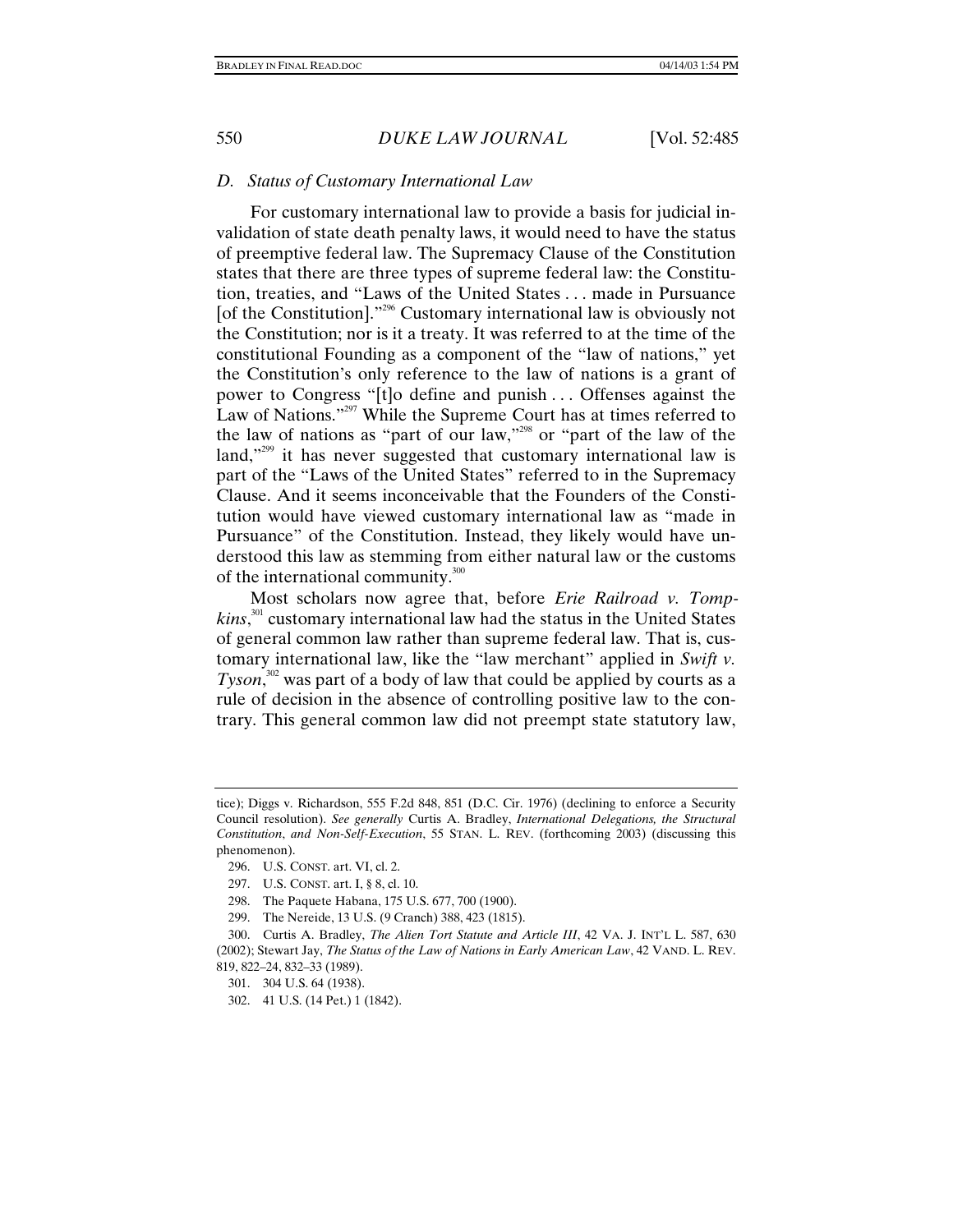and cases arising under this law did not by that fact alone fall within Article III federal question jurisdiction.<sup>303</sup>

The Court in *Erie* famously declared that "[t]here is no federal general common law," and that, "[e]xcept in matters governed by the Federal Constitution or by Acts of Congress, the law to be applied in any case is the law of the State."<sup>304</sup> This holding might suggest that federal courts should look to *state* law when applying customary international law. Indeed, in *Bergman v. De Sieyes*, 305 the Second Circuit reached precisely that conclusion. In an opinion authored by Judge Learned Hand, the court examined New York state law to determine the customary international law immunity of a diplomat in transit, noting that "although the courts of [New York] look to international law as a source of New York law, their interpretation of international law is controlling upon us, and we are to follow them so far as they have declared themselves."<sup>306</sup>

Nevertheless, since *Erie*, the Supreme Court has allowed for the creation of discrete bodies of federal common law.<sup>307</sup> Unlike general common law, federal common law is supreme federal law binding on the states, and cases arising under it are viewed as falling within Article III federal question jurisdiction. In recent years, many scholars, and the *Restatement (Third) of the Foreign Relations Law of the United States*, have maintained that customary international law should be treated as (or like) post-*Erie* federal common law.<sup>308</sup>

<sup>303.</sup> RESTATEMENT (THIRD), *supra* note 13, at 41; Bradford R. Clark, *Federal Common Law: A Structural Reinterpretation*, 144 U. PA. L. REV. 1245, 1276–85 (1996); Jay, *supra* note 300, at 824–25; *see also* Curtis A. Bradley, *The Status of Customary International Law in U.S. Courts—Before and After* Erie, 26 DENV. J. INT'L L. & POL'Y 807, 813–14 (1998) (documenting this point).

<sup>304</sup>*. Erie*, 304 U.S. at 78.

<sup>305. 170</sup> F.2d 360 (2d Cir. 1948).

<sup>306</sup>*. Id.* at 361. The court also stated, however, that "[w]hether an avowed refusal to accept a well-established doctrine of international law, or a plain misapprehension of it, would present a federal question we need not consider, for neither is present here." *Id*.

<sup>307</sup>*. See generally* ERWIN CHEMERINSKY, FEDERAL JURISDICTION 349–84 (3d ed. 1999); CHARLES ALAN WRIGHT & MARY KAY KANE, LAW OF FEDERAL COURTS 413–24 (6th ed. 2002).

<sup>308</sup>*. E.g.*, RESTATEMENT (THIRD), *supra* note 13, at 42; Lea Brilmayer, *Federalism, State Authority, and the Preemptive Power of International Law*, 1994 SUP. CT. REV. 295, 342–43; Louis Henkin, *International Law as Law in the United States*, 82 MICH. L. REV. 1555, 1569 (1984); Harold Hongju Koh, *Is International Law Really State Law?*, 111 HARV. L. REV. 1824, 1824–27 (1998).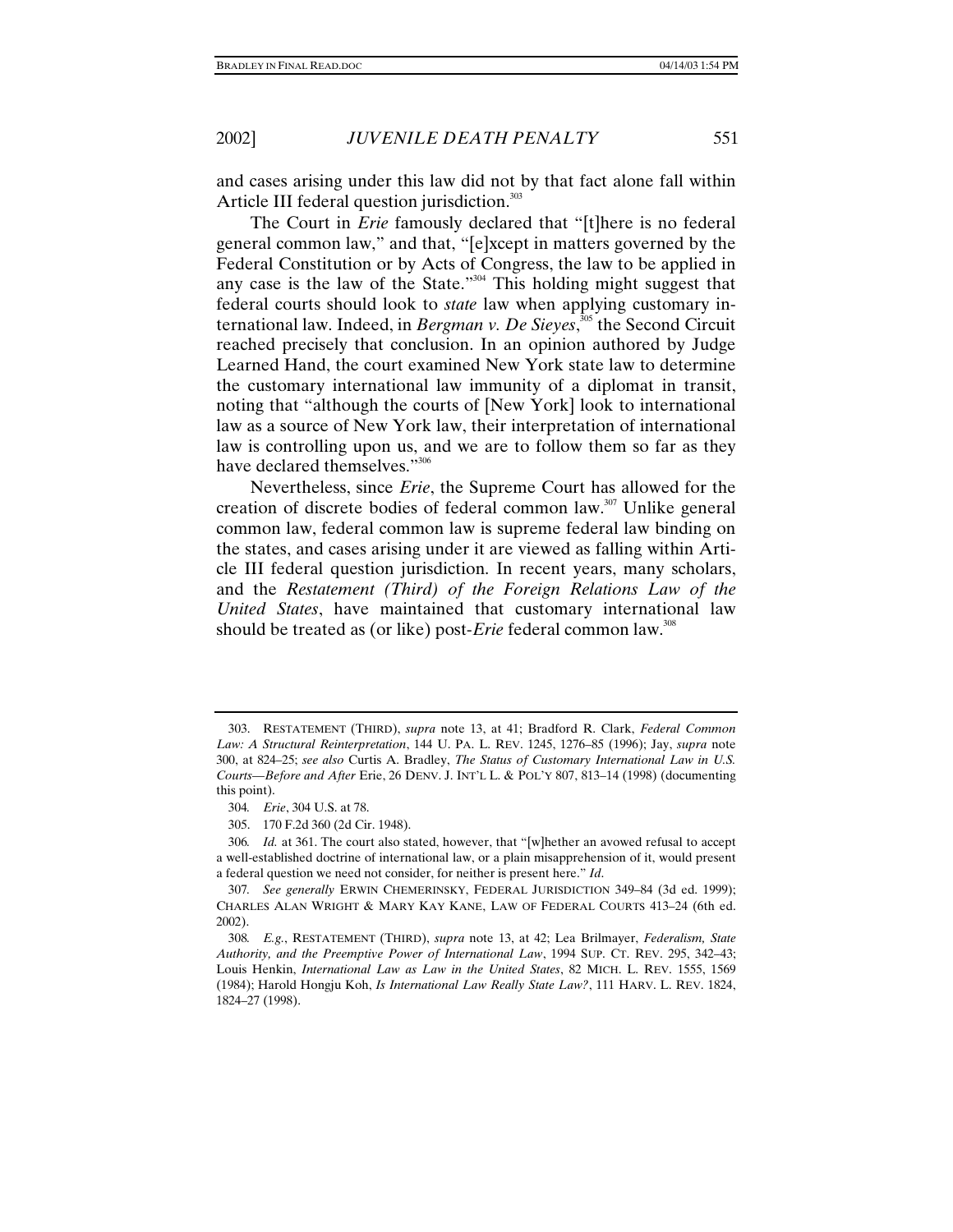Even outside the context of the juvenile death penalty, there are substantial reasons to question this federal common law argument.<sup>309</sup> Although the Supreme Court has not given clear guidance about the conditions under which it is appropriate to create federal common law, the logic of *Erie* arguably requires that federal common law, to be legitimate, must be authorized in some fashion by either the U.S. Constitution or a federal statute.<sup>310</sup> It is difficult to argue, however, that anything in the Constitution or federal statutory law authorizes the wholesale judicial federalization of customary international law. In addition, although a national approach to customary international law might seem desirable from a policy perspective due to concerns about state disuniformity, the Supreme Court has emphasized in recent decisions that federal common law exists only in "few and restricted" instances, and that it will not be recognized merely because of a purported need for uniformity.<sup>311</sup> The Court further has emphasized that it is generally for Congress, not the federal courts, to determine when state law should be displaced.<sup>312</sup>

While a number of lower federal courts have stated in recent years that customary international law has the status of federal common law, they have done so exclusively in the context of adjudicating human rights claims between foreign citizens, and exclusively for the purpose of establishing federal court jurisdiction over the suits.<sup>313</sup> When faced with customary international law claims in domestic cases, courts have almost always rejected them.<sup>314</sup> Furthermore, there

314. Outside of the death penalty context, see, for example, *Heinrich v. Sweet*, 49 F. Supp. 2d 27, 42 (D. Mass. 1999); *Hawkins v. Comparet-Cassani*, 33 F. Supp. 2d 1244, 1245 (C.D. Cal.

<sup>309.</sup> For a more thorough discussion of these reasons, see generally Bradley & Goldsmith, *supra* note 181.

<sup>310</sup>*. E.g.*, Martha A. Field, *Sources of Law: The Scope of Federal Common Law*, 99 HARV. L. REV. 883, 887 (1986); Larry Kramer, *The Lawmaking Power of the Federal Courts*, 12 PACE L. REV. 263, 287 (1992); Thomas W. Merrill, *The Common Law Powers of Federal Courts*, 52 U. CHI. L. REV. 1, 17 (1985).

<sup>311.</sup> Atherton v. FDIC, 519 U.S. 213, 218 (1997) (quoting Wheeldin v. Wheeler, 373 U.S. 647, 651 (1963)).

<sup>312</sup>*. Id*. The Supreme Court's restrictive approach in recent years to implied statutory rights of action, *e.g.*, *Alexander v. Sandoval*, 532 U.S. 275, 286–88 (2001), and implied rights of action under the Constitution, *e.g.*, *Correctional Services Corp. v. Malesko*, 534 U.S. 61, 66–70 (2001), further suggests that the Court will require congressional authorization for the displacement of state law.

<sup>313</sup>*. Eg.*, Kadic v. Karadzic, 70 F.3d 232, 246 (2d Cir. 1995); In re Estate of Ferdinand E. Marcos Human Rights Litig., 978 F.2d 493, 502–03 (9th Cir. 1992); Filartiga v. Pena-Irala, 630 F.2d 876, 885 (2d Cir. 1980); Xuncax v. Gramajo, 886 F. Supp. 162, 193 (D. Mass. 1995); *cf.* Sampson v. Federal Republic of Germany, 250 F.3d 1145, 1153 n.4 (7th Cir. 2001) (noting the "present uncertainty about the precise domestic role of customary international law").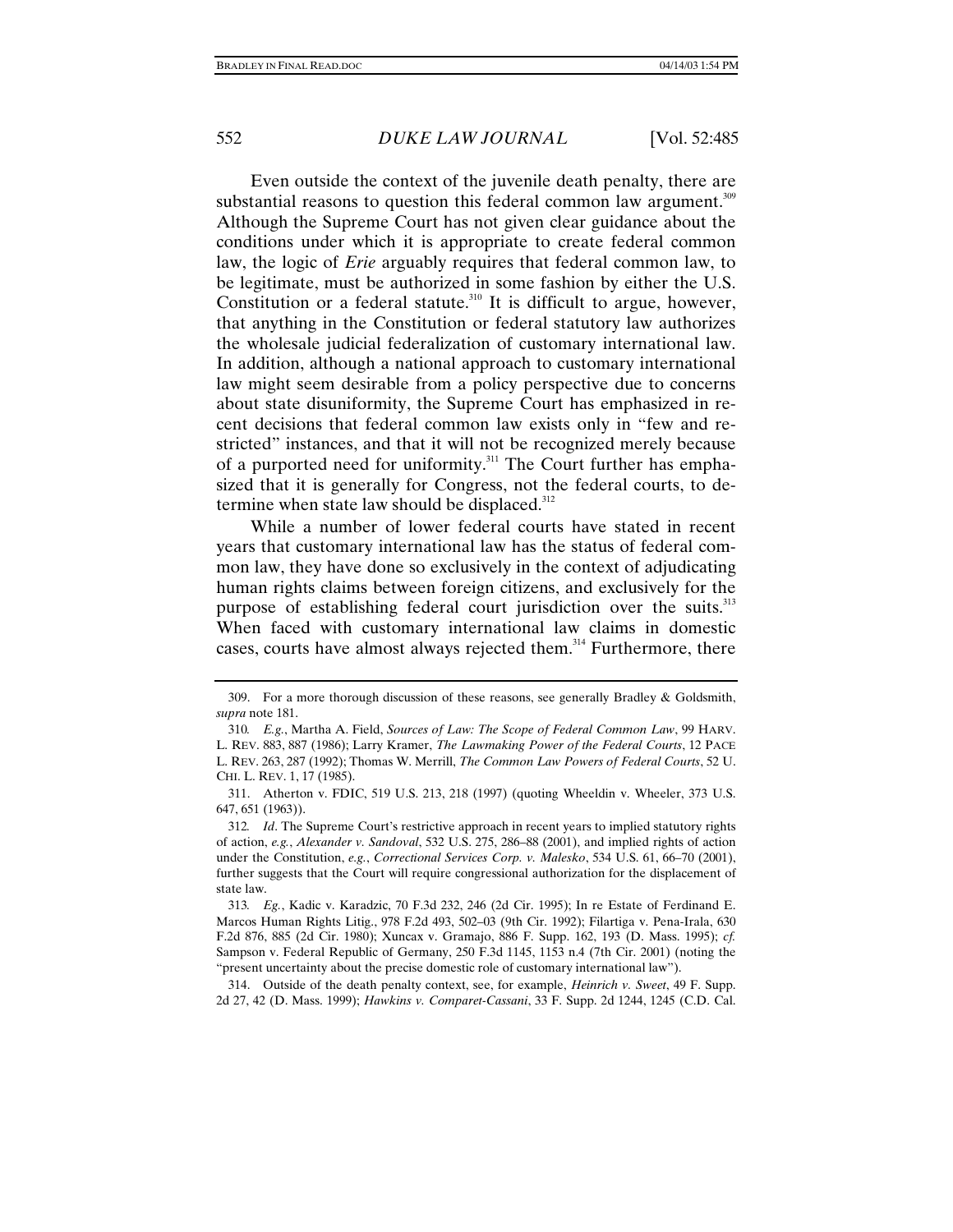are essentially no cases in which courts have relied on customary international law to preempt a state law.<sup>315</sup>

In any event, regardless of the general status of customary international law in U.S. courts, there are special separation of powers and federalism reasons for concluding that customary international law does not operate to preempt state law with respect to the juvenile death penalty. First, the U.S. treatymakers have expressly declined to allow the preemption of state laws in this area, by adopting reservations refusing to consent to a restriction of the juvenile death penalty, and by declaring the relevant treaties to be non-self-executing. Given these actions by the federal political branches, it would be highly problematic for courts to apply international law as preemptive federal law, especially since much of the evidence of the purported customary international law on this issue is the widespread treaty practice. Federal common law, after all, is supposed to promote, not undermine, the policy choices made by the political branches. $316$ 

Second, the Supreme Court has held that criminal law and punishment is an area particularly within the sovereign authority of the states.<sup>317</sup> Preemption of state law with respect to the juvenile death penalty thus poses special federalism concerns. Even if Congress or the treatymakers have the constitutional power to preempt the states on this issue, this would not make it appropriate for *courts* to do so on their own. Courts do not have general legislative power, which was assigned in Article I of the Constitution to Congress, rather than to the judiciary. Nor do states have the structural representation in the

<sup>1999);</sup> and *White v. Paulsen*, 997 F. Supp. 1380, 1383 (E.D. Wash. 1998). *See generally* Bradley, *supra* note 22 (noting the differences in results of international human rights litigation in U.S. courts depending on whether the defendants are aliens or U.S. citizens).

<sup>315.</sup> I am aware of only one decision in U.S. history in which a court arguably applied customary international law to override a state law. In *Republic of Argentina v. City of New York*, 250 N.E.2d 698 (N.Y. 1969), the New York Court of Appeals held that the City of New York could not assess taxes against Argentina's consulate property because the assessment would violate customary international law. *Id.* at 704. The court never explained its views about the precise status of customary international law, but the court might have implicitly been accepting Argentina's argument that customary international law had the status of preemptive federal law.

<sup>316</sup>*. See, e.g.*, D'Oench, Duhme & Co. v. FDIC, 315 U.S. 447, 472 (1942) (Jackson, J., concurring) (observing that "[f]ederal common law implements the federal Constitution and statutes, *and is conditioned by them*" (emphasis added)).

<sup>317</sup>*. See, e.g.*, United States v. Morrison, 529 U.S. 598, 627 (2000) (holding that Congress lacked power to provide a civil remedy for gender-motivated crimes of violence); United States v. Lopez, 514 U.S. 549, 566–68 (1995) (holding that Congress lacked power to criminalize possession of firearms near schools).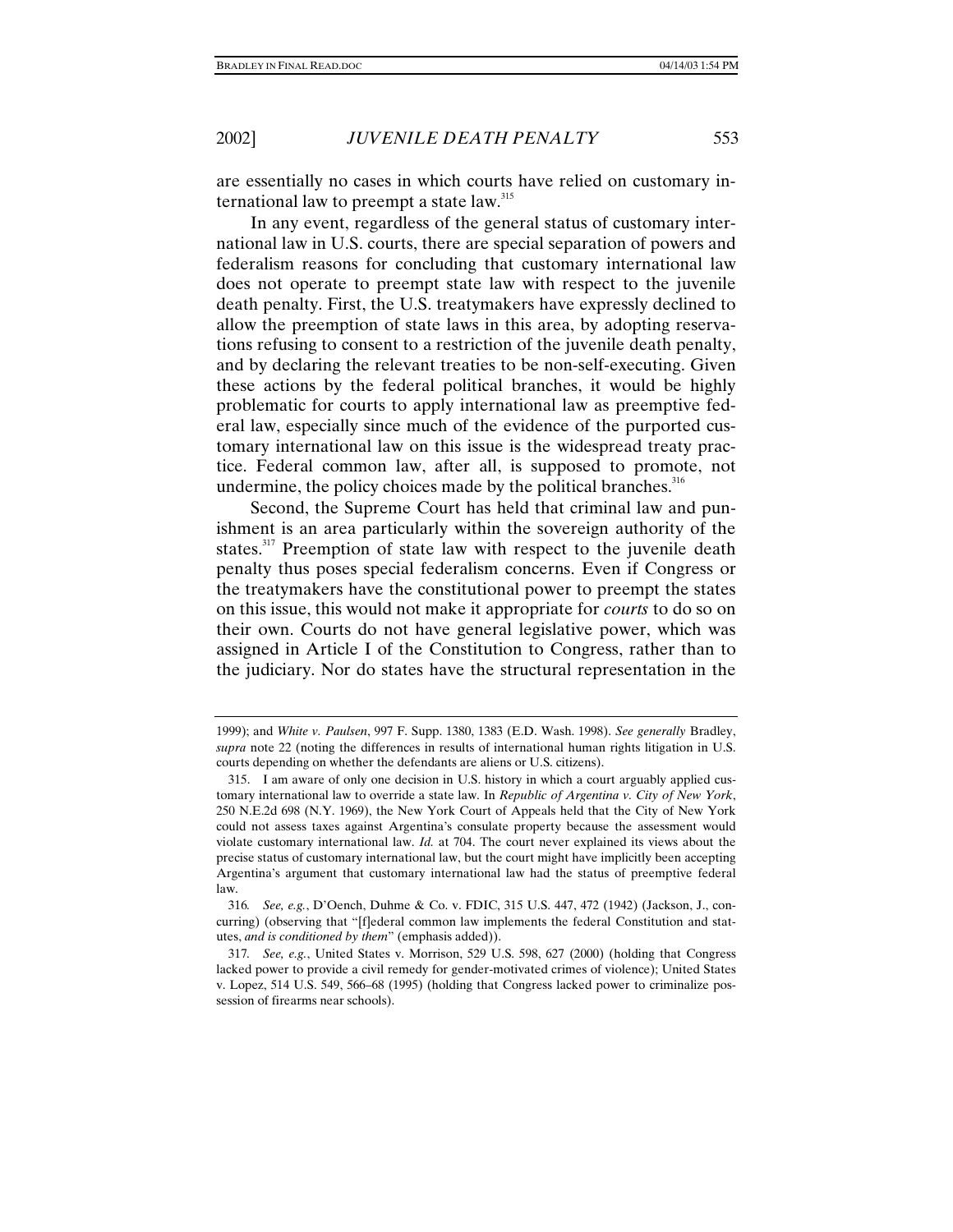federal courts that they have in Congress.<sup>318</sup> Not surprisingly, therefore, courts have so far declined to apply customary international law to preempt state death penalty laws.<sup>319</sup>

This conclusion should not change even if the purported customary international law prohibition against the juvenile death penalty has attained the status of a *jus cogens* norm. Although international law may distinguish between ordinary customary international law and *jus cogens* norms, there is nothing in the U.S. Constitution or federal statutory law that makes this distinction, and the distinction has not typically affected the willingness of U.S. courts to adjudicate claims. Thus, for example, courts have rejected the argument that there is a special exception under the Foreign Sovereign Immunities Act for *jus cogens* claims.<sup>320</sup> Conversely, courts have held that the Alien Tort Statute is not *limited* to *jus cogens* claims.<sup>321</sup> As one might expect, therefore, courts that have rejected customary international law challenges to the juvenile death penalty also have rejected *jus co*gens challenges.<sup>322</sup>

### *E.* Charming Betsy *Canon*

Relief is also unlikely to be available under the "*Charming Betsy*" canon of construction. This canon, named after an early Supreme Court decision, Murray v. The Schooner Charming Betsy,<sup>323</sup> holds that, if possible, federal statutes should be construed so that they do not violate international law.<sup>324</sup> Although the precise justifica-

<sup>318</sup>*. See, e.g.*, City of Milwaukee v. Illinois, 451 U.S. 304, 317 n.9 (1981) (noting that "the States are represented in Congress but not in the federal courts").

<sup>319</sup>*. See, e.g.*, Buell v. Mitchell, 274 F.3d 337, 373–74 (6th Cir. 2001) ("Even if we were to conclude that the abolition of the death penalty was a customary norm of international law or rose to the higher level of being a peremptory norm or *jus cogens*, we do not believe that this would be a sufficient basis for our court to invalidate Ohio's death penalty statute.").

<sup>320.</sup> Sampson v. Federal Republic of Germany, 250 F.3d 1145, 1156 (7th Cir. 2001); Smith v. Socialist People's Libyan Arab Jamahiriya, 101 F.3d 239, 245 (2d Cir. 1996); Princz v. Federal Republic of Germany, 26 F.3d 1166, 1174 (D.C. Cir. 1994); Siderman de Blake v. Republic of Argentina, 965 F.2d 699, 719 (9th Cir. 1991).

<sup>321</sup>*. E.g.,* Alvarez-Machain v. United States, 266 F.3d 1045, 1049–50 (9th Cir. 2001). The Alien Tort Statute provides that "[t]he district courts shall have original jurisdiction of any civil action by an alien for a tort only, committed in violation of the law of nations or a treaty of the United States." 28 U.S.C. § 1350 (2000).

<sup>322</sup>*. E.g.*, Hain v. Gibson, 287 F.3d 1224, 1243 (10th Cir. 2002); *Buell*, 274 F.3d at 374.

<sup>323. 6</sup> U.S. (2 Cranch) 64, 118 (1804).

<sup>324</sup>*. Id.* The precise strength of the canon is uncertain. In *Charming Betsy*, the Court stated that "an act of Congress ought never to be construed to violate the law of nations if any other possible construction remains." *Id*. For a somewhat softer description of the canon, see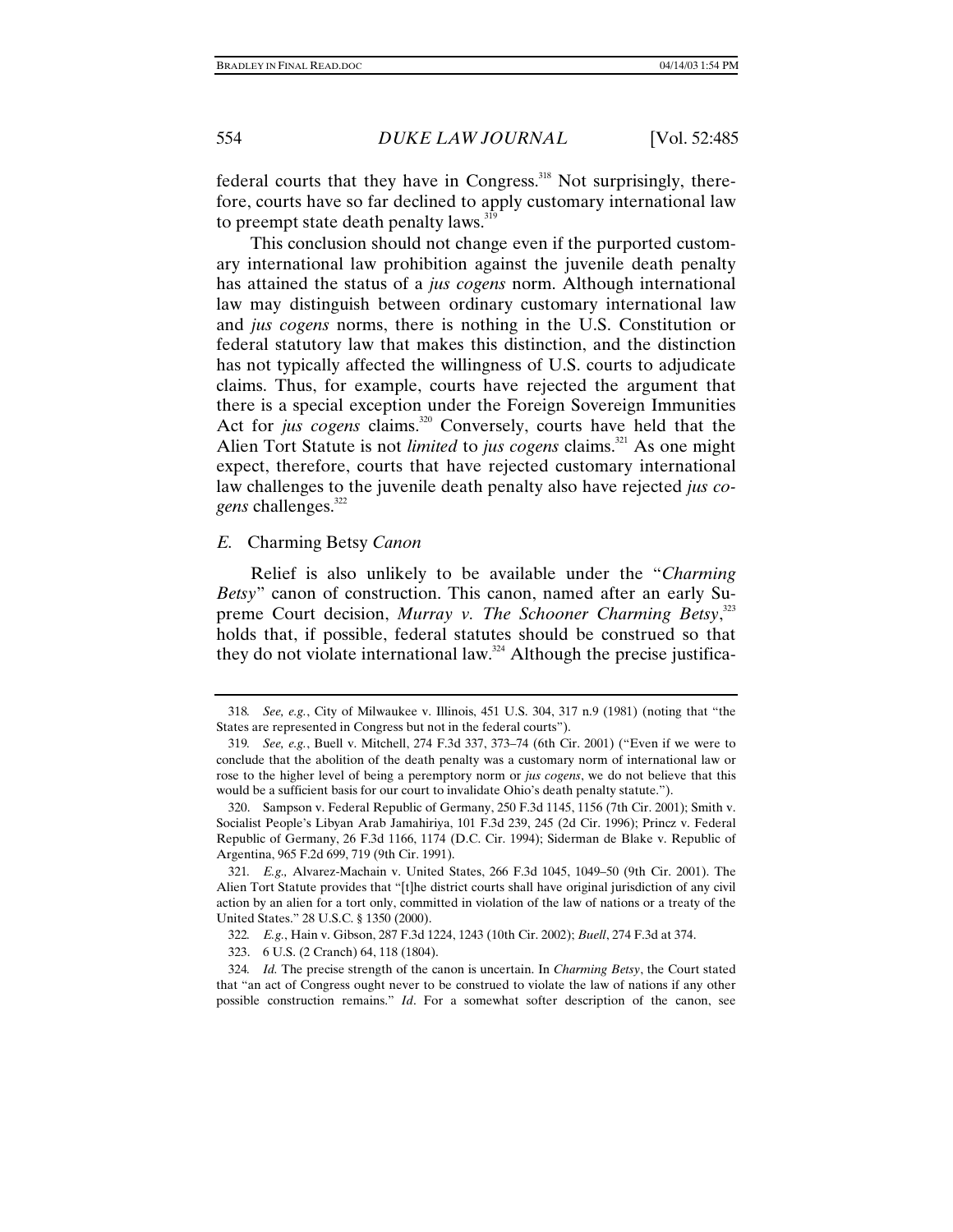tions for this canon are unclear, it is a fairly well-settled feature of U.S. law. $325$ 

This canon is not directly relevant to the juvenile death penalty issue. The canon applies to the construction of federal statutes, but federal law does not provide for the execution of juvenile offenders. Despite suggestions to the contrary by one scholar, $326$  states are probably not required to apply the canon in construing their own statutory law. If, as is commonly assumed, the canon is designed to reflect likely congressional intent, it is difficult to see how it is relevant to the intent of a state legislature. Similarly, if the canon is conceived of as a separation of powers limitation concerning the relationship between the federal courts and the federal political branches, as courts have sometimes suggested, it would not seem to govern the relationship between state courts and state legislatures.<sup>327</sup> Not surprisingly, there are no reported decisions in which state courts have applied the canon, and there are no federal court decisions ordering them to do so.

Even if the canon did apply to state statutes, it would apply only when the state statute was susceptible to a construction that would avoid the purported violation of international law. Most of the state death penalty laws at issue, however, clearly allow for the execution of juvenile offenders. Thus, there does not appear to be any room for the canon to influence the construction of these statutes.

Some scholars have argued that the canon should be applied to the construction of the U.S. Constitution.<sup>328</sup> There is no direct precedent for applying the canon in this way, and the typical justifications

RESTATEMENT (THIRD), *supra* note 13, § 114 ("*Where fairly possible*, a United States statute is to be construed so as not to conflict with international law or with an international agreement of the United States." (emphasis added)); *see also* Curtis A. Bradley, *The* Charming Betsy *Canon and Separation of Powers: Rethinking the Interpretive Role of International Law*, 86 GEO. L.J. 479, 490–91 (1998) (discussing the strength of the canon).

<sup>325</sup>*. See generally* Bradley, *supra* note 324; Ralph G. Steinhardt, *The Role of International Law as a Canon of Domestic Statutory Construction*, 43 VAND. L. REV. 1103 (1990). For a recent decision invoking the canon, see Kim Ho Ma v. Reno, 208 F.3d 815, 830 (9th Cir. 2000), *aff'd and amended after remand*, Kim Ho Ma v. Ashcroft, 257 F.3d 1095, 1115–16 (9th Cir. 2001).

<sup>326.</sup> Steinhardt, *supra* note 325, at 1113–14 n.45.

<sup>327.</sup> For additional discussion of these points, see generally Bradley, *supra* note 324, at 533– 36.

<sup>328</sup>*. E.g.*, Gordon A. Christenson, *Using Human Rights Law to Inform Due Process and Equal Protection Analyses*, 52 U. CIN. L. REV. 3, 36 (1983); Fitzpatrick, *supra* note 164, at 179; Ann I. Park, Comment, *Human Rights and Basic Needs: Using International Human Rights Norms to Inform Constitutional Interpretation*, 34 UCLA L. REV. 1195 (1987).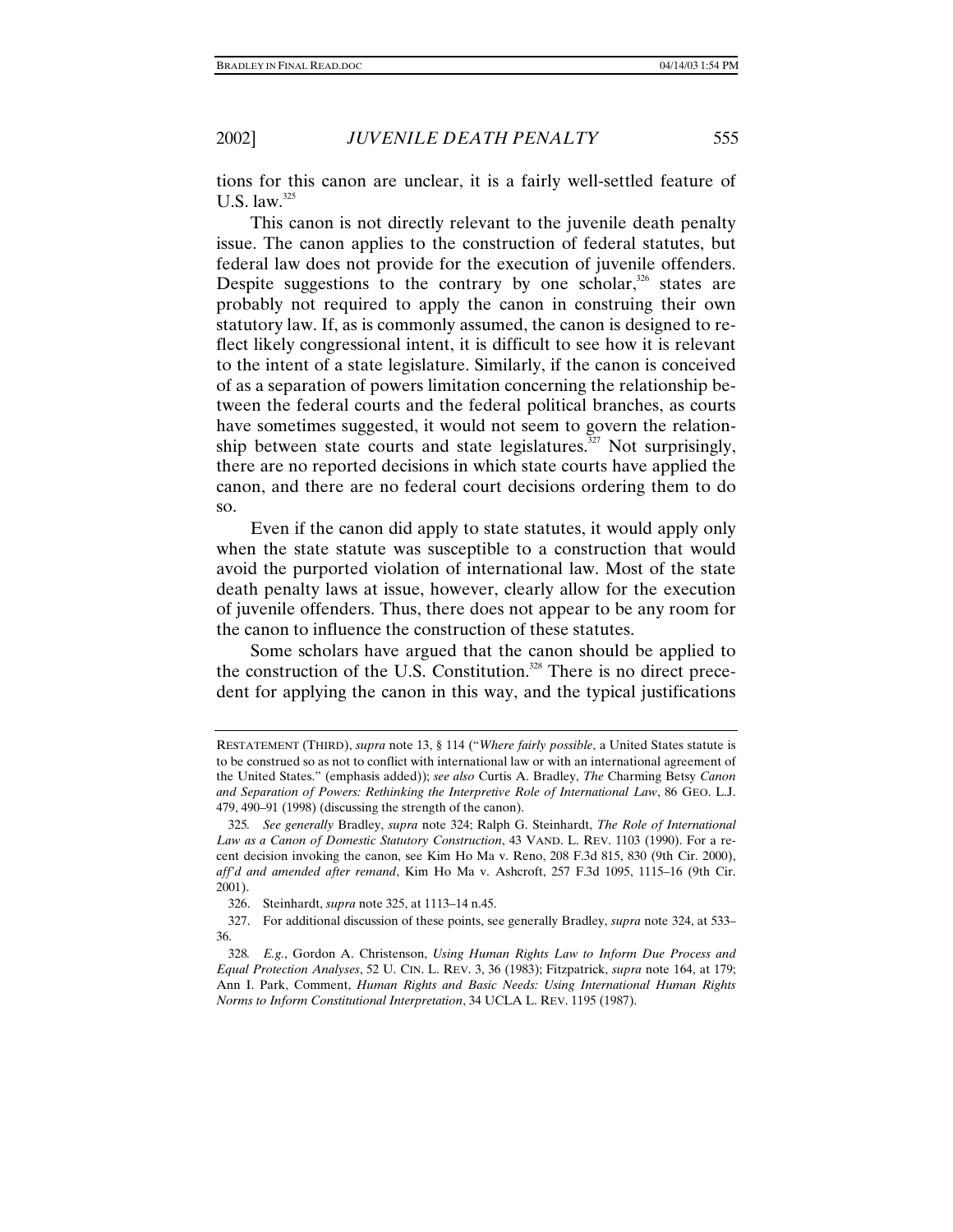for the canon—such as generalizations about likely congressional intent—would not seem to apply to the Constitution. The Supreme Court's decision in *Stanford v. Kentucky*,<sup>329</sup> could also be read as an implicit rejection of the *Charming Betsy* canon in the context of the Eighth Amendment.

Furthermore, in considering the role of the canon in this context, it is important to remember that the Eighth Amendment, even as currently construed, does not *require* the juvenile death penalty. To the extent that juvenile offenders are executed in the United States, it is not because such executions are prescribed by the Eighth Amendment, but rather because they are prescribed by state death penalty statutes. Thus, even if customary international law prohibits the execution of juvenile offenders, the Eighth Amendment, as currently construed, does not violate this prohibition. International law, after all, does not require the embodiment of international law proscriptions in national constitutions.330 As a result, the *Charming Betsy* canon—which is designed to avoid the construction of enactments that would place the United States in violation of international law does not appear to provide a basis for relief with respect to the juvenile death penalty. $331$ 

## **CONCLUSION**

The juvenile death penalty is shaping up to be one of the central testing grounds for the enforcement of international human rights law in U.S. courts. Among other things, this practice implicates the validity of the United States' reservations to human rights treaties, the ability of the United States to "opt out" of emerging customary international law norms, and the status of international law in the U.S. le-

<sup>329</sup>*. See supra* notes 55–58 and accompanying text.

<sup>330</sup>*. See, e.g.*, LORI F. DAMROSCH ET AL., INTERNATIONAL LAW: CASES AND MATERIALS 160–61 (4th ed. 2001) ("International law requires a state to carry out its international obligations but, in general, how a state accomplishes that result is not of concern to international law or to the state system.").

<sup>331</sup>*. Cf.* Sampson v. Federal Republic of Germany, 250 F.3d 1145, 1152–55 (7th Cir. 2001) (declining to construe the Foreign Sovereign Immunities Act as allowing suits against foreign sovereigns to the extent permitted by international law because this construction was not necessary to avoid a violation of international law). As I note in Part I, one could still argue that international practice should be considered in determining whether a criminal punishment is "cruel and unusual" for purposes of the Eighth Amendment. Although a majority of the Supreme Court rejected reliance on such evidence in *Stanford v. Kentucky*, a new majority was somewhat more receptive to such evidence in the recent *Atkins* decision concerning execution of the mentally retarded. *See supra* note 63.